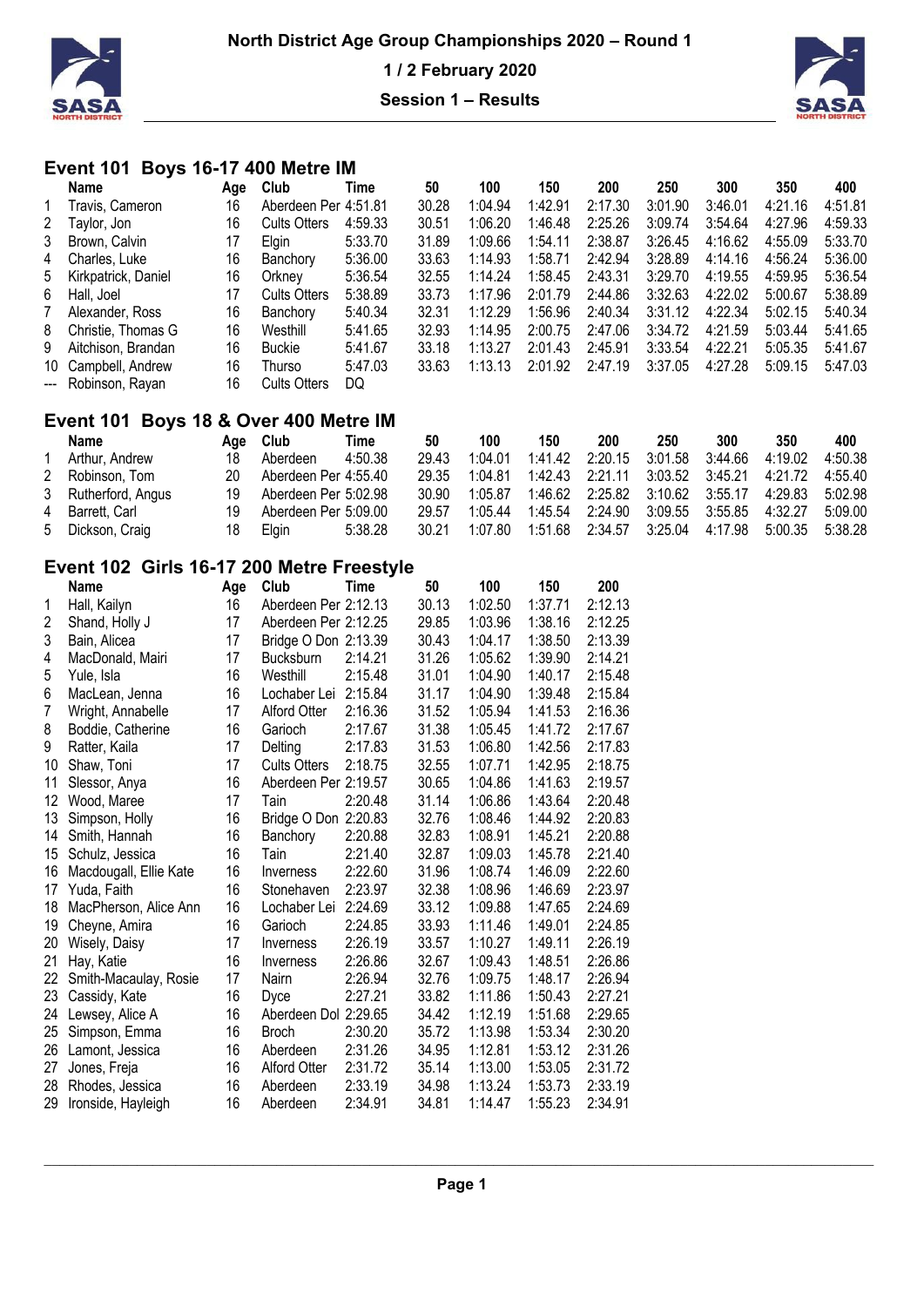



#### **Event 102 Girls 18 & Over 200 Metre Freestyle**

|   | <b>Name</b>      | Aae | Club                 | Time    | 50    | 100     | 150     | 200     |
|---|------------------|-----|----------------------|---------|-------|---------|---------|---------|
|   | Alcaras, Gaia    | 18  | Aberdeen Per 2:07.03 |         | 29.41 | 1:01.42 | 1:34.73 | 2:07.03 |
| 2 | Reid, Rebecca    | 18  | Aberdeen             | 2:08.39 | 29.48 | 1:01.30 | 1:35.08 | 2:08.39 |
| 3 | Adams, Orla L    | 25  | Aberdeen Per 2:10.40 |         | 30.78 | 1:04.35 | 1:37.69 | 2:10.40 |
| 4 | Swanson, Mhairi  | 21  | Aberdeen Per 2:12.01 |         | 29.91 | 1:02.95 | 1:37.15 | 2:12.01 |
| 5 | Budge, Isla      | 19  | Aberdeen Per 2:13.93 |         | 30.41 | 1:04.97 | 1:40.09 | 2:13.93 |
| 6 | Sutherland, Elle | 18  | Westhill             | 2:16.27 | 31.58 | 1:05.62 | 1:41.48 | 2:16.27 |
| 7 | Calder, Emma     | 18  | <b>Alford Otter</b>  | 2:22.99 | 32.90 | 1:08.95 | 1:46.33 | 2:22.99 |

#### **Event 103 Boys 16-17 100 Metre Butterfly**

|    | <b>Name</b>          | Age | Club                 | Time    | 50    | 100     |
|----|----------------------|-----|----------------------|---------|-------|---------|
| 1  | Travis, Cameron      | 16  | Aberdeen Per 1:04.23 |         | 29.91 | 1:04.23 |
| 2  | Brechenser, Kieran M | 16  | Aberdeen Dol 1:04.50 |         | 29.79 | 1:04.50 |
| 3  | Ward, Logan          | 16  | Bridge O Don 1:04.63 |         | 29.85 | 1:04.63 |
| 4  | Currie, Euan         | 17  | Ythan                | 1:05.84 | 29.92 | 1:05.84 |
| 5  | Millar, Adam         | 17  | Shetland             | 1:06.22 | 30.26 | 1:06.22 |
| 6  | Brown, Matthew       | 17  | <b>Bucksburn</b>     | 1:06.42 | 30.55 | 1:06.42 |
|    | Campbell, Andrew     | 16  | Thurso               | 1:11.13 | 32.69 | 1:11.13 |
| 8  | Pickering, Louis     | 16  | Thurso               | 1:11.24 | 32.40 | 1:11.24 |
| 9  | Alexander, Ross      | 16  | Banchory             | 1:11.60 | 34.13 | 1:11.60 |
| 10 | Aitchison, Brandan   | 16  | <b>Buckie</b>        | 1:13.45 | 32.70 | 1:13.45 |
| 11 | Charles, Luke        | 16  | Banchory             | 1:14.14 | 34.10 | 1:14.14 |

#### **Event 103 Boys 18 & Over 100 Metre Butterfly**

|                | Name                | Age | Club                 | Time    | 50    | 100     |
|----------------|---------------------|-----|----------------------|---------|-------|---------|
| 1              | McLeod. Niall A     | 27  | Aberdeen Dol 59.80   |         | 27.49 | 59.80   |
| 2              | Barrett, Carl       | 19  | Aberdeen Per 1:00.76 |         | 28.88 | 1:00.76 |
| 3              | Allison, James      | 19  | Aberdeen Per 1:00.79 |         | 28.28 | 1:00.79 |
| 4              | Birrell, Lewis      | 19  | Aberdeen Per 1:01.94 |         | 28.51 | 1:01.94 |
| 5              | Arthur, Andrew      | 18  | Aberdeen             | 1:02.58 | 29.53 | 1:02.58 |
| 6              | Robinson, Tom       | 20  | Aberdeen Per 1:03.61 |         | 29.54 | 1:03.61 |
| $\overline{7}$ | Hutcheon, Mark      | 18  | Shetland             | 1:03.74 | 29.11 | 1:03.74 |
| 8              | Johnson, Brendan    | 22  | Dyce                 | 1:03.91 | 29.32 | 1:03.91 |
| 9              | Baillie, Lewis      | 20  | Aberdeen Per 1:04.06 |         | 30.24 | 1:04.06 |
| 10             | Smith, David C      | 27  | Aberdeen Dol 1:05.02 |         | 30.08 | 1:05.02 |
| 11             | Coueslant, Archie C | 18  | Aberdeen Dol 1:06.19 |         | 30.09 | 1:06.19 |
| 12             | Imrie, Ross         | 18  | Alford Otter         | 1:06.28 | 30.41 | 1:06.28 |
| 13             | Miskiewicz, Dariusz | 18  | Elgin                | 1:06.55 | 30.58 | 1:06.55 |
| 14             | Petrie, Liam        | 18  | Upper Deesid 1:07.98 |         | 30.28 | 1:07.98 |

#### **Event 104 Girls 16-17 100 Metre Backstroke**

|              | Name                 | Age | Club                 | Time    | 50    | 100     |
|--------------|----------------------|-----|----------------------|---------|-------|---------|
| $\mathbf{1}$ | Shand, Holly J       | 17  | Aberdeen Per 1:06.19 |         | 32.75 | 1:06.19 |
| 2            | Murray, Elaine       | 17  | Broch                | 1:07.94 | 32.19 | 1:07.94 |
| 3            | Wood, Maree          | 17  | Tain                 | 1:09.44 | 33.28 | 1:09.44 |
| 4            | MacDonald, Mairi     | 17  | <b>Bucksburn</b>     | 1:10.34 | 33.71 | 1:10.34 |
| 5            | Cheyne, Amira        | 16  | Garioch              | 1:10.85 | 35.12 | 1:10.85 |
| 6            | Boddie, Catherine    | 16  | Garioch              | 1:12.32 | 35.05 | 1:12.32 |
| 7            | Reynard, Maya L      | 16  | Aberdeen Dol 1:13.23 |         | 35.88 | 1:13.23 |
| 8            | Rosie, Caitlin       | 17  | Stonehaven           | 1:13.24 | 34.58 | 1:13.24 |
| 9            | Coia-Gamble, Kaitlin | 16  | Inverness            | 1:13.44 | 35.52 | 1:13.44 |
| 10           | Yuda, Faith          | 16  | Stonehaven           | 1:14.14 | 36.89 | 1:14.14 |
| 11           | Alexander, Lucy      | 16  | Dyce                 | 1:14.78 | 36.25 | 1:14.78 |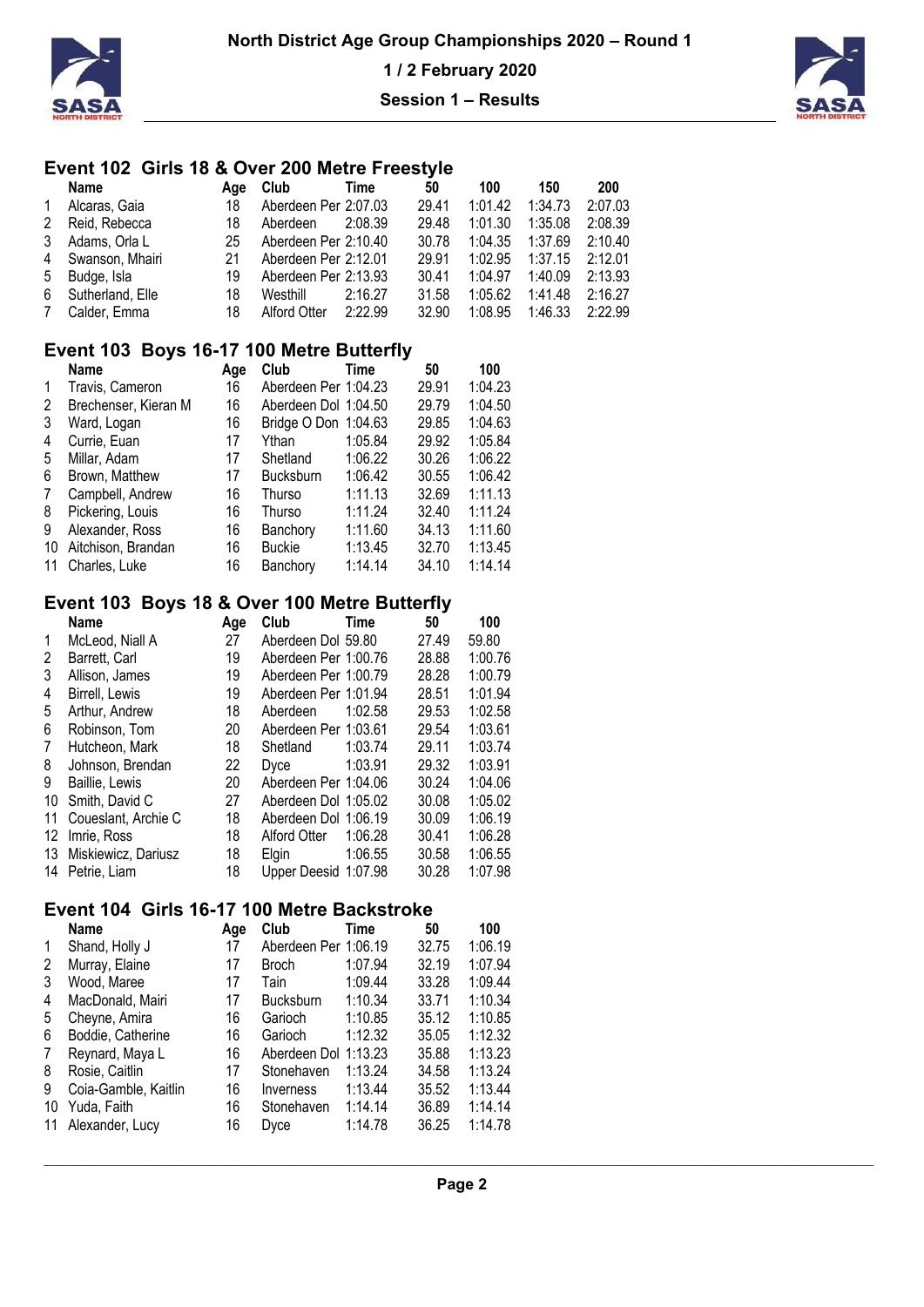**Session 1 – Results**



|    | 12 MacLean, Jenna        | 16 | Lochaber Lei         | 1:15.01 | 36.16 | 1:15.01 |
|----|--------------------------|----|----------------------|---------|-------|---------|
| 13 | Smith, Hannah            | 16 | Banchory             | 1:15.86 | 36.37 | 1:15.86 |
| 14 | Ratter, Kaila            | 17 | Delting              | 1:16.65 | 37.14 | 1:16.65 |
|    | 15 Smith-Macaulay, Rosie | 17 | Nairn                | 1:16.85 | 37.30 | 1:16.85 |
| 16 | MacPherson, Alice Ann    | 16 | Lochaber Lei         | 1:17.81 | 37.79 | 1:17.81 |
| 17 | McDonald, Lucy J         | 17 | Thurso               | 1:17.86 | 37.28 | 1:17.86 |
| 18 | Cook, Lorna              | 16 | Dyce                 | 1:18.93 |       |         |
|    | 19 Farrands, Kirsty      | 16 | <b>Alford Otter</b>  | 1:19.32 | 37.61 | 1:19.32 |
| 20 | Cormack, Emma            | 16 | Thurso               | 1:19.65 | 39.05 | 1:19.65 |
| 21 | Riach, Jessica C         | 16 | Ythan                | 1:19.83 | 37.48 | 1:19.83 |
|    | 22 Broughton, Holly      | 16 | Banchory             | 1:20.74 | 39.13 | 1:20.74 |
| 23 | Cassidy, Kate            | 16 | Dyce                 | 1:22.52 | 39.26 | 1:22.52 |
| 24 | Chociaj, Natalia         | 17 | Aberdeen Dol 1:30.27 |         | 44.57 | 1:30.27 |
|    |                          |    |                      |         |       |         |

#### **Event 104 Girls 18 & Over 100 Metre Backstroke**

|             | <b>Name</b>       | Age | Club                 | Time    | 50    | 100     |
|-------------|-------------------|-----|----------------------|---------|-------|---------|
| $\mathbf 1$ | Grant, Emily      | 23  | Aberdeen Per 1:05.26 |         | 31.41 | 1:05.26 |
| 2           | Miley, Hannah L   | 31  | Aberdeen Per 1:06.04 |         | 32.40 | 1:06.04 |
| 3           | Swanson, Mhairi   | 21  | Aberdeen Per 1:07.53 |         | 33.05 | 1:07.53 |
| 4           | Alcaras, Gaia     | 18  | Aberdeen Per 1:07.55 |         | 32.69 | 1:07.55 |
| 5           | Perry, Yasmin     | 19  | Bridge O Don 1:07.99 |         | 33.66 | 1:07.99 |
| 6           | Jaffrey, Amber    | 18  | <b>Cults Otters</b>  | 1:09.15 | 33.27 | 1:09.15 |
| 7           | Prosser, Fay      | 20  | Inverness            | 1:11.84 | 34.07 | 1:11.84 |
| 8           | Fraser, Sarah     | 19  | Dyce                 | 1:13.08 | 34.82 | 1:13.08 |
| 9           | Riach, Emily      | 18  | Ythan                | 1:13.93 | 34.99 | 1:13.93 |
| 10          | Newlands, Georgie | 18  | Elain                | 1:14.08 | 36.42 | 1:14.08 |

# **Event 105 Boys 11-13 50 Metre Breaststroke**

|                | <b>Name</b>            | Age | Club                | Time  |     | <b>Name</b>              | Age | Club                | <b>Time</b> |
|----------------|------------------------|-----|---------------------|-------|-----|--------------------------|-----|---------------------|-------------|
|                | Liversedge, Torin      | 13  | Banchory            | 33.89 | 28  | Aberdein, James          | 12  | Banchory            | 45.43       |
| $\overline{2}$ | Smith, Archie C        | 13  | Aberdeen Dol 37.63  |       |     | *29 Blackadder, Oli      | 13  | Alford Otter        | 45.45       |
| 3              | McCombie, Dylan        | 13  | Banchory            | 37.65 |     | *29 Paton, Ben           | 13  | Bridge O Don 45.45  |             |
| 4              | Hall, Greg             | 13  | Bridge O Don 38.75  |       | 31  | Boddie, James            | 13  | Garioch             | 45.55       |
| 5              | Gauld, Callum          | 13  | Aberdeen            | 38.85 | 32  | Gill, Joe                | 12  | Wick                | 45.61       |
| 6              | Hall, Daniel           | 13  | Bridge O Don 40.95  |       | 33. | Considine, Aaron         | 13  | Banchory            | 45.65       |
|                | Stewart, Miguel        | 12  | Garioch             | 41.29 | 34  | Hayes, Aedan J           | 12  | Aberdeen            | 45.82       |
| 8              | Sutherland, Joe        | 13  | <b>Buckie</b>       | 41.30 | 35  | Strachan, Jensen         | 12  | <b>Broch</b>        | 45.83       |
| 9              | Warner, Oliver         | 13  | Stonehaven          | 41.59 | 36  | Elrick, Arran            | 12  | Westhill            | 45.84       |
| 10             | Fearn, Dean            | 12  | Stonehaven          | 41.65 | 37  | Hamer, George            | 12  | Nairn               | 45.88       |
| 11             | Geddie, Nathan         | 13  | Garioch             | 42.11 | 38  | Wilson, Samuel           | 12  | Peterhead           | 46.01       |
| 12             | Irinkov, Atanas        | 11  | <b>Broch</b>        | 42.17 | 39  | Gault, Fraser            | 12  | Ythan               | 46.65       |
| 13             | Bruce, Aiden           | 12  | Aberdeen            | 42.25 | 40  | Fearn, Kai               | 11  | Stonehaven          | 47.24       |
| 14             | Noble, Israel          | 12  | <b>Broch</b>        | 42.28 | 41  | Currie, Duncan           | 11  | <b>Cults Otters</b> | 47.85       |
| 15             | Palmer, Dan C          | 13  | Aberdeen Dol 42.71  |       | 42  | Shulayev-Barnes, Henry A | 12  | Aberdeen Dol 48.38  |             |
| 16             | Brown, Martyn          | 13  | <b>Bucksburn</b>    | 42.91 | 43  | Jafari Mehr, Arshan      | 11  | Aberdeen            | 48.56       |
| 17             | Sinclair, Taylor       | 13  | Elgin               | 42.95 | 44  | Murphy, Euan             | 12  | Ythan               | 49.48       |
| 18             | Cann, Sean             | 13  | Lochaber Lei        | 43.28 | 45  | Armitage, Jed            | 12  | Thurso              | 49.51       |
| 19             | McLaughlin, Fraser     | 13  | Elgin               | 43.61 | 46  | Hodgkinson, George       | 12  | <b>Cults Otters</b> | 49.63       |
| 20             | Chirnside, Oscar       | 12  | Garioch             | 43.85 | 47  | Assady, Hassan           | 11  | Aberdeen            | 49.69       |
| 21             | Christoforos, Connor M | 12  | Aberdeen Dol 43.96  |       | 48  | Christie, Max            | 12  | Westhill            | 49.86       |
| 22             | Yates, James           | 13  | <b>Cults Otters</b> | 44.15 | 49  | Lalla, Josh              | 12  | Shetland            | 50.25       |
| 23             | Clarke, Ethan          | 13  | Banchory            | 44.45 | 50  | Reid, Fergus             | 11  | Garioch             | 52.28       |
| 24             | Scally, Logan          | 13  | Bridge O Don 44.65  |       | 51  | Coutts, Tyler            | 11  | Shetland            | 52.37       |
| 25             | Armitage, Tom          | 13  | Thurso              | 44.79 | 52  | Hatrick, Tom             | 11  | Shetland            | 53.11       |
| 26             | Noble, Danny           | 12  | Banchory            | 44.84 | 53  | Massie, Tom              | 11  | Alford Otter        | 55.63       |
| 27             | Ratkos, Vilmos         | 13  | Banchory            | 45.19 | --- | Brown, Rowan             | 13  | Elgin               | DQ          |
|                |                        |     |                     |       |     |                          |     |                     |             |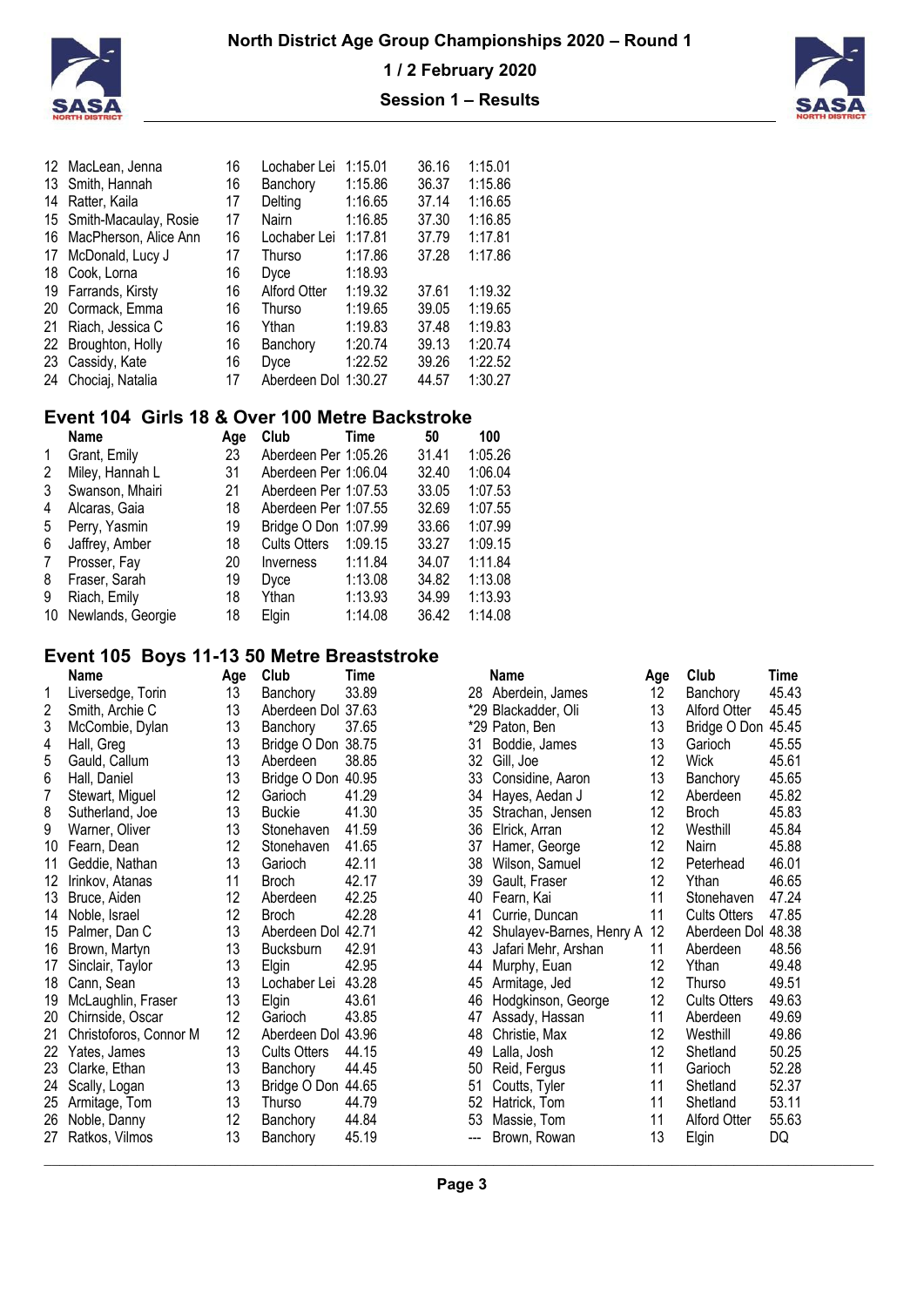



### **Event 105 Boys 14-15 50 Metre Breaststroke**

|    | <b>Name</b>        | Age | Club                | <b>Time</b> |
|----|--------------------|-----|---------------------|-------------|
| 1  | Arthur, Cameron    | 15  | Ythan               | 32.96       |
| 2  | Bullough, Magnus   | 14  | Delting             | 33.58       |
| 3  | Wood, Jacob        | 15  | Elgin               | 34.29       |
| 4  | Hayes, Ciaran      | 15  | Aberdeen            | 34.31       |
| 5  | Sutherland, Lewis  | 15  | Wick                | 35.01       |
| 6  | Mitchell, Jack     | 14  | Bridge O Don        | 35.40       |
| 7  | Nicolson, Tom      | 15  | Delting             | 35.83       |
| 8  | Brown, Lucas       | 14  | Elgin               | 36.00       |
| 9  | Stewart, Alexander | 15  | Inverness           | 36.35       |
| 10 | Mackenzie, Jake    | 15  | <b>Cults Otters</b> | 36.50       |
| 11 | Clubb, Finlay M    | 15  | Aberdeen Dol        | 36.62       |
| 12 | Clark, Alex        | 15  | Dyce                | 36.73       |
| 13 | Broadley, Ryan     | 15  | Broch               | 37.49       |
| 14 | Klimas, Owen       | 14  | Wick                | 37.58       |
| 15 | Komar, William     | 15  | Aberdeen            | 37.71       |
| 16 | McLaughlin, Ben    | 14  | Garioch             | 37.86       |
| 17 | Cairney, Calum     | 15  | Ythan               | 37.87       |
| 18 | Carter, Joe        | 15  | Delting             | 38.11       |

# **Event 106 Girls 11-13 50 Metre Butterfly**

|    | Name               | Age | Club                | Time  |
|----|--------------------|-----|---------------------|-------|
| 1  | Brechin, Kirsty J  | 12  | Aberdeen Dol        | 32.80 |
| 2  | McLean, Chloe      | 13  | <b>Cults Otters</b> | 33.31 |
| 3  | Coull, Madison B   | 12  | Buckie              | 33.58 |
| 4  | Wraight, Charlotte | 13  | Westhill            | 33.71 |
| 5  | Denny, Ellen       | 12  | Garioch             | 33.76 |
| 6  | Wood, Alison       | 13  | Tain                | 35.06 |
| 7  | Cowan, Amy         | 13  | Garioch             | 35.08 |
| 8  | Anderson, Rhona    | 13  | Shetland            | 35.09 |
| 9  | Mill, Kate         | 13  | Wick                | 35.11 |
| 10 | Fraser, Lucy       | 13  | Ythan               | 35.22 |
| 11 | Powell, Jessica    | 13  | Forres              | 35.30 |
| 12 | Preacher, Kari     | 12  | Lerwick             | 35.49 |
| 13 | Simpson, Zara S    | 13  | Orkney              | 35.70 |
| 14 | Howe, Maria Luiza  | 13  | Aberdeen            | 35.75 |
| 15 | Thomas, Abigail    | 11  | Nairn               | 36.41 |
| 16 | Boyd, Tessa        | 13  | Garioch             | 36.92 |
| 17 | Stuart, Madisyn    | 11  | Dyce                | 37.00 |
| 18 | Littlejohn, Amber  | 12  | Aberdeen            | 37.06 |
| 19 | Urquhart, Caitlin  | 13  | Inverness           | 37.20 |
| 20 | Todd, Layla        | 13  | Delting             | 37.38 |
| 21 | Wood, Eve          | 12  | Orkney              | 37.72 |
| 22 | Garrow, Ella       | 12  | Nairn               | 37.75 |

|    | Name                     | Age | Club             | <b>Time</b> |
|----|--------------------------|-----|------------------|-------------|
| 19 | McLaren, Charlie         | 15  | Westhill         | 38.12       |
| 20 | Tetlow, Fraser           | 14  | Garioch          | 38.16       |
| 21 | Aitchison, Kallum        | 14  | Buckie           | 38.61       |
| 22 | Milner, Joseph           | 15  | Aberdeen Dol     | 38.80       |
| 23 | Sanger, Nathan           | 15  | Peterhead        | 39.17       |
| 24 | Sutherland, Charlie      | 14  | Wick             | 39.31       |
|    | *25 Austin, Lewis        | 14  | Tain             | 39.52       |
|    | *25 Burton, Fraser       | 14  | Orkney           | 39.52       |
| 27 | Shulayev-Barnes, Oscar J | 14  | Aberdeen Dol     | 39.61       |
| 28 | Lennox, Kieran           | 14  | <b>Bucksburn</b> | 39.78       |
| 29 | Cadger, Jake             | 14  | Ythan            | 40.42       |
| 30 | Davidson, Lewis          | 14  | Lerwick          | 40.97       |
| 31 | Mitchell, Kyle           | 14  | Garioch          | 41.02       |
| 32 | Black, Kieran            | 14  | Shetland         | 41.27       |
| 33 | Thompson, Alex           | 14  | <b>Buckie</b>    | 43.35       |
| 34 | Considine, Sean          | 14  | Banchory         | 43.99       |
|    | Smith, Callum            | 15  | Peterhead        | ΝS          |

|     | Name                       | Age | Club                | Time  |
|-----|----------------------------|-----|---------------------|-------|
| 23  | Cruickshank, Fay           | 13  | Dyce                | 38.05 |
| 24  | Cruickshank, Elspeth       | 13  | Huntly              | 38.06 |
| 25  | Forbes, Payton             | 11  | <b>Buckie</b>       | 38.13 |
| 26  | Kay, Isla                  | 12  | Westhill            | 38.15 |
| 27  | Louw, Imogen               | 12  | Westhill            | 38.26 |
| 28  | Smith, Jessica S           | 13  | Aberdeen Dol        | 38.42 |
| 29  | Mackay, Olivia             | 13  | Thurso              | 38.47 |
| 30  | Prise, Erin                | 13  | Cults Otters        | 38.57 |
| 31  | Jupp, Emma                 | 12  | <b>Cults Otters</b> | 38.77 |
| 32  | Samohvalova, Angelika      | 12  | Lerwick             | 38.96 |
| 33  | More, Alexandra            | 12  | Tain                | 39.97 |
| 34  | Vila Domini Okennedy, Alba | 11  | Cults Otters        | 40.03 |
| 35  | Gerasimuka, Andzelina      | 11  | Lochaber Lei        | 40.10 |
| 36  | McLean, Amelie             | 11  | Huntly              | 40.26 |
| 37  | Higgins, Morgan            | 12  | Dyce                | 40.38 |
| 38  | Cook, Elizabeth            | 11  | Stonehaven          | 40.99 |
| 39  | Clinch, Connie             | 12  | Nairn               | 41.56 |
| 40  | Masterman, Kyja            | 11  | Lerwick             | 41.98 |
| 41  | Storey, Abigail            | 12  | Stonehaven          | 42.55 |
| 42  | Robertson, Alanah          | 12  | Aberdeen            | 42.98 |
| --- | Wheeler, Harriett          | 13  | Forres              | DQ    |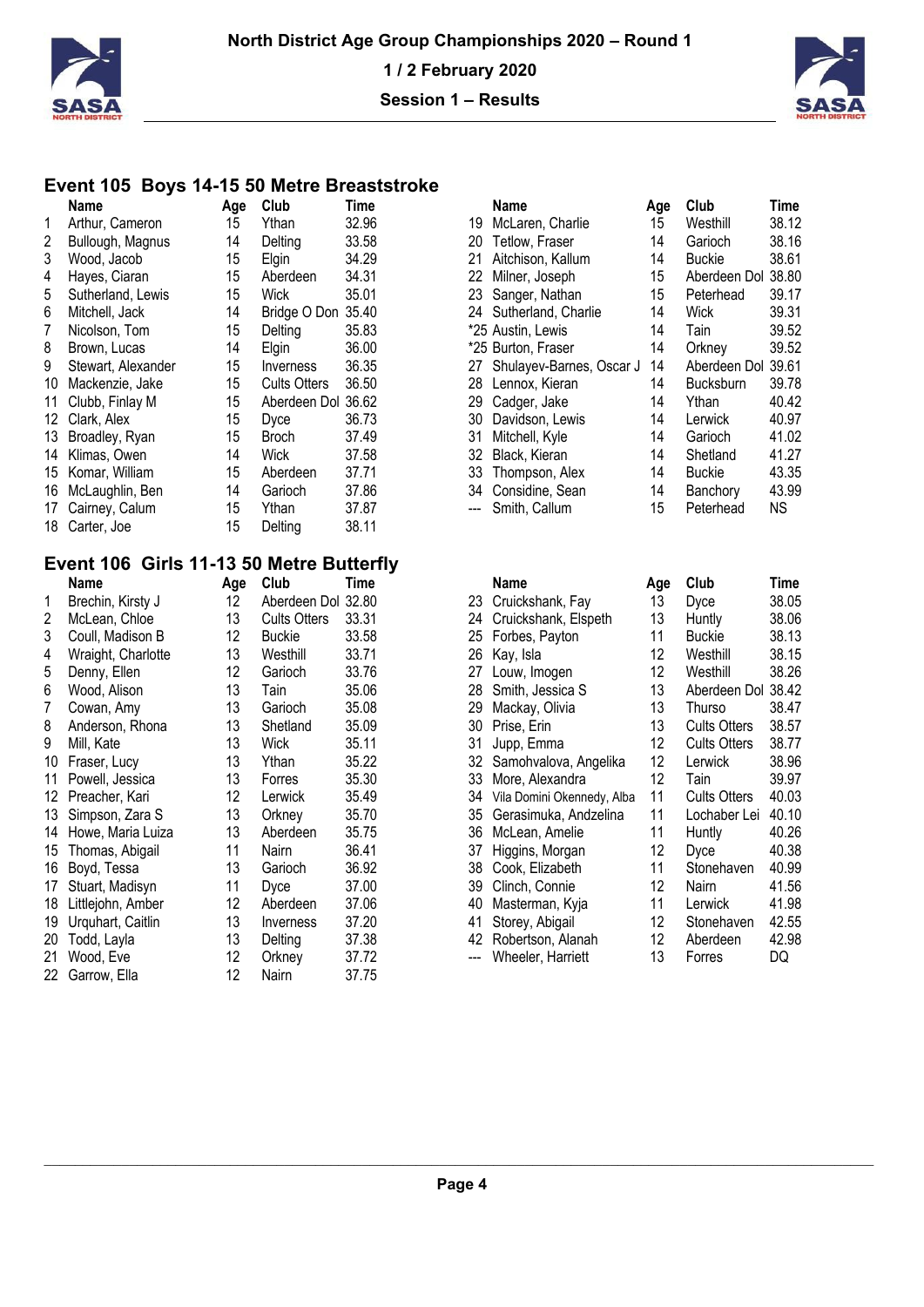



### **Event 106 Girls 14-15 50 Metre Butterfly**

|    | Name                  | Age | Club                | Time        |
|----|-----------------------|-----|---------------------|-------------|
| 1  | Mill, Emma            | 15  | Wick                | 29.92       |
| 2  | Campbell, Katy A      | 15  | Aberdeen Dol 30.46  |             |
| 3  | Macdonald, Isla       | 14  | Inverness           | 30.92       |
| 4  | MacLean, Danni        | 15  | Lochaber Lei        | 30.93       |
| 5  | Urquhart, Erin        | 14  | <b>Cults Otters</b> | 31.25       |
| 6  | Loughray, Hannah      | 15  | Lochaber Lei        | 31.36       |
|    | Name                  | Age | Club                | <b>Time</b> |
| 7  | Gow, Nula             | 15  | Garioch             | 31.37       |
| 8  | Louw, Melana C        | 15  | Westhill            | 31.99       |
| 9  | Clark, Evie-Jay       | 15  | Lochaber Lei        | 32.03       |
| 10 | Ligtendag, Faye       | 15  | Stonehaven          | 32.37       |
| 11 | Gault, Eilidh         | 14  | Ythan               | 32.78       |
| 12 | Wood, Amelia          | 15  | <b>Alford Otter</b> | 32.79       |
| 13 | Beattie, Elise        | 15  | <b>Upper Deesid</b> | 32.90       |
| 14 | Ligtendag, Gemma      | 15  | Stonehaven          | 32.97       |
| 15 | Cheshire, Maya        | 14  | Elgin               | 33.14       |
| 16 | Skinner, Sophie       | 14  | Tain                | 33.18       |
| 17 | Masson, Freya         | 15  | Shetland            | 33.23       |
| 18 | Fraser, Amy           | 15  | Ythan               | 33.46       |
|    | *19 Goodbrand, Alyssa | 14  | Ythan               | 33.49       |
|    | *19 Bruce, Natalie    | 15  | <b>Broch</b>        | 33.49       |
| 21 | MacLeod, Olivia       | 15  | Tain                | 33.63       |
| 22 | Bateman, Natalie      | 14  | Westhill            | 33.66       |

#### **Event 107 Boys 16-17 50 Metre Backstroke**

|             | <b>Name</b>          | Age | Club               | <b>Time</b> |
|-------------|----------------------|-----|--------------------|-------------|
| $\mathbf 1$ | Travis, Cameron      | 16  | Aberdeen Per 28.68 |             |
| 2           | Currie, Euan         | 17  | Ythan              | 29.59       |
| 3           | Brechenser, Kieran M | 16  | Aberdeen Dol 30.32 |             |
| 4           | Brown, Matthew       | 17  | Bucksburn          | 30.63       |
| 5           | Millar, Adam         | 17  | Shetland           | 30.70       |
| 6           | Weir, Lucas          | 17  | Nairn              | 30.78       |
| 7           | Taylor, James T      | 17  | Aberdeen Dol 30.87 |             |
| 8           | Brown, Calvin        | 17  | Elgin              | 31.02       |
| 9           | Sandison, Harry      | 16  | Shetland           | 31.06       |

### **Event 107 Boys 18 & Over 50 Metre Backstroke**

|   | <b>Name</b>         | Age | Club               | Time  |
|---|---------------------|-----|--------------------|-------|
| 1 | Lovie, lain         | 19  | Aberdeen Per 28.51 |       |
| 2 | Young, Calum        | 20  | Aberdeen Per 28.61 |       |
| 3 | Strachan, Finlay    | 18  | Alford Otter 29.92 |       |
| 4 | Watson, Charlie K   | 26  | Aberdeen Dol 29.93 |       |
| 5 | Robinson, Tom       | 20  | Aberdeen Per 29.98 |       |
| 6 | Coueslant, Archie C | 18  | Aberdeen Dol 30.19 |       |
| 7 | Baillie, Lewis      | 20  | Aberdeen Per 30.24 |       |
| 8 | Johnson, Brendan    | 22  | Dyce               | 30.34 |
| 9 | Dickson, Craig      | 18  | Elgin              | 30.51 |
|   |                     |     |                    |       |

| 23 | Hall, Alice          | 14 | Banchory            | 33.72 |
|----|----------------------|----|---------------------|-------|
| 24 | Zanre-Wilson, Taylor | 15 | Peterhead           | 33.76 |
| 25 | Morrison, Hannah     | 14 | Westhill            | 33.79 |
| 26 | Adair, Sophie        | 15 | Stonehaven          | 33.84 |
| 27 | Nairn, Jessica       | 15 | Elgin               | 33.97 |
|    | *28 Irvine, Bethany  | 14 | Delting             | 34.11 |
|    | *28 Brice, Ellie     | 14 | <b>Alford Otter</b> | 34.11 |
| 30 | Myles, Orla          | 14 | Banchory            | 34.15 |
| 31 | Reece, Laura L       | 15 | Aberdeen Dol        | 34.22 |
| 32 | Menzies, Isla        | 15 | Huntly              | 34.23 |
| 33 | Beaton, Jessica      | 14 | Aberdeen            | 34.57 |
| 34 | Czapla, Dobrochna    | 15 | Lochaber Lei        | 34.67 |
| 35 | Chalmers, Ella       | 14 | Ythan               | 34.75 |
| 36 | Spedding, Molly      | 15 | Aberdeen Dol 34.83  |       |
| 37 | Hendren, Tegan       | 14 | Shetland            | 34.89 |
| 38 | Calder, Lisa-Marie   | 15 | Broch               | 34.90 |
| 39 | Currie, Erin         | 14 | Ythan               | 34.91 |
| 40 | Smith, Caitlin B     | 14 | Orkney              | 34.99 |
| 41 | Buchan, Phoebe       | 15 | <b>Broch</b>        | 35.35 |
| 42 | Clarke, Laura        | 14 | Cults Otters        | 35.51 |
| 43 | Duringer, Laura A    | 14 | Aberdeen Dol 35.63  |       |
| 44 | Johnston, Lilly      | 15 | Elgin               | 35.89 |
| 45 | Wiseman, Malaena     | 14 | Lerwick             | 38.23 |

10 Ward, Logan 11 Christie, Thomas G 12 Smith, Lewis 13 Agnew, Callum 14 Hay, Lewis 15 Alexander, Ross 16 Bradley, Kieran D 17 Quantrill, Jamie 18 Charles, Luke

| 5 | Stonehaven          | 33.84 |
|---|---------------------|-------|
| 5 | Elgin               | 33.97 |
| 4 | Delting             | 34.11 |
| 4 | <b>Alford Otter</b> | 34.11 |
| 4 | Banchory            | 34.15 |
| 5 | Aberdeen Dol        | 34.22 |
| 5 | Huntly              | 34.23 |
| 4 | Aberdeen            | 34.57 |
| 5 | Lochaber Lei        | 34.67 |
| 4 | Ythan               | 34.75 |
| 5 | Aberdeen Dol        | 34.83 |
| 4 | Shetland            | 34.89 |
| 5 | Broch               | 34.90 |
| 4 | Ythan               | 34.91 |
| 4 | Orkney              | 34.99 |
| 5 | Broch               | 35.35 |
| 4 | <b>Cults Otters</b> | 35.51 |
| 4 | Aberdeen Dol 35.63  |       |
| c | <b>Flain</b>        | חם פפ |

| Age | Club                | Time  |
|-----|---------------------|-------|
| 16  | Bridge O Don 31.37  |       |
| 16  | Westhill            | 31.42 |
| 17  | Bridge O Don 31.65  |       |
| 17  | Dyce                | 32.11 |
| 16  | Ythan               | 32.23 |
| 16  | Banchory            | 33.00 |
| 16  | Orkney              | 34.64 |
| 16  | <b>Alford Otter</b> | 35.45 |
| 16  | Banchory            | 35.66 |
|     |                     |       |
|     |                     |       |

| Name                   | Age | Club               | Time  |
|------------------------|-----|--------------------|-------|
| 10 Brooks, Jonathon R  | 19  | Aberdeen Dol 30.60 |       |
| 11 Airey, Andrew       | 18  | Inverness          | 30.78 |
| 12 Miskiewicz, Dariusz | 18  | Elgin              | 31.84 |
| 13 Smith, David C      | 27  | Aberdeen Dol 31.96 |       |
| 14 Malcolmson, Luke    | 18  | Shetland           | 32.07 |
| 15 Harrold, Angus J    | 18  | Aberdeen Dol 32.18 |       |
| 16 Hutcheon, Mark      | 18  | Shetland           | 32.35 |
| 17 Imrie, Ross         | 18  | Alford Otter       | 32.49 |

18 Petrie, Liam 18 Upper Deesid 33.90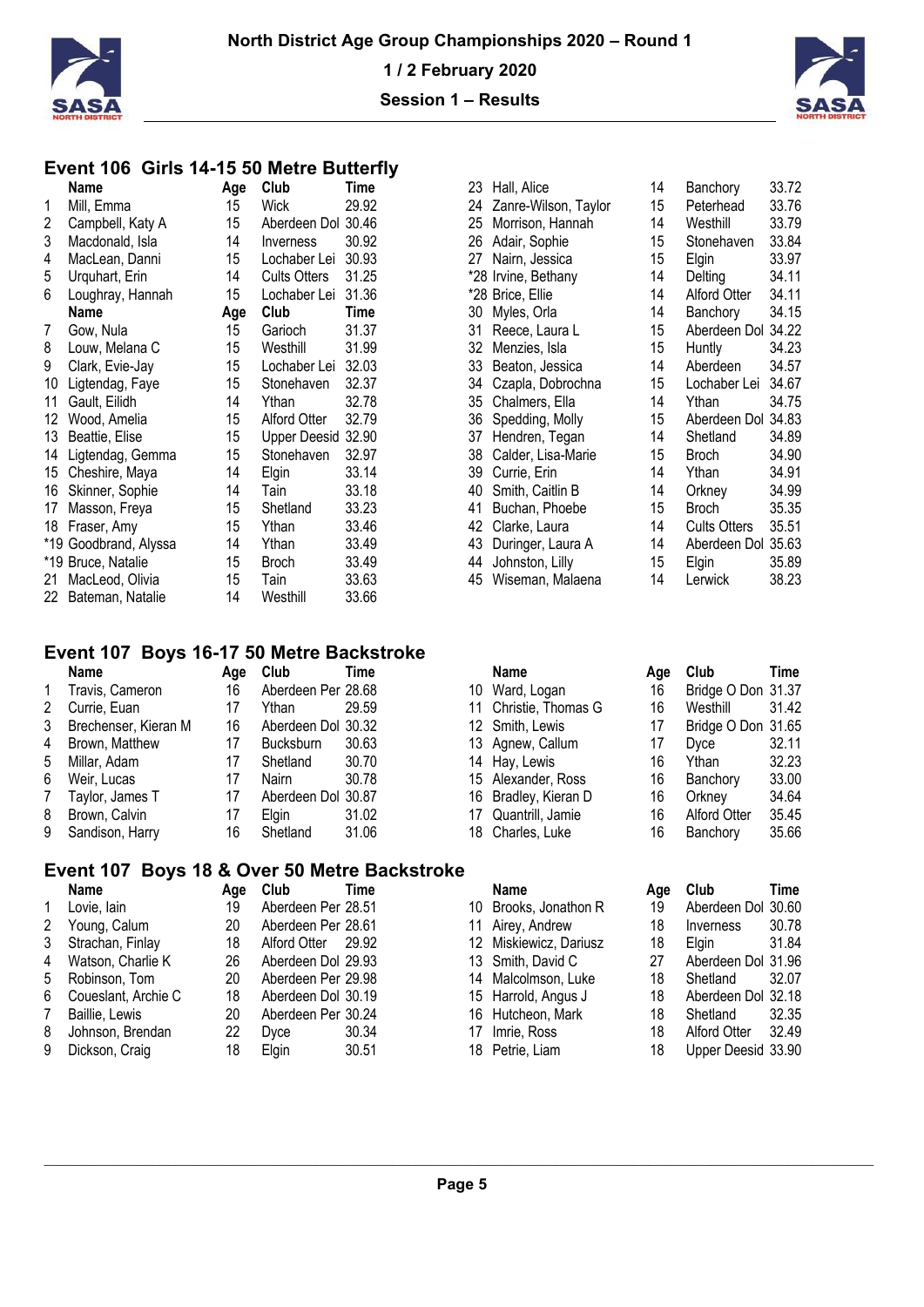

 **/ 2 February 2020 Session 1 – Results**



### **Event 108 Girls 16-17 50 Metre Freestyle**

|                 | Name                                         | Age      | Club                           | Time           |                 |         | Name    |                       |         | Age      | Club                        | Time     |                   |
|-----------------|----------------------------------------------|----------|--------------------------------|----------------|-----------------|---------|---------|-----------------------|---------|----------|-----------------------------|----------|-------------------|
| 1               | Shand, Holly J                               | 17       | Aberdeen Per 27.51             |                |                 | 21      |         | Smith-Macaulay, Rosie |         | 17       | Nairn                       | 30.15    |                   |
| 2               | Slessor, Anya                                | 16       | Aberdeen Per 27.76             |                |                 |         |         | 22 Smith, Hannah      |         | 16       | Banchory                    | 30.25    |                   |
| 3               | Murray, Elaine                               | 17       | <b>Broch</b>                   | 27.88          |                 | 23      |         | Schulz, Jessica       |         | 16       | Tain                        | 30.46    |                   |
| 4               | Yule, Isla                                   | 16       | Westhill                       | 27.95          |                 | 24      |         | Wisely, Daisy         |         | 17       | Inverness                   | 30.49    |                   |
| 5               | MacLean, Jenna                               | 16       | Lochaber Lei 28.16             |                |                 | 25      |         | Shaw, Toni            |         | 17       | <b>Cults Otters</b>         | 30.55    |                   |
| 6               | Wood, Maree                                  | 17       | Tain                           | 28.18          |                 | 26      |         | McDonald, Lucy J      |         | 17       | Thurso                      | 30.56    |                   |
| 7               | Hall, Kailyn                                 | 16       | Aberdeen Per 28.69             |                |                 | 27      |         | Simpson, Holly        |         | 16       | Bridge O Don 30.88          |          |                   |
| 8               | MacDonald, Mairi                             | 17       | <b>Bucksburn</b>               | 28.82          |                 |         |         | 28 Bowie, Rhona M     |         | 17       | Aberdeen Dol 31.06          |          |                   |
| 9               | Reynard, Maya L                              | 16       | Aberdeen Dol 29.06             |                |                 | 29      |         | Cochrane, Lexie       |         | 17       | Stonehaven                  | 31.07    |                   |
| 10              | Yuda, Faith                                  | 16       | Stonehaven                     | 29.46          |                 |         |         | 30 Farrands, Kirsty   |         | 16       | Alford Otter                | 31.52    |                   |
| 11              | MacPherson, Alice Ann                        | 16       | Lochaber Lei 29.57             |                |                 | 31      |         | Lewsey, Alice A       |         | 16       | Aberdeen Dol 31.71          |          |                   |
| 12              | Wright, Annabelle                            | 17       | <b>Alford Otter</b>            | 29.66          |                 |         |         | 32 Cobb, Emma         |         | 16       | Dyce                        | 31.82    |                   |
| 13 <sup>°</sup> | Simpson, Emma                                | 16       | <b>Broch</b>                   | 29.73          |                 | 33      |         | Broughton, Holly      |         | 16       | Banchory                    | 32.18    |                   |
|                 | 14 Rosie, Caitlin                            | 17       | Stonehaven                     | 29.83          |                 | 34      |         | Jones, Freja          |         | 16       | Alford Otter                | 32.25    |                   |
|                 | 15 Boddie, Catherine                         | 16       | Garioch                        | 29.87          |                 | 35      |         | Cook, Lorna           |         | 16       | Dyce                        | 32.27    |                   |
|                 | 16 Williamson, Amy                           | 16       | Wick                           | 29.88          |                 | 36      |         | Alexander, Lucy       |         | 16       | Dyce                        | 32.32    |                   |
| 17              | Cheyne, Amira                                | 16       | Garioch                        | 29.95          |                 | 37      |         | Ironside, Hayleigh    |         | 16       | Aberdeen                    | 32.50    |                   |
|                 | 18 Ratter, Kaila                             | 17       | Delting                        | 30.01          |                 | 38      |         | Cormack, Emma         |         | 16       | Thurso                      | 32.60    |                   |
|                 | 19 Macdougall, Ellie Kate                    | 16       | Inverness                      | 30.10          |                 |         |         | 39 Lamont, Jessica    |         | 16       | Aberdeen                    | 32.99    |                   |
|                 | 20 Hay, Katie                                | 16       | Inverness                      | 30.14          |                 | 40      |         | Chociaj, Natalia      |         | 17       | Aberdeen Dol 34.01          |          |                   |
|                 |                                              |          |                                |                |                 |         |         |                       |         |          |                             |          |                   |
|                 | Event 108 Girls 18 & Over 50 Metre Freestyle |          |                                |                |                 |         |         |                       |         |          |                             |          |                   |
|                 | Name                                         | Age      | Club<br>Aberdeen Per 26.31     | Time           |                 |         | Name    |                       |         | Age      | Club<br>Aberdeen Per 28.43  | Time     |                   |
| 1               | Stark, Katie                                 | 22       |                                |                |                 | 9       |         | Budge, Isla           |         | 19       |                             |          |                   |
| 2               | Perry, Yasmin                                | 19       | Bridge O Don 26.89             |                |                 |         |         | 10 Mcleod, Gemma      |         | 19<br>25 | Aberdeen Per 28.80          |          |                   |
| 3               | Miley, Hannah L                              | 31       | Aberdeen Per 27.34             |                |                 |         |         | 11 Adams, Orla L      |         |          | Aberdeen Per 28.97          |          |                   |
| 4               | Grant, Emily                                 | 23       | Aberdeen Per 28.02             |                |                 |         |         | 12 Prosser, Fay       |         | 20       | Inverness                   | 29.70    |                   |
| 5               | Swanson, Mhairi                              | 21       | Aberdeen Per 28.22             |                |                 |         |         | *13 Fraser, Sarah     |         | 19       | Dyce                        | 30.24    |                   |
| 6               | Bain, Katie                                  | 20       | Aberdeen Per 28.23             |                |                 |         |         | *13 Newlands, Georgie |         | 18       | Elgin                       | 30.24    |                   |
| 7<br>8          | Reid, Rebecca<br>Sutherland, Elle            | 18<br>18 | Aberdeen<br>Westhill           | 28.28<br>28.41 |                 |         |         | 15 Young, Aimee       |         | 19<br>18 | Aberdeen Per 30.33<br>Ythan | 30.76    |                   |
|                 |                                              |          |                                |                |                 |         |         | 16 Riach, Emily       |         |          |                             |          |                   |
|                 | Event 109                                    |          | Boys 12-13 800 Metre Freestyle |                |                 |         |         |                       |         |          |                             |          |                   |
|                 | Name                                         |          | Age Club                       | Time           | 50              |         | 100     | 150                   | 200     | 250      | 300                         | 350      | 400               |
|                 |                                              |          |                                |                | 450             |         | 500     | 550                   | 600     | 650      | 700                         | 750      | 800               |
| 1               | Gauld, Callum                                | 13       | Aberdeen                       | 10:13.58       | 32.64           |         | 1:08.78 | 1:46.87               | 2:25.09 | 3:04.87  | 3:43.68                     | 4:24.03  | 5:03.56           |
|                 |                                              |          |                                |                | 5:43.71         | 6:23.54 |         | 7:02.96               | 7:42.58 | 8:22.19  | 9:00.32                     | 9:38.01  | 10:13.58          |
| 2               | Chirnside, Oscar                             | 12       | Garioch                        | 10:17.79       | 34.00           |         | 1:11.99 | 1:50.25               | 2:29.01 | 3:08.55  | 3:47.61                     | 4:26.88  | 5:06.53           |
|                 |                                              |          |                                |                | 5:45.82 6:25.42 |         |         | 7:05.19               | 7:45.27 | 8:24.92  | 9:03.97                     | 9:42.05  | 10:17.79          |
| 3               | Hall, Greg                                   | 13       | Bridge O Don 10:18.12          |                | 35.19           | 1:13.84 |         | 1:52.91               | 2:31.93 | 3:11.17  | 3:51.51                     | 4:30.94  | 5:10.98           |
|                 |                                              |          |                                |                | 5:50.47 6:29.34 |         |         | 7:08.78               | 7:49.29 | 8:28.31  | 9:06.04                     | 9:43.38  | 10:18.12          |
|                 | 4 Skinner, Malachi                           | 13       | Broch                          | 10:27.11       | 35.07           |         | 1:13.79 | 1:54.29               | 2:33.92 | 3:14.58  | 3:54.35                     | 4:34.47  | 5:13.78           |
|                 |                                              |          |                                |                | 5:53.73 6:33.32 |         |         | 7:13.96               | 7:53.18 | 8:33.26  | 9:12.14                     | 9:50.42  | 10:27.11          |
| 5               | Hall, Daniel                                 | 13       | Bridge O Don 10:34.58          |                | 35.20           |         | 1:15.20 | 1:55.61               | 2:36.24 | 3:16.72  | 3:57.17                     | 4:37.34  | 5:17.58           |
|                 |                                              |          |                                |                | 5:58.20 6:38.24 |         |         | 7:18.33               | 7:58.43 | 8:37.94  | 9:17.71                     | 9:56.42  | 10:34.58          |
| 6               | Boddie, James                                | 13       | Garioch                        | 10:51.19       | 34.18           |         | 1:15.32 | 1:57.30               | 2:39.37 | 3:20.94  | 4:02.44                     | 4:43.88  | 5:26.39           |
|                 |                                              |          |                                |                | 6:08.77 6:50.31 |         |         | 7:32.51               | 8:13.68 | 8:55.38  | 9:36.20                     | 10:15.67 | 10:51.19          |
|                 | 7 Stewart, Miguel                            | 12       | Garioch                        | 10:51.27       | 34.34           |         | 1:13.64 | 1:54.49               | 2:36.41 | 3:18.56  | 4:00.19                     | 4:42.13  | 5:24.99           |
|                 |                                              |          |                                |                | 6:07.00 6:49.69 |         |         | 7:31.26               | 8:13.76 | 8:55.16  | 9:37.44                     | 10:15.77 | 10:51.27          |
| 8               | Calder, Ryan                                 | 12       | Broch                          | 11:05.35       | 36.57           |         | 1:17.82 | 1:59.82               | 2:41.57 | 3:23.38  | 4:05.38                     | 4:47.12  | 5:29.14           |
|                 |                                              |          |                                |                | 6:11.55 6:54.10 |         |         | 7:36.98               | 8:19.43 | 9:01.71  | 9:43.94                     |          | 10:25.30 11:05.35 |
|                 | 9 Geddes, Finlay                             | 12       | Lerwick                        | 11:09.56       | 37.47           | 1:19.24 |         | 2:01.61               | 2:44.43 | 3:27.44  | 4:10.66                     | 4:53.33  | 5:36.09           |
|                 |                                              |          |                                |                | 6:18.29 7:00.83 |         |         | 7:42.86               | 8:25.26 | 9:07.13  | 9:49.59                     |          | 10:30.12 11:09.56 |
|                 | 10 Noble, Israel                             | 12       | <b>Broch</b>                   | 11:15.60       | 37.08           | 1:18.61 |         | 2:00.96               | 2:44.13 | 3:26.13  | 4:10.16                     | 4:52.52  | 5:36.35           |

6:18.33 7:01.62 7:43.88 8:27.38 9:10.08 9:52.86 10:34.50 11:15.60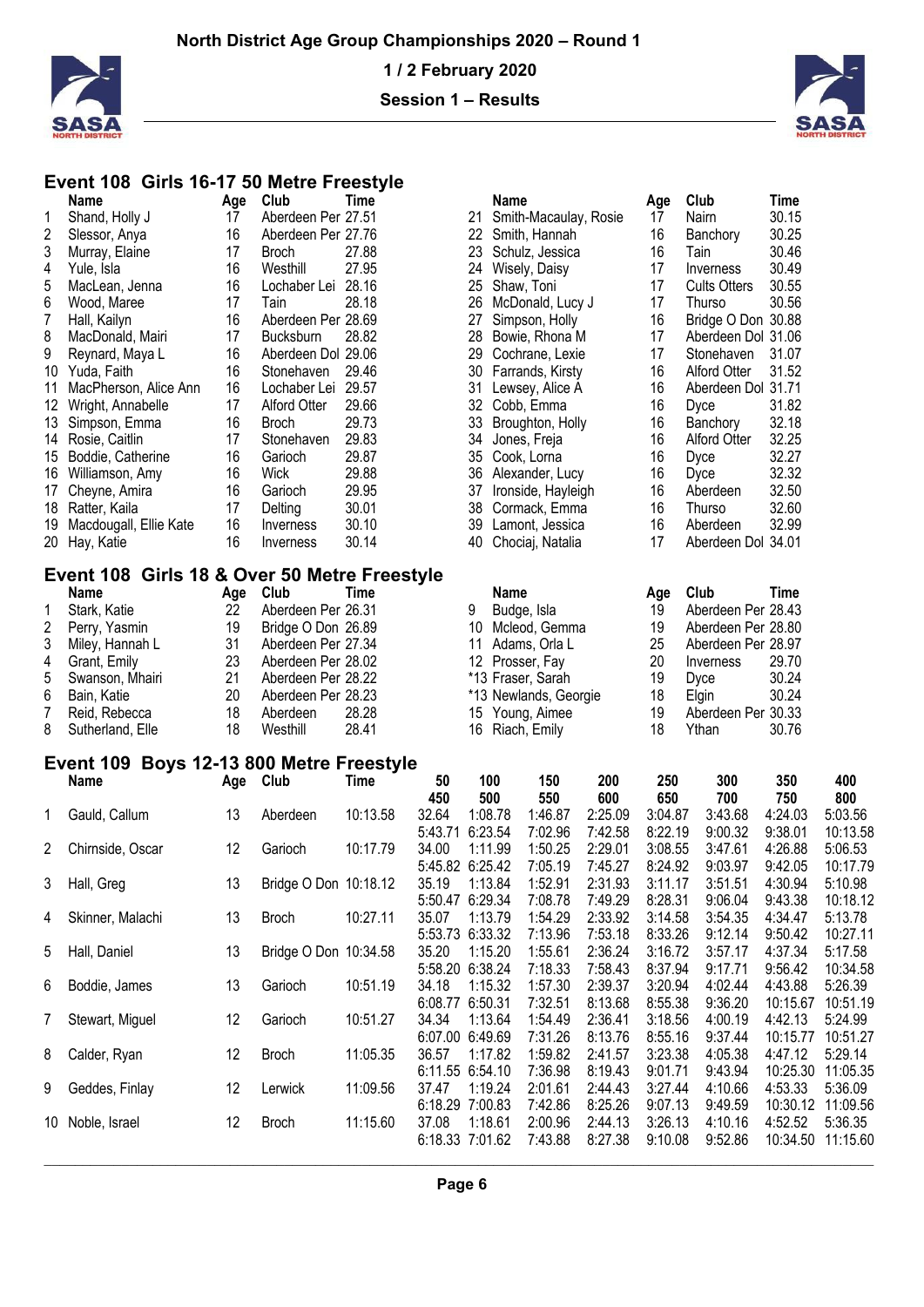

# **Event 109 Boys 14-15 800 Metre Freestyle**

|     | Name                  | Age | Club                           | Time      | 50               | 100                | 150                | 200                | 250                | 300                | 350                | 400                |
|-----|-----------------------|-----|--------------------------------|-----------|------------------|--------------------|--------------------|--------------------|--------------------|--------------------|--------------------|--------------------|
|     |                       |     |                                |           | 450              | 500                | 550                | 600                | 650                | 700                | 750                | 800                |
| 1   | Wood, Jacob           | 15  | Elgin                          | 9:26.59   | 28.98            | 1:02.36            | 1:37.78            | 2:13.72            | 2:49.25            | 3:24.92            | 4:01.02            | 4:37.57            |
|     |                       |     |                                |           | 5:14.15          | 5:50.86            | 6:27.48            | 7:04.01            | 7:40.43            | 8:16.82            | 8:52.10            | 9:26.59            |
| 2   | Gibson, Jake          | 14  | <b>Broch</b>                   | 9:33.91   | 30.88            | 1:03.65            | 1:37.21            | 2:10.92            | 2:46.01            | 3:21.45            | 3:58.33            | 4:35.85            |
|     |                       |     |                                |           | 5:13.49          | 5:50.77            | 6:28.62            | 7:05.53            | 7:43.63            | 8:21.33            | 8:58.56            | 9:33.91            |
| 3   | McLaughlin, Ben       | 14  | Garioch                        | 9:36.51   | 32.48            | 1:08.10            | 1:44.16            | 2:20.29            | 2:56.26            | 3:33.35            | 4:09.98            | 4:47.04            |
|     |                       |     |                                |           | 5:23.09          | 6:00.19            | 6:37.27            | 7:14.37            | 7:50.61            | 8:26.69            | 9:02.00            | 9:36.51            |
| 4   | Tetlow, Fraser        | 14  | Garioch                        | 9:40.56   | 32.05            | 1:08.12            | 1:44.51            | 2:21.17            | 2:57.56            | 3:34.44            | 4:11.52            | 4:48.44            |
|     |                       |     |                                |           | 5:25.28          | 6:02.23            | 6:38.87            | 7:15.65            | 7:52.05            | 8:28.74            | 9:04.87            | 9:40.56            |
| 5   | Carter, Joe           | 15  | Delting                        | 9:45.43   | 32.11<br>5:30.25 | 1:08.84            | 1:45.05            | 2:22.61            | 2:59.96            | 3:37.89            | 4:15.05            | 4:52.94            |
|     |                       | 14  |                                |           |                  | 6:07.72<br>1:08.89 | 6:44.60            | 7:22.05<br>2:22.96 | 7:58.96<br>3:00.25 | 8:35.88            | 9:10.84            | 9:45.43<br>4:53.85 |
| 6   | Mitchell, Jack        |     | Bridge O Don 9:55.92           |           | 32.41<br>5:31.53 | 6:10.01            | 1:45.65<br>6:47.83 | 7:26.42            | 8:03.51            | 3:37.99<br>8:42.04 | 4:15.25<br>9:19.38 | 9:55.92            |
| 7   | Johnson, Cailean      | 15  | Lerwick                        | 10:00.07  | 32.34            | 1:08.98            | 1:46.37            | 2:24.27            | 3:02.47            | 3:40.64            | 4:18.94            | 4:57.19            |
|     |                       |     |                                |           | 5:35.65          | 6:14.19            | 6:52.38            | 7:31.33            | 8:09.38            | 8:48.02            | 9:24.19            | 10:00.07           |
| 8   | Mitchell, Kyle        | 14  | Garioch                        | 10:02.74  | 33.58            | 1:10.99            | 1:49.71            | 2:28.00            | 3:05.52            | 3:44.31            | 4:22.91            | 5:00.87            |
|     |                       |     |                                |           | 5:39.15          | 6:16.88            | 6:55.44            | 7:33.19            | 8:10.89            | 8:48.94            | 9:26.49            | 10:02.74           |
| 9   | Bullough, Magnus      | 14  | Delting                        | 10:07.72  | 34.12            | 1:10.99            | 1:49.34            | 2:26.59            | 3:05.33            | 3:43.57            | 4:21.93            | 5:00.91            |
|     |                       |     |                                |           | 5:40.25          | 6:19.07            | 6:58.81            | 7:37.48            | 8:17.69            | 8:54.48            | 9:32.56            | 10:07.72           |
| 10  | Komar, William        | 15  | Aberdeen                       | 10:13.31  | 32.72            | 1:09.83            | 1:47.01            | 2:25.37            | 3:03.54            | 3:42.98            | 4:21.78            | 5:01.75            |
|     |                       |     |                                |           | 5:40.47          | 6:20.08            | 6:58.86            | 7:38.91            | 8:17.99            | 8:57.49            | 9:35.64            | 10:13.31           |
|     | 11 Lennox, Kieran     | 14  | Bucksburn                      | 10:18.31  | 33.73            | 1:12.90            | 1:51.65            | 2:31.40            | 3:09.84            | 3:49.07            | 4:28.75            | 5:07.46            |
|     |                       |     |                                |           | 5:46.45          | 6:27.25            | 7:06.49            | 7:46.96            | 8:24.97            | 9:04.67            | 9:41.79            | 10:18.31           |
| 12  | Broadley, Ryan        | 15  | <b>Broch</b>                   | 10:23.25  | 33.38            | 1:11.72            | 1:50.91            | 2:30.34            | 3:10.23            | 3:50.17            | 4:30.09            | 5:09.75            |
|     |                       |     |                                |           |                  | 5:50.12 6:29.90    | 7:09.92            | 7:49.58            | 8:29.29            | 9:07.43            | 9:46.22            | 10:23.25           |
| --- | Janavicius, Deimantas | 15  | <b>Broch</b>                   | <b>NS</b> |                  |                    |                    |                    |                    |                    |                    |                    |
|     | Event 109             |     | Boys 16-17 800 Metre Freestyle |           |                  |                    |                    |                    |                    |                    |                    |                    |
|     | Name                  | Age | Club                           | Time      | 50               | 100                | 150                | 200                | 250                | 300                | 350                | 400                |

|                   |    |                      |         | 450   | 500             | 550                             | 600             | 650                             | 700     | 750                                                     | 800     |
|-------------------|----|----------------------|---------|-------|-----------------|---------------------------------|-----------------|---------------------------------|---------|---------------------------------------------------------|---------|
| 1 Taylor, Jon     | 16 | Cults Otters 8:51.84 |         | 30.63 | 1:03.32         | 1:36.96                         | 2:10.14 2:43.55 |                                 | 3:16.92 | 3:50.86                                                 | 4:24.29 |
|                   |    |                      |         |       | 4:58.12 5:31.72 |                                 |                 |                                 |         | 6:05.67 6:39.53 7:13.65 7:47.76 8:20.25 8:51.84         |         |
| 2 Brown, Matthew  | 17 | Bucksburn            | 9:23.46 |       | 31.65 1:06.26   | 1:42.19                         |                 |                                 |         | 2:17.98  2:53.88  3:29.28  4:05.10  4:40.68             |         |
|                   |    |                      |         |       |                 |                                 |                 |                                 |         | 5:16.51 5:51.95 6:27.50 7:02.83 7:38.62 8:13.68 8:49.17 | 9:23.46 |
| 3 Robinson, Rayan | 16 | Cults Otters 9:59.13 |         | 32.29 | 1:09.34         | 1:46.38                         |                 | 2:24.03 3:01.36 3:39.31 4:17.49 |         |                                                         | 4:55.98 |
|                   |    |                      |         |       |                 | 5:33.91 6:13.05 6:51.09 7:29.90 |                 |                                 |         |                                                         | 9:59.13 |

# **Event 109 Boys 18 & Over 800 Metre Freestyle**

| Name              | Age | Club<br>Time         | 50<br>450 | 100<br>500 | 150<br>550              | 200<br>600                                                              | 250<br>650 | 300<br>700      | 350<br>750 | 400<br>800 |
|-------------------|-----|----------------------|-----------|------------|-------------------------|-------------------------------------------------------------------------|------------|-----------------|------------|------------|
| Rutherford, Angus | 19  | Aberdeen Per 9:04.57 | 30.61     | 1:03.74    | 5:03.06 5:37.52 6:12.40 | 1:37.59  2:11.29  2:45.43  3:19.36  3:54.18  4:28.39<br>6:46.89 7:21.67 |            | 7:56.06 8:30.77 |            | 9:04.57    |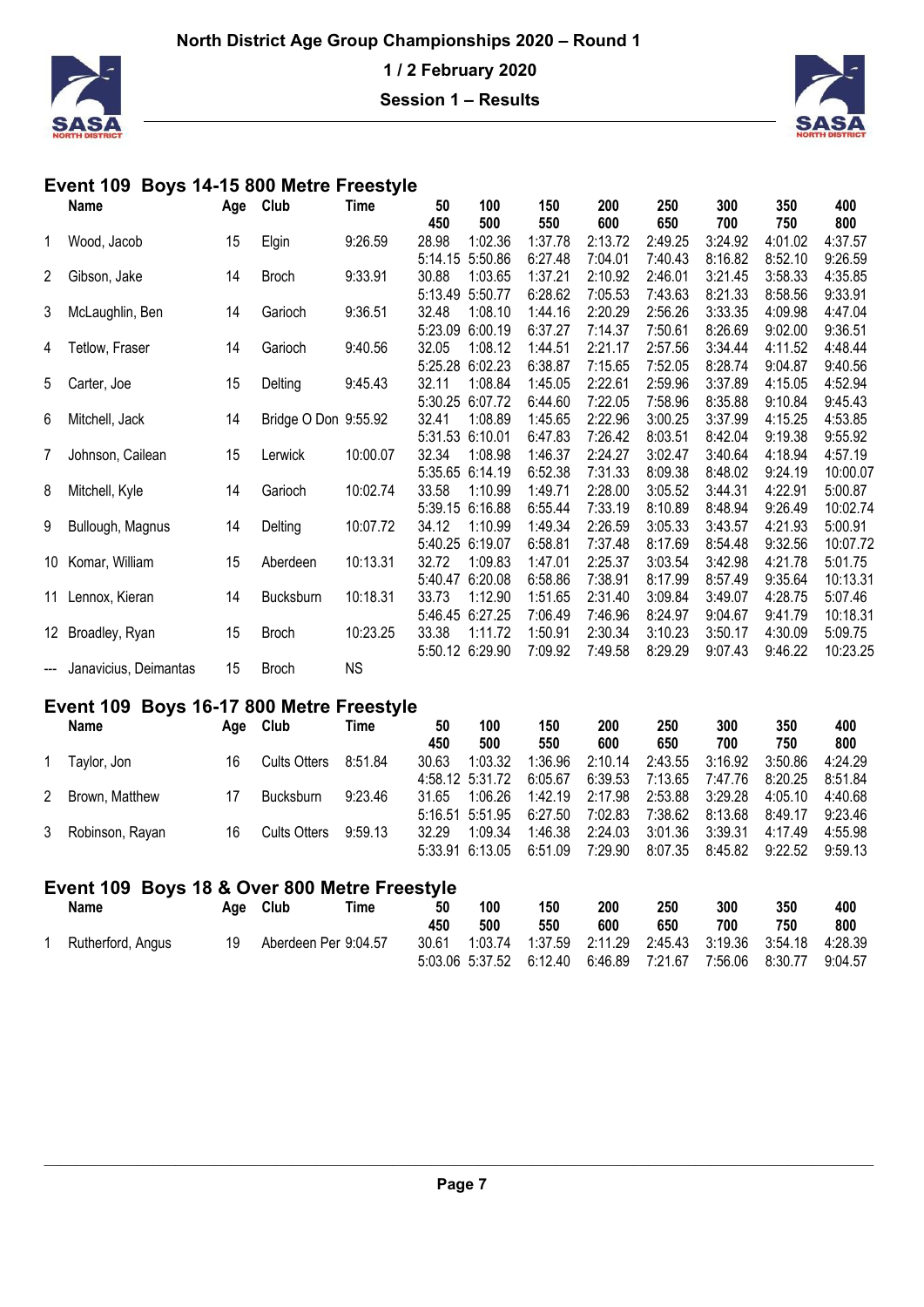



### **Event 110 Girls 16-17 200 Metre Breaststroke**

|     | Name                      | Age | Club                 | Time      | 50    | 100     | 150     | 200     |
|-----|---------------------------|-----|----------------------|-----------|-------|---------|---------|---------|
| 1   | Bain, Alicea              | 17  | Bridge O Don 2:46.08 |           | 37.16 | 1:19.18 | 2:02.74 | 2:46.08 |
| 2   | Hall, Kailyn              | 16  | Aberdeen Per 2:48.07 |           | 38.20 | 1:21.87 | 2:05.50 | 2:48.07 |
| 3   | Schulz, Jessica           | 16  | Tain                 | 2:50.56   | 38.89 | 1:21.79 | 2:06.01 | 2:50.56 |
| 4   | Boddie, Catherine         | 16  | Garioch              | 2:56.25   | 39.20 | 1:24.51 | 2:09.78 | 2:56.25 |
| 5   | Coia-Gamble, Kaitlin      | 16  | Inverness            | 2:57.37   | 40.46 | 1:26.23 | 2:12.64 | 2:57.37 |
| 6   | Cheyne, Amira             | 16  | Garioch              | 3:02.06   | 41.59 | 1:28.34 | 2:15.30 | 3:02.06 |
| 7   | Wisely, Daisy             | 17  | Inverness            | 3:02.42   | 40.78 | 1:27.43 | 2:15.16 | 3:02.42 |
| 8   | Macdougall, Ellie Kate    | 16  | Inverness            | 3:03.36   | 41.16 | 1:28.25 | 2:16.59 | 3:03.36 |
| 9   | Ratter, Kaila             | 17  | Delting              | 3:03.49   | 41.56 | 1:28.43 | 2:16.51 | 3:03.49 |
| 10  | Simpson, Emma             | 16  | <b>Broch</b>         | 3:05.91   | 41.28 | 1:28.16 | 2:16.48 | 3:05.91 |
| 11  | Smith, Hannah             | 16  | Banchory             | 3:15.16   | 43.85 | 1:33.10 | 2:25.36 | 3:15.16 |
| 12  | Broughton, Holly          | 16  | Banchory             | 3:17.95   | 43.65 | 1:34.27 | 2:26.15 | 3:17.95 |
| 13  | Wood, Claire              | 16  | Tain                 | 3:19.75   | 44.63 | 1:34.80 | 2:28.02 | 3:19.75 |
| 14  | Cochrane, Lexie           | 17  | Stonehaven           | 3:21.50   | 46.31 | 1:37.56 | 2:30.27 | 3:21.50 |
| 15  | Jones, Freja              | 16  | <b>Alford Otter</b>  | 3:26.22   | 47.12 | 1:39.45 | 2:33.29 | 3:26.22 |
| 16  | Cassidy, Kate             | 16  | <b>Dyce</b>          | 3:26.23   | 44.46 | 1:37.62 | 2:31.55 | 3:26.23 |
| 17  | Lewsey, Alice A           | 16  | Aberdeen Dol 3:31.16 |           | 46.27 | 1:40.27 | 2:36.71 | 3:31.16 |
| --- | Hay, Katie                | 16  | Inverness            | ΝS        |       |         |         |         |
|     | --- MacPherson, Alice Ann | 16  | Lochaber Lei         | <b>NS</b> |       |         |         |         |

# **Event 110 Girls 18 & Over 200 Metre Breaststroke**

| Name             |    | Age Club                | Time    | 50    | 100 | 150                           | 200 |
|------------------|----|-------------------------|---------|-------|-----|-------------------------------|-----|
| Adams, Orla L    |    | 25 Aberdeen Per 2:37.73 |         | 35.89 |     | 1:16.17  1:57.46  2:37.73     |     |
| 2 Jaffrey, Amber |    | 18 Cults Otters 2:56.42 |         | 39.77 |     | 1:25.23 2:11.22 2:56.42       |     |
| 3 Young, Aimee   |    | 19 Aberdeen Per 2:57.00 |         | 39.27 |     | 1:24.62 2:11.16 2:57.00       |     |
| 4 Riach, Emily   | 18 | Ythan                   | 3:07.17 |       |     | 41.53 1:29.22 2:18.87 3:07.17 |     |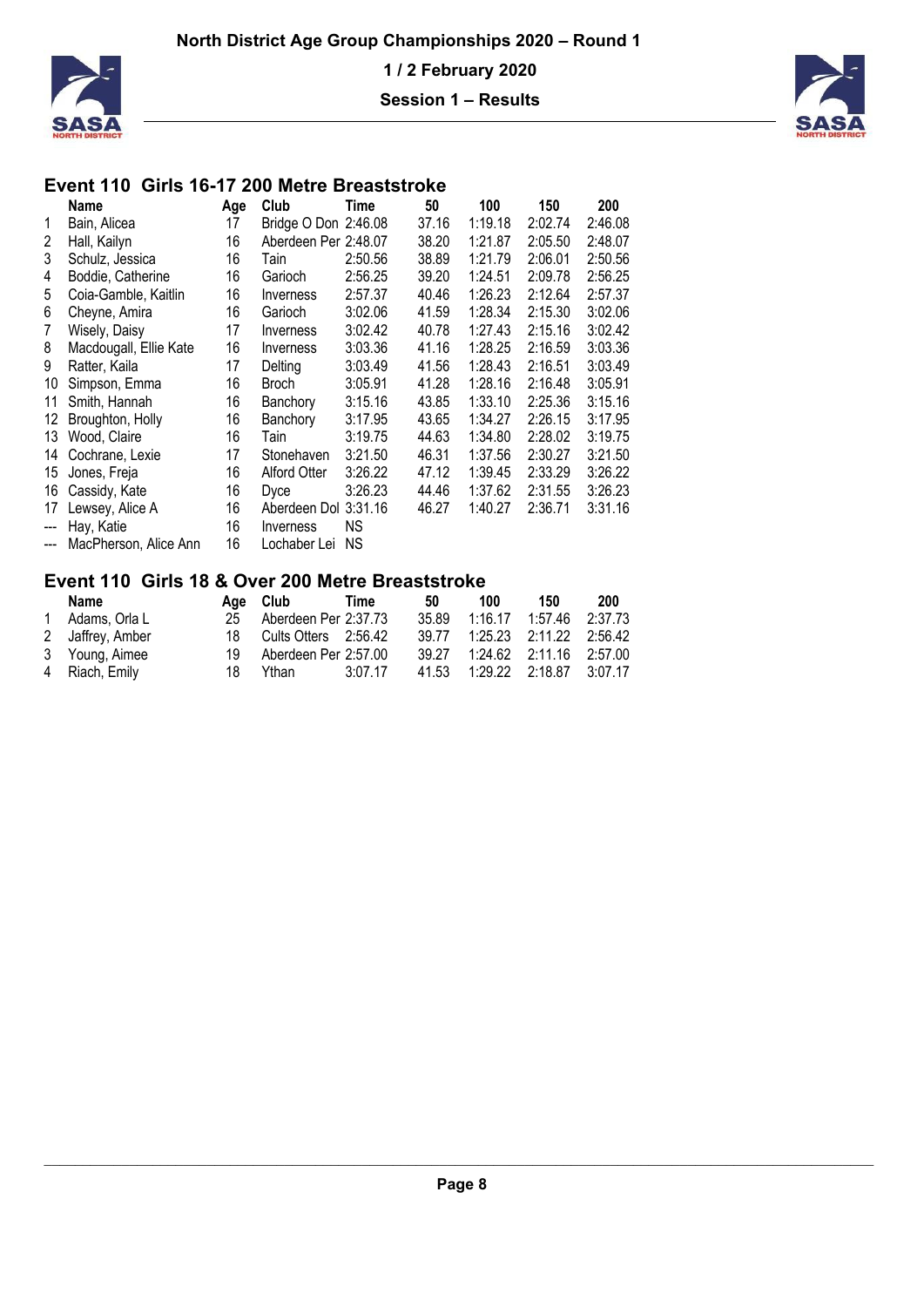



#### **Event 121 Girls 11-13 200 Metre IM**

|                | <b>Name</b>                             | Age       | Club                                        | <b>Time</b>        | 50             | 100                | 150                | 200                |
|----------------|-----------------------------------------|-----------|---------------------------------------------|--------------------|----------------|--------------------|--------------------|--------------------|
| 1              | McNeill, Anna                           | 13        | <b>Cults Otters</b>                         | 2:47.36            | 35.43          | 1:18.69            | 2:08.94            | 2:47.36            |
| $\overline{c}$ | Edgerton, Amber                         | 13        | <b>Cults Otters</b>                         | 2:48.41            | 37.84          | 1:17.40            | 2:11.73            | 2:48.41            |
| 3              | Denny, Ellen                            | 12        | Garioch                                     | 2:48.71            | 35.32          | 1:18.50            | 2:10.53            | 2:48.71            |
| 4              | Powell, Jessica                         | 13        | Forres                                      | 2:50.24            | 37.09          | 1:20.97            | 2:12.38            | 2:50.24            |
| 5              | Cowan, Amy                              | 13        | Garioch                                     | 2:51.32            | 37.54          | 1:21.17            | 2:13.53            | 2:51.32            |
| 6              | Brechin, Kirsty J                       | 12        | Aberdeen Dol 2:51.49                        |                    | 36.42          | 1:19.89            | 2:11.98            | 2:51.49            |
| 7              | Coull, Madison B                        | 12        | <b>Buckie</b>                               | 2:51.99            | 35.58          | 1:21.99            | 2:14.75            | 2:51.99            |
| 8              | Preacher, Kari                          | 12        | Lerwick                                     | 2:52.74            | 37.58          | 1:25.12            | 2:14.53            | 2:52.74            |
| 9              | Fraser, Lucy                            | 13        | Ythan                                       | 2:54.73            | 36.82          | 1:22.10            | 2:14.70            | 2:54.73            |
| 10             | McLean, Chloe                           | 13        | <b>Cults Otters</b>                         | 2:54.74            | 38.20          | 1:22.03            | 2:17.61            | 2:54.74            |
| 11             | Boyd, Tessa                             | 13        | Garioch                                     | 2:55.32            | 37.60          | 1:22.96            | 2:15.04            | 2:55.32            |
| 12             | Todd, Layla                             | 13        | Delting                                     | 2:55.56            | 39.99          | 1:20.82            | 2:14.33            | 2:55.56            |
| 13             | Wraight, Charlotte                      | 13        | Westhill                                    | 2:55.67            | 36.30          | 1:21.77            | 2:19.09            | 2:55.67            |
| 14             | Payton, Leah                            | 13        | Ythan                                       | 2:55.72            | 42.23          | 1:28.25            | 2:16.84            | 2:55.72            |
| 15             | Kirkwood, Jessica                       | 11        | Bonn Accord                                 | 2:58.53            | 41.01          | 1:26.76            | 2:19.02            | 2:58.53            |
| 16             | Henderson, Orla                         | 12        | Shetland                                    | 2:58.92            | 42.00          | 1:27.66            | 2:17.02            | 2:58.92            |
| 17             | McPherson, Grace                        | 13        | Aberdeen                                    | 3:01.41            | 41.11          | 1:27.15            | 2:21.08            | 3:01.41            |
| 18             | Ross, Eve                               | 13        | Nairn                                       | 3:01.76            | 38.73          | 1:27.32            | 2:19.57            | 3:01.76            |
| 19             | Mutch, Molly                            | 13        | <b>Broch</b>                                | 3:02.10            | 42.12          | 1:27.28            | 2:19.76            | 3:02.10            |
| 20             | Wood, Sara                              | 13        | Deveron                                     | 3:02.90            | 40.59          | 1:28.27            | 2:19.68            | 3:02.90            |
| 21             | Wood, Alison                            | 13        | Tain                                        | 3:02.96            | 38.24          | 1:23.79            | 2:20.36            | 3:02.96            |
| 22             | Louw, Imogen                            | 12        | Westhill                                    | 3:06.34            | 40.55          | 1:30.91            | 2:25.68            | 3:06.34            |
| 23             | Anderson, Rhona                         | 13        | Shetland                                    | 3:08.58            | 39.65          | 1:27.92            | 2:24.90            | 3:08.58            |
| 24             | Wood, Eve                               | 12        | Orkney                                      | 3:09.59            | 40.78          | 1:30.53            | 2:27.24            | 3:09.59            |
| 25             | Thomas, Abigail                         | 11        | Nairn                                       | 3:09.87            | 41.87          | 1:31.24            | 2:28.85            | 3:09.87            |
| 26             | Garrow, Ella                            | 12        | Nairn                                       | 3:10.09            | 43.48          | 1:32.61            | 2:30.06            | 3:10.09            |
| 27             | Kay, Isla                               | 12        | Westhill                                    | 3:14.82            | 45.57          | 1:34.00            | 2:35.24            | 3:14.82            |
| 28             | Samohvalova, Angelika                   | 12        | Lerwick                                     | 3:17.05            | 41.14          | 1:33.83            | 2:34.89            | 3:17.05            |
| ---            | Coutts, Gemma                           | 12        | Westhill                                    | DQ                 |                |                    |                    |                    |
|                | Event 121                               |           | <b>Girls 14-15 200 Metre IM</b>             |                    |                |                    |                    |                    |
|                | <b>Name</b>                             |           | Club                                        | <b>Time</b>        | 50             | 100                | 150                | 200                |
|                |                                         | Age<br>15 |                                             | 2:29.60            | 34.30          | 1:14.91            | 1:54.60            | 2:29.60            |
| 1              | Gow, Nula                               |           | Garioch                                     |                    |                |                    | 2:00.14            |                    |
| 2<br>3         | Perry, Sienna                           | 15<br>14  | Bridge O Don 2:35.20                        |                    | 33.46          | 1:14.19            |                    | 2:35.20<br>2:35.95 |
|                | Macdonald, Isla                         | 14        | Inverness                                   | 2:35.95            | 32.57<br>35.14 | 1:13.99<br>1:15.74 | 1:59.70            | 2:38.93            |
| 4<br>5         | Cheshire, Maya                          | 15        | Elgin<br>Lochaber Lei                       | 2:38.93<br>2:39.34 | 32.61          | 1:15.24            | 2:03.41<br>2:01.70 | 2:39.34            |
| 6              | Loughray, Hannah                        | 14        | Ythan                                       | 2:40.45            | 33.21          | 1:16.08            | 2:03.03            | 2:40.45            |
|                | Gault, Eilidh                           |           |                                             |                    |                |                    |                    |                    |
| 7              | Urquhart, Erin                          | 14        | <b>Cults Otters</b><br>Lochaber Lei 2:42.01 | 2:41.32            | 35.04<br>33.91 | 1:15.83            | 2:06.75            | 2:41.32            |
| 8              | MacLean, Danni                          | 15        |                                             |                    |                | 1:15.82            | 2:06.07            | 2:42.01            |
| 9              | Masson, Freya                           | 15        | Shetland                                    | 2:42.87            | 35.44          | 1:16.93<br>1:13.26 | 2:03.67            | 2:42.87            |
| 10             | Clark, Evie-Jay                         | 15        | Lochaber Lei 2:43.76                        |                    | 33.45          |                    | 2:04.35            | 2:43.76            |
| 11             | Nairn, Jessica                          | 15        | Elgin<br>Aberdeen Dol 2:44.23               | 2:44.19            | 33.92          | 1:17.01            | 2:06.63            | 2:44.19            |
| 12             | Hill, Sarah E                           | 14        |                                             |                    | 32.28          | 1:14.22            | 2:04.04            | 2:44.23            |
| 13             | Goodbrand, Alyssa                       | 14        | Ythan                                       | 2:44.38            | 34.79<br>35.57 | 1:18.28<br>1:16.21 | 2:04.75            | 2:44.38            |
| 14             | Johnston, Lilly                         | 15        | Elgin                                       | 2:45.11            |                |                    | 2:04.59<br>2:08.48 | 2:45.11            |
| 15             | Greig, Megan                            | 14        | <b>Cults Otters</b>                         | 2:45.42            | 36.24          | 1:19.77            | 2:07.80            | 2:45.42            |
| 16             | Beaton, Jessica                         | 14<br>15  | Aberdeen<br>Stonehaven                      | 2:45.58            | 35.38          | 1:16.98            |                    | 2:45.58            |
| 17<br>18       | Ligtendag, Faye<br>Zanre-Wilson, Taylor | 15        | Peterhead                                   | 2:45.75<br>2:47.16 | 35.33<br>35.08 | 1:20.34<br>1:18.57 | 2:06.83<br>2:07.49 | 2:45.75<br>2:47.16 |
| 19             | Ligtendag, Gemma                        | 15        | Stonehaven                                  | 2:48.01            | 35.21          | 1:20.06            | 2:08.66            | 2:48.01            |
|                | 20 Louw, Melana C                       | 15        | Westhill                                    | 2:48.47            | 34.20          | 1:16.91            | 2:11.52            | 2:48.47            |
|                |                                         |           |                                             |                    |                |                    |                    |                    |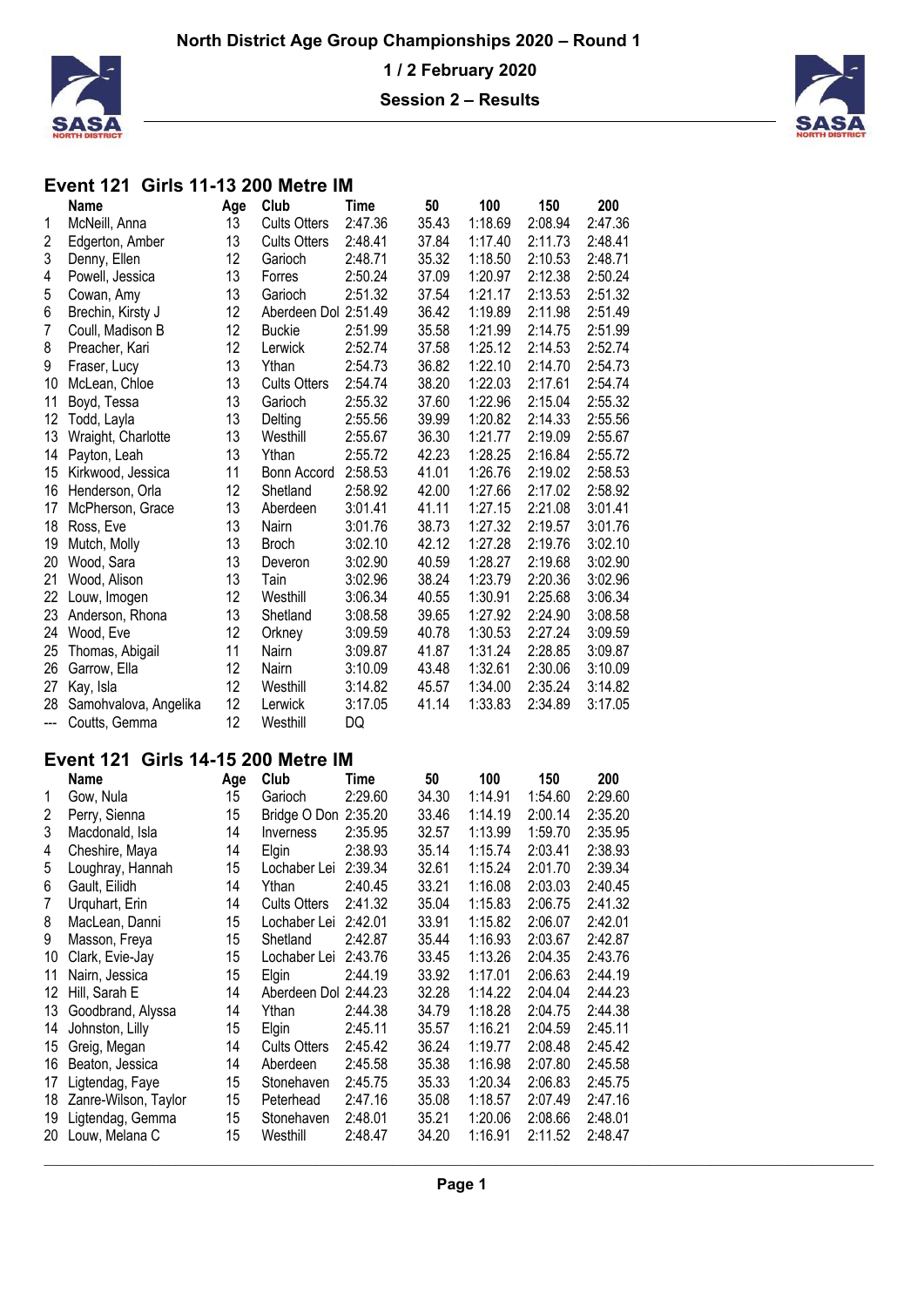

 **/ 2 February 2020 Session 2 – Results**



| 21  | Beattie, Elise    | 15 | Upper Deesid 2:48.48 |         | 34.11 | 1:18.24 | 2:10.20 | 2:48.48 |
|-----|-------------------|----|----------------------|---------|-------|---------|---------|---------|
| 22  | MacDonald, Ellen  | 15 | Garioch              | 2:49.65 | 36.85 | 1:20.65 | 2:11.92 | 2:49.65 |
| 23  | Hall, Alice       | 14 | Banchory             | 2:50.78 | 35.95 | 1:21.71 | 2:13.78 | 2:50.78 |
| 24  | Smith, Caitlin B  | 14 | Orkney               | 2:51.49 | 37.50 | 1:24.44 | 2:13.82 | 2:51.49 |
| 25  | Bromham, Megan    | 14 | Inverness            | 2:52.84 | 35.91 | 1:19.88 | 2:12.27 | 2:52.84 |
| 26  | Anderson, Emma    | 15 | Lerwick              | 2:53.50 | 39.08 | 1:24.92 | 2:14.50 | 2:53.50 |
| 27  | Skinner, Sophie   | 14 | Tain                 | 2:54.29 | 36.48 | 1:23.88 | 2:13.04 | 2:54.29 |
| 28  | Reece, Laura L    | 15 | Aberdeen Dol 2:54.74 |         | 36.86 | 1:23.28 | 2:11.99 | 2:54.74 |
| 29  | Myles, Orla       | 14 | Banchory             | 2:54.89 | 39.01 | 1:22.80 | 2:15.91 | 2:54.89 |
| 30  | Bamford, Clara    | 15 | Banchory             | 2:55.60 | 38.84 | 1:24.85 | 2:16.34 | 2:55.60 |
| 31  | Chalmers, Ella    | 14 | Ythan                | 2:55.74 | 38.88 | 1:27.07 | 2:18.07 | 2:55.74 |
| 32  | Petrie, Charlotte | 15 | Upper Deesid 2:56.12 |         | 39.40 | 1:24.14 | 2:15.57 | 2:56.12 |
| 33  | Irvine, Bethany   | 14 | Delting              | 2:56.22 | 36.97 | 1:22.41 | 2:13.90 | 2:56.22 |
| 34  | Hendren, Tegan    | 14 | Shetland             | 2:57.01 | 38.64 | 1:21.92 | 2:13.48 | 2:57.01 |
| 35  | Martin, Sara      | 14 | Stonehaven           | 2:59.75 | 41.61 | 1:27.99 | 2:18.65 | 2:59.75 |
| 36  | Adair, Sophie     | 15 | Stonehaven           | 3:00.24 | 37.47 | 1:22.82 | 2:19.79 | 3:00.24 |
| 37  | Coutts, Amy       | 14 | Westhill             | 3:01.49 | 40.26 | 1:28.60 | 2:19.44 | 3:01.49 |
| 38  | Bateman, Natalie  | 14 | Westhill             | 3:01.65 | 36.84 | 1:19.58 | 2:19.79 | 3:01.65 |
| 39  | Wiseman, Malaena  | 14 | Lerwick              | 3:01.77 | 41.04 | 1:24.69 | 2:22.01 | 3:01.77 |
| 40  | Woodman, Darcey   | 14 | Nairn                | 3:04.38 | 36.81 | 1:22.02 | 2:22.40 | 3:04.38 |
| 41  | Komar, Eleanor    | 14 | Aberdeen             | 3:05.96 | 41.04 | 1:30.39 | 2:22.34 | 3:05.96 |
| 42  | Johnson, Leah     | 14 | Bridge O Don 3:08.25 |         | 43.35 | 1:31.48 | 2:25.76 | 3:08.25 |
| --- | Campbell, Katy A  | 15 | Aberdeen Dol NS      |         |       |         |         |         |
|     |                   |    |                      |         |       |         |         |         |

# **Event 122 Boys 11-13 200 Metre Backstroke**

|    | <b>Name</b>        | Age | Club                 | <b>Time</b> | 50    | 100     | 150     | 200     |
|----|--------------------|-----|----------------------|-------------|-------|---------|---------|---------|
| 1  | Fearn, Dean        | 12  | Stonehaven           | 2:38.32     | 36.29 | 1:18.38 | 2:00.58 | 2:38.32 |
| 2  | Jackson, Logan     | 13  | <b>Cults Otters</b>  | 2:39.26     | 37.32 | 1:17.64 | 1:58.60 | 2:39.26 |
| 3  | Liversedge, Torin  | 13  | Banchory             | 2:40.38     | 36.42 | 1:16.14 | 1:58.41 | 2:40.38 |
| 4  | Johnson, Lukas     | 13  | <b>Cults Otters</b>  | 2:41.29     | 37.80 | 1:20.21 | 2:02.25 | 2:41.29 |
| 5  | Geddes, Finlay     | 12  | Lerwick              | 2:42.23     | 39.82 | 1:21.56 | 2:03.18 | 2:42.23 |
| 6  | Hall, Daniel       | 13  | Bridge O Don 2:42.62 |             | 39.21 | 1:20.38 | 2:03.04 | 2:42.62 |
| 7  | Chirnside, Oscar   | 12  | Garioch              | 2:43.27     | 38.89 | 1:21.76 | 2:03.81 | 2:43.27 |
| 8  | Armitage, Tom      | 13  | Thurso               | 2:45.24     | 39.77 | 1:21.93 | 2:05.01 | 2:45.24 |
| 9  | Gauld, Callum      | 13  | Aberdeen             | 2:45.86     | 38.76 | 1:20.75 | 2:04.57 | 2:45.86 |
| 10 | McLaughlin, Fraser | 13  | Elgin                | 2:46.96     | 38.33 | 1:21.03 | 2:04.98 | 2:46.96 |
| 11 | McLean, Ashton     | 13  | <b>Broch</b>         | 2:48.11     | 39.56 | 1:22.19 | 2:05.60 | 2:48.11 |
| 12 | Hall, Greg         | 13  | Bridge O Don 2:49.42 |             | 40.56 | 1:23.81 | 2:07.49 | 2:49.42 |
| 13 | Noble, Israel      | 12  | <b>Broch</b>         | 2:50.61     | 39.88 | 1:24.18 | 2:08.40 | 2:50.61 |
| 14 | Stewart, Miguel    | 12  | Garioch              | 2:50.84     | 40.83 | 1:25.14 | 2:09.60 | 2:50.84 |
| 15 | Prusik, Adam       | 12  | Aberdeen Dol 2:51.96 |             | 40.19 | 1:25.77 | 2:10.04 | 2:51.96 |
| 16 | Calder, Ryan       | 12  | <b>Broch</b>         | 2:52.84     | 40.73 | 1:25.65 | 2:10.12 | 2:52.84 |
| 17 | McCombie, Dylan    | 13  | Banchory             | 2:53.61     | 39.42 | 1:23.42 | 2:09.43 | 2:53.61 |
| 18 | Geddie, Nathan     | 13  | Garioch              | 2:53.81     | 42.23 | 1:26.43 | 2:11.56 | 2:53.81 |
| 19 | Ward, Irvine       | 13  | Bridge O Don 2:54.13 |             | 40.53 | 1:25.90 | 2:10.35 | 2:54.13 |
| 20 | Brown, Rowan       | 13  | Elgin                | 2:54.81     | 41.27 | 1:25.56 | 2:11.93 | 2:54.81 |
| 21 | MacIver, Ruaridh   | 13  | Stonehaven           | 2:54.88     | 41.59 | 1:26.77 | 2:11.29 | 2:54.88 |
| 22 | Skinner, Malachi   | 13  | <b>Broch</b>         | 2:55.70     | 42.44 | 1:28.22 | 2:11.02 | 2:55.70 |
| 23 | Boddie, James      | 13  | Garioch              | 2:55.75     | 40.94 | 1:26.98 | 2:12.13 | 2:55.75 |
| 24 | Scally, Logan      | 13  | Bridge O Don         | 2:57.40     | 41.98 | 1:29.02 | 2:13.85 | 2:57.40 |
| 25 | Yates, James       | 13  | <b>Cults Otters</b>  | 2:57.95     | 40.37 | 1:26.70 | 2:12.64 | 2:57.95 |
| 26 | Considine, Aaron   | 13  | Banchory             | 3:02.91     | 42.82 | 1:29.98 | 2:18.18 | 3:02.91 |
| 27 | Hamer, George      | 12  | Nairn                | 3:04.06     | 41.15 | 1:29.08 | 2:18.45 | 3:04.06 |
| 28 | Irinkov, Atanas    | 11  | Broch                | 3:04.94     | 43.58 | 1:32.62 | 2:19.75 | 3:04.94 |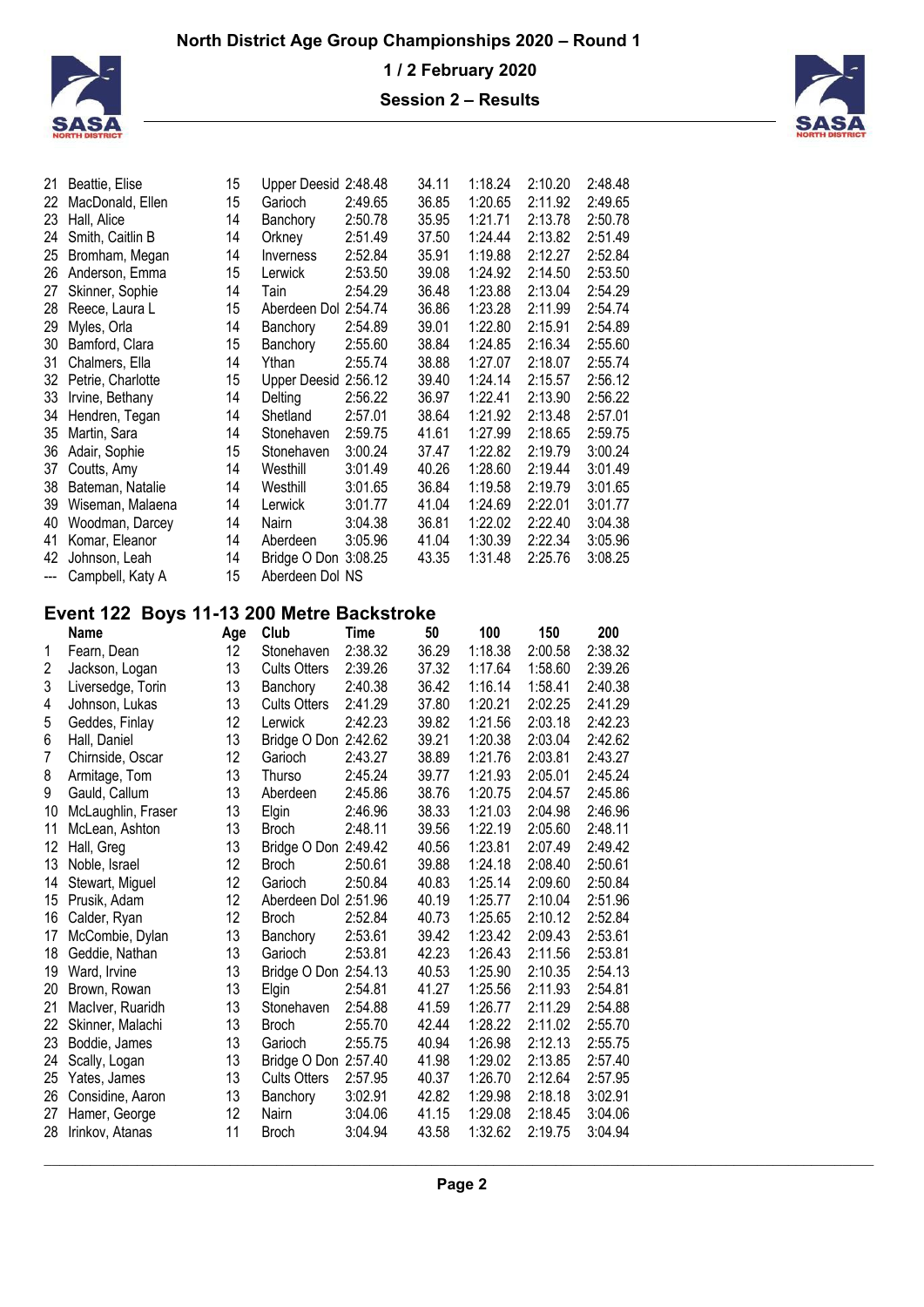



| Event 122 Boys 14-15 200 Metre Backstroke<br>Name |    | Age Club            | Time    | 50    | 100     | 150     | 200     |
|---------------------------------------------------|----|---------------------|---------|-------|---------|---------|---------|
|                                                   |    |                     |         |       |         |         |         |
| 35 Coutts, Tyler                                  | 11 | Shetland            | 3:26.51 | 50.00 | 1:44.94 | 2:38.39 | 3:26.51 |
| 34 Hodgkinson, George                             | 12 | <b>Cults Otters</b> | 3:20.87 | 49.74 | 1:40.13 | 2:32.75 | 3:20.87 |
| 33 Hatrick, Tom                                   | 11 | Shetland            | 3:14.66 | 45.71 | 1:35.36 | 2:26.77 | 3:14.66 |
| 32 McRobbie, Gregor                               | 12 | <b>Broch</b>        | 3:12.66 | 45.07 | 1:34.50 | 2:23.36 | 3:12.66 |
| 31 Armitage, Jed                                  | 12 | Thurso              | 3:10.29 | 43.15 | 1:32.64 | 2:23.78 | 3:10.29 |
| 30 Christie, Max                                  | 12 | Westhill            | 3:09.68 | 43.51 | 1:32.23 | 2:21.67 | 3:09.68 |
| 29 Hay, Jamie                                     | 12 | Garioch             | 3:08.56 | 44.17 | 1:33.58 | 2:21.83 | 3:08.56 |
|                                                   |    |                     |         |       |         |         |         |

|                | <b>Name</b>         | Age | Club                 | Time    | 50    | 100     | 150     | 200     |
|----------------|---------------------|-----|----------------------|---------|-------|---------|---------|---------|
| 1              | Brown, Lucas        | 14  | Elgin                | 2:18.38 | 31.68 | 1:06.61 | 1:42.65 | 2:18.38 |
| $\overline{c}$ | Wood, Jacob         | 15  | Elgin                | 2:21.58 | 33.52 | 1:09.49 | 1:47.27 | 2:21.58 |
| 3              | Carter, Joe         | 15  | Delting              | 2:25.12 | 35.19 | 1:12.25 | 1:49.31 | 2:25.12 |
| 4              | MacDonald, Calvin   | 14  | <b>Bucksburn</b>     | 2:25.67 | 34.02 | 1:11.75 | 1:49.82 | 2:25.67 |
| 5              | Burr, Layton        | 14  | Dyce                 | 2:26.19 | 34.17 | 1:11.50 | 1:48.92 | 2:26.19 |
| 6              | Brodie, Andrew I    | 15  | Aberdeen Dol 2:26.76 |         | 32.69 | 1:10.92 | 1:49.43 | 2:26.76 |
| 7              | Arthur, Cameron     | 15  | Ythan                | 2:28.98 | 33.59 | 1:12.29 | 1:50.84 | 2:28.98 |
| 8              | Sutherland, Lewis   | 15  | Wick                 | 2:30.69 | 36.01 | 1:13.82 | 1:53.42 | 2:30.69 |
| 9              | Thomson, Robbie     | 15  | Shetland             | 2:33.17 | 35.40 | 1:15.65 | 1:54.90 | 2:33.17 |
| 10             | Bullough, Magnus    | 14  | Delting              | 2:33.24 | 35.87 | 1:15.86 | 1:55.85 | 2:33.24 |
| 11             | Broadley, Ryan      | 15  | <b>Broch</b>         | 2:33.38 | 34.63 | 1:13.16 | 1:53.79 | 2:33.38 |
| 12             | Mitchell, Jack      | 14  | Bridge O Don 2:34.01 |         | 36.73 | 1:16.36 | 1:56.96 | 2:34.01 |
| 13             | Tetlow, Fraser      | 14  | Garioch              | 2:34.29 | 36.79 | 1:16.78 | 1:56.64 | 2:34.29 |
| 14             | Hayes, Ciaran       | 15  | Aberdeen             | 2:34.39 | 35.87 | 1:15.88 | 1:56.49 | 2:34.39 |
| 15             | Clubb, Finlay M     | 15  | Aberdeen Dol 2:34.63 |         | 35.33 | 1:15.82 | 1:56.01 | 2:34.63 |
| 16             | Nicolson, Tom       | 15  | Delting              | 2:35.57 | 36.44 | 1:16.20 | 1:55.98 | 2:35.57 |
| 17             | Lorimer, Jack       | 14  | Ythan                | 2:36.21 | 34.90 | 1:14.91 | 1:56.05 | 2:36.21 |
| 18             | Mitchell, Kyle      | 14  | Garioch              | 2:36.45 | 35.06 | 1:15.02 | 1:55.78 | 2:36.45 |
| 19             | Austin, Lewis       | 14  | Tain                 | 2:37.98 | 36.43 | 1:18.19 | 2:00.30 | 2:37.98 |
| 20             | Thomson, Calum      | 15  | Aberdeen             | 2:38.07 | 36.51 | 1:15.67 | 1:57.49 | 2:38.07 |
| 21             | Sanger, Nathan      | 15  | Peterhead            | 2:40.87 | 38.29 | 1:19.74 | 2:01.63 | 2:40.87 |
| 22             | Jamieson, Murray    | 14  | Stonehaven           | 2:40.98 | 38.46 | 1:20.19 | 2:02.69 | 2:40.98 |
| 23             | Thompson, Alex      | 14  | <b>Buckie</b>        | 2:41.04 | 37.83 | 1:20.08 | 2:02.42 | 2:41.04 |
| 24             | Urquhart, Bailey    | 14  | Nairn                | 2:41.89 | 37.92 | 1:20.01 | 2:01.42 | 2:41.89 |
| 25             | McLaren, Charlie    | 15  | Westhill             | 2:41.93 | 38.49 | 1:20.08 | 2:04.38 | 2:41.93 |
| 26             | Sutherland, Charlie | 14  | Wick                 | 2:42.29 | 37.29 | 1:18.69 | 2:02.58 | 2:42.29 |
| 27             | McLaughlin, Ben     | 14  | Garioch              | 2:42.56 | 38.50 | 1:20.32 | 2:01.68 | 2:42.56 |
| 28             | Travis, Aaron       | 14  | <b>Cults Otters</b>  | 2:44.46 | 37.65 | 1:20.94 | 2:03.94 | 2:44.46 |
| 29             | Considine, Sean     | 14  | Banchory             | 2:45.85 | 38.55 | 1:21.63 | 2:04.98 | 2:45.85 |
| 30             | Clark, Alex         | 15  | Dyce                 | 2:46.40 | 39.87 | 1:22.60 | 2:04.28 | 2:46.40 |
| 31             | Black, Kieran       | 14  | Shetland             | 2:51.63 | 39.35 | 1:24.26 | 2:08.34 | 2:51.63 |

# **Event 123 Girls 11-13 400 Metre Freestyle**

| Name                 | Aae | <b>Club</b>         | Time    | 50    | 100     | 150     | 200     | 250     | 300     | 350     | 400     |
|----------------------|-----|---------------------|---------|-------|---------|---------|---------|---------|---------|---------|---------|
| Howe, Maria Luiza    | 13  | Aberdeen            | 5:16.71 | 34.30 | 1:13.34 | 1:54.44 | 2:35.38 | 3:16.38 | 3:57.74 | 4:38.74 | 5:16.71 |
| 2 Edgerton, Amber    | 13  | <b>Cults Otters</b> | 5:18.10 | 36.94 | 1:18.19 | 2:00.02 | 2:41.02 | 3:21.20 | 4:01.36 | 4:41.62 | 5:18.10 |
| 3 Denny, Ellen       | 12  | Garioch             | 5:23.45 | 35.56 | 1:15.92 | 1:57.10 | 2:38.48 | 3:20.49 | 4:02.25 | 4:44.22 | 5:23.45 |
| 4 Coull. Madison B   | 12  | Buckie              | 5:25.85 | 35.72 | 1.1577  | 1.57.49 | 2:38.88 | 3:21.24 | 4:02.99 | 4:45.30 | 5:25.85 |
| 5 Fraser, Lucy       | 13. | Ythan               | 5:29.26 | 36.54 | 1:16.99 | 1:58.94 | 2:41.04 | 3:23.66 | 4:06:46 | 4:48.95 | 5:29.26 |
| 6 Jupp, Emma         | 12  | <b>Cults Otters</b> | 5:29.29 | 36.79 | 1:18.67 | 2:00.94 | 2:43.45 | 3:25.96 | 4:08.45 | 4:49.71 | 5:29.29 |
| 7 Wraight, Charlotte | 13  | Westhill            | 5:32.46 | 36.09 | 1:17.60 | 1:59.78 | 2:42.53 | 3:24.52 | 4:07.58 | 4:51.12 | 5:32.46 |
| 8 Boyd, Tessa        | 13  | Garioch             | 5:35.22 | 36.90 | 1:18.60 | 2:01.90 | 2:45.33 | 3:28.80 | 4:11.62 | 4:54.21 | 5:35.22 |
| 9 Cowan, Amy         | 13  | Garioch             | 5:35.69 | 35.80 | 1:18.91 | 2.03.27 | 2:46.68 | 3:30.14 | 4:13.75 | 4:54.99 | 5:35.69 |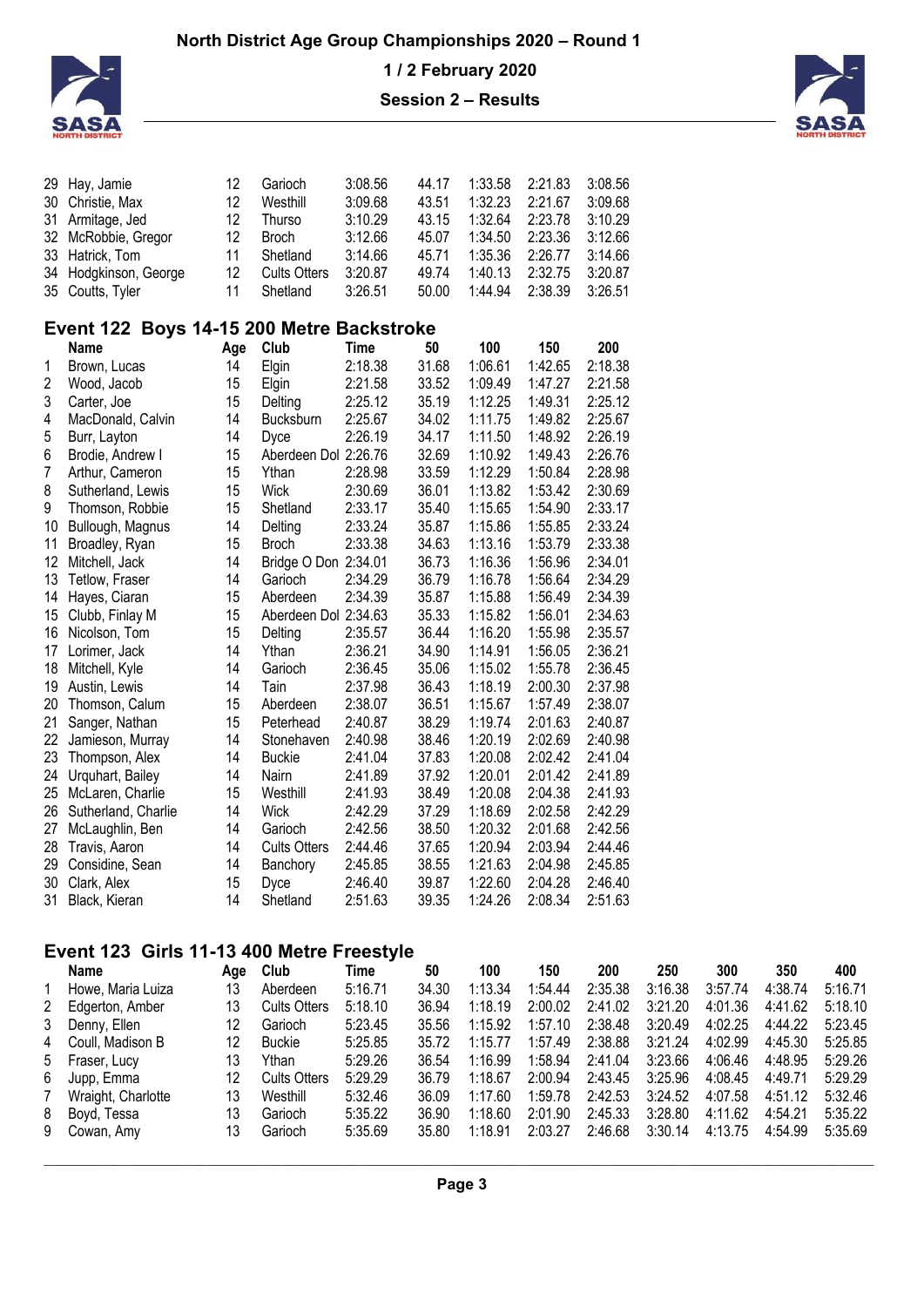



| 10              | Mutch, Molly                              | 13  | <b>Broch</b>         | 5:37.07     | 36.94 | 1:18.57 | 2:01.86 | 2:45.24 | 3:29.10 | 4:13.50 | 4:56.61 | 5:37.07 |
|-----------------|-------------------------------------------|-----|----------------------|-------------|-------|---------|---------|---------|---------|---------|---------|---------|
| 11              | Kirkwood, Jessica                         | 11  | Bonn Accord          | 5:37.62     | 36.43 | 1:18.58 | 2:02.27 | 2:45.28 | 3:29.42 | 4:13.58 | 4:56.23 | 5:37.62 |
| 12 <sup>°</sup> | Prise, Erin                               | 13  | <b>Cults Otters</b>  | 5:38.77     | 36.96 | 1:17.33 | 2:01.47 | 2:43.63 | 3:28.72 | 4:11.91 | 4:56.63 | 5:38.77 |
| 13.             | McPherson, Grace                          | 13  | Aberdeen             | 5:39.08     | 37.29 | 1:19.29 | 2:03.49 | 2:47.82 | 3:31.54 | 4:15.33 | 4:58.55 | 5:39.08 |
| 14              | Todd, Layla                               | 13  | Delting              | 5:42.03     | 37.36 | 1:19.95 | 2:02.96 | 2:47.38 | 3:31.31 | 4:15.93 | 4:59.87 | 5:42.03 |
| 15              | Littlejohn, Amber                         | 12  | Aberdeen             | 5:52.52     | 36.40 | 1:21.18 | 2:06.81 | 2:52.90 | 3:37.99 | 4:24.54 | 5:10.58 | 5:52.52 |
| 16              | Thomas, Abigail                           | 11  | Nairn                | 6:06.49     | 41.98 | 1:29.60 | 2:15.86 | 3:02.75 | 3:50.15 | 4:37.68 | 5:22.63 | 6:06.49 |
|                 | 17 Samohvalova, Angelika                  | 12  | Lerwick              | 6:12.27     | 39.15 | 1:26.44 | 2:13.08 | 3:01.72 | 3:49.56 | 4:38.53 | 5:25.70 | 6:12.27 |
|                 | Event 123 Girls 14-15 400 Metre Freestyle |     |                      |             |       |         |         |         |         |         |         |         |
|                 | Name                                      | Age | Club                 | <b>Time</b> | 50    | 100     | 150     | 200     | 250     | 300     | 350     | 400     |
| 1               | Gillespie, Ceri                           | 15  | Bridge O Don 4:44.17 |             | 31.52 | 1:05.79 | 1:41.80 | 2:18.09 | 2:54.87 | 3:31.48 | 4:08.57 | 4:44.17 |
| 2               | Gow, Nula                                 | 15  | Garioch              | 4:48.69     | 33.51 | 1:10.23 | 1:47.42 | 2:25.16 | 3:02.48 | 3:39.18 | 4:14.99 | 4:48.69 |
| 3               | Ross, Eleanor                             | 14  | Tain                 | 4:48.93     | 31.99 | 1:07.62 | 1:44.99 | 2:22.21 | 2:59.55 | 3:36.90 | 4:14.17 | 4:48.93 |
| 4               | Perry, Sienna                             | 15  | Bridge O Don 4:50.26 |             | 32.18 | 1:06.94 | 1:43.73 | 2:20.60 | 2:58.54 | 3:36.04 | 4:14.08 | 4:50.26 |
| 5               | MacDonald, Ellen                          | 15  | Garioch              | 5:02.78     | 33.28 | 1:10.90 | 1:49.02 | 2:28.04 | 3:06.90 | 3:46.61 | 4:25.29 | 5:02.78 |
| 6               | Morrison, Hannah                          | 14  | Westhill             | 5:05.13     | 35.67 | 1:14.83 | 1:53.66 | 2:33.13 | 3:12.03 | 3:50.38 | 4:28.89 | 5:05.13 |
| $\overline{7}$  | Czapla, Dobrochna                         | 15  | Lochaber Lei         | 5:05.37     | 34.02 | 1:12.19 | 1:51.23 | 2:30.16 | 3:09.49 | 3:49.27 | 4:28.12 | 5:05.37 |
| 8               | Calder, Lisa-Marie                        | 15  | <b>Broch</b>         | 5:06.03     | 33.49 | 1:10.75 | 1:49.85 | 2:29.57 | 3:08.94 | 3:48.87 | 4:27.81 | 5:06.03 |
| 9               | Louw, Melana C                            | 15  | Westhill             | 5:06.65     | 34.33 | 1:13.04 | 1:52.49 | 2:31.93 | 3:12.20 | 3:50.80 | 4:30.07 | 5:06.65 |
| 10 <sup>°</sup> | Urquhart, Erin                            | 14  | <b>Cults Otters</b>  | 5:08.01     | 34.43 | 1:12.47 | 1:51.28 | 2:31.02 | 3:10.97 | 3:51.25 | 4:30.62 | 5:08.01 |
| 11              | Nairn, Jessica                            | 15  | Elgin                | 5:08.48     | 34.22 | 1:12.74 | 1:52.61 | 2:32.59 | 3:12.42 | 3:52.53 | 4:32.26 | 5:08.48 |
| 12              | Currie, Erin                              | 14  | Ythan                | 5:10.60     | 35.03 | 1:14.67 | 1:54.52 | 2:34.84 | 3:14.41 | 4:33.35 | 5:10.60 |         |
| 13              | Beaton, Jessica                           | 14  | Aberdeen             | 5:10.69     | 34.95 | 1:13.53 | 1:53.46 | 2:33.23 | 3:13.27 | 3:52.94 | 4:33.25 | 5:10.69 |
| 14              | Loughray, Hannah                          | 15  | Lochaber Lei         | 5:11.14     | 34.52 | 1:13.14 | 1:52.63 | 2:33.22 | 3:12.24 | 3:53.35 | 4:32.59 | 5:11.14 |
| 15              | Zanre-Wilson, Taylor                      | 15  | Peterhead            | 5:15.75     | 34.04 | 1:12.74 | 1:52.70 | 2:32.98 | 3:13.76 | 3:54.68 | 4:36.04 | 5:15.75 |
| 16              | Beattie, Elise                            | 15  | Upper Deesid 5:16.31 |             | 34.41 | 1:13.70 | 1:52.98 | 2:33.44 | 3:14.73 | 3:55.90 | 4:37.33 | 5:16.31 |
| 17              | Bruce, Natalie                            | 15  | <b>Broch</b>         | 5:16.89     | 33.03 | 1:10.66 | 1:50.90 | 2:31.94 | 3:14.16 | 3:54.32 | 4:36.30 | 5:16.89 |
| 18              | Greig, Megan                              | 14  | <b>Cults Otters</b>  | 5:17.16     | 36.12 | 1:15.79 | 1:56.14 | 2:37.08 | 3:17.50 | 3:58.99 | 4:38.38 | 5:17.16 |
| 19              | Myles, Orla                               | 14  | Banchory             | 5:20.87     | 36.41 | 1:16.35 | 1:58.02 | 2:38.81 | 3:20.80 | 4:01.75 | 4:43.14 | 5:20.87 |
| 20              | Ligtendag, Faye                           | 15  | Stonehaven           | 5:21.84     | 35.99 | 1:16.23 | 1:57.43 | 2:38.81 | 3:20.82 | 4:01.85 | 4:42.93 | 5:21.84 |
| 21              | Strachan, Skye                            | 15  | <b>Broch</b>         | 5:23.12     | 35.43 | 1:16.04 | 1:57.52 | 2:39.40 | 3:21.02 | 4:02.10 | 4:43.58 | 5:23.12 |
|                 | 22 Hall, Alice                            | 14  | Banchory             | 5:23.68     | 36.01 | 1:16.69 | 1:57.43 | 2:38.89 | 3:18.44 | 3:56.38 | 4:43.52 | 5:23.68 |
| 23              | Adair, Sophie                             | 15  | Stonehaven           | 5:27.08     | 35.73 | 1:17.40 | 1:58.71 | 2:41.48 | 3:23.26 | 4:06.02 | 4:47.53 | 5:27.08 |
| 24              | Buchan, Jessica                           | 14  | <b>Broch</b>         | 5:28.00     | 36.91 | 1:18.24 | 1:59.81 | 2:41.89 | 3:23.96 | 4:05.76 | 4:47.55 | 5:28.00 |
| 25              | Bamford, Clara                            | 15  | Banchory             | 5:28.19     | 35.24 | 1:15.51 | 1:58.03 | 2:40.33 | 3:23.54 | 4:06.00 | 4:47.62 | 5:28.19 |
| 26              | Bromham, Megan                            | 14  | Inverness            | 5:35.59     | 34.36 | 1:15.26 | 1:57.63 | 2:42.12 | 3:25.88 | 4:09.67 | 4:53.19 | 5:35.59 |
| 27              | Woodman, Darcey                           | 14  | Nairn                | 5:36.45     | 37.37 | 1:18.32 | 2:01.78 | 2:44.42 | 3:28.45 | 4:11.77 | 4:55.87 | 5:36.45 |
| 28              | Wiseman, Malaena                          | 14  | Lerwick              | 5:43.08     | 37.55 | 1:20.96 | 2:04.75 | 2:49.18 | 3:32.21 | 4:17.17 | 5:00.97 | 5:43.08 |
| 29              | Irvine, Bethany                           | 14  | Delting              | 5:46.61     | 36.07 | 1:19.01 | 2:03.33 | 2:47.78 | 3:32.54 | 4:17.43 | 5:02.64 | 5:46.61 |
| 30              | Bateman, Natalie                          | 14  | Westhill             | 5:56.51     | 37.59 | 1:21.57 | 2:06.04 | 2:52.30 | 3:38.69 | 4:25.41 | 5:11.33 | 5:56.51 |

# **Event 124 Boys 11-13 100 Metre Freestyle**

| Name              | Age | Club                | Time    | 50                                           | 100     |
|-------------------|-----|---------------------|---------|----------------------------------------------|---------|
| Liversedge, Torin | 13  | Banchory            | 1:01.99 | 29.42                                        | 1:01.99 |
| Fearn, Dean       | 12  | Stonehaven          | 1:04.41 | 30.61                                        | 1:04.41 |
| Smith, Archie C   | 13  |                     |         | 32.94                                        | 1:06.73 |
| Hall, Greg        | 13  |                     |         | 32.54                                        | 1:07.19 |
| Gauld, Callum     | 13  | Aberdeen            | 1:07.47 | 32.61                                        | 1:07.47 |
| Geddes, Finlay    | 12  | Lerwick             | 1:08.24 | 33.22                                        | 1:08.24 |
| Johnson, Lukas    | 13  | <b>Cults Otters</b> | 1:08.47 | 33.49                                        | 1:08.47 |
| Geddie, Nathan    | 13  | Garioch             | 1:09.28 | 33.26                                        | 1:09.28 |
| McLean, Ashton    | 13  | <b>Broch</b>        | 1:09.59 | 32.84                                        | 1:09.59 |
| Chirnside, Oscar  | 12  | Garioch             | 1:09.68 | 33.14                                        | 1:09.68 |
|                   |     |                     |         | Aberdeen Dol 1:06.73<br>Bridge O Don 1:07.19 |         |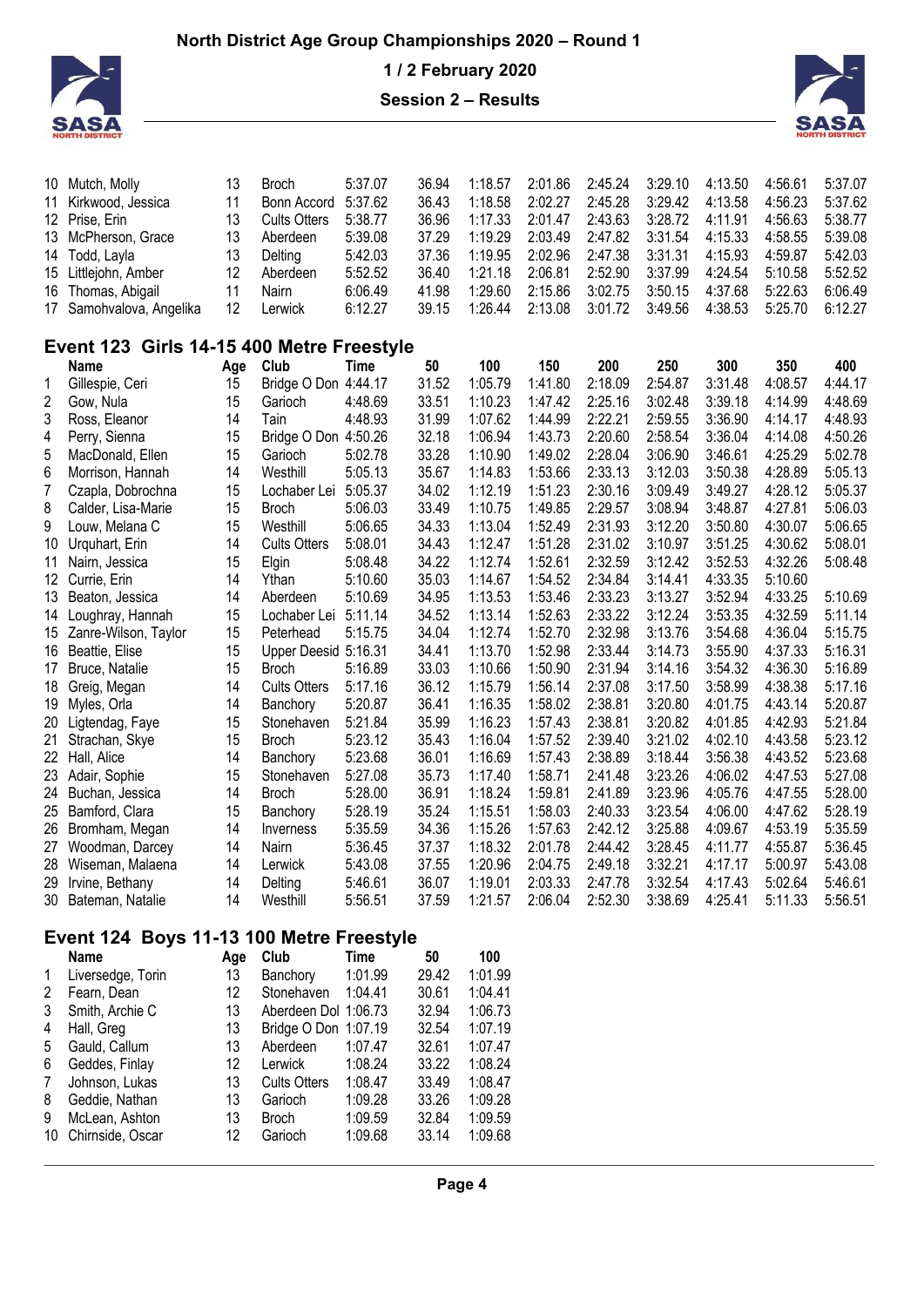



| 11 | Hall, Daniel             | 13 | Bridge O Don 1:09.98 |         | 33.57 | 1:09.98 |
|----|--------------------------|----|----------------------|---------|-------|---------|
| 12 | Sutherland, Joe          | 13 | <b>Buckie</b>        | 1:10.15 | 33.44 | 1:10.15 |
| 13 | Ward, Irvine             | 13 | Bridge O Don 1:10.22 |         | 34.26 | 1:10.22 |
| 14 | Prusik, Adam             | 12 | Aberdeen Dol 1:11.00 |         | 32.93 | 1:11.00 |
| 15 | Scally, Logan            | 13 | Bridge O Don 1:11.01 |         | 34.80 | 1:11.01 |
| 16 | Brown, Martyn            | 13 | Bucksburn            | 1:11.09 | 33.91 | 1:11.09 |
| 17 | Cann, Sean               | 13 | Lochaber Lei         | 1:11.10 | 34.76 | 1:11.10 |
| 18 | Boddie, James            | 13 | Garioch              | 1:11.16 | 33.72 | 1:11.16 |
| 19 | Sinclair, Taylor         | 13 | Elgin                | 1:11.48 | 34.24 | 1:11.48 |
| 20 | Irinkov, Atanas          | 11 | <b>Broch</b>         | 1:11.75 | 34.97 | 1:11.75 |
| 21 | McCombie, Dylan          | 13 | Banchory             | 1:11.94 | 34.42 | 1:11.94 |
| 22 | McLaughlin, Fraser       | 13 | Elgin                | 1:12.23 | 34.30 | 1:12.23 |
| 23 | Simpson, Greig J         | 13 | Dyce                 | 1:12.33 | 34.63 | 1:12.33 |
| 24 | Stewart, Miguel          | 12 | Garioch              | 1:13.24 | 34.10 | 1:13.24 |
| 25 | Brown, Rowan             | 13 | Elgin                | 1:13.35 | 34.63 | 1:13.35 |
| 26 | Palmer, Dan C            | 13 | Aberdeen Dol 1:13.39 |         | 35.19 | 1:13.39 |
| 27 | Armitage, Tom            | 13 | Thurso               | 1:13.50 | 33.86 | 1:13.50 |
| 28 | Noble, Israel            | 12 | <b>Broch</b>         | 1:13.85 | 34.18 | 1:13.85 |
| 29 | Bruce, Aiden             | 12 | Aberdeen             | 1:13.88 | 34.84 | 1:13.88 |
| 30 | MacIver, Ruaridh         | 13 | Stonehaven           | 1:14.05 | 35.25 | 1:14.05 |
| 31 | Calder, Ryan             | 12 | <b>Broch</b>         | 1:14.19 | 34.73 | 1:14.19 |
| 32 | Scott, Magnus            | 13 | Delting              | 1:14.38 | 34.61 | 1:14.38 |
| 33 | Shulayev-Barnes, Henry A | 12 | Aberdeen Dol         | 1:14.59 | 35.39 | 1:14.59 |
| 34 | Lind, Matthew            | 12 | Aberdeen             | 1:14.82 | 34.81 | 1:14.82 |
| 35 | Jackson, Logan           | 13 | <b>Cults Otters</b>  | 1:15.32 | 35.36 | 1:15.32 |
| 36 | Elrick, Arran            | 12 | Westhill             | 1:16.81 | 37.32 | 1:16.81 |
| 37 | Strachan, Jensen         | 12 | <b>Broch</b>         | 1:17.20 | 36.02 | 1:17.20 |
| 38 | Christoforos, Connor M   | 12 | Aberdeen Dol 1:17.83 |         |       |         |
| 39 | Hamer, George            | 12 | Nairn                | 1:17.91 | 36.77 | 1:17.91 |
| 40 | Aberdein, James          | 12 | Banchory             | 1:18.48 | 37.31 | 1:18.48 |
| 41 | McRobbie, Gregor         | 12 | <b>Broch</b>         | 1:18.51 | 36.42 | 1:18.51 |
| 42 | Gill, Joe                | 12 | Wick                 | 1:19.13 | 38.42 | 1:19.13 |
| 43 | Christie, Max            | 12 | Westhill             | 1:19.34 | 37.25 | 1:19.34 |
| 44 | Armitage, Jed            | 12 | Thurso               | 1:19.51 | 36.55 | 1:19.51 |
| 45 | Jafari Mehr, Arshan      | 11 | Aberdeen             | 1:20.23 | 38.38 | 1:20.23 |

# **Event 124 Boys 14-15 100 Metre Freestyle**

|    | Name                  | Age | Club             | Time    | 50    | 100     |
|----|-----------------------|-----|------------------|---------|-------|---------|
| 1  | Brown, Lucas          | 14  | Elgin            | 57.45   | 27.61 | 57.45   |
| 2  | Robertson, Tom A      | 15  | Aberdeen Dol     | 58.60   | 27.91 | 58.60   |
| 3  | Carter, Joe           | 15  | Delting          | 58.65   | 28.58 | 58.65   |
| 4  | Mackay, John          | 15  | Wick             | 58.92   | 28.26 | 58.92   |
| 5  | Sutherland, Lewis     | 15  | <b>Wick</b>      | 59.36   | 28.40 | 59.36   |
| 6  | Gibson, Jake          | 14  | Broch            | 59.51   | 28.20 | 59.51   |
| 7  | Clubb, Finlay M       | 15  | Aberdeen Dol     | 59.78   | 28.59 | 59.78   |
| 8  | Janavicius, Deimantas | 15  | Broch            | 1:00.01 | 28.37 | 1:00.01 |
| *9 | Wood, Jacob           | 15  | Elgin            | 1:00.76 | 29.71 | 1:00.76 |
| *9 | Arthur, Cameron       | 15  | Ythan            | 1:00.76 | 28.91 | 1:00.76 |
| 11 | Burr, Layton          | 14  | Dyce             | 1:01.92 | 30.32 | 1:01.92 |
| 12 | MacDonald, Calvin     | 14  | <b>Bucksburn</b> | 1:02.07 | 30.32 | 1:02.07 |
| 13 | Nicolson, Tom         | 15  | Delting          | 1:02.44 | 30.41 | 1:02.44 |
| 14 | Bullough, Magnus      | 14  | Delting          | 1:02.53 | 30.02 | 1:02.53 |
| 15 | Stewart, Alexander    | 15  | Inverness        | 1:02.57 | 29.95 | 1:02.57 |
| 16 | Clark, Alex           | 15  | Dyce             | 1:02.81 | 30.41 | 1:02.81 |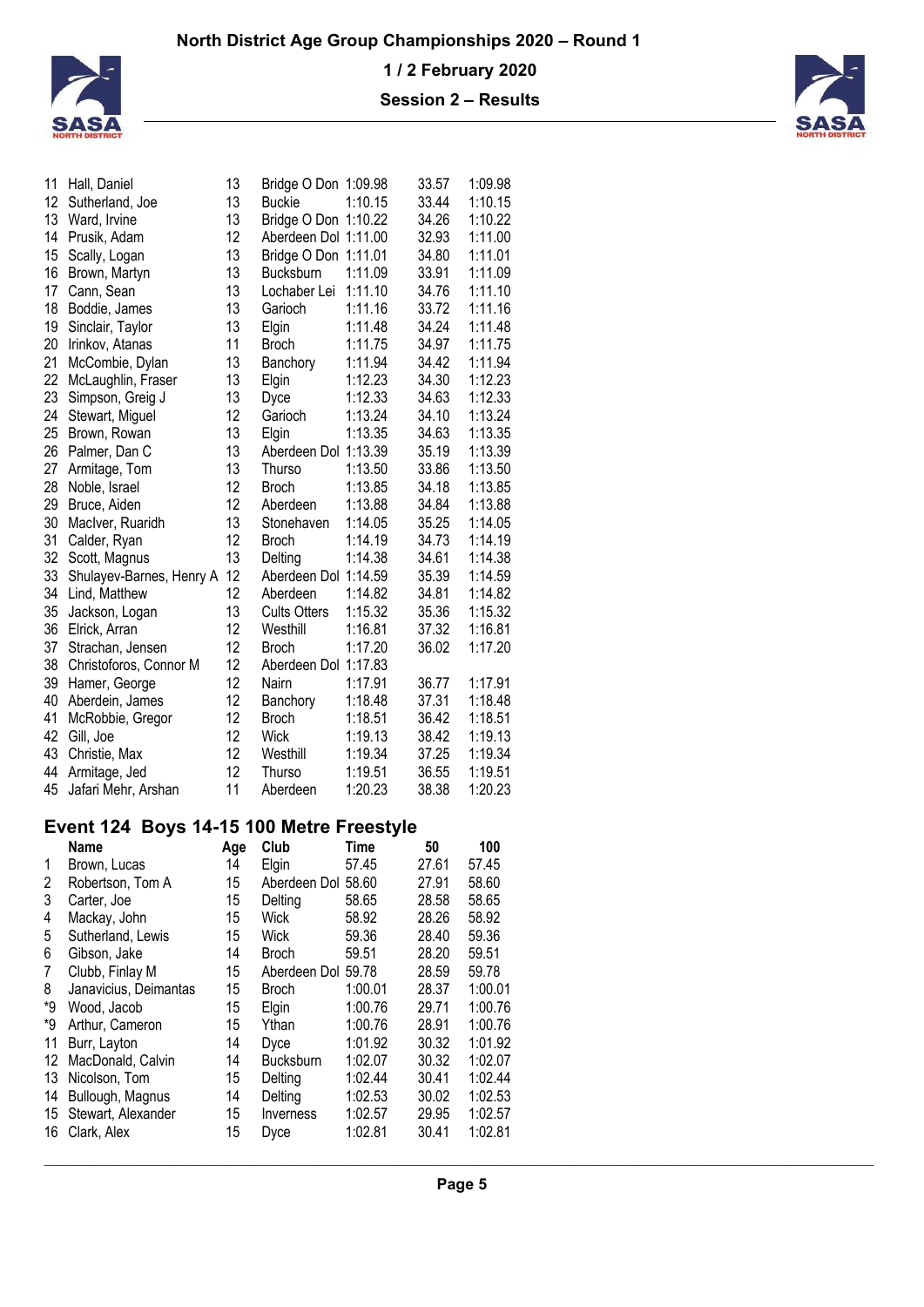



| 1:03.27<br>18<br>14<br>30.59<br>Mitchell, Jack<br>Bridge O Don<br>19<br>1:03.42<br>30.20<br>15<br>Ythan<br>Cairney, Calum<br>14<br>1:03.64<br>31.45<br>20<br>Ythan<br>Lorimer, Jack | 1:03.27<br>1:03.42<br>1:03.64<br>1:03.84<br>1:03.96 |
|-------------------------------------------------------------------------------------------------------------------------------------------------------------------------------------|-----------------------------------------------------|
|                                                                                                                                                                                     |                                                     |
|                                                                                                                                                                                     |                                                     |
|                                                                                                                                                                                     |                                                     |
| 15<br>1:03.84<br>30.62<br>21<br>Westhill<br>McLaren, Charlie                                                                                                                        |                                                     |
| 15<br>1:03.96<br>30.58<br>22<br>Sanger, Nathan<br>Peterhead                                                                                                                         |                                                     |
| 23<br>15<br>1:03.99<br>30.67<br>Komar, William<br>Aberdeen                                                                                                                          | 1:03.99                                             |
| 30.36<br>15<br>1:04.35<br>24<br>Johnson, Cailean<br>Lerwick                                                                                                                         | 1:04.35                                             |
| 1:04.65<br>30.97<br>25<br>Thomson, Robbie<br>15<br>Shetland                                                                                                                         | 1:04.65                                             |
| 14<br>1:04.68<br>31.50<br>26<br>McLaughlin, Ben<br>Garioch                                                                                                                          | 1:04.68                                             |
| 1:05.21<br>30.29<br>14<br>Bucksburn<br>27<br>Lennox, Kieran                                                                                                                         | 1:05.21                                             |
| 1:05.39<br>31.42<br>28<br>14<br>Garioch<br>Tetlow, Fraser                                                                                                                           | 1:05.39                                             |
| 31.37<br>15<br>1:05.78<br>29<br>Broadley, Ryan<br><b>Broch</b>                                                                                                                      | 1:05.78                                             |
| 32.15<br>30<br>14<br>Wick<br>1:06.39<br>Sutherland, Charlie                                                                                                                         | 1:06.39                                             |
| 15<br>1:06.74<br>31.27<br>31<br>Hayes, Ciaran<br>Aberdeen                                                                                                                           | 1:06.74                                             |
| *32 Shulayev-Barnes, Oscar J<br>14<br>1:07.87<br>32.55<br>Aberdeen Dol                                                                                                              | 1:07.87                                             |
| 1:07.87<br>32.70<br>*32 Considine, Sean<br>14<br>Banchory                                                                                                                           | 1:07.87                                             |
| 1:08.41<br>33.24<br>14<br>34<br>Austin, Lewis<br>Tain                                                                                                                               | 1:08.41                                             |
| 14<br>1:08.91<br>32.63<br>35<br>Burton, Fraser<br>Orkney                                                                                                                            | 1:08.91                                             |
| 32.94<br>14<br><b>Buckie</b><br>1:08.94<br>36<br>Thompson, Alex                                                                                                                     | 1:08.94                                             |
| Jamieson, Murray<br>14<br>1:09.30<br>33.68<br>37<br>Stonehaven                                                                                                                      | 1:09.30                                             |
| 1:09.32<br>33.26<br>Urquhart, Bailey<br>14<br>Nairn<br>38                                                                                                                           | 1:09.32                                             |
| 1:09.53<br>32.67<br>39<br>Mitchell, Kyle<br>14<br>Garioch                                                                                                                           | 1:09.53                                             |
| 40<br>1:10.17<br>33.94<br>14<br><b>Cults Otters</b><br>Travis, Aaron                                                                                                                | 1:10.17                                             |

# **Event 125 Girls 11-13 100 Metre Breaststroke**

|       | <b>Name</b>           | Age | Club                | Time    | 50    | 100     |
|-------|-----------------------|-----|---------------------|---------|-------|---------|
| 1     | Preacher, Kari        | 12  | Lerwick             | 1:28.29 | 41.53 | 1:28.29 |
| 2     | Powell, Jessica       | 13  | Forres              | 1:30.16 | 43.08 | 1:30.16 |
| 3     | Payton, Leah          | 13  | Ythan               | 1:30.38 | 41.88 | 1:30.38 |
| 4     | Henderson, Orla       | 12  | Shetland            | 1:30.95 | 42.39 | 1:30.95 |
| 5     | Gerasimuka, Andzelina | 11  | Lochaber Lei        | 1:32.12 | 42.99 | 1:32.12 |
| 6     | Wood, Sara            | 13  | Deveron             | 1:32.87 | 42.72 | 1:32.87 |
| 7     | Cowan, Amy            | 13  | Garioch             | 1:33.68 | 43.03 | 1:33.68 |
| 8     | Ross, Eve             | 13  | Nairn               | 1:33.74 | 43.77 | 1:33.74 |
| 9     | Cruickshank, Elspeth  | 13  | Huntly              | 1:33.82 | 44.80 | 1:33.82 |
| 10    | Enoch, Anastasia      | 12  | Bridge O Don        | 1:34.02 | 44.63 | 1:34.02 |
| 11    | Prise, Erin           | 13  | <b>Cults Otters</b> | 1:34.30 | 44.52 | 1:34.30 |
| 12    | Smith, Jessica S      | 13  | Aberdeen Dol        | 1:34.66 | 43.41 | 1:34.66 |
| 13    | Kirkwood, Jessica     | 11  | Bonn Accord         | 1:34.69 | 45.22 | 1:34.69 |
| 14    | McNeill, Anna         | 13  | <b>Cults Otters</b> | 1:34.78 | 45.54 | 1:34.78 |
| 15    | Brechin, Kirsty J     | 12  | Aberdeen Dol        | 1:35.65 | 45.50 | 1:35.65 |
|       | *16 Anderson, Rhona   | 13  | Shetland            | 1:36.08 | 46.76 | 1:36.08 |
| $*16$ | Simpson, Zara S       | 13  | Orkney              | 1:36.08 | 44.71 | 1:36.08 |
| 18    | Fraser, Lucy          | 13  | Ythan               | 1:36.32 | 44.88 | 1:36.32 |
| 19    | Todd, Layla           | 13  | Delting             | 1:36.47 | 45.50 | 1:36.47 |
| 20    | Crichton, Iona G      | 13  | Aberdeen Dol        | 1:36.52 | 45.87 | 1:36.52 |
| 21    | MacCallum, Yasmin     | 13  | Lochaber Lei        | 1:36.80 | 45.09 | 1:36.80 |
| 22    | Reid, Isla            | 13  | Garioch             | 1:36.83 | 45.82 | 1:36.83 |
| 23    | McLean, Chloe         | 13  | <b>Cults Otters</b> | 1:37.25 | 47.08 | 1:37.25 |
| 24    | Mutch, Molly          | 13  | <b>Broch</b>        | 1:37.46 | 44.87 | 1:37.46 |
| 25    | Storey, Abigail       | 12  | Stonehaven          | 1:37.55 | 46.43 | 1:37.55 |
| 26    | Denny, Ellen          | 12  | Garioch             | 1:37.57 | 46.20 | 1:37.57 |
| 27    | Coull, Madison B      | 12  | <b>Buckie</b>       | 1:37.60 | 46.04 | 1:37.60 |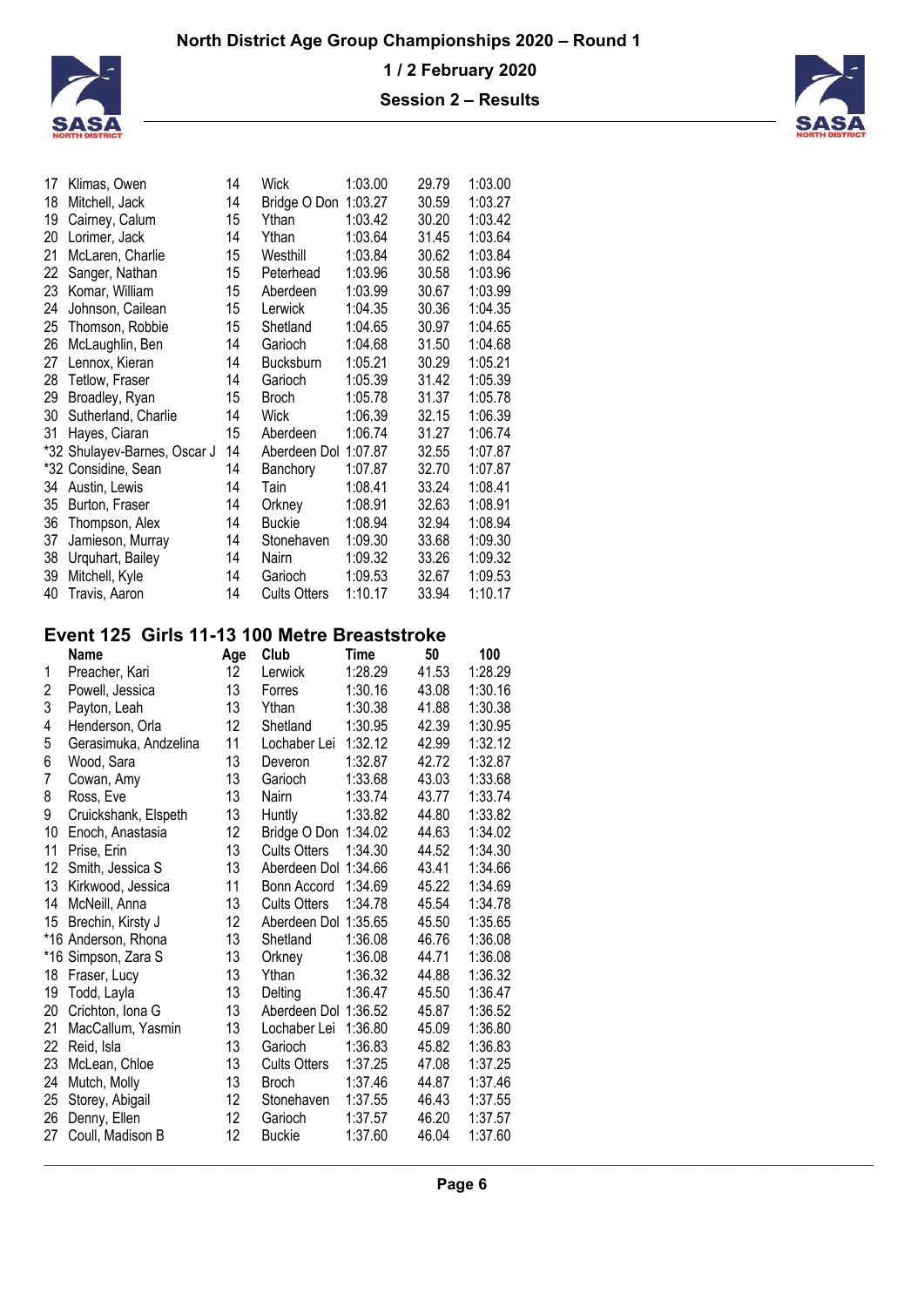



| 28 | Zarouali, Yasmeen | 13 <sup>°</sup> | Garioch              | 1:38.31 | 46.77 | 1:38.31 |
|----|-------------------|-----------------|----------------------|---------|-------|---------|
| 29 | Jupp, Emma        | 12 <sup>°</sup> | <b>Cults Otters</b>  | 1:38.63 | 47.41 | 1:38.63 |
| 30 | Mackay, Olivia    | 13              | Thurso               | 1:38.69 | 46.90 | 1:38.69 |
| 31 | Edgerton, Amber   | 13              | <b>Cults Otters</b>  | 1:39.89 | 48.43 | 1:39.89 |
| 32 | Duncan, Lucy      | 12              | Deveron              | 1:40.00 | 47.77 | 1:40.00 |
| 33 | Aitken, Aimee     | 12 <sup>°</sup> | Bridge O Don         | 1:40.17 | 46.44 | 1:40.17 |
| 34 | Coutts, Gemma     | 12 <sup>°</sup> | Westhill             | 1:40.31 | 48.01 | 1:40.31 |
| 35 | Poyser, Molly     | 12 <sup>°</sup> | <b>Broch</b>         | 1:40.50 | 47.29 | 1:40.50 |
| 36 | Wheeler, Harriett | 13              | Forres               | 1:40.58 | 48.17 | 1:40.58 |
| 37 | McPherson, Grace  | 13              | Aberdeen             | 1:40.70 | 47.31 | 1:40.70 |
| 38 | Yong, Isabelle    | 12 <sup>°</sup> | Garioch              | 1:41.32 | 48.25 | 1:41.32 |
| 39 | Wood, Alison      | 13              | Tain                 | 1:41.46 | 48.14 | 1:41.46 |
| 40 | Garrow, Ella      | 12              | Nairn                | 1:41.50 | 49.55 | 1:41.50 |
| 41 | Munro, Laina      | 13              | Tain                 | 1:41.67 | 48.02 | 1:41.67 |
| 42 | Wood, Eve         | 12 <sup>°</sup> | Orkney               | 1:41.74 | 48.02 | 1:41.74 |
| 43 | Forbes, Payton    | 11              | Buckie               | 1:42.10 | 48.48 | 1:42.10 |
| 44 | Thomas, Abigail   | 11              | Nairn                | 1:42.35 | 48.44 | 1:42.35 |
| 45 | DeBari, Sylvia    | 12              | Aberdeen Dol 1:42.36 |         | 49.95 | 1:42.36 |
| 46 | Louw, Imogen      | 12 <sup>°</sup> | Westhill             | 1:42.76 | 50.62 | 1:42.76 |
| 47 | Reid, Nicole      | 13              | <b>Broch</b>         | 1:43.12 | 47.59 | 1:43.12 |
| 48 | Clinch, Connie    | 12              | Nairn                | 1:43.33 | 48.67 | 1:43.33 |
| 49 | Fraser, Keira     | 12 <sup>°</sup> | Ythan                | 1:43.58 | 47.71 | 1:43.58 |
| 50 | Robertson, Alanah | 12 <sup>°</sup> | Aberdeen             | 1:44.57 | 50.83 | 1:44.57 |
| 51 | Masterman, Kyja   | 11              | Lerwick              | 1:45.06 | 50.22 | 1:45.06 |
| 52 | Higgins, Morgan   | 12              | Dyce                 | 1:47.79 | 50.90 | 1:47.79 |
| 53 | Greig, Kathleen   | 12              | <b>Cults Otters</b>  | 1:49.25 | 52.17 | 1:49.25 |

### **Event 125 Girls 14-15 100 Metre Breaststroke**

 Littlejohn, Amber 12 Aberdeen 1:49.38 51.05 1:49.38 Robertson, Reagan 12 Bridge O Don 1:51.07 52.33 1:51.07

|    | Name              | Age | Club                 | Time    | 50    | 100     |
|----|-------------------|-----|----------------------|---------|-------|---------|
| 1  | Gow, Nula         | 15  | Garioch              | 1:16.94 | 37.25 | 1:16.94 |
| 2  | Bain, Sophie      | 15  | Bridge O Don 1:17.31 |         | 35.61 | 1:17.31 |
| 3  | Macdonald, Isla   | 14  | Inverness            | 1:21.29 | 38.59 | 1:21.29 |
| 4  | Gault, Eilidh     | 14  | Ythan                | 1:22.23 | 38.92 | 1:22.23 |
| 5  | Masson, Freya     | 15  | Shetland             | 1:22.92 | 39.10 | 1:22.92 |
| 6  | Goodbrand, Alyssa | 14  | Ythan                | 1:24.01 | 39.73 | 1:24.01 |
| 7  | Ross, Eleanor     | 14  | Tain                 | 1:24.80 | 38.97 | 1:24.80 |
| 8  | Ligtendag, Faye   | 15  | Stonehaven           | 1:26.14 | 39.39 | 1:26.14 |
| 9  | Buchan, Phoebe    | 15  | <b>Broch</b>         | 1:26.39 | 41.60 | 1:26.39 |
| 10 | Cheshire, Maya    | 14  | Elgin                | 1:27.23 | 40.67 | 1:27.23 |
| 11 | Ligtendag, Gemma  | 15  | Stonehaven           | 1:27.28 | 41.52 | 1:27.28 |
| 12 | Morrison, Hannah  | 14  | Westhill             | 1:27.43 | 42.15 | 1:27.43 |
| 13 | Clark, Evie-Jay   | 15  | Lochaber Lei         | 1:27.84 | 40.38 | 1:27.84 |
| 14 | Campbell, Katy A  | 15  | Aberdeen Dol 1:27.85 |         | 40.82 | 1:27.85 |
| 15 | Johnston, Lilly   | 15  | Elgin                | 1:28.42 | 41.62 | 1:28.42 |
| 16 | Anderson, Emma    | 15  | Lerwick              | 1:28.87 | 41.83 | 1:28.87 |
| 17 | Urquhart, Erin    | 14  | <b>Cults Otters</b>  | 1:28.91 | 43.29 | 1:28.91 |
| 18 | Palmer, Nyah M    | 15  | Aberdeen Dol 1:29.10 |         | 40.75 | 1:29.10 |
| 19 | Reece, Laura L    | 15  | Aberdeen Dol 1:29.15 |         | 40.95 | 1:29.15 |
| 20 | Bruce, Natalie    | 15  | <b>Broch</b>         | 1:29.16 | 41.96 | 1:29.16 |
| 21 | MacLean, Danni    | 15  | Lochaber Lei         | 1:29.20 | 40.25 | 1:29.20 |
| 22 | Hill, Sarah E     | 14  | Aberdeen Dol 1:29.47 |         | 40.85 | 1:29.47 |
| 23 | Strachan, Skye    | 15  | <b>Broch</b>         | 1:29.59 | 41.76 | 1:29.59 |
| 24 | Irvine, Penny     | 14  | Bonn Accord          | 1:29.83 | 41.93 | 1:29.83 |
|    |                   |     |                      |         |       |         |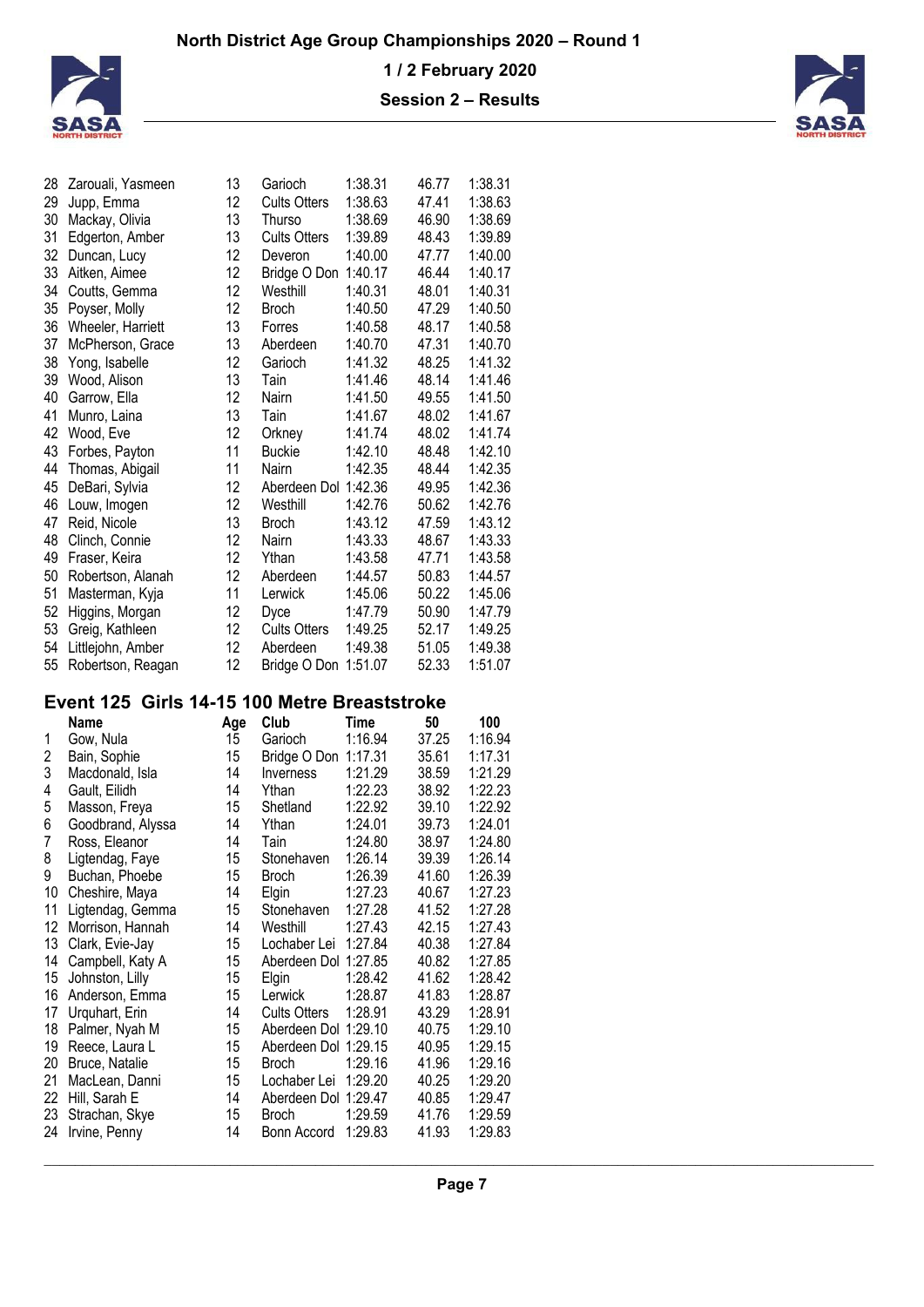



| 25 | Chalmers, Ella       | 14 | Ythan               | 1:30.37 | 42.76 | 1:30.37 |
|----|----------------------|----|---------------------|---------|-------|---------|
| 26 | Skinner, Sophie      | 14 | Tain                | 1:30.39 | 42.64 | 1:30.39 |
| 27 | Kay, Sarah           | 15 | Westhill            | 1:31.09 | 42.48 | 1:31.09 |
| 28 | Czapla, Dobrochna    | 15 | Lochaber Lei        | 1:31.78 | 43.30 | 1:31.78 |
| 29 | Petrie, Charlotte    | 15 | <b>Upper Deesid</b> | 1:31.83 | 43.44 | 1:31.83 |
| 30 | Greig, Megan         | 14 | <b>Cults Otters</b> | 1:32.14 | 44.05 | 1:32.14 |
| 31 | Beattie, Elise       | 15 | <b>Upper Deesid</b> | 1:32.40 | 42.74 | 1:32.40 |
| 32 | Smith, Caitlin B     | 14 | Orkney              | 1:32.72 | 44.61 | 1:32.72 |
| 33 | Hendren, Tegan       | 14 | Shetland            | 1:32.79 | 43.70 | 1:32.79 |
| 34 | Zanre-Wilson, Taylor | 15 | Peterhead           | 1:33.09 | 43.56 | 1:33.09 |
| 35 | Duringer, Laura A    | 14 | Aberdeen Dol        | 1:33.27 | 43.50 | 1:33.27 |
| 36 | Cairney, Fiona       | 14 | Ythan               | 1:34.16 | 44.16 | 1:34.16 |
| 37 | Wright, Josephine    | 14 | Alford Otter        | 1:34.31 | 44.62 | 1:34.31 |
| 38 | Beaton, Jessica      | 14 | Aberdeen            | 1:34.80 | 44.66 | 1:34.80 |
| 39 | Clarke, Skye         | 14 | Banchory            | 1:34.85 | 45.41 | 1:34.85 |
| 40 | Irvine, Bethany      | 14 | Delting             | 1:35.25 | 46.15 | 1:35.25 |
| 41 | Johnson, Leah        | 14 | Bridge O Don        | 1:35.97 | 45.40 | 1:35.97 |
| 42 | MacLeod, Olivia      | 15 | Tain                | 1:36.01 | 45.77 | 1:36.01 |
| 43 | Bromham, Megan       | 14 | Inverness           | 1:36.32 | 45.79 | 1:36.32 |
| 44 | Currie, Erin         | 14 | Ythan               | 1:36.49 | 45.15 | 1:36.49 |
| 45 | Bamford, Clara       | 15 | Banchory            | 1:36.88 | 45.65 | 1:36.88 |
| 46 | Komar, Eleanor       | 14 | Aberdeen            | 1:37.08 | 45.25 | 1:37.08 |
| 47 | Hamer, Emily         | 14 | Nairn               | 1:37.73 | 44.29 | 1:37.73 |
| 48 | Hall, Alice          | 14 | Banchory            | 1:39.02 | 46.76 | 1:39.02 |

# **Event 126 Boys 11-13 200 Metre Butterfly**

|   | <b>Name</b>      | Aae | Club                | Time    | 50    | 100     | 150     | 200     |
|---|------------------|-----|---------------------|---------|-------|---------|---------|---------|
| 1 | Fearn, Dean      | 12  | Stonehaven          | 2:51.78 | 35.06 | 1:19.65 | 2:07.07 | 2:51.78 |
| 2 | Chirnside, Oscar | 12  | Garioch             | 2:55.41 | 37.84 | 1:22.86 | 2:12.17 | 2:55.41 |
| 3 | Skinner, Malachi | 13  | <b>Broch</b>        | 2:58.32 | 38.40 | 1:24.39 | 2:12.32 | 2:58.32 |
| 4 | Stewart, Miguel  | 12  | Garioch             | 2:59.03 | 38.56 | 1:25.84 | 2:16.30 | 2:59.03 |
| 5 | Johnson, Lukas   | 13  | <b>Cults Otters</b> | 3:02.58 | 40.57 | 1:29.01 | 2:17.43 | 3:02.58 |
| 6 | Sutherland, Joe  | 13  | <b>Buckie</b>       | 3:06.77 | 40.59 | 1:29.39 | 2:19.04 | 3:06.77 |
| 7 | Boddie, James    | 13  | Garioch             | 3:08.61 | 38.79 | 1:29.14 | 2:21.41 | 3:08.61 |
| 8 | Jackson, Logan   | 13  | <b>Cults Otters</b> | 3:13.04 | 41.23 | 1:30.04 | 2:22.12 | 3:13.04 |
| 9 | Yates, James     | 13  | <b>Cults Otters</b> | 3:14.65 | 43.46 | 1:31.71 | 2:27.73 | 3:14.65 |

# **Event 126 Boys 14-15 200 Metre Butterfly**

|    | <b>Name</b>       | Age | Club                 | Time    | 50    | 100     | 150     | 200     |
|----|-------------------|-----|----------------------|---------|-------|---------|---------|---------|
|    | Robertson, Tom A  | 15  | Aberdeen Dol 2:18.63 |         | 31.79 | 1:06.08 | 1:42.80 | 2:18.63 |
| 2  | Nicolson, Tom     | 15  | Delting              | 2:27.94 | 31.81 | 1:08.48 | 1:47.44 | 2:27.94 |
| 3  | Gibson, Jake      | 14  | <b>Broch</b>         | 2:29.14 | 31.79 | 1:09.79 | 1:50.37 | 2:29.14 |
| 4  | Brodie, Andrew I  | 15  | Aberdeen Dol 2:29.27 |         | 31.87 | 1:10.00 | 1:49.64 | 2:29.27 |
| 5  | Carter, Joe       | 15  | Delting              | 2:30.31 | 32.82 | 1:11.79 | 1:51.64 | 2:30.31 |
| 6  | Tetlow, Fraser    | 14  | Garioch              | 2:33.03 | 34.50 | 1:13.15 | 1:54.35 | 2:33.03 |
| 7  | Lennox, Kieran    | 14  | <b>Bucksburn</b>     | 2:34.72 | 32.30 | 1:12.30 | 1:54.32 | 2:34.72 |
| 8  | Clubb, Finlay M   | 15  | Aberdeen Dol 2:36.83 |         | 32.53 | 1:12.02 | 1:54.08 | 2:36.83 |
| 9  | Burr, Layton      | 14  | Dyce                 | 2:38.90 | 34.86 | 1:15.07 | 1:57.30 | 2:38.90 |
| 10 | Mitchell, Kyle    | 14  | Garioch              | 2:39.07 | 34.32 | 1:15.47 | 1:58.11 | 2:39.07 |
| 11 | McLaughlin, Ben   | 14  | Garioch              | 2:39.33 | 35.04 | 1:16.60 | 1:58.59 | 2:39.33 |
| 12 | MacDonald, Calvin | 14  | <b>Bucksburn</b>     | 2:41.43 | 35.25 | 1:16.48 | 2:00.71 | 2:41.43 |
| 13 | Bullough, Magnus  | 14  | Delting              | 2:43.24 | 34.60 | 1:16.81 | 2:01.22 | 2:43.24 |
| 14 | Cairney, Calum    | 15  | Ythan                | 3:08.70 | 33.42 | 1:18.76 | 2:15.72 | 3:08.70 |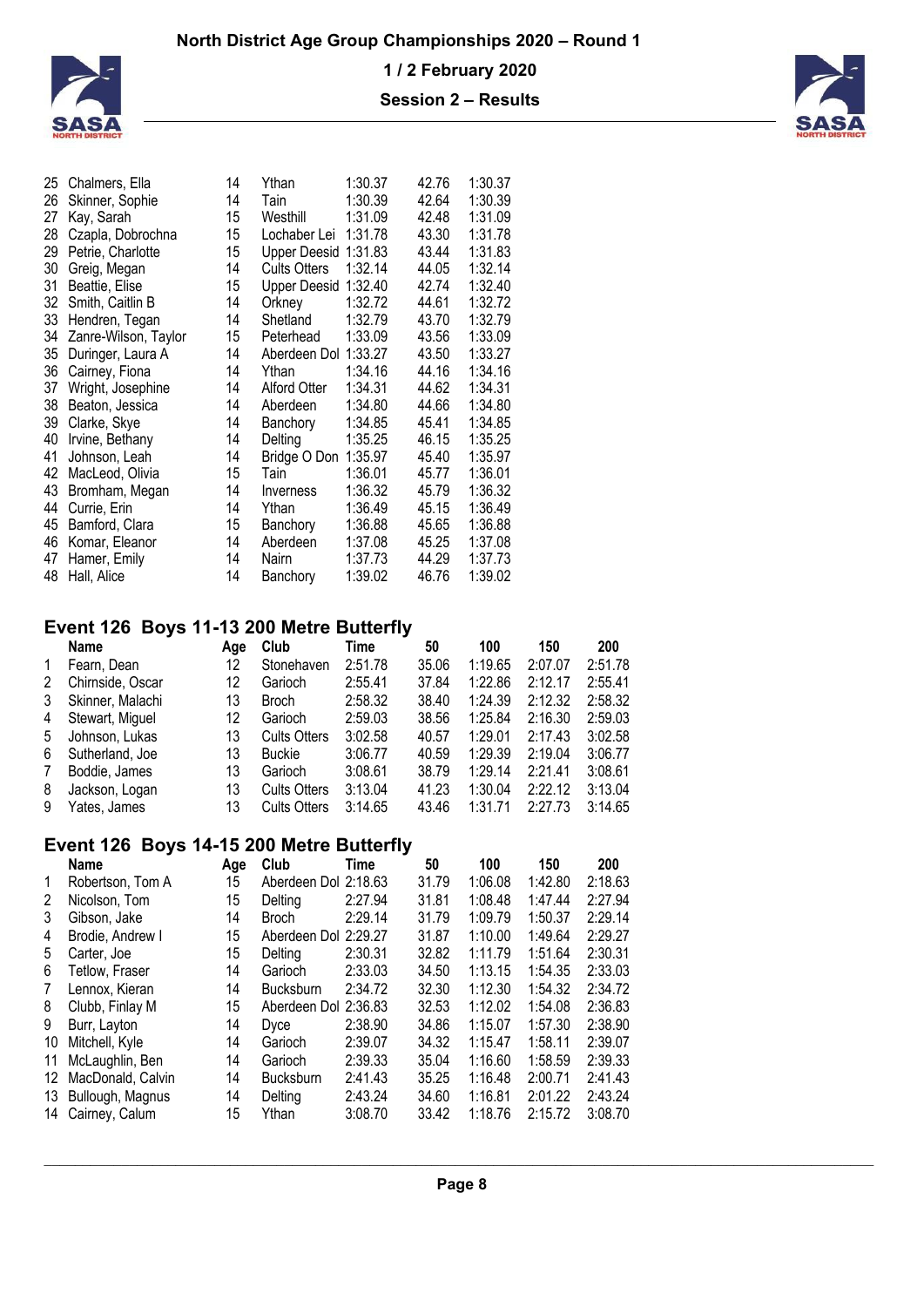



# **Final of Event 121 Girls 11-13 200 Metre IM**

|    | Name              | Age | Club                 | Time    | 50    | 100     | 150     | 200     |
|----|-------------------|-----|----------------------|---------|-------|---------|---------|---------|
|    | McNeill, Anna     | 13  | <b>Cults Otters</b>  | 2:47.44 | 35.26 | 1:16.19 | 2:08.81 | 2:47.44 |
| 2  | Edgerton, Amber   | 13  | <b>Cults Otters</b>  | 2:48.78 | 37.85 | 1:18.83 | 2:12.64 | 2:48.78 |
| 3  | McLean, Chloe     | 13  | <b>Cults Otters</b>  | 2:50.07 | 34.88 | 1:19.76 | 2:11.69 | 2:50.07 |
| 4  | Powell, Jessica   | 13  | Forres               | 2:50.64 | 37.16 | 1:21.48 | 2:12.86 | 2:50.64 |
| 5  | Cowan, Amy        | 13  | Garioch              | 2:51.64 | 36.83 | 1:19.99 | 2:13.46 | 2:51.64 |
| 6  | Preacher, Kari    | 12  | Lerwick              | 2:52.21 | 36.58 | 1:25.27 | 2:14.58 | 2:52.21 |
| 7  | Brechin, Kirsty J | 12  | Aberdeen Dol 2:52.25 |         | 35.08 | 1:21.84 | 2:13.42 | 2:52.25 |
| 8  | Denny, Ellen      | 12  | Garioch              | 2:52.47 | 35.46 | 1:19.26 | 2:13.84 | 2:52.47 |
| 9  | Coull, Madison B  | 12  | <b>Buckie</b>        | 2:53.64 | 36.34 | 1:22.25 | 2:15.72 | 2:53.64 |
| 10 | Fraser, Lucy      | 13  | Ythan                | 2:56.69 | 37.19 | 1:22.19 | 2:15.72 | 2:56.69 |

# **Final of Event 121 Girls 14-15 200 Metre IM**

|              | <b>Name</b>      | Age | Club                 | Time    | 50    | 100     | 150     | 200     |
|--------------|------------------|-----|----------------------|---------|-------|---------|---------|---------|
| $\mathbf{1}$ | Gow, Nula        | 15  | Garioch              | 2:29.37 | 33.77 | 1:13.85 | 1:55.03 | 2:29.37 |
| 2            | Perry, Sienna    | 15  | Bridge O Don 2:33.70 |         | 33.52 | 1:13.84 | 1:59.63 | 2:33.70 |
| 3            | Macdonald, Isla  | 14  | Inverness            | 2:37.83 | 33.46 | 1:15.27 | 2:01.42 | 2:37.83 |
| 4            | Cheshire, Maya   | 14  | Elain                | 2:39.19 | 34.19 | 1:16.15 | 2:02.80 | 2:39.19 |
| 5            | Loughray, Hannah | 15  | Lochaber Lei 2:39.61 |         | 32.85 | 1:14.84 | 2:02.88 | 2:39.61 |
| 6            | Urquhart, Erin   | 14  | <b>Cults Otters</b>  | 2:39.88 | 34.20 | 1:15.32 | 2:04.19 | 2:39.88 |
| 7            | Clark, Evie-Jay  | 15  | Lochaber Lei 2:41.08 |         | 33.19 | 1:14.55 | 2:03.63 | 2:41.08 |
| 8            | Gault, Eilidh    | 14  | Ythan                | 2:41.96 | 33.05 | 1:16.53 | 2:03.34 | 2:41.96 |
| 9            | MacLean, Danni   | 15  | Lochaber Lei         | 2:42.79 | 33.17 | 1:16.88 | 2:05.76 | 2:42.79 |
| 10           | Masson, Freya    | 15  | Shetland             | 2:48.08 | 35.89 | 1:20.36 | 2:06.72 | 2:48.08 |

# **Final of Event 103 Boys 16-17 100 Metre Butterfly**

|    | Name                 | Age | <b>Club</b>          | Time    | 50    | 100     |
|----|----------------------|-----|----------------------|---------|-------|---------|
|    | Travis, Cameron      | 16  | Aberdeen Per 1:00.13 |         | 28.20 | 1:00.13 |
| 2  | Brechenser, Kieran M | 16  | Aberdeen Dol 1:04.01 |         | 29.97 | 1:04.01 |
| 3  | Ward, Logan          | 16  | Bridge O Don 1:04.58 |         | 30.23 | 1:04.58 |
| 4  | Millar, Adam         | 17  | Shetland             | 1:05.40 | 30.30 | 1:05.40 |
| 5  | Currie, Euan         | 17  | Ythan                | 1:05.68 | 30.25 | 1:05.68 |
| 6  | Brown, Matthew       | 17  | <b>Bucksburn</b>     | 1:05.88 | 30.31 | 1:05.88 |
| 7  | Alexander, Ross      | 16  | Banchory             | 1:06.21 | 30.85 | 1:06.21 |
| 8  | Campbell, Andrew     | 16  | Thurso               | 1:09.33 | 32.17 | 1:09.33 |
| 9  | Pickering, Louis     | 16  | Thurso               | 1:11.60 | 32.48 | 1:11.60 |
| 10 | Aitchison, Brandan   | 16  | <b>Buckie</b>        | 1:14.55 | 33.03 | 1:14.55 |

#### **Final of Event 103 Boys 18 & Over 100 Metre Butterfly**

|    | <b>Name</b>      | Age | Club                 | Time    | 50    | 100     |
|----|------------------|-----|----------------------|---------|-------|---------|
|    | Barrett, Carl    | 19  | Aberdeen Per 58.91   |         | 27.77 | 58.91   |
| 2  | Arthur, Andrew   | 18  | Aberdeen             | 59.39   | 27.97 | 59.39   |
| 3  | Allison, James   | 19  | Aberdeen Per 59.42   |         | 28.19 | 59.42   |
| 4  | McLeod, Niall A  | 27  | Aberdeen Dol 59.70   |         | 27.59 | 59.70   |
| 5  | Robinson, Tom    | 20  | Aberdeen Per 1:01.01 |         | 28.16 | 1:01.01 |
| 6  | Birrell, Lewis   | 19  | Aberdeen Per 1:01.65 |         | 28.13 | 1:01.65 |
| 7  | Johnson, Brendan | 22  | Dvce                 | 1:03.12 | 28.62 | 1:03.12 |
| 8  | Hutcheon, Mark   | 18  | Shetland             | 1:03.72 | 29.21 | 1:03.72 |
| 9  | Baillie, Lewis   | 20  | Aberdeen Per 1:04.88 |         | 30.01 | 1:04.88 |
| 10 | Smith, David C   | 27  | Aberdeen Dol 1:05.13 |         | 30.10 | 1:05.13 |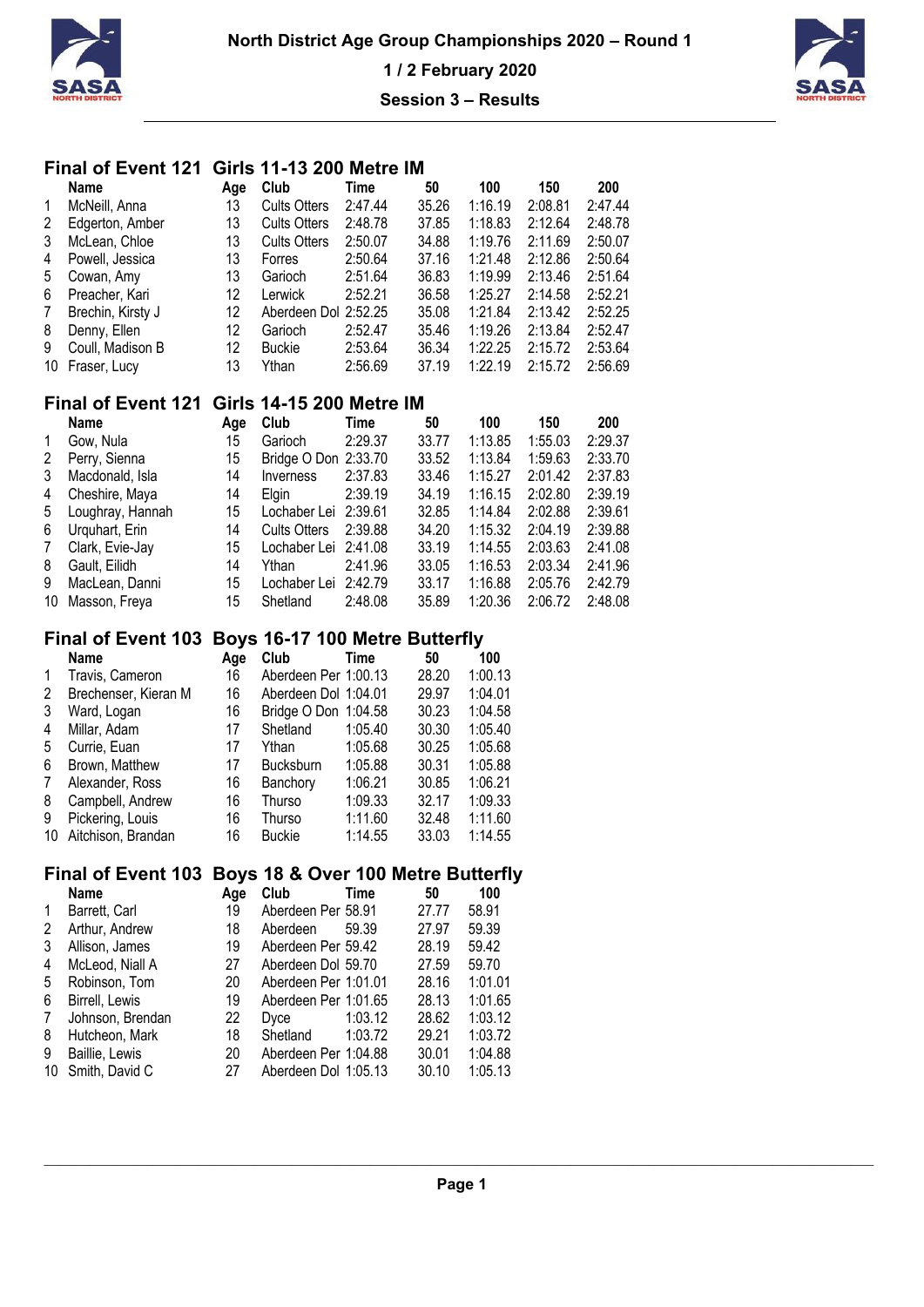



# **Final of Event 104 Girls 16-17 100 Metre Backstroke**

|    | <b>Name</b>          | Age | Club                 | Time    | 50    | 100     |
|----|----------------------|-----|----------------------|---------|-------|---------|
| 1  | Shand, Holly J       | 17  | Aberdeen Per 1:06.10 |         | 32.32 | 1:06.10 |
| 2  | Murray, Elaine       | 17  | <b>Broch</b>         | 1:07.10 | 32.35 | 1:07.10 |
| 3  | Wood, Maree          | 17  | Tain                 | 1:10.11 | 33.93 | 1:10.11 |
| 4  | MacDonald, Mairi     | 17  | <b>Bucksburn</b>     | 1:10.47 | 33.45 | 1:10.47 |
| 5  | Cheyne, Amira        | 16  | Garioch              | 1:10.60 |       |         |
| 6  | Boddie, Catherine    | 16  | Garioch              | 1:12.35 | 35.04 | 1:12.35 |
| 7  | Yuda, Faith          | 16  | Stonehaven           | 1:12.57 | 35.43 | 1:12.57 |
| 8  | Coia-Gamble, Kaitlin | 16  | Inverness            | 1:13.80 | 35.56 | 1:13.80 |
| 9  | Reynard, Maya L      | 16  | Aberdeen Dol 1:14.60 |         | 35.50 | 1:14.60 |
| 10 | Rosie, Caitlin       | 17  | Stonehaven           | 1:14.75 |       |         |

# **Final of Event 104 Girls 18 & Over 100 Metre Backstroke**

|              | <b>Name</b>       | Age | Club                 | Time    | 50    | 100     |
|--------------|-------------------|-----|----------------------|---------|-------|---------|
| $\mathbf{1}$ | Grant, Emily      | 23  | Aberdeen Per 1:05.06 |         | 31.78 | 1:05.06 |
| 2            | Miley, Hannah L   | 31  | Aberdeen Per 1:06.06 |         | 32.61 | 1:06.06 |
| 3            | Swanson, Mhairi   | 21  | Aberdeen Per 1:06.33 |         | 32.27 | 1:06.33 |
| 4            | Alcaras, Gaia     | 18  | Aberdeen Per 1:06.97 |         | 32.13 | 1:06.97 |
| 5            | Perry, Yasmin     | 19  | Bridge O Don 1:07.15 |         | 32.56 | 1:07.15 |
| 6            | Jaffrey, Amber    | 18  | <b>Cults Otters</b>  | 1:09.40 | 33.45 | 1:09.40 |
| 7            | Newlands, Georgie | 18  | <b>Elain</b>         | 1:13.95 | 35.68 | 1:13.95 |
| 8            | Riach, Emily      | 18  | Ythan                | 1:14.19 | 34.77 | 1:14.19 |

# **Final of Event 105 Boys 11-13 50 Metre Breaststroke**

|              | <b>Name</b>       | Age | Club               | Time  |
|--------------|-------------------|-----|--------------------|-------|
| $\mathbf{1}$ | Liversedge, Torin | 13  | Banchory           | 33.79 |
| 2            | Smith, Archie C   | 13  | Aberdeen Dol 36.95 |       |
| 3            | McCombie, Dylan   | 13  | Banchory           | 37.28 |
| 4            | Hall, Greg        | 13  | Bridge O Don 39.32 |       |
| 5            | Gauld, Callum     | 13  | Aberdeen           | 39.71 |
| 6            | Stewart, Miguel   | 12  | Garioch            | 39.85 |
| 7            | Hall, Daniel      | 13  | Bridge O Don 40.72 |       |
| 8            | Geddie, Nathan    | 13  | Garioch            | 41.94 |
| 9            | Sutherland, Joe   | 13  | <b>Buckie</b>      | 42.96 |
| 10           | Fearn, Dean       | 12  | Stonehaven         | 43.49 |

### **Final of Event 105 Boys 14-15 50 Metre Breaststroke**

|      | Name               | Age | Club                | <b>Time</b> |
|------|--------------------|-----|---------------------|-------------|
| 1    | Arthur, Cameron    | 15  | Ythan               | 32.22       |
| 2    | Bullough, Magnus   | 14  | Delting             | 32.63       |
| 3    | Mitchell, Jack     | 14  | Bridge O Don 34.61  |             |
| 4    | Sutherland, Lewis  | 15  | <b>Wick</b>         | 34.93       |
| 5    | Wood, Jacob        | 15  | Elgin               | 35.07       |
| $*6$ | Mackenzie, Jake    | 15  | <b>Cults Otters</b> | 36.10       |
| $*6$ | Clubb, Finlay M    | 15  | Aberdeen Dol 36.10  |             |
| 8    | Nicolson, Tom      | 15  | Delting             | 36.27       |
| 9    | Brown, Lucas       | 14  | Elgin               | 36.37       |
| 10   | Stewart, Alexander | 15  | Inverness           | 37.22       |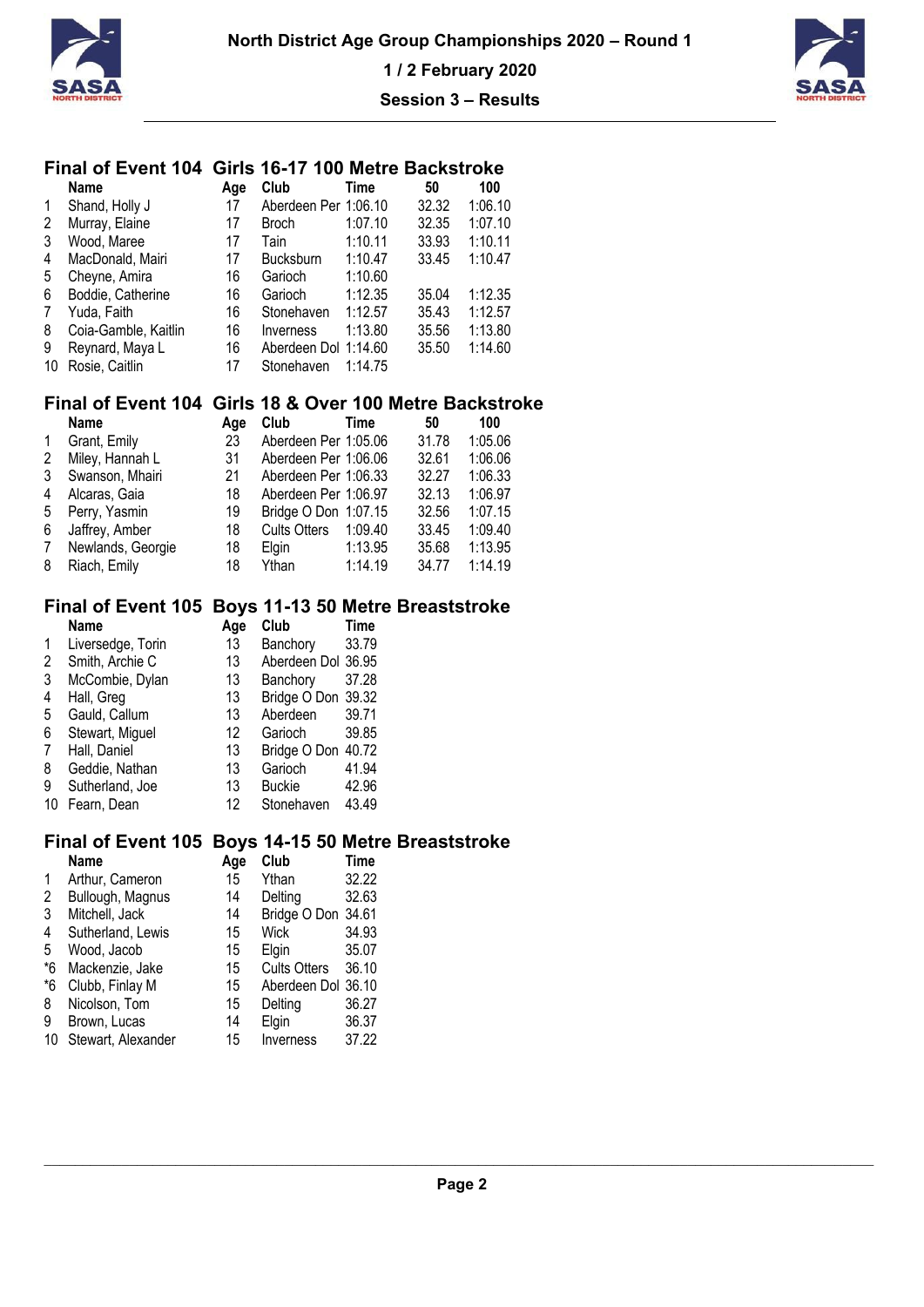



# **Final of Event 106 Girls 11-13 50 Metre Butterfly**

|    | Name               | Age | Club                | Time  |
|----|--------------------|-----|---------------------|-------|
| 1  | McLean, Chloe      | 13  | <b>Cults Otters</b> | 32.08 |
| 2  | Brechin, Kirsty J  | 12  | Aberdeen Dol 32.23  |       |
| 3  | Wraight, Charlotte | 13  | Westhill            | 32.68 |
| 4  | Coull, Madison B   | 12  | <b>Buckie</b>       | 33.46 |
| 5  | Denny, Ellen       | 12  | Garioch             | 34.16 |
| 6  | Cowan, Amy         | 13  | Garioch             | 34.73 |
| 7  | Wood, Alison       | 13  | Tain                | 34.91 |
| 8  | Mill, Kate         | 13  | Wick                | 35.29 |
| 9  | Anderson, Rhona    | 13  | Shetland            | 35.62 |
| 10 | Fraser, Lucy       | 13  | Ythan               | 36.35 |

# **Final of Event 106 Girls 14-15 50 Metre Butterfly**

|    | <b>Name</b>      | Age | Club                | Time  |
|----|------------------|-----|---------------------|-------|
| 1  | Mill, Emma       | 15  | Wick                | 29.59 |
| 2  | MacLean, Danni   | 15  | Lochaber Lei 30.19  |       |
| 3  | Campbell, Katy A | 15  | Aberdeen Dol 30.27  |       |
| 4  | Loughray, Hannah | 15  | Lochaber Lei 31.33  |       |
| 5  | Louw, Melana C   | 15  | Westhill            | 31.39 |
| 6  | Urquhart, Erin   | 14  | <b>Cults Otters</b> | 31.65 |
| 7  | Macdonald, Isla  | 14  | Inverness           | 31.80 |
| 8  | Gow, Nula        | 15  | Garioch             | 32.20 |
| 9  | Clark, Evie-Jay  | 15  | Lochaber Lei        | 32.70 |
| 10 | Ligtendag, Faye  | 15  | Stonehaven          | 32.75 |

# **Final of Event 107 Boys 16-17 50 Metre Backstroke**

|    | <b>Name</b>          | Age | Club               | Time  |
|----|----------------------|-----|--------------------|-------|
| 1  | Travis, Cameron      | 16  | Aberdeen Per 27.83 |       |
| 2  | Currie, Euan         | 17  | Ythan              | 29.38 |
| 3  | Brechenser, Kieran M | 16  | Aberdeen Dol 30.11 |       |
| 4  | Brown, Matthew       | 17  | <b>Bucksburn</b>   | 30.14 |
| 5  | Weir, Lucas          | 17  | Nairn              | 30.50 |
| 6  | Sandison, Harry      | 16  | Shetland           | 30.63 |
| 7  | Millar, Adam         | 17  | Shetland           | 30.80 |
| 8  | Brown, Calvin        | 17  | Elgin              | 31.19 |
| 9  | Ward, Logan          | 16  | Bridge O Don 31.55 |       |
| 10 | Christie, Thomas G   | 16  | Westhill           | 31.73 |

#### **Final of Event 107 Boys 18 & Over 50 Metre Backstroke**

|    | <b>Name</b>        | Age | Club               | Time  |
|----|--------------------|-----|--------------------|-------|
| 1  | Lovie, lain        | 19  | Aberdeen Per 28.63 |       |
| 2  | Young, Calum       | 20  | Aberdeen Per 28.68 |       |
| 3  | Watson, Charlie K  | 26  | Aberdeen Dol 29.33 |       |
| 4  | Robinson, Tom      | 20  | Aberdeen Per 29.49 |       |
| 5  | Strachan, Finlay   | 18  | Alford Otter       | 29.90 |
| 6  | Baillie, Lewis     | 20  | Aberdeen Per 30.27 |       |
| 7  | Airey, Andrew      | 18  | Inverness          | 30.49 |
| 8  | Dickson, Craig     | 18  | Elgin              | 30.51 |
| 9  | Johnson, Brendan   | 22  | Dyce               | 30.88 |
| 10 | Brooks, Jonathon R | 19  | Aberdeen Dol 31.05 |       |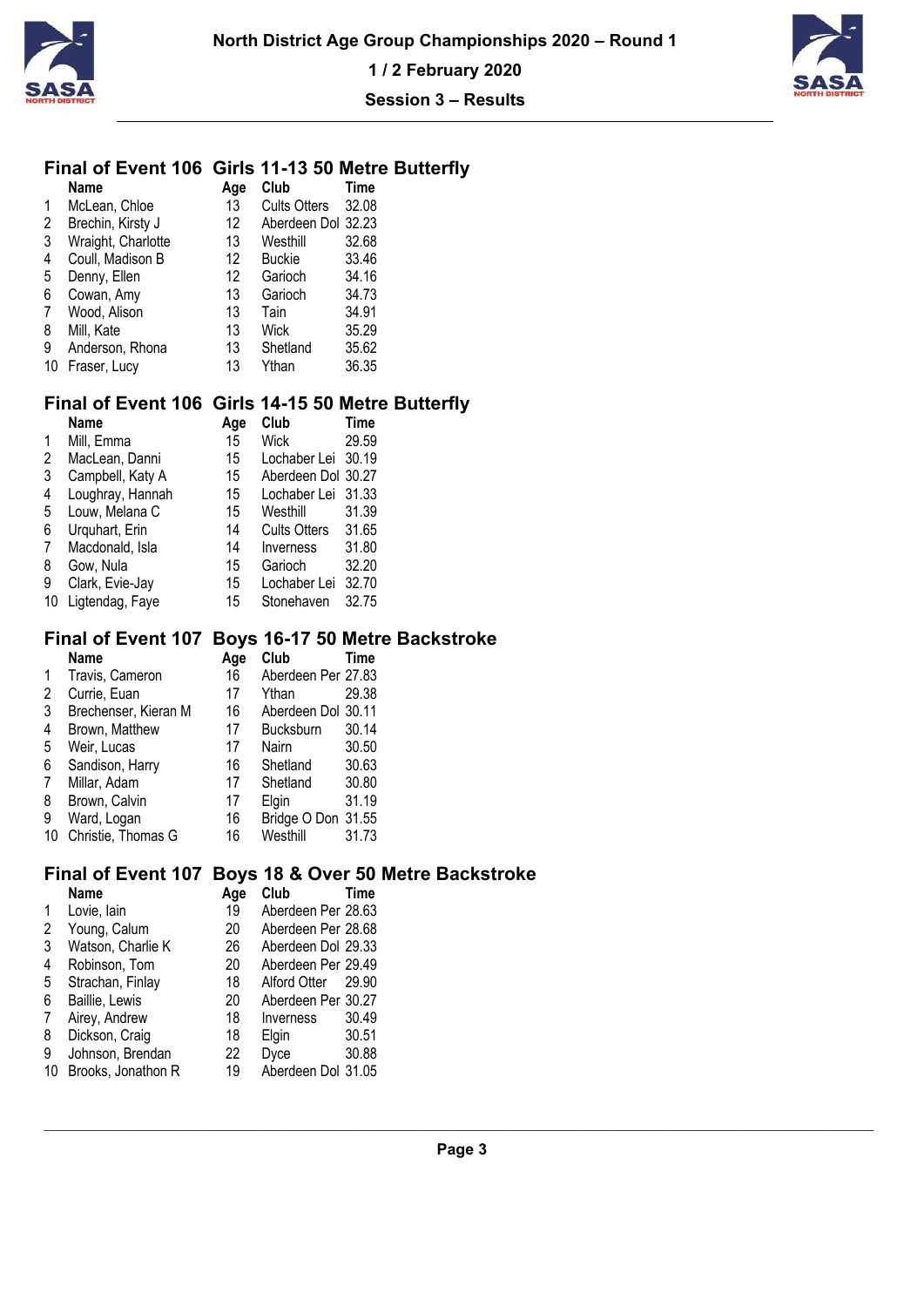



### **Final of Event 108 Girls 16-17 50 Metre Freestyle**

|    | <b>Name</b>      | Age | Club               | Time  |
|----|------------------|-----|--------------------|-------|
| 1  | Shand, Holly J   | 17  | Aberdeen Per 27.25 |       |
| 2  | Slessor, Anya    | 16  | Aberdeen Per 27.31 |       |
| 3  | Yule, Isla       | 16  | Westhill           | 27.53 |
| 4  | MacLean, Jenna   | 16  | Lochaber Lei 28.07 |       |
| 5  | Murray, Elaine   | 17  | <b>Broch</b>       | 28.09 |
| 6  | Wood, Maree      | 17  | Tain               | 28.41 |
| 7  | MacDonald, Mairi | 17  | <b>Bucksburn</b>   | 28.71 |
| 8  | Hall, Kailyn     | 16  | Aberdeen Per 28.78 |       |
| 9  | Yuda, Faith      | 16  | Stonehaven         | 29.06 |
| 10 | Reynard, Maya L  | 16  | Aberdeen Dol 29.36 |       |

# **Final of Event 108 Girls 18 & Over 50 Metre Freestyle**

|   | Name             | Age | Club<br>Time       |
|---|------------------|-----|--------------------|
| 1 | Stark, Katie     | 22  | Aberdeen Per 26.08 |
| 2 | Miley, Hannah L  | 31  | Aberdeen Per 27.19 |
| 3 | Grant, Emily     | 23  | Aberdeen Per 27.95 |
| 4 | Reid, Rebecca    | 18  | 28.06<br>Aberdeen  |
| 5 | Swanson, Mhairi  | 21  | Aberdeen Per 28.43 |
| 6 | Bain, Katie      | 20  | Aberdeen Per 28.50 |
| 7 | Mcleod, Gemma    | 19  | Aberdeen Per 28.63 |
| 8 | Sutherland, Elle | 18  | Westhill<br>28.64  |
| 9 | Budge, Isla      | 19  | Aberdeen Per 28.89 |
|   | Perry, Yasmin    | 19  | Bridge O Don NS    |
|   |                  |     |                    |

# **Final of Event 124 Boys 11-13 100 Metre Freestyle**

|              | Name              | Age | Club                 | Time    |       |         |
|--------------|-------------------|-----|----------------------|---------|-------|---------|
| $\mathbf{1}$ | Liversedge, Torin | 13  | Banchory             | 1:02.02 | 29.68 | 1:02.02 |
| 2            | Fearn, Dean       | 12  | Stonehaven           | 1:04.85 | 31.42 | 1:04.85 |
| 3            | Smith, Archie C   | 13  | Aberdeen Dol 1:05.82 |         | 31.34 | 1:05.82 |
| 4            | Hall, Greg        | 13  | Bridge O Don 1:06.28 |         | 32.68 | 1:06.28 |
| 5            | Gauld, Callum     | 13  | Aberdeen             | 1:07.16 | 31.80 | 1:07.16 |
| 6            | Johnson, Lukas    | 13  | <b>Cults Otters</b>  | 1:07.84 | 32.63 | 1:07.84 |
| 7            | Chirnside, Oscar  | 12  | Garioch              | 1:08.09 | 32.00 | 1:08.09 |
| 8            | Geddes, Finlay    | 12  | Lerwick              | 1:08.26 | 32.87 | 1:08.26 |
| 9            | Geddie, Nathan    | 13  | Garioch              | 1:09.02 | 32.76 | 1:09.02 |
| 10           | McLean, Ashton    | 13  | <b>Broch</b>         | 1:11.28 | 33.72 | 1:11.28 |

# **Final of Event 124 Boys 14-15 100 Metre Freestyle**

|    | Name                  | Age | Club               | Time    |       |         |
|----|-----------------------|-----|--------------------|---------|-------|---------|
| 1  | Brown, Lucas          | 14  | Elgin              | 57.21   | 27.46 | 57.21   |
| 2  | Robertson, Tom A      | 15  | Aberdeen Dol 57.60 |         | 27.70 | 57.60   |
| 3  | Mackay, John          | 15  | Wick               | 59.14   | 28.81 | 59.14   |
| 4  | Carter, Joe           | 15  | Delting            | 59.25   | 28.83 | 59.25   |
| 5  | Clubb, Finlay M       | 15  | Aberdeen Dol 59.31 |         | 28.50 | 59.31   |
| 6  | Sutherland, Lewis     | 15  | Wick               | 59.68   | 28.90 | 59.68   |
| 7  | Gibson, Jake          | 14  | <b>Broch</b>       | 59.93   | 28.24 | 59.93   |
| 8  | Janavicius, Deimantas | 15  | <b>Broch</b>       | 1:00.27 | 28.35 | 1:00.27 |
| 9  | Wood, Jacob           | 15  | Elgin              | 1:01.74 | 29.37 | 1:01.74 |
| 10 | Arthur, Cameron       | 15  | Ythan              | 1:01.87 | 29.59 | 1:01.87 |
|    |                       |     |                    |         |       |         |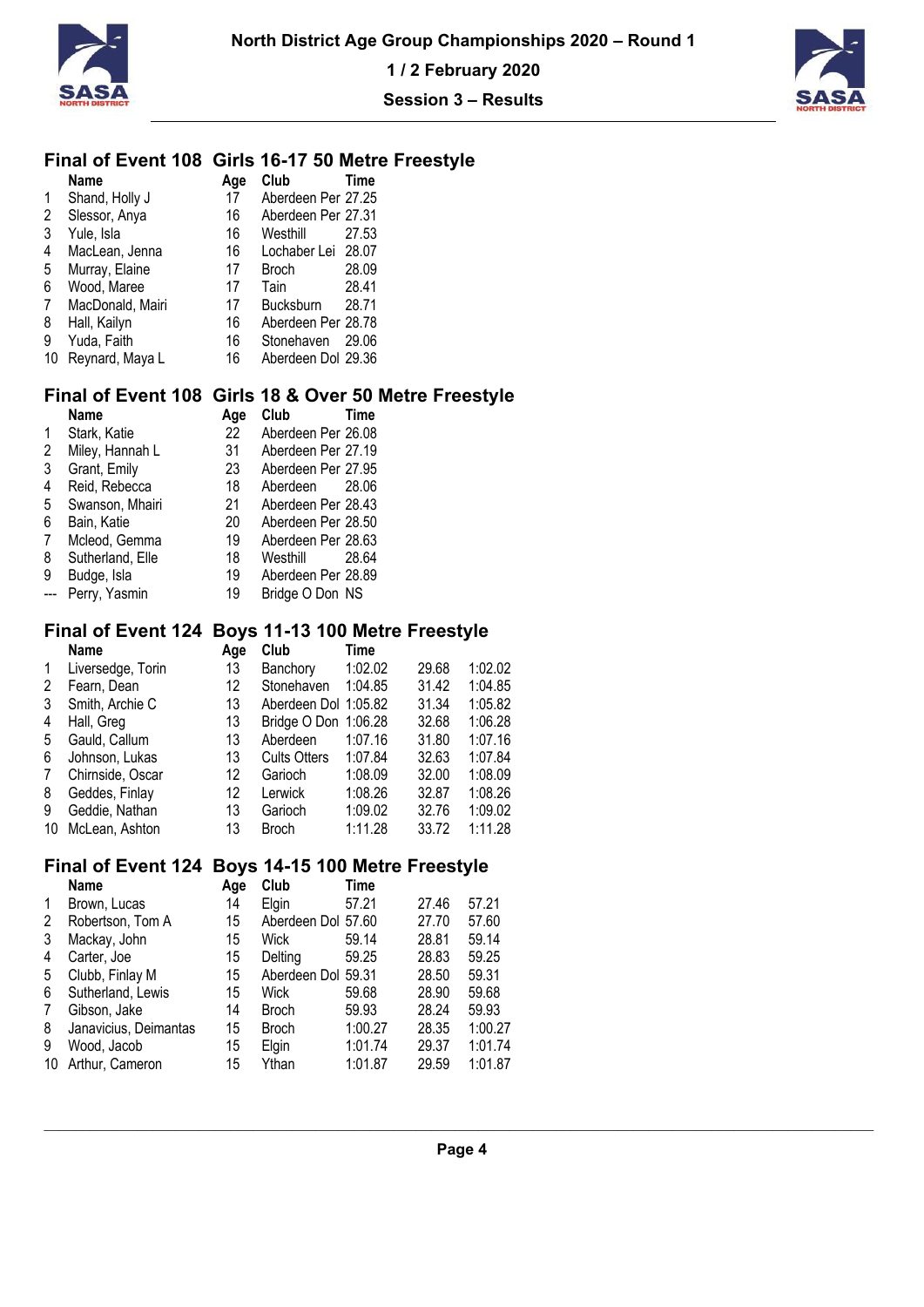



# **Final of Event 125 Girls 11-13 100 Metre Breaststroke**

|    | Name                  | Age | Club                 | Time    |       |         |
|----|-----------------------|-----|----------------------|---------|-------|---------|
| 1  | Payton, Leah          | 13  | Ythan                | 1:27.88 | 41.65 | 1:27.88 |
| 2  | Preacher, Kari        | 12  | Lerwick              | 1:28.45 | 42.31 | 1:28.45 |
| 3  | Wood, Sara            | 13  | Deveron              | 1:30.14 | 41.46 | 1:30.14 |
| 4  | Henderson, Orla       | 12  | Shetland             | 1:30.72 | 43.34 | 1:30.72 |
| 5  | Powell, Jessica       | 13  | Forres               | 1:30.93 | 44.12 | 1:30.93 |
| 6  | Gerasimuka, Andzelina | 11  | Lochaber Lei         | 1:32.24 | 42.41 | 1:32.24 |
| 7  | Cruickshank, Elspeth  | 13  | Huntly               | 1:33.43 | 44.03 | 1:33.43 |
| 8  | Enoch, Anastasia      | 12  | Bridge O Don 1:33.62 |         | 43.39 | 1:33.62 |
| 9  | Cowan, Amy            | 13  | Garioch              | 1:33.82 | 43.78 | 1:33.82 |
| 10 | Ross, Eve             | 13  | Nairn                | 1:36.51 | 43.16 | 1:36.51 |

# **Final of Event 125 Girls 14-15 100 Metre Breaststroke**

|    | Name              | Age | Club         | Time    |       |         |
|----|-------------------|-----|--------------|---------|-------|---------|
| 1  | Gow, Nula         | 15  | Garioch      | 1:16.04 | 37.04 | 1:16.04 |
| 2  | Macdonald, Isla   | 14  | Inverness    | 1:22.63 | 39.53 | 1:22.63 |
| 3  | Goodbrand, Alyssa | 14  | Ythan        | 1:23.06 | 39.05 | 1:23.06 |
| 4  | Gault, Eilidh     | 14  | Ythan        | 1:23.14 | 38.88 | 1:23.14 |
| 5  | Ross, Eleanor     | 14  | Tain         | 1:24.36 | 39.73 | 1:24.36 |
| 6  | Buchan, Phoebe    | 15  | <b>Broch</b> | 1:24.42 | 38.90 | 1:24.42 |
| 7  | Ligtendag, Gemma  | 15  | Stonehaven   | 1:25.80 | 40.11 | 1:25.80 |
| 8  | Masson, Freya     | 15  | Shetland     | 1:26.29 | 40.33 | 1:26.29 |
| 9  | Ligtendag, Faye   | 15  | Stonehaven   | 1:26.56 | 41.03 | 1:26.56 |
| 10 | Cheshire, Maya    | 14  | Elgin        | 1:27.93 | 40.78 | 1:27.93 |
|    |                   |     |              |         |       |         |

# **Event 131 Boys 11-14 4 x 100 Metre Freestyle Relay**

|                | Team<br>Garioch<br>1) Tetlow, Fraser 14                       | A | Time<br>4:20.92<br>2) Stewart, Miguel 12 | 50<br>30.93 | 100<br>1:04.40 1:36.58             | 150<br>3) Mitchell, Kyle 14                       | 200<br>2:11.11 | 250<br>2:42.88  | 300<br>3:17.27<br>4) McLaughlin, Ben 14          | 350<br>3:48.06                 | 400<br>4:20.92 |           |
|----------------|---------------------------------------------------------------|---|------------------------------------------|-------------|------------------------------------|---------------------------------------------------|----------------|-----------------|--------------------------------------------------|--------------------------------|----------------|-----------|
| $\overline{2}$ | Bridge O Don<br>1) Mitchell, Jack 14                          | A | 4:28.74<br>2) Hall, Greg 13              | 30.20       | 1:02.84 1:35.15                    | 3) Hall, Daniel 13                                | 2:09.00        | 2:41.66 3:18.70 | 4) Ward, Irvine 13                               | 3:51.66                        | 4:28.74        |           |
| 3              | <b>Broch</b><br>1) McLean, Ashton 13                          | A | 4:34.13<br>2) Noble, Israel 12           | 33.80       |                                    | 1:10.83 1:44.53 2:23.00<br>3) Skinner, Malachi 13 |                |                 | 2:56.49 3:33.41<br>4) Gibson, Jake 14            | 4:01.62 4:34.13                |                |           |
| 4              | Aberdeen Dol<br>1) Shulayev-Barnes, Oscar J 14<br>Archie C 13 | A | 4:36.69                                  | 32.07       |                                    | 1:08.05 1:39.11 2:16.68<br>2) Prusik, Adam 12     |                |                 | 2:50.90 3:31.69 4:36.69                          | 3) Shulayev-Barnes, Henry A 12 |                | 4) Smith, |
|                | 5 Elgin<br>1) McLaughlin, Fraser 13                           | A | 4:40.16<br>2) Sinclair, Taylor 13        | 34.48       | 1:12.60 1:46.60                    | 3) Brown, Rowan 13                                | 2:25.78        |                 | 2:59.63 3:39.88 4:07.73<br>4) Brown, Lucas 14    |                                | 4:40.16        |           |
| 6              | Wick<br>1) Sutherland, Charlie 14                             | A | 4:40.21<br>2) Klimas, Owen 14            | 31.97       | 1:05.64 1:35.47<br>3) Gill, Joe 12 |                                                   | 2:08.01        |                 | 2:44.81 3:28.28 4:02.23<br>4) Mackay, Carter 14  |                                | 4:40.21        |           |
| 7              | Ythan<br>1) Cadger, Jake 14                                   | A | 4:40.89<br>2) Murphy, Euan 12            | 31.99       |                                    | 1:08.24 1:45.76 2:26.89<br>3) Low, Finlay 14      |                |                 | 3:00.44 3:37.68 4:40.89<br>4) Lorimer, Jack 14   |                                |                |           |
| 8              | <b>Cults Otters</b><br>1) Travis, Aaron 14                    | A | 4:49.43<br>2) Yates, James 13            | 34.19       |                                    | 1:10.79 1:46.70<br>3) Jackson, Logan 13           | 2:26.89        | 3:01.38         | 3:39.99 4:13.35<br>4) Johnson, Lukas 13          |                                | 4:49.43        |           |
| 9              | Dyce<br>1) Burr, Layton 14                                    | A | 4:52.50<br>2) Simpson, Greig J 13        | 30.18       |                                    | 1:02.19 2:14.43 2:49.85<br>3) McDonald, Lennon 14 |                |                 | 3:30.63 4:09.01 4:52.50<br>4) Varela, Gabriel 12 |                                |                |           |
|                | 10 Broch<br>1) Irinkov, Atanas 11                             | B | 4:58.59<br>2) Strachan, Jensen 12        | 35.57       |                                    | 1:12.28 1:48.69 2:30.54<br>3) McRobbie, Gregor 12 |                |                 | 3:07.50 3:46.03 4:20.85<br>4) Calder, Ryan 12    |                                | 4:58.59        |           |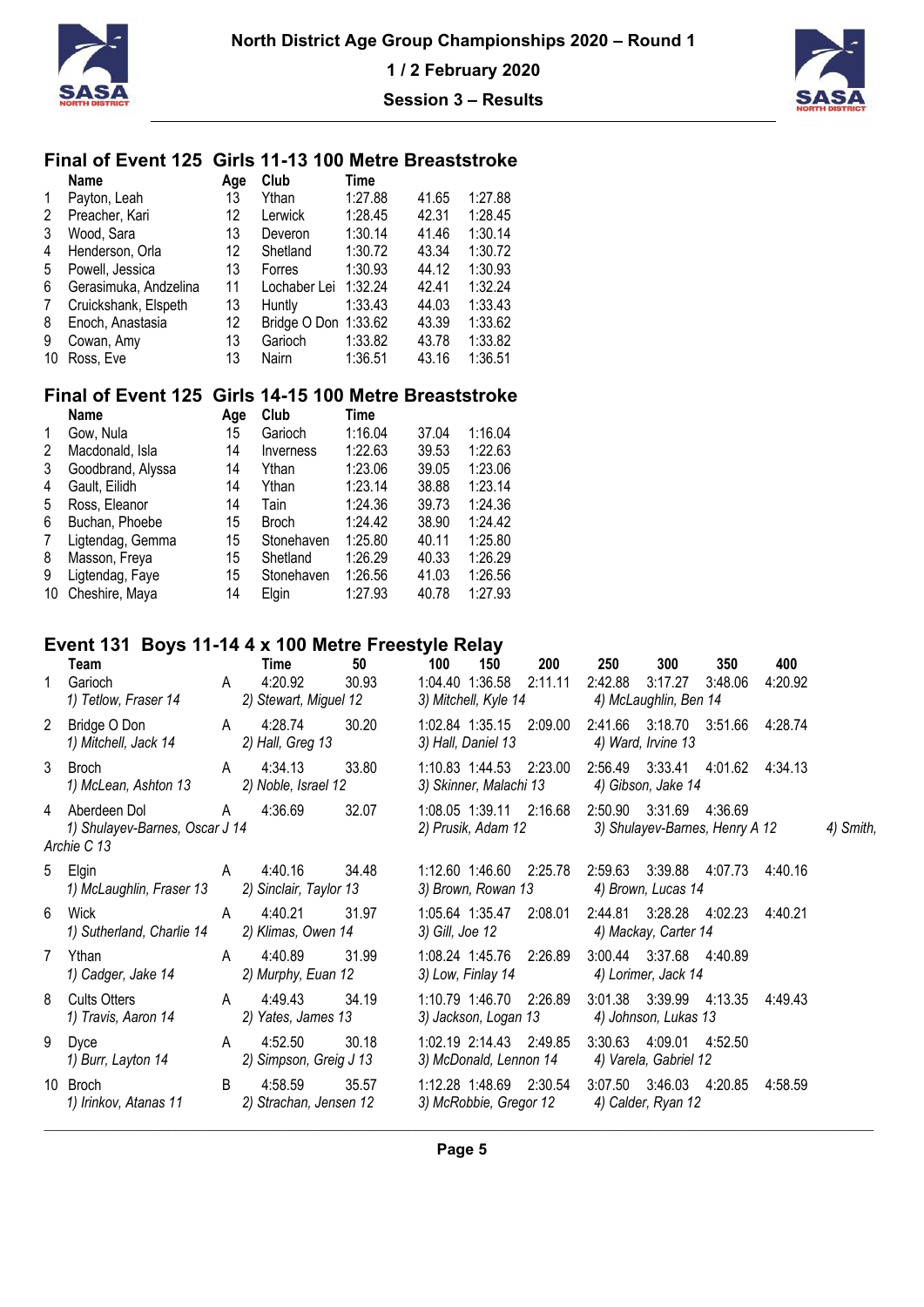

**Session 3 – Results**



|                            | 11 Westhill<br>1) Hardie, Charlie 14       | B  | 5:05.54<br>33.65<br>2) Elrick, Arran 12                | 1:13.01 1:50.39 2:30.94<br>3) McLaren, Adam 13                            | 3:07.17 3:47.29 4:23.36<br>4) Christie, Max 12                             | 5:05.54        |
|----------------------------|--------------------------------------------|----|--------------------------------------------------------|---------------------------------------------------------------------------|----------------------------------------------------------------------------|----------------|
|                            | 12 Aberdeen<br>1) Bruce, Aiden 12          | A  | 5:06.32<br>36.00<br>2) Gauld, Callum 13                | 1:16.05 1:48.09 2:23.49<br>3) Jafari Mehr, Arshan 11                      | 3:04.82 3:49.19 4:24.44 5:06.32<br>4) Lind, Matthew 12                     |                |
|                            |                                            |    | Event 131 Boys 15 & Over 4 x 100 Metre Freestyle Relay |                                                                           |                                                                            |                |
| 1 $\overline{\phantom{a}}$ | Team<br>Aberdeen Per<br>1) Eason, Jamie 23 | A  | 50<br>Time<br>26.97<br>3:39.74<br>2) Allison, James 19 | 100<br>200<br>150<br>55.87<br>1:21.66<br>1:50.02<br>3) Travis, Cameron 16 | 300<br>350<br>250<br>2:15.89 2:44.25<br>3:10.69<br>4) Birrell, Lewis 19    | 400<br>3:39.74 |
| 2                          | Aberdeen Dol<br>1) Watson, Eddie A 24      | A  | 26.23<br>3:44.34<br>2) Watson, Charlie K 26            | 54.58  1:21.27  1:52.03<br>3) Coueslant, Archie C 18                      | 2:19.08 2:49.44 3:15.42<br>4) McLeod, Niall A 27                           | 3:44.34        |
| 3                          | Aberdeen Per<br>1) Young, Calum 20         | B. | 3:48.40<br>27.69<br>2) Baillie, Lewis 20               | 57.39  1:25.21  1:55.48<br>3) Robinson, Tom 20                            | 2:21.78 2:51.72 3:48.40<br>4) Rutherford, Angus 19                         |                |
| 4                          | <b>Elain</b><br>1) Dickson, Craig 18       | A  | 3:52.83<br>27.39<br>2) Brown, Calvin 17                | 57.84  1:24.93  1:54.72<br>3) Wood, Jacob 15                              | 2:23.78 2:55.37 3:22.53<br>4) Miskiewicz, Dariusz 18                       | 3:52.83        |
| 5                          | Shetland<br>1) Sandison, Harry 16          | A  | 3:53.39<br>28.42<br>2) Millar, Adam 17                 | 58.73  1:27.00  1:56.95<br>3) Malcolmson, Luke 18                         | 2:24.94 2:55.68 3:53.39<br>4) Hutcheon, Mark 18                            |                |
| 6                          | Aberdeen Dol<br>1) Clubb, Finlay M 15      | B  | 3:58.57<br>28.27<br>2) Robertson, Tom A 15             | 58.69  1:27.22  1:58.33<br>3) Smith, David C 27                           | 2:27.61 2:59.66 3:27.53<br>4) Brechenser, Kieran M 16                      | 3:58.57        |
| 7                          | Dyce<br>1) Johnson, Brendan 22             | A  | 3:58.58<br>28.04<br>2) Clark, Alex 15                  | 59.46  1:29.41  2:02.12<br>3) Morrison, Conner 23                         | 2:29.37 3:00.09 3:28.46<br>4) Agnew, Callum 17                             | 3:58.58        |
|                            | *8 Westhill<br>1) McLaren, Charlie 15      | A  | 4:06.62<br>29.82<br>2) Donald, Ethan 16                | 1:03.41 1:32.67 2:07.09<br>3) Christie, Thomas G 16                       | 2:35.39<br>3:07.08 4:06.62<br>4) Fiddes, Jack 18                           |                |
| *8                         | Alford Otter<br>1) Strachan, Finlay 18     | A  | 4:06.62<br>28.32<br>2) Quantrill, Jamie 16             | 58.38  1:28.00  2:01.24<br>3) McWhirr-Merry, Ben 16                       | 2:33.30 3:06.96<br>3:35.16<br>4) Imrie, Ross 18                            | 4:06.62        |
|                            | 10 Cults Otters<br>1) Robinson, Rayan 16   | A  | 4:07.88<br>30.13<br>2) Mackenzie, Jake 15              | 1:02.56 1:33.09 2:07.65<br>3) Hall, Joel 17                               | 2:36.96 3:09.84<br>3:38.38<br>4) Taylor, Jon 16                            | 4:07.88        |
|                            | 11 Ythan<br>1) Arthur, Cameron 15          | A  | 4:07.91<br>29.04<br>2) Cairney, Calum 15               | 2:07.21<br>1:01.84 1:31.53<br>3) Hay, Lewis 16                            | 2:36.03 3:10.05 3:37.79<br>4) Currie, Euan 17                              | 4:07.91        |
|                            | 12 Aberdeen<br>1) Arthur, Andrew 18        | A  | 26.64<br>4:12.72<br>2) Komar, William 15               | 3) Thomson, Calum 15                                                      | 55.38  1:25.29  1:59.84  2:33.00  3:09.60  4:12.72<br>4) Scott, Matthew 16 |                |
|                            |                                            |    |                                                        |                                                                           |                                                                            |                |

# **Event 132 Girls 11-14 4 x 50 Metre Medley Relay**

|    | Team<br>Ythan<br>1) Currie, Erin 14          | A | 50<br>Time<br>36.30<br>2:17.05<br>2) Goodbrand, Alyssa 14 | 200<br>100<br>150<br>1:14.40 1:47.61 2:17.05<br>3) Gault, Eilidh 14 | 4) Walker, Sienna 13     |
|----|----------------------------------------------|---|-----------------------------------------------------------|---------------------------------------------------------------------|--------------------------|
| 2  | Aberdeen Dol<br>1) Hill, Sarah E 14          | A | 31.92<br>2:17.51<br>2) Duringer, Laura A 14               | 1:13.04 1:46.26<br>2:17.51<br>3) Brechin, Kirsty J 12               | 4) Smith, Jessica S 13   |
| 3  | <b>Cults Otters</b><br>1) Edgerton, Amber 13 | A | 34.55<br>2:19.77<br>2) Greig, Megan 14                    | 1:16.87 2:19.77<br>3) Urguhart, Erin 14                             | 4) McNeill, Anna 13      |
| 4  | Westhill<br>1) Bateman, Natalie 14           | A | 2:22.30<br>34.35<br>2) Morrison, Hannah 14                | 1:14.96 1:51.62 2:22.30<br>3) Louw, Imogen 12                       | 4) Wraight, Charlotte 13 |
| 5. | Garioch<br>1) Boyd, Tessa 13                 | A | 2:26.22<br>36.44<br>2) Cowan, Amy 13                      | 1:18.41 1:52.08<br>2:26.22<br>3) Denny, Ellen 12                    | 4) Zarouali, Yasmeen 13  |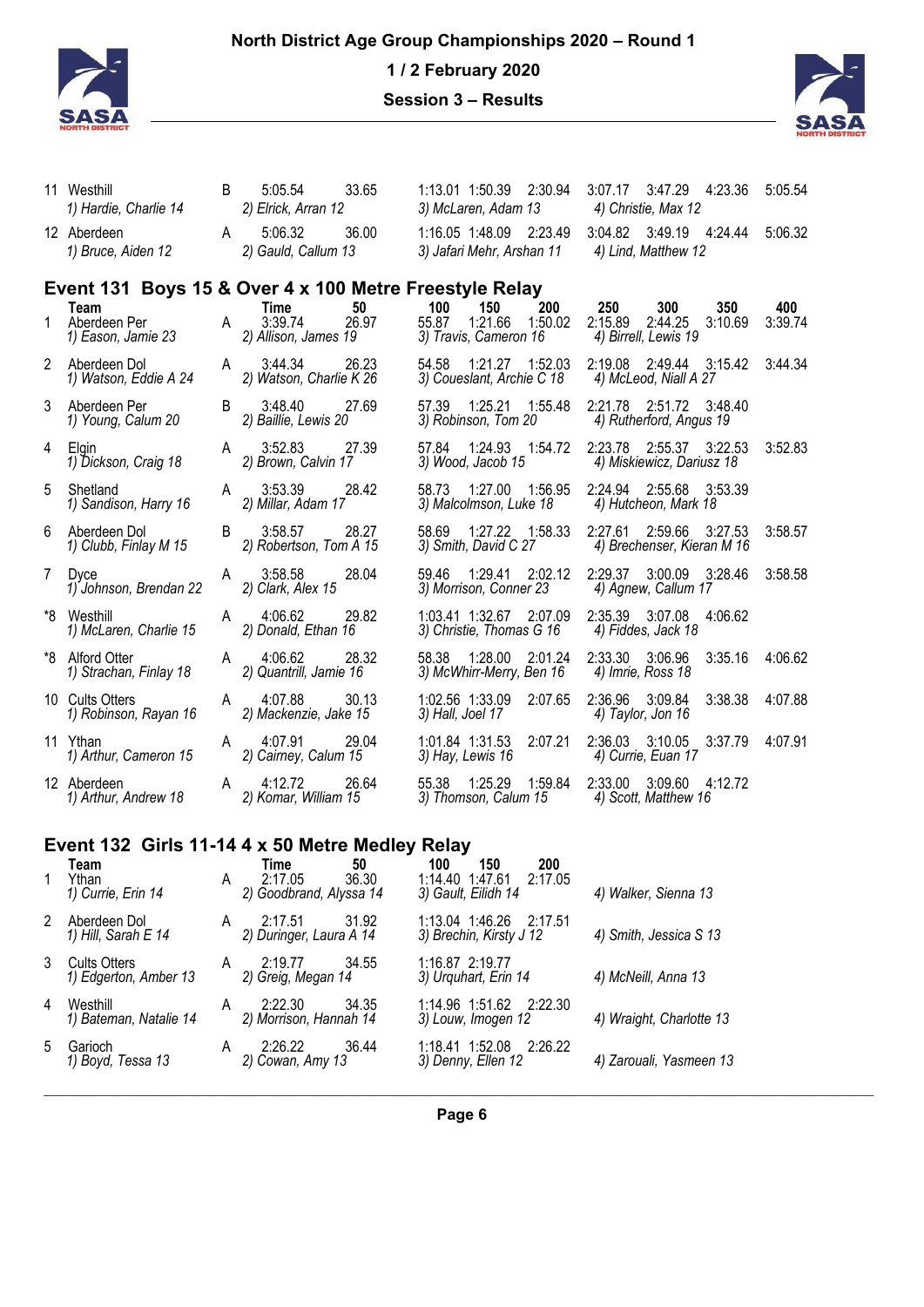

**North District Age Group Championships 2020 – Round 1**

**1 / 2 February 2020**

#### **Session 3 – Results**



| 6   | Tain<br>1) Wood, Alison 13                | A 2:26.83 38.85<br>2) Ross, Eleanor 14        | $1:18.05$ 1:51.33 2:26.83<br>3) Skinner, Sophie 14 | 4) Munro, Laina 13          |
|-----|-------------------------------------------|-----------------------------------------------|----------------------------------------------------|-----------------------------|
|     | 1) Howe, Maria Luiza 13                   | 2) Komar, Eleanor 14                          | 1:21.71 1:56.08 2:28.75<br>3) Beaton, Jessica 14   | 4) McPherson, Grace 13      |
| 8   | Alford Otter<br>1) McPherson, Mhairi 14   | A 2:32.67<br>37.16<br>2) Wright, Josephine 14 | 1:21.08 1:58.02 2:32.67<br>3) Woolsey, Laura 14    | 4) Watt, Freya 14           |
| 9   | <b>Nairn</b><br>1) Garrow, Ella 12        | A 2:34.75 40.39<br>2) Hamer, Emily 14         | 1:24.65 2:34.75<br>3) Thomas, Abigail 11           | 4) Woodman, Darcey 14       |
|     | 10 Broch<br>1) Poyser, Molly 12           | A 2:37.61 40.53<br>2) Mutch, Molly 13         | 1:24.85 2:04.47 2:37.61<br>3) Reid, Nicole 13      | 4) Buchan, Jessica 14       |
|     | 11 Lerwick<br>1) Wiseman, Malaena 14      | A 2:38.67 37.08<br>2) Masterman, Kyja 11      | 1:24.45 2:02.15 2:38.67<br>3) Preacher, Kari 12    | 4) Samohvalova, Angelika 12 |
|     | 12 Dyce<br>1) Smith, Eva 11               | A 2:40.54 39.98<br>2) Fawns, Libby 13         | 1:29.02 2:05.63 2:40.54<br>3) Cruickshank, Fay 13  | 4) Stuart, Madisyn 11       |
|     | 13 Stonehaven<br>1) Cook, Elizabeth 11    | A 2:44.52 41.89<br>2) Storey, Abigail 12      | 1:27.97 2:11.93 2:44.52<br>3) Scott, Chloe 11      | 4) Martin, Sara 14          |
|     | 14 Bridge O Don<br>1) Eñoch, Anastasia 12 | A 2:45.88 43.39<br>2) Johnson, Leah 14        | 1:26.67 2:06.59 2:45.88<br>3) Aitken, Aimee 12     | 4) Robertson, Reagan 12     |
| --- | Ythan<br>1) Payton, Leah 13               | B.<br>40.86<br>DQ.<br>2) Cairney, Fiona 14    | 3) Fraser, Lucy 13                                 | 4) Chalmers, Ella 14        |

# **Event 132 Girls 15 & Over 4 x 50 Metre Medley Relay**

|                | Team                                  |   | T A JV<br>50<br>Time                       | u i v y<br>100<br>150<br>200                          |                             |
|----------------|---------------------------------------|---|--------------------------------------------|-------------------------------------------------------|-----------------------------|
|                | Aberdeen Per<br>1) Swanson, Mhairi 21 | B | 1:58.69<br>31.32<br>2) Adams, Orla L 25    | 1:04.42 1:32.36<br>1:58.69<br>3) Alcaras, Gaia 18     | 4) Shand, Holly J 17        |
| 2              | Aberdeen Per<br>1) Grant, Emily 23    | A | 1:58.71<br>30.75<br>2) Miley, Hannah L 31  | 1:03.81 1:32.81<br>1:58.71<br>3) Slessor, Anya 16     | 4) Stark, Katie 22          |
| 3              | Bridge O Don<br>1) Gillespie, Ceri 15 | A | 2:05.40<br>33.72<br>2) Bain, Alicea 17     | 1:08.99 1:36.76 2:05.40<br>3) Perry, Yasmin 19        | 4) Perry, Sienna 15         |
| 4              | Garioch<br>1) Cheyne, Amira 16        | A | 2:10.12<br>32.19<br>2) Gow, Nula 15        | 1:07.56 1:38.28<br>2:10.12<br>3) Boddie, Catherine 16 | 4) MacDonald, Ellen 15      |
| 5              | Aberdeen Dol<br>1) Davies, Caitlin 21 | A | 2:11.35<br>33.32<br>2) Reece, Laura L 15   | 1:12.83  1:43.21<br>2:11.35<br>3) Carns, Jessica 16   | 4) Reynard, Maya L 16       |
| 6              | Tain<br>1) Wood, Maree 17             | A | 2:11.71<br>31.40<br>2) Schulz, Jessica 16  | 1:07.69 1:40.04<br>2:11.71<br>3) MacLeod, Olivia 15   | 4) Wood, Claire 16          |
| $\overline{7}$ | <b>Broch</b><br>1) Strachan, Skye 15  | A | 2:12.04<br>35.80<br>2) Simpson, Emma 16    | 1:12.21 1:42.48 2:12.04<br>3) Murray, Elaine 17       | 4) Bruce, Natalie 15        |
| 8              | Lochaber Lei<br>1) Clark, Evie-Jay 15 | A | 2:13.73<br>34.92<br>2) MacLean, Danni 15   | 1:14.68 1:44.86 2:13.73<br>3) MacLean, Jenna 16       | 4) MacPherson, Alice Ann 16 |
| 9              | Stonehaven<br>1) Rosie, Caitlin 17    | A | 2:14.10<br>33.33<br>2) Ligtendag, Faye 15  | 1:11.93 1:44.94 2:14.10<br>3) Ligtendag, Gemma 15     | 4) Yuda, Faith 16           |
| 10             | Westhill<br>1) Yule, Isla 16          | A | 2:16.37<br>32.64<br>2) Sutherland, Elle 18 | 1:11.25 1:43.98 2:16.37<br>3) Louw, Melana C 15       | 4) Kay, Sarah 15            |
|                |                                       |   |                                            |                                                       |                             |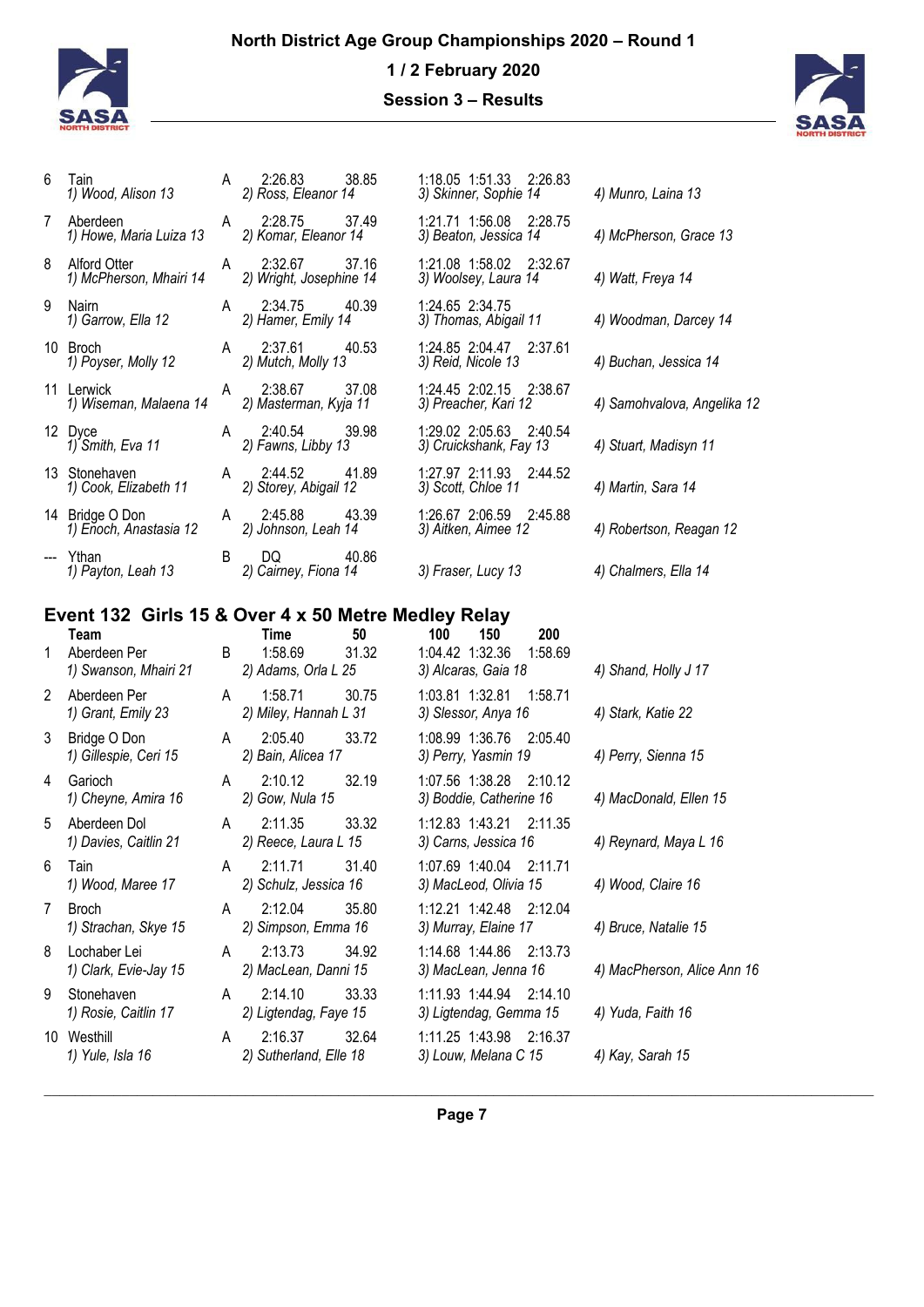

**Session 3 – Results**



| 11 Dyce<br>1) Fraser, Sarah 19            |   | 2:16.84<br>2) Lamont, Megan 16     | 33.12   | 1:12.61 1:46.10 2:16.84<br>3) Cassidy, Kate 16      | 4) Alexander, Lucy 16 |
|-------------------------------------------|---|------------------------------------|---------|-----------------------------------------------------|-----------------------|
| 12 Alford Otter<br>1) Farrands, Kirsty 16 | А | 2:17.16<br>2) Wright, Annabelle 17 | 35.33   | $1:14.14$ $1:46.11$ $2:17.16$<br>3) Calder, Emma 18 | 4) Jones, Freja 16    |
| 13 Aberdeen<br>1) Ironside, Hayleigh 16   | Α | 2:26.33<br>2) Rhodes, Jessica 16   | - 37.31 | 1:21.79 1:58.91 2:26.33<br>3) Lamont, Jessica 16    | 4) Reid, Rebecca 18   |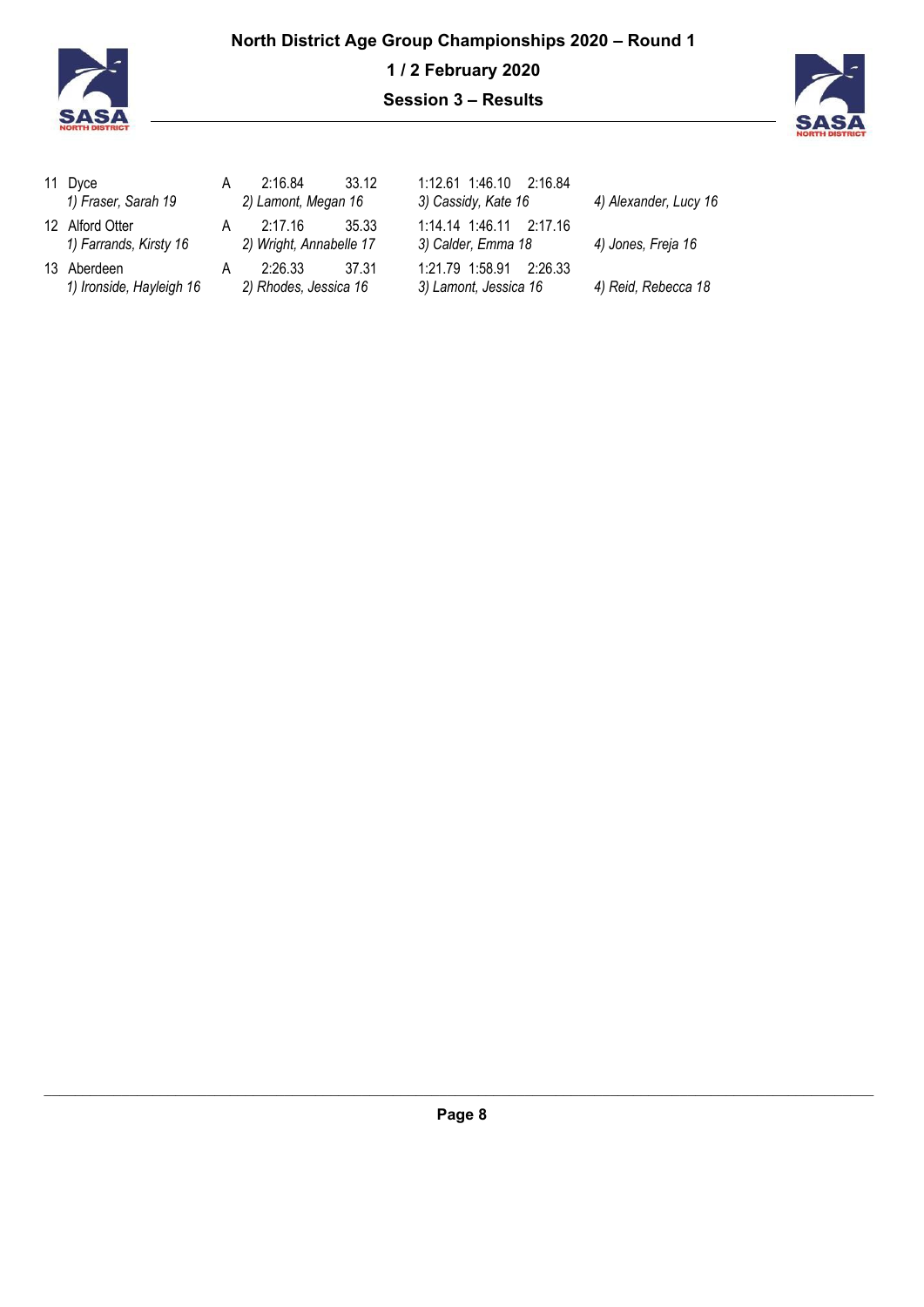



# **Event 201 Girls 16-17 400 Metre IM**

|              | Name                                   | Age | Club                 | Time    | 50    | 100     | 150     | 200     | 250     | 300     | 350     | 400     |  |
|--------------|----------------------------------------|-----|----------------------|---------|-------|---------|---------|---------|---------|---------|---------|---------|--|
|              | Shand, Holly J                         | 17  | Aberdeen Per 5:12.09 |         | 32.60 | 1:09.71 | 1:48.95 | 2:27.37 | 3:15.24 | 4:01.52 | 4:37.01 | 5:12.09 |  |
| $\mathbf{2}$ | Bain, Alicea                           | 17  | Bridge O Don 5:21.36 |         | 32.57 | 1:10.16 | 1:53.23 | 2:35.48 | 3:21.10 | 4:06.68 | 4:44.30 | 5:21.36 |  |
| 3            | Boddie, Catherine                      | 16  | Garioch              | 5:25.17 | 32.82 | 1:11.46 | 1:53.89 | 2:34.13 | 3:21.06 | 4:08.90 | 4:47.27 | 5:25.17 |  |
| 4            | Cheyne, Amira                          | 16  | Garioch              | 5:33.37 | 34.36 | 1:15.99 | 1:59.59 | 2:41.60 | 3:29.20 | 4:17.36 | 4:56.41 | 5:33.37 |  |
|              | 5 Ratter, Kaila                        | 17  | Delting              | 5:36.00 | 34.29 | 1:17.44 | 2:01.92 | 2:44.96 | 3:35.06 | 4:24.18 | 5:00.19 | 5:36.00 |  |
| 6            | Cassidy, Kate                          | 16  | Dvce                 | 5:56.02 | 35.71 | 1:17.00 | 2:07.51 | 2:54.48 | 3:47.09 | 4:39.26 | 5:18.70 | 5:56.02 |  |
| 7            | Rhodes, Jessica                        | 16  | Aberdeen             | 6:03.25 | 39.85 | 1:25.81 | 2:11.64 | 2:54.92 | 3:48.23 | 4:40.90 | 5:23.06 | 6:03.25 |  |
| 8            | Munro, Sula                            | 16  | Banchory             | 6:14.67 | 37.50 | 1:23.93 | 2:10.08 | 2:54.79 | 3:51.50 | 4:47.52 | 5:32.67 | 6:14.67 |  |
| 9            | Lewsey, Alice A                        | 16  | Aberdeen Dol 6:16.71 |         | 38.00 | 1:29.69 | 2:17.68 | 3:05.35 | 3:59.15 | 4:53.11 | 5:35.85 | 6:16.71 |  |
|              | Event 201 Girls 18 & Over 400 Metre IM |     |                      |         |       |         |         |         |         |         |         |         |  |

|   | Name               | Aae | Club                 | Time    | 50    | 100     | 150     | 200     | 250     | 300     | 350     | 400     |
|---|--------------------|-----|----------------------|---------|-------|---------|---------|---------|---------|---------|---------|---------|
|   | Miley, Hannah L    |     | Aberdeen Per 4:53.14 |         | 32.04 | 1:07.60 | 1:46.21 | 2:22.97 | 3:04.80 | 3:44.67 | 4:20.03 | 4:53.14 |
| 2 | Adams, Orla L      | 25  | Aberdeen Per 4:57.70 |         | 32.17 | 1:08.54 | 1:46.83 | 2:24.37 | 3:06.42 | 3:48.05 | 4:23.70 | 4:57.70 |
|   | 3 Jaffrey, Amber   | 18  | Cults Otters         | 5:31.42 | 34.84 | 1:16.62 | 1:57.61 | 2:38.73 | 3:27.84 | 4:16.05 | 4:54.64 | 5:31.42 |
|   | 4 Sutherland, Elle | 18  | Westhill             | 5:31.72 | 33.22 | 1:16.03 | 1:58.14 | 2:41.01 | 3:27.53 | 4:16.31 | 4:55.08 | 5:31.72 |
|   | 5 Young, Aimee     | 19  | Aberdeen Per 5:40.64 |         | 34.05 | 1:16.76 | 2:02.08 | 2:47.89 | 3:32.68 | 4:20.78 | 5:01.05 | 5:40.64 |
| 6 | Riach, Emily       | 18  | Ythan                | 5:54.02 | 33.85 | 1:16.80 | 2:02.20 | 2:46.47 | 3:38.63 | 4:31.79 | 5:14.37 | 5:54.02 |

# **Event 202 Boys 16-17 200 Metre Freestyle**

|    | Name                | Age | Club                 | Time    | 50    | 100     | 150     | 200     |
|----|---------------------|-----|----------------------|---------|-------|---------|---------|---------|
| 1  | Travis, Cameron     | 16  | Aberdeen Per 1:59.70 |         | 28.10 | 59.24   | 1:30.91 | 1:59.70 |
| 2  | Taylor, Jon         | 16  | <b>Cults Otters</b>  | 2:03.02 | 28.94 | 1:00.28 | 1:32.22 | 2:03.02 |
| 3  | Brown, Calvin       | 17  | Elgin                | 2:09.12 | 29.15 | 1:01.13 | 1:35.36 | 2:09.12 |
| 4  | Millar, Adam        | 17  | Shetland             | 2:10.06 | 29.49 | 1:02.90 | 1:36.66 | 2:10.06 |
| 5  | Brown, Matthew      | 17  | <b>Bucksburn</b>     | 2:11.85 | 29.29 | 1:02.08 | 1:37.27 | 2:11.85 |
| 6  | Agnew, Callum       | 17  | Dyce                 | 2:15.01 | 31.74 | 1:06.73 | 1:43.22 | 2:15.01 |
| 7  | Siggins, Darragh    | 16  | <b>Cults Otters</b>  | 2:15.85 | 29.58 | 1:03.76 | 1:39.57 | 2:15.85 |
| 8  | Robinson, Rayan     | 16  | <b>Cults Otters</b>  | 2:16.71 | 31.98 | 1:07.26 | 1:43.19 | 2:16.71 |
| 9  | Stevens, Craig      | 16  | Forres               | 2:16.84 | 31.62 | 1:06.94 | 1:43.23 | 2:16.84 |
| 10 | Kirkpatrick, Daniel | 16  | Orkney               | 2:17.42 | 31.80 | 1:07.54 | 1:42.87 | 2:17.42 |
| 11 | Pickering, Louis    | 16  | Thurso               | 2:17.59 | 30.45 | 1:05.60 | 1:42.42 | 2:17.59 |
| 12 | Sutherland, Ethan   | 16  | Westhill             | 2:17.85 | 30.60 | 1:05.47 | 1:42.00 | 2:17.85 |
| 13 | Hay, Lewis          | 16  | Ythan                | 2:18.27 | 31.66 | 1:06.75 | 1:42.86 | 2:18.27 |
| 14 | Alexander, Ross     | 16  | Banchory             | 2:21.53 | 32.48 | 1:09.20 | 1:46.42 | 2:21.53 |
| 15 | Aitchison, Brandan  | 16  | <b>Buckie</b>        | 2:21.73 | 32.72 | 1:09.65 | 1:47.16 | 2:21.73 |
| 16 | Quantrill, Jamie    | 16  | <b>Alford Otter</b>  | 2:26.78 | 32.03 | 1:09.01 | 1:47.47 | 2:26.78 |
| 17 | Bradley, Kieran D   | 16  | Orkney               | 2:29.94 | 32.88 | 1:10.77 | 1:50.32 | 2:29.94 |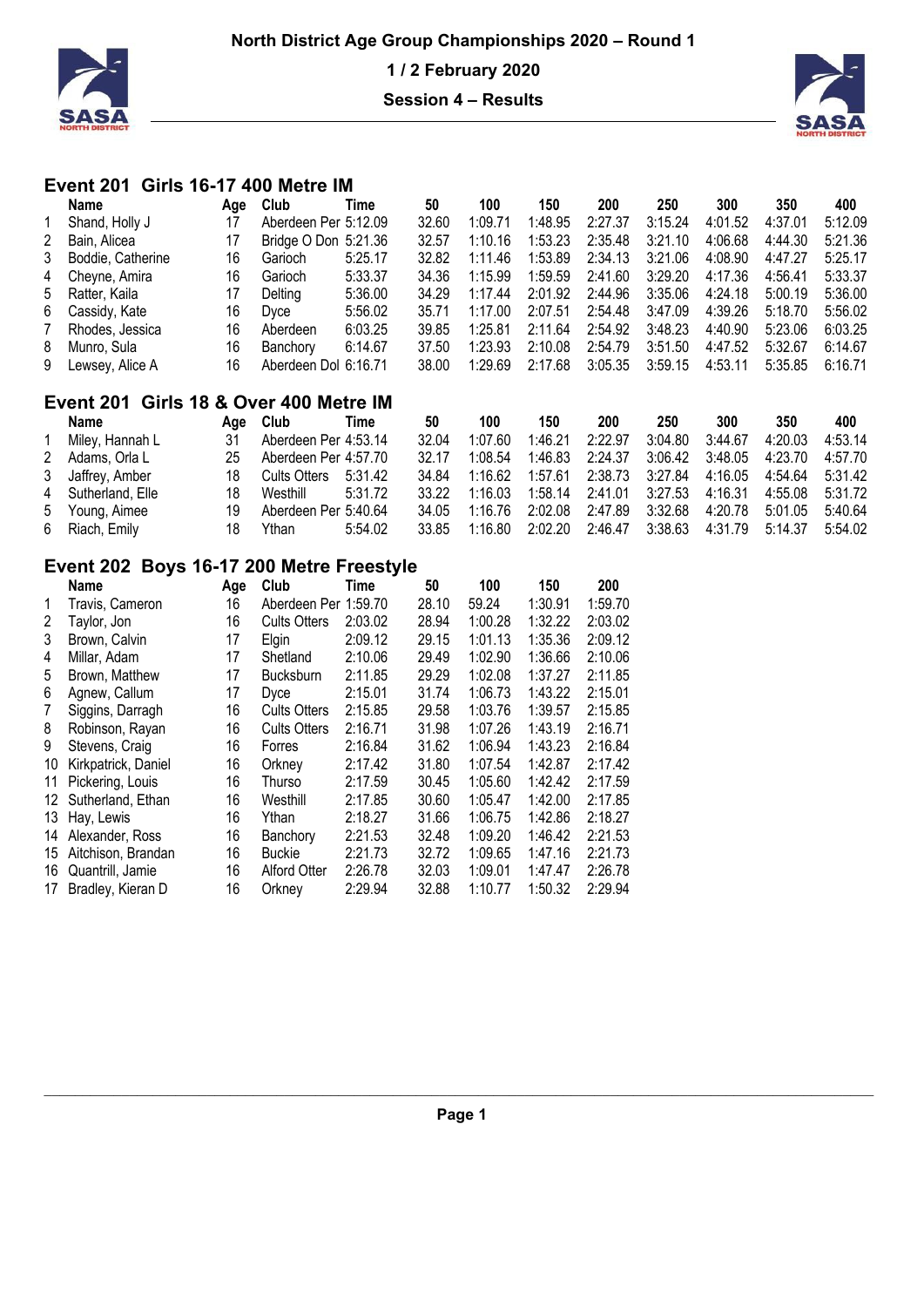

**Session 4 – Results**



#### **Event 202 Boys 18 & Over 200 Metre Freestyle**

| <b>Name</b>         | Age | Club         | Time    | 50                                                                                                                                           | 100     | 150     | 200     |
|---------------------|-----|--------------|---------|----------------------------------------------------------------------------------------------------------------------------------------------|---------|---------|---------|
| Arthur, Andrew      | 18  | Aberdeen     | 2:00.19 | 28.25                                                                                                                                        | 59.14   | 1:30.19 | 2:00.19 |
| Barrett, Carl       | 19  |              |         | 28.31                                                                                                                                        | 59.66   | 1:31.41 | 2:02.64 |
| Allison, James      | 19  |              |         | 27.72                                                                                                                                        | 58.47   | 1:32.42 | 2:04.90 |
| Robinson, Tom       | 20  |              |         | 28.70                                                                                                                                        | 1:00.58 | 1:34.03 | 2:05.72 |
| Rutherford, Angus   | 19  |              |         | 29.40                                                                                                                                        | 1:01.08 | 1:34.09 | 2:07.55 |
| Miskiewicz, Dariusz | 18  | <b>Elain</b> | 2:08.37 | 29.08                                                                                                                                        | 1:01.53 | 1:35.31 | 2:08.37 |
| Hutcheon, Mark      | 18  | Shetland     | 2:09.81 | 29.64                                                                                                                                        | 1:02.24 | 1:36.46 | 2:09.81 |
| Morrison, Conner    | 23  | Dyce         | 2:10.58 | 28.72                                                                                                                                        | 1:00.65 | 1:33.86 | 2:10.58 |
| Petrie, Liam        | 18  |              |         | 30.00                                                                                                                                        | 1:02.83 | 1:38.12 | 2:12.19 |
| Baillie, Lewis      | 20  |              |         | 29.65                                                                                                                                        | 1:03.25 | 1:37.96 | 2:12.86 |
| Airey, Andrew       | 18  | Inverness    | 2:16.32 | 30.45                                                                                                                                        | 1:04.64 | 1:40.20 | 2:16.32 |
| Dickson, Craig      | 18  | Elgin        | 2:17.11 | 28.87                                                                                                                                        | 1:03.31 | 1:40.18 | 2:17.11 |
| Malcolmson, Luke    | 18  | Shetland     | 2:20.35 | 30.48                                                                                                                                        | 1:05.32 | 1:42.19 | 2:20.35 |
|                     |     |              |         | Aberdeen Per 2:02.64<br>Aberdeen Per 2:04.90<br>Aberdeen Per 2:05.72<br>Aberdeen Per 2:07.55<br>Upper Deesid 2:12.19<br>Aberdeen Per 2:12.86 |         |         |         |

# **Event 203 Girls 16-17 100 Metre Butterfly**

|                   | <b>Name</b>            | Age | Club                 | Time    | 50    | 100     |
|-------------------|------------------------|-----|----------------------|---------|-------|---------|
| 1                 | Yule, Isla             | 16  | Westhill             | 1:08.33 | 31.14 | 1:08.33 |
| 2                 | Simpson, Holly         | 16  | Bridge O Don 1:08.77 |         | 32.36 | 1:08.77 |
| 3                 | Shand, Holly J         | 17  | Aberdeen Per 1:09.28 |         | 32.22 | 1:09.28 |
| 4                 | Murray, Elaine         | 17  | Broch                | 1:09.59 | 31.70 | 1:09.59 |
| *5                | Shaw, Toni             | 17  | <b>Cults Otters</b>  | 1:09.72 | 33.33 | 1:09.72 |
| *5                | Wright, Annabelle      | 17  | <b>Alford Otter</b>  | 1:09.72 | 32.02 | 1:09.72 |
| 7                 | Boddie, Catherine      | 16  | Garioch              | 1:10.25 | 32.78 | 1:10.25 |
| 8                 | Macdougall, Ellie Kate | 16  | Inverness            | 1:10.36 | 31.81 | 1:10.36 |
| 9                 | MacLean, Jenna         | 16  | Lochaber Lei         | 1:10.40 | 31.51 | 1:10.40 |
| 10                | Hall, Kailyn           | 16  | Aberdeen Per 1:11.27 |         | 32.31 | 1:11.27 |
| 11                | Yuda, Faith            | 16  | Stonehaven           | 1:11.28 | 33.96 | 1:11.28 |
| 12                | Cheyne, Amira          | 16  | Garioch              | 1:11.72 | 33.58 | 1:11.72 |
| 13                | Reynard, Maya L        | 16  | Aberdeen Dol 1:15.16 |         | 33.11 | 1:15.16 |
| 14                | Wood, Maree            | 17  | Tain                 | 1:15.40 | 32.32 | 1:15.40 |
| 15                | Farrands, Kirsty       | 16  | Alford Otter         | 1:15.64 | 34.40 | 1:15.64 |
| 16                | Ratter, Kaila          | 17  | Delting              | 1:17.28 | 35.05 | 1:17.28 |
| 17                | Rosie, Caitlin         | 17  | Stonehaven           | 1:17.85 | 34.44 | 1:17.85 |
| 18                | Cassidy, Kate          | 16  | Dyce                 | 1:18.48 | 36.20 | 1:18.48 |
| 19                | Cormack, Emma          | 16  | Thurso               | 1:20.01 | 36.04 | 1:20.01 |
| 20                | Williamson, Amy        | 16  | Wick                 | 1:21.40 | 33.12 | 1:21.40 |
| 21                | Chociaj, Natalia       | 17  | Aberdeen Dol 1:28.10 |         | 39.76 | 1:28.10 |
| ---               | Smith, Hannah          | 16  | Banchory             | ΝS      |       |         |
| $\hspace{0.05cm}$ | Slessor, Anya          | 16  | Aberdeen Per NS      |         |       |         |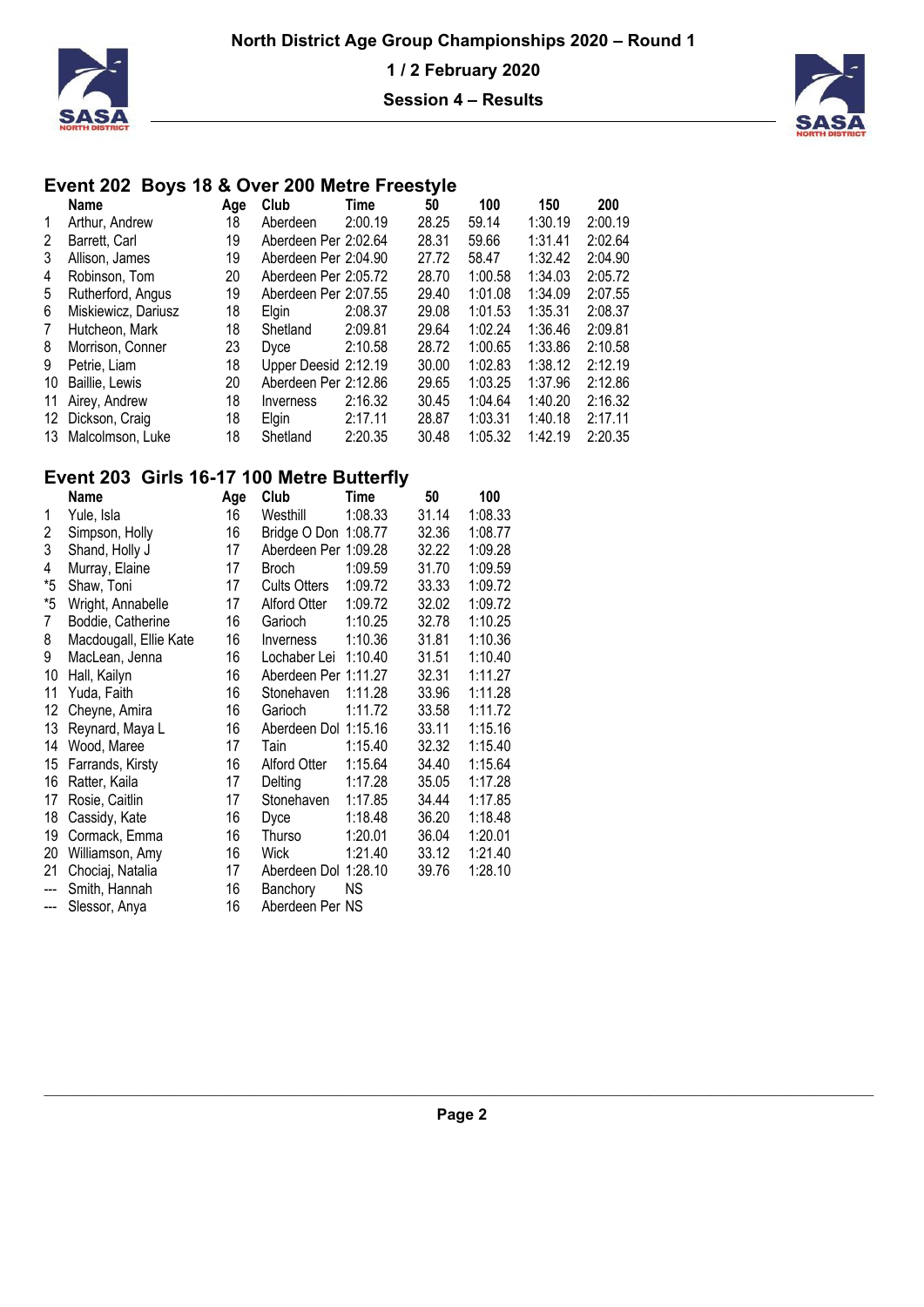



# **Event 203 Girls 18 & Over 100 Metre Butterfly**

|                | Name              | Age | Club                 | Time    | 50    | 100     |
|----------------|-------------------|-----|----------------------|---------|-------|---------|
| 1              | Perry, Yasmin     | 19  | Bridge O Don 1:01.65 |         | 29.17 | 1:01.65 |
| 2              | Alcaras, Gaia     | 18  | Aberdeen Per 1:02.30 |         | 29.17 | 1:02.30 |
| 3              | Miley, Hannah L   | 31  | Aberdeen Per 1:04.35 |         | 31.13 | 1:04.35 |
| 4              | Swanson, Mhairi   | 21  | Aberdeen Per 1:06.95 |         | 30.84 | 1:06.95 |
| 5              | Adams, Orla L     | 25  | Aberdeen Per 1:07.90 |         | 31.65 | 1:07.90 |
| 6              | Bain, Katie       | 20  | Aberdeen Per 1:10.22 |         | 32.49 | 1:10.22 |
| *7             | Calder, Emma      | 18  | <b>Alford Otter</b>  | 1:12.89 | 33.64 | 1:12.89 |
| *7             | Newlands, Georgie | 18  | Elgin                | 1:12.89 | 33.75 | 1:12.89 |
| 9              | Prosser, Fay      | 20  | Inverness            | 1:15.58 | 33.29 | 1:15.58 |
| $\overline{a}$ | Mcleod, Gemma     | 19  | Aberdeen Per NS      |         |       |         |

# **Event 204 Boys 16-17 100 Metre Backstroke**

|    | Name                 | Age | Club                 | Time    | 50    | 100     |
|----|----------------------|-----|----------------------|---------|-------|---------|
| 1  | Currie, Euan         | 17  | Ythan                | 1:04.79 | 31.76 | 1:04.79 |
| 2  | Travis. Cameron      | 16  | Aberdeen Per 1:05.21 |         | 31.52 | 1:05.21 |
| 3  | Brechenser, Kieran M | 16  | Aberdeen Dol 1:06.23 |         | 32.57 | 1:06.23 |
| 4  | Weir. Lucas          | 17  | Nairn                | 1:08.10 | 33.09 | 1:08.10 |
| 5  | Millar, Adam         | 17  | Shetland             | 1:08.22 | 33.01 | 1:08.22 |
| 6  | Brown, Matthew       | 17  | <b>Bucksburn</b>     | 1:08.68 | 34.52 | 1:08.68 |
| 7  | Ward, Logan          | 16  | Bridge O Don         | 1:09.00 | 32.65 | 1:09.00 |
| 8  | Sandison, Harry      | 16  | Shetland             | 1:09.12 | 33.26 | 1:09.12 |
| 9  | Brown, Calvin        | 17  | Elgin                | 1:09.68 | 33.86 | 1:09.68 |
| 10 | Siggins, Darragh     | 16  | <b>Cults Otters</b>  | 1:09.84 | 33.78 | 1:09.84 |
| 11 | Smith, Lewis         | 17  | Bridge O Don         | 1:10.40 | 33.87 | 1:10.40 |
| 12 | Hay, Lewis           | 16  | Ythan                | 1:11.91 | 33.62 | 1:11.91 |
| 13 | Alexander, Ross      | 16  | Banchory             | 1:13.24 | 35.55 | 1:13.24 |
| 14 | Powell, Ethan A      | 16  | Aberdeen Dol 1:15.68 |         | 36.88 | 1:15.68 |
| 15 | Bradley, Kieran D    | 16  | Orkney               | 1:16.60 | 37.11 | 1:16.60 |
| 16 | Charles, Luke        | 16  | Banchory             | 1:16.91 | 36.17 | 1:16.91 |
| 17 | Quantrill, Jamie     | 16  | <b>Alford Otter</b>  | 1:18.36 | 37.29 | 1:18.36 |

#### **Event 204 Boys 18 & Over 100 Metre Backstroke**

|    | <b>Name</b>         | Age | Club                 | Time    | 50    | 100     |
|----|---------------------|-----|----------------------|---------|-------|---------|
| 1  | Lovie, lain         | 19  | Aberdeen Per 1:02.50 |         | 30.44 | 1:02.50 |
| 2  | Robinson, Tom       | 20  | Aberdeen Per 1:03.66 |         | 30.94 | 1:03.66 |
| 3  | Young, Calum        | 20  | Aberdeen Per 1:04.10 |         | 31.86 | 1:04.10 |
| 4  | Arthur, Andrew      | 18  | Aberdeen             | 1:04.34 | 31.91 | 1:04.34 |
| 5  | Coueslant, Archie C | 18  | Aberdeen Dol 1:05.30 |         | 31.98 | 1:05.30 |
| 6  | Johnson, Brendan    | 22  | Dyce                 | 1:05.78 | 31.66 | 1:05.78 |
| 7  | Imrie, Ross         | 18  | Alford Otter         | 1:06.63 | 32.38 | 1:06.63 |
| 8  | Airey, Andrew       | 18  | Inverness            | 1:07.60 | 33.04 | 1:07.60 |
| 9  | Brooks, Jonathon R  | 19  | Aberdeen Dol 1:07.62 |         | 32.71 | 1:07.62 |
| 10 | Strachan, Finlay    | 18  | Alford Otter         | 1:07.72 | 32.89 | 1:07.72 |
| 11 | Barrett, Carl       | 19  | Aberdeen Per 1:07.92 |         | 32.73 | 1:07.92 |
| 12 | Dickson, Craig      | 18  | Elgin                | 1:08.68 | 32.67 | 1:08.68 |
| 13 | Smith, David C      | 27  | Aberdeen Dol 1:09.83 |         | 33.56 | 1:09.83 |
| 14 | Malcolmson, Luke    | 18  | Shetland             | 1:10.56 | 34.11 | 1:10.56 |
| 15 | Miskiewicz, Dariusz | 18  | Elgin                | 1:10.63 | 33.90 | 1:10.63 |
| 16 | Harrold, Angus J    | 18  | Aberdeen Dol 1:11.54 |         | 34.06 | 1:11.54 |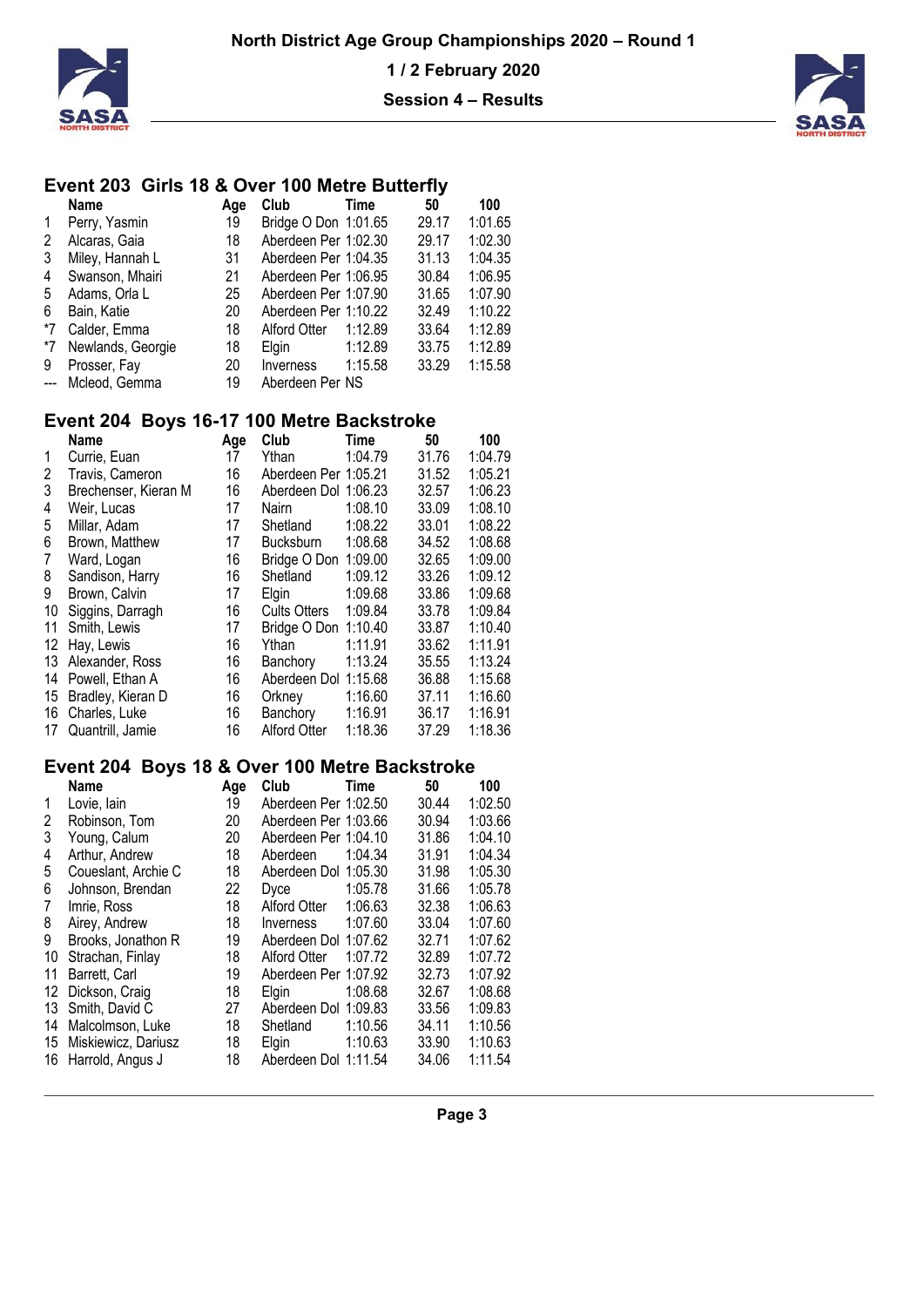



#### **Event 205 Girls 11-13 50 Metre Breaststroke**

|    | Name                  | Age | Club                | Time  |    | Name                   | Age             | Club                | Time  |
|----|-----------------------|-----|---------------------|-------|----|------------------------|-----------------|---------------------|-------|
| 1  | Cowan, Amy            | 13  | Garioch             | 40.90 | 29 | Denny, Ellen           | 12 <sup>°</sup> | Garioch             | 44.80 |
| 2  | Brechin, Kirsty J     | 12  | Aberdeen Dol 41.14  |       | 30 | Coutts, Gemma          | 12              | Westhill            | 44.85 |
| 3  | Smith, Jessica S      | 13  | Aberdeen Dol 41.16  |       | 31 | Zarouali, Yasmeen      | 13              | Garioch             | 44.90 |
| 4  | Henderson, Orla       | 12  | Shetland            | 41.17 |    | *32 Jupp, Emma         | 12              | <b>Cults Otters</b> | 44.97 |
| *5 | Wood, Sara            | 13  | Deveron             | 41.25 |    | *32 Gillespie, Rachael | 13              | Nairn               | 44.97 |
| *5 | Payton, Leah          | 13  | Ythan               | 41.25 | 34 | McPherson, Grace       | 13              | Aberdeen            | 44.98 |
| 7  | Preacher, Kari        | 12  | Lerwick             | 41.52 | 35 | Forbes, Payton         | 11              | <b>Buckie</b>       | 45.1  |
| 8  | Walker, Sienna        | 13  | Ythan               | 41.79 | 36 | Coull, Madison B       | 12              | <b>Buckie</b>       | 45.22 |
| 9  | Simpson, Zara S       | 13  | Orkney              | 42.06 | 37 | Thomas, Abigail        | 11              | Nairn               | 45.28 |
| 10 | Gerasimuka, Andzelina | 11  | Lochaber Lei        | 42.15 | 38 | Mackay, Olivia         | 13              | Thurso              | 45.30 |
| 11 | Cruickshank, Elspeth  | 13  | Huntly              | 42.24 | 39 | Wood, Alison           | 13              | Tain                | 45.40 |
| 12 | Kirkwood, Jessica     | 11  | <b>Bonn Accord</b>  | 42.28 | 40 | Todd, Layla            | 13              | Delting             | 45.4' |
| 13 | Wood, Eve             | 12  | Orknev              | 42.74 | 41 | Reid. Nevaeh           | 12              | <b>Buckie</b>       | 45.65 |
| 14 | Prise, Erin           | 13  | <b>Cults Otters</b> | 42.97 | 42 | DeBari, Sylvia         | 12              | Aberdeen Dol        | 45.87 |
| 15 | Crichton, Iona G      | 13  | Aberdeen Dol 43.08  |       | 43 | Duncan, Lucy           | 12              | Deveron             | 45.96 |
| 16 | Fraser, Lucy          | 13  | Ythan               | 43.51 | 44 | Clinch, Connie         | 12              | Nairn               | 46.32 |
| 17 | Storey, Abigail       | 12  | Stonehaven          | 43.54 | 45 | Poyser, Molly          | 12              | <b>Broch</b>        | 46.4  |
| 18 | Mutch, Molly          | 13  | <b>Broch</b>        | 43.55 | 46 | Reid, Nicole           | 13              | <b>Broch</b>        | 46.97 |
| 19 | Enoch, Anastasia      | 12  | Bridge O Don 43.56  |       | 47 | Munro, Laina           | 13              | Tain                | 47.29 |
| 20 | Powell, Jessica       | 13  | Forres              | 43.73 | 48 | Wraight, Charlotte     | 13              | Westhill            | 47.30 |
| 21 | Garrow, Ella          | 12  | Nairn               | 43.76 | 49 | Littlejohn, Amber      | 12              | Aberdeen            | 47.35 |
| 22 | McLean, Chloe         | 13  | <b>Cults Otters</b> | 43.84 | 50 | Robertson, Alanah      | 12              | Aberdeen            | 47.45 |
| 23 | Reid. Isla            | 13  | Garioch             | 43.86 | 51 | Craik, Beth            | 12              | Aberdeen            | 47.58 |
| 24 | MacCallum, Yasmin     | 13  | Lochaber Lei        | 44.03 | 52 | Wheeler, Harriett      | 13              | Forres              | 47.6' |
| 25 | Anderson, Rhona       | 13  | Shetland            | 44.07 | 53 | Fraser, Keira          | 12              | Ythan               | 48.03 |
| 26 | Hunter, Kirsty        | 11  | <b>Alford Otter</b> | 44.52 | 54 | Cook, Elizabeth        | 11              | Stonehaven          | 48.35 |
| 27 | Boyd, Tessa           | 13  | Garioch             | 44.60 | 55 | MacCallum, Mya         | 11              | Lochaber Lei        | 48.62 |
|    | 28 Ross, Eve          | 13  | Nairn               | 44.79 | 56 | Scott, Chloe           | 11              | Stonehaven          | 49.23 |

# **Event 205 Girls 14-15 50 Metre Breaststroke**

|    | Name                    | Age | Club               | Time  |    | Name                  | Age | Club               | Time  |
|----|-------------------------|-----|--------------------|-------|----|-----------------------|-----|--------------------|-------|
|    | Gow. Nula               | 15  | Garioch            | 35.34 | 20 | Ligtendag, Gemma      | 15  | Stonehaven         | 40.26 |
| 2  | Bain, Sophie            | 15  | Bridge O Don       | 35.90 | 21 | Skinner, Sophie       | 14  | Tain               | 40.42 |
| 3  | Macdonald, Isla         | 14  | Inverness          | 37.18 | 22 | Campbell, Katy A      | 15  | Aberdeen Dol       | 40.52 |
| 4  | Masson, Freya           | 15  | Shetland           | 37.51 | 23 | Morrison, Hannah      | 14  | Westhill           | 40.84 |
| 5  | Buchan, Phoebe          | 15  | <b>Broch</b>       | 38.00 | 24 | Beaton, Jessica       | 14  | Aberdeen           | 41.04 |
| 6  | Gault, Eilidh           | 14  | Ythan              | 38.02 | 25 | Reece, Laura L        | 15  | Aberdeen Dol       | 41.09 |
| 7  | Anderson, Emma          | 15  | Lerwick            | 38.24 | 26 | Strachan, Skye        | 15  | Broch              | 41.27 |
| 8  | Hill, Sarah E           | 14  | Aberdeen Dol       | 38.42 | 27 | Johnston, Lilly       | 15  | Elgin              | 41.34 |
| 9  | Bruce, Natalie          | 15  | <b>Broch</b>       | 38.59 | 28 | Cairney, Fiona        | 14  | Ythan              | 41.53 |
| 10 | Cheshire, Maya          | 14  | Elgin              | 38.87 | 29 | Petrie, Charlotte     | 15  | Upper Deesid 41.68 |       |
| 11 | Irvine, Penny           | 14  | Bonn Accord        | 38.93 | 30 | Czapla, Dobrochna     | 15  | Lochaber Lei       | 42.13 |
|    | 12 Ligtendag, Faye      | 15  | Stonehaven         | 39.13 |    | 31 Kay, Sarah         | 15  | Westhill           | 42.23 |
|    | 13 Chalmers, Ella       | 14  | Ythan              | 39.40 |    | 32 Coull, Isla        | 15  | <b>Buckie</b>      | 42.26 |
| 14 | Nairn, Jessica          | 15  | Elgin              | 39.43 |    | *33 Johnson, Leah     | 14  | Bridge O Don 42.38 |       |
|    | 15 Goodbrand, Alyssa    | 14  | Ythan              | 39.65 |    | *33 MacLeod, Olivia   | 15  | Tain               | 42.38 |
|    | *16 Spedding, Molly     | 15  | Aberdeen Dol 39.67 |       | 35 | Beattie, Elise        | 15  | Upper Deesid 42.52 |       |
|    | *16 Palmer, Nyah M      | 15  | Aberdeen Dol 39.67 |       | 36 | Smith, Caitlin B      | 14  | Orkney             | 42.59 |
|    | 18 Loughray, Hannah     | 15  | Lochaber Lei       | 39.75 | 37 | Brice, Ellie          | 14  | Alford Otter       | 42.68 |
|    | 19 Zanre-Wilson, Taylor | 15  | Peterhead          | 39.80 |    | *38 Wright, Josephine | 14  | Alford Otter       | 42.87 |

|     | Name                        | Age             | Club                | <b>Time</b> |
|-----|-----------------------------|-----------------|---------------------|-------------|
| 29  | Denny, Ellen                | 12              | Garioch             | 44.80       |
|     | 30 Coutts, Gemma            | 12              | Westhill            | 44.85       |
| 31  | Zarouali, Yasmeen           | 13              | Garioch             | 44.90       |
|     | *32 Jupp, Emma              | 12 <sup>°</sup> | <b>Cults Otters</b> | 44.97       |
|     | *32 Gillespie, Rachael      | 13              | Nairn               | 44.97       |
| 34  | McPherson, Grace            | 13              | Aberdeen            | 44.98       |
| 35  | Forbes, Payton              | 11              | <b>Buckie</b>       | 45.15       |
| 36  | Coull, Madison B            | 12 <sup>°</sup> | Buckie              | 45.22       |
| 37  | Thomas, Abigail             | 11              | Nairn               | 45.28       |
| 38  | Mackay, Olivia              | 13              | Thurso              | 45.30       |
| 39  | Wood, Alison                | 13              | Tain                | 45.40       |
| 40  | Todd, Layla                 | 13              | Delting             | 45.41       |
| 41  | Reid, Nevaeh                | 12 <sup>°</sup> | <b>Buckie</b>       | 45.65       |
| 42  | DeBari, Sylvia              | 12 <sup>°</sup> | Aberdeen Dol 45.87  |             |
| 43  | Duncan, Lucy                | 12 <sup>°</sup> | Deveron             | 45.96       |
| 44  | Clinch, Connie              | 12 <sup>°</sup> | Nairn               | 46.32       |
| 45  | Poyser, Molly               | 12              | Broch               | 46.45       |
| 46  | Reid, Nicole                | 13              | Broch               | 46.97       |
| 47  | Munro, Laina                | 13              | Tain                | 47.29       |
| 48  | Wraight, Charlotte          | 13              | Westhill            | 47.30       |
| 49  | Littlejohn, Amber           | 12 <sup>°</sup> | Aberdeen            | 47.35       |
| 50  | Robertson, Alanah           | 12              | Aberdeen            | 47.45       |
| 51  | Craik, Beth                 | 12 <sup>°</sup> | Aberdeen            | 47.58       |
| 52  | Wheeler, Harriett           | 13              | Forres              | 47.61       |
| 53  | Fraser, Keira               | 12              | Ythan               | 48.03       |
| 54  | Cook, Elizabeth             | 11              | Stonehaven          | 48.35       |
| 55  | MacCallum, Mya              | 11              | Lochaber Lei        | 48.62       |
| r c | $\sim$ $\sim$ $\sim$ $\sim$ | A A             |                     |             |

|    | Name                  | Age              | Club               | Time  |
|----|-----------------------|------------------|--------------------|-------|
| 20 | Ligtendag, Gemma      | 15 <sub>15</sub> | Stonehaven         | 40.26 |
|    | 21 Skinner, Sophie    | 14               | Tain               | 40.42 |
|    | 22 Campbell, Katy A   | 15               | Aberdeen Dol 40.52 |       |
| 23 | Morrison, Hannah      | 14               | Westhill           | 40.84 |
| 24 | Beaton, Jessica       | 14               | Aberdeen           | 41.04 |
| 25 | Reece, Laura L        | 15               | Aberdeen Dol 41.09 |       |
| 26 | Strachan, Skye        | 15               | Broch              | 41.27 |
| 27 | Johnston, Lilly       | 15               | Elgin              | 41.34 |
|    | 28 Cairney, Fiona     | 14               | Ythan              | 41.53 |
|    | 29 Petrie, Charlotte  | 15               | Upper Deesid 41.68 |       |
|    | 30 Czapla, Dobrochna  | 15               | Lochaber Lei       | 42.13 |
| 31 | Kay, Sarah            | 15               | Westhill           | 42.23 |
|    | 32 Coull, Isla        | 15               | Buckie             | 42.26 |
|    | *33 Johnson, Leah     | 14               | Bridge O Don 42.38 |       |
|    | *33 MacLeod, Olivia   | 15               | Tain               | 42.38 |
|    | 35 Beattie, Elise     | 15               | Upper Deesid 42.52 |       |
|    | 36 Smith, Caitlin B   | 14               | Orkney             | 42.59 |
|    | 37 Brice, Ellie       | 14               | Alford Otter       | 42.68 |
|    | *38 Wright, Josephine | 14               | Alford Otter       | 42.87 |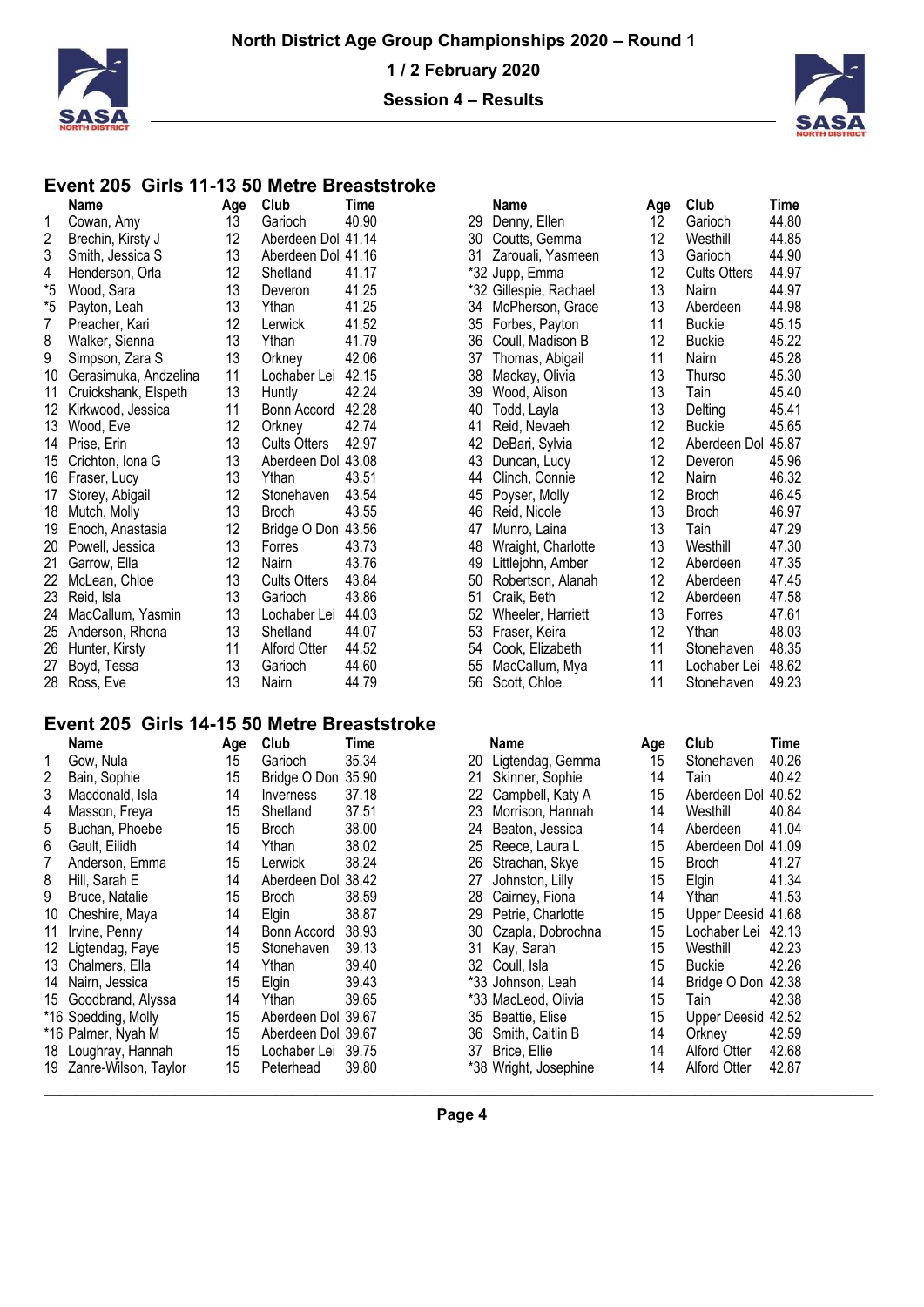

**Session 4 – Results**



| *38 Hendren, Tegan  | 14 | Shetland            | 42.87 |
|---------------------|----|---------------------|-------|
| 40 Komar, Eleanor   | 14 | Aberdeen            | 43.39 |
| *41 Buchan, Jessica | 14 | <b>Broch</b>        | 43.43 |
| *41 Bamford, Clara  | 15 | Banchory            | 43.43 |
| 43 Greig, Megan     | 14 | <b>Cults Otters</b> | 43.99 |

# **Event 206 Boys 11-13 50 Metre Butterfly**

|    | Name               | Age             | Club                | Time  |
|----|--------------------|-----------------|---------------------|-------|
| 1  | Liversedge, Torin  | 13              | Banchory            | 29.85 |
| 2  | Fearn, Dean        | 12              | Stonehaven          | 31.43 |
| 3  | Geddie, Nathan     | 13              | Garioch             | 32.85 |
| 4  | McLaughlin, Fraser | 13              | Elgin               | 33.00 |
| 5  | Smith, Archie C    | 13              | Aberdeen Dol        | 33.84 |
| 6  | Stewart, Miguel    | 12 <sup>°</sup> | Garioch             | 33.90 |
| 7  | Jackson, Logan     | 13              | <b>Cults Otters</b> | 34.06 |
| 8  | Chirnside, Oscar   | 12              | Garioch             | 34.14 |
| 9  | Prusik, Adam       | 12              | Aberdeen Dol 34.17  |       |
| 10 | Ward, Irvine       | 13              | Bridge O Don 34.78  |       |
| 11 | McCombie, Dylan    | 13              | Banchory            | 34.80 |
| 12 | Armitage, Tom      | 13              | Thurso              | 35.17 |
| 13 | Boddie, James      | 13              | Garioch             | 35.27 |
| 14 | Hall, Greg         | 13              | Bridge O Don        | 35.34 |
| 15 | Geddes, Finlay     | 12 <sup>°</sup> | Lerwick             | 35.66 |
| 16 | Cann, Sean         | 13              | Lochaber Lei        | 35.72 |
| 17 | Scally, Logan      | 13              | Bridge O Don        | 36.00 |
| 18 | Brown, Martyn      | 13              | <b>Bucksburn</b>    | 36.14 |
| 19 | Irinkov, Atanas    | 11              | Broch               | 36.48 |
| 20 | McLean, Ashton     | 13              | Broch               | 36.56 |
| 21 | Noble, Israel      | 12              | Broch               | 37.04 |
| 22 | Sutherland, Joe    | 13              | Buckie              | 37.08 |
| 23 | Ratkos, Vilmos     | 13              | Banchory            | 37.10 |
| 24 | Considine, Aaron   | 13              | Banchory            | 37.16 |

# **Event 206 Boys 14-15 50 Metre Butterfly**

|    | <b>Name</b>           | Age | Club               | Time  |
|----|-----------------------|-----|--------------------|-------|
| 1  | Robertson, Tom A      | 15  | Aberdeen Dol 27.20 |       |
| 2  | Clubb, Finlay M       | 15  | Aberdeen Dol 28.69 |       |
| 3  | Slessor, Conrad       | 15  | Bridge O Don 28.77 |       |
| 4  | Bullough, Magnus      | 14  | Delting            | 28.82 |
| 5  | Gibson, Jake          | 14  | <b>Broch</b>       | 28.85 |
| 6  | Brown, Lucas          | 14  | Elgin              | 28.87 |
| 7  | Mackay, John          | 15  | Wick               | 28.88 |
| 8  | Brodie, Andrew I      | 15  | Aberdeen Dol 28.99 |       |
| 9  | Lennox, Kieran        | 14  | Bucksburn          | 29.17 |
| 10 | Arthur, Cameron       | 15  | Ythan              | 29.45 |
| 11 | McLaren, Charlie      | 15  | Westhill           | 29.46 |
| 12 | Nicolson, Tom         | 15  | Delting            | 29.73 |
| 13 | Carter, Joe           | 15  | Delting            | 30.25 |
| 14 | Janavicius, Deimantas | 15  | <b>Broch</b>       | 30.49 |
| 15 | Mitchell, Jack        | 14  | Bridge O Don 30.64 |       |
| 16 | Klimas, Owen          | 14  | <b>Wick</b>        | 30.69 |
| 17 | Wood, Jacob           | 15  | Elgin              | 30.84 |

| 44 Currie, Erin     | 14 | Ythan     | 44.55 |
|---------------------|----|-----------|-------|
| 45 Wiseman, Malaena | 14 | Lerwick   | 44.64 |
| 46 Hamer, Emily     | 14 | Nairn     | 45.10 |
| 47 Garvie, Isobel   | 14 | Inverness | 45.49 |

| Name               | Age | Club                | Time  |     | Name                     | Age | Club                | Time  |
|--------------------|-----|---------------------|-------|-----|--------------------------|-----|---------------------|-------|
| Liversedge, Torin  | 13  | Banchory            | 29.85 | 25  | Bruce, Aiden             | 12  | Aberdeen            | 37.38 |
| Fearn, Dean        | 12  | Stonehaven          | 31.43 | 26  | Yates, James             | 13  | <b>Cults Otters</b> | 37.46 |
| Geddie, Nathan     | 13  | Garioch             | 32.85 | 27  | Noble, Danny             | 12  | <b>Banchory</b>     | 37.88 |
| McLaughlin, Fraser | 13  | Elgin               | 33.00 | 28  | Armitage, Jed            | 12  | Thurso              | 38.04 |
| Smith, Archie C    | 13  | Aberdeen Dol        | 33.84 | 29  | Aberdein, James          | 12  | Banchory            | 38.07 |
| Stewart, Miguel    | 12  | Garioch             | 33.90 | 30  | Sinclair, Taylor         | 13  | Elgin               | 38.15 |
| Jackson, Logan     | 13  | <b>Cults Otters</b> | 34.06 | 31  | Murphy, Euan             | 12  | Ythan               | 38.46 |
| Chirnside, Oscar   | 12  | Garioch             | 34.14 | 32  | Shulayev-Barnes, Henry A | 12  | Aberdeen Dol 38.91  |       |
| Prusik, Adam       | 12  | Aberdeen Dol 34.17  |       | 33  | Hamer, George            | 12  | <b>Nairn</b>        | 38.96 |
| Ward, Irvine       | 13  | Bridge O Don 34.78  |       | 34  | Scott, Magnus            | 13  | Delting             | 39.09 |
| McCombie, Dylan    | 13  | <b>Banchory</b>     | 34.80 | 35  | Fearn, Kai               | 11  | Stonehaven          | 39.15 |
| Armitage, Tom      | 13  | Thurso              | 35.17 | 36  | Christoforos, Connor M   | 12  | Aberdeen Dol 39.30  |       |
| Boddie, James      | 13  | Garioch             | 35.27 | 37  | Lind, Matthew            | 12  | Aberdeen            | 39.89 |
| Hall, Greg         | 13  | Bridge O Don 35.34  |       | 38  | Christie, Max            | 12  | Westhill            | 40.75 |
| Geddes, Finlay     | 12  | Lerwick             | 35.66 | 39  | Jafari Mehr, Arshan      | 11  | Aberdeen            | 41.18 |
| Cann, Sean         | 13  | Lochaber Lei        | 35.72 | 40  | Strachan, Jensen         | 12  | <b>Broch</b>        | 41.31 |
| Scally, Logan      | 13  | Bridge O Don 36.00  |       | 41  | Lalla, Josh              | 12  | Shetland            | 42.04 |
| Brown, Martyn      | 13  | <b>Bucksburn</b>    | 36.14 | 42  | Macleod, Louie           | 12  | Tain                | 42.21 |
| Irinkov, Atanas    | 11  | Broch               | 36.48 | 43  | Gill, Joe                | 12  | <b>Wick</b>         | 42.78 |
| McLean, Ashton     | 13  | <b>Broch</b>        | 36.56 | 44  | McRobbie, Gregor         | 12  | <b>Broch</b>        | 43.20 |
| Noble, Israel      | 12  | <b>Broch</b>        | 37.04 | 45  | McNally, Dylan           | 12  | Forres              | 43.35 |
| Sutherland, Joe    | 13  | <b>Buckie</b>       | 37.08 | 46  | Watt, Dougal             | 12  | Stonehaven          | 44.31 |
| Ratkos, Vilmos     | 13  | Banchory            | 37.10 | --- | Elrick, Arran            | 12  | Westhill            | DQ    |

| <b>Name</b>           | Age | Club               | Time  |               | <b>Name</b>              | Age | Club                | Time  |
|-----------------------|-----|--------------------|-------|---------------|--------------------------|-----|---------------------|-------|
| Robertson, Tom A      | 15  | Aberdeen Dol 27.20 |       | 18            | Austin, Lewis            | 14  | Tain                | 30.96 |
| Clubb, Finlay M       | 15  | Aberdeen Dol 28.69 |       | 19            | Clark, Alex              | 15  | Dyce                | 31.27 |
| Slessor, Conrad       | 15  | Bridge O Don 28.77 |       | 20            | Cairney, Calum           | 15  | Ythan               | 31.56 |
| Bullough, Magnus      | 14  | Delting            | 28.82 | 21            | Sanger, Nathan           | 15  | Peterhead           | 32.09 |
| Gibson, Jake          | 14  | <b>Broch</b>       | 28.85 | 22            | Milner, Joseph           | 15  | Aberdeen Dol        | 32.12 |
| Brown, Lucas          | 14  | Elgin              | 28.87 | 23.           | Stewart, Alexander       | 15  | Inverness           | 32.23 |
| Mackay, John          | 15  | Wick               | 28.88 | 24            | Tetlow. Fraser           | 14  | Garioch             | 32.41 |
| Brodie, Andrew I      | 15  | Aberdeen Dol 28.99 |       | 25            | McLaughlin, Ben          | 14  | Garioch             | 32.55 |
| Lennox. Kieran        | 14  | <b>Bucksburn</b>   | 29.17 | 26            | Johnson, Cailean         | 15  | Lerwick             | 32.57 |
| Arthur, Cameron       | 15  | Ythan              | 29.45 | 27            | Mackenzie, Jake          | 15  | <b>Cults Otters</b> | 32.67 |
| McLaren, Charlie      | 15  | Westhill           | 29.46 | 28            | Cadger, Jake             | 14  | Ythan               | 32.90 |
| Nicolson. Tom         | 15  | Delting            | 29.73 | 29            | Mitchell, Kyle           | 14  | Garioch             | 32.97 |
| Carter, Joe           | 15  | Delting            | 30.25 | 30            | Urquhart, Bailey         | 14  | Nairn               | 33.10 |
| Janavicius, Deimantas | 15  | <b>Broch</b>       | 30.49 | 31            | Travis, Aaron            | 14  | <b>Cults Otters</b> | 33.37 |
| Mitchell, Jack        | 14  | Bridge O Don 30.64 |       | 32            | Shulayev-Barnes, Oscar J | 14  | Aberdeen Dol 33.43  |       |
| Klimas, Owen          | 14  | Wick               | 30.69 | $\sim$ $\sim$ | Lorimer, Jack            | 14  | Ythan               | DQ    |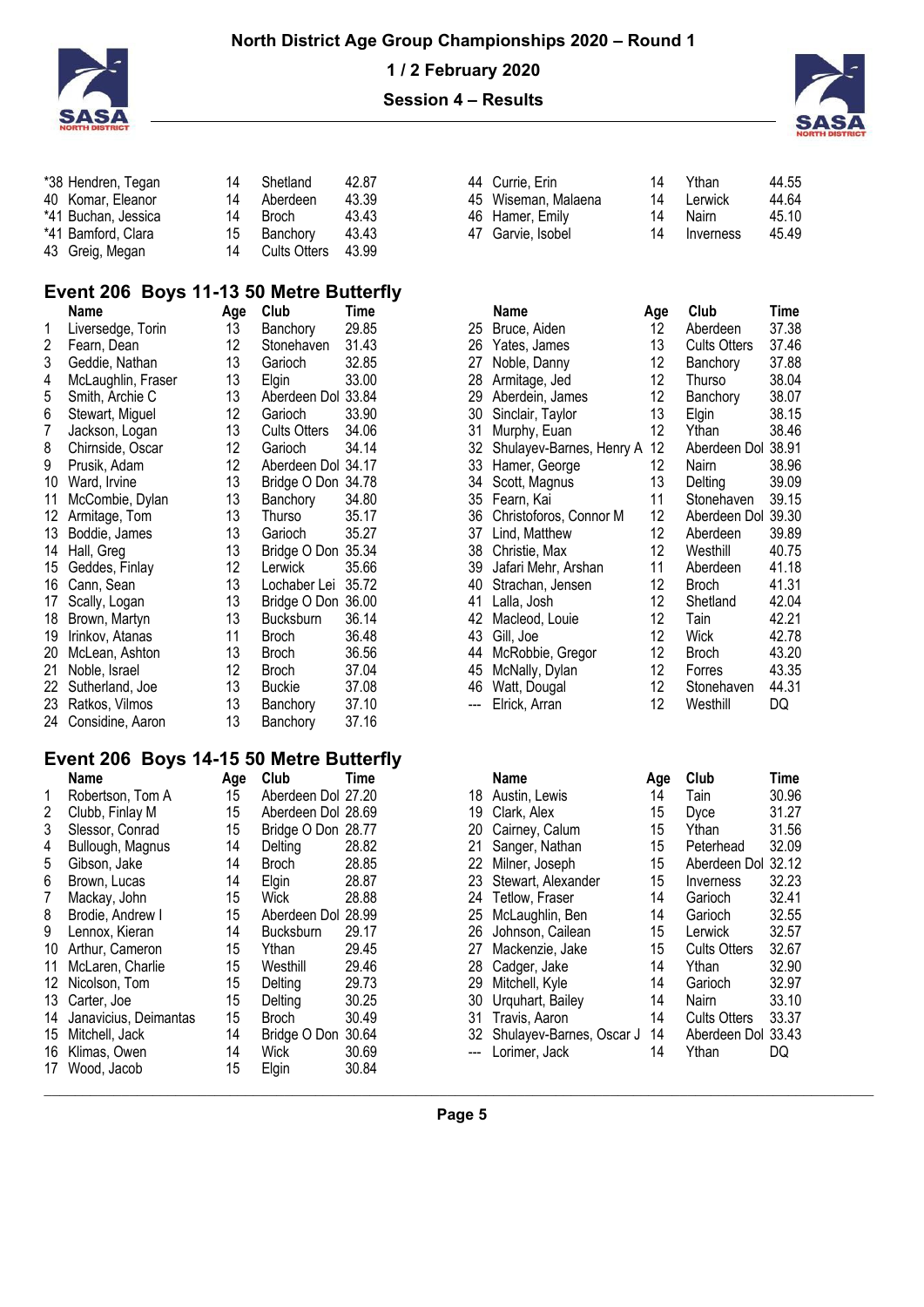

#### **Event 207 Girls 16-17 50 Metre Backstroke**

|    | <b>Name</b>          | Age | Club               | Time  |     | <b>Name</b>            | Age | Club                | Time  |
|----|----------------------|-----|--------------------|-------|-----|------------------------|-----|---------------------|-------|
| 1  | Murray, Elaine       | 17  | <b>Broch</b>       | 30.52 |     | 14 McDonald, Lucy J    |     | Thurso              | 35.28 |
| 2  | Wood, Maree          |     | Tain               | 31.12 | 15. | MacPherson, Alice Ann  | 16  | Lochaber Lei        | 35.39 |
| 3  | Yule, Isla           | 16  | Westhill           | 32.22 | 16. | Ratter, Kaila          | 17  | Delting             | 35.55 |
| 4  | Cheyne, Amira        | 16  | Garioch            | 32.33 |     | Wright, Annabelle      | 17  | <b>Alford Otter</b> | 35.89 |
| 5  | MacDonald, Mairi     | 17  | <b>Bucksburn</b>   | 32.68 |     | *18 Farrands, Kirsty   | 16  | Alford Otter        | 35.97 |
| 6  | Reynard, Maya L      | 16  | Aberdeen Dol 32.83 |       |     | *18 Cook, Lorna        | 16  | Dyce                | 35.97 |
| 7  | Coia-Gamble, Kaitlin | 16  | Inverness          | 33.13 | 20  | Alexander, Lucy        | 16  | Dyce                | 36.44 |
| 8  | Rosie, Caitlin       | 17  | Stonehaven         | 33.23 | 21  | Riach, Jessica C       | 16  | Ythan               | 36.5' |
| 9  | Smith, Hannah        | 16  | Banchory           | 34.01 | 22. | Macdougall, Ellie Kate | 16  | Inverness           | 36.86 |
| 10 | Yuda, Faith          | 16  | Stonehaven         | 34.46 | 23  | Lewsey, Alice A        | 16  | Aberdeen Dol 37.04  |       |
|    | 11 Simpson, Emma     | 16  | <b>Broch</b>       | 34.71 | 24  | Broughton, Holly       | 16  | Banchory            | 37.05 |
|    | 12 Boddie, Catherine | 16  | Garioch            | 34.72 | 25  | Williamson, Amy        | 16  | <b>Wick</b>         | 37.3( |
|    | 13 MacLean, Jenna    | 16  | Lochaber Lei 35.16 |       |     | Slessor, Anya          | 16  | Aberdeen Per NS     |       |
|    |                      |     |                    |       |     |                        |     |                     |       |

### **Event 207 Girls 18 & Over 50 Metre Backstrong**

|              | Name            | Aae | Club               | Time  |
|--------------|-----------------|-----|--------------------|-------|
| $\mathbf{1}$ | Swanson, Mhairi | 21  | Aberdeen Per 31.09 |       |
| 2            | Perry, Yasmin   | 19  | Bridge O Don 31.46 |       |
| 3            | Miley, Hannah L | 31  | Aberdeen Per 31.53 |       |
| 4            | Adams, Orla L   | 25  | Aberdeen Per 32.27 |       |
| 5            | Jaffrey, Amber  | 18  | Cults Otters 32.80 |       |
| 6            | Fraser, Sarah   | 19  | Dyce               | 32.97 |

### **Event 208 Boys 16-17 50 Metre Freestyle**

|    | Name                 | Age | Club                | <b>Time</b> |
|----|----------------------|-----|---------------------|-------------|
| 1  | Brown, Calvin        | 17  | Elgin               | 25.62       |
| 2  | Currie, Euan         | 17  | Ythan               | 25.98       |
| 3  | Brown, Matthew       | 17  | Bucksburn           | 26.40       |
| 4  | Agnew, Callum        | 17  | Dyce                | 26.52       |
| 5  | Brechenser, Kieran M | 16  | Aberdeen Dol 26.61  |             |
| 6  | Christie, Thomas G   | 16  | Westhill            | 26.74       |
| 7  | Sandison, Harry      | 16  | Shetland            | 26.83       |
| 8  | Millar, Adam         | 17  | Shetland            | 26.86       |
| 9  | Stevens, Craig       | 16  | Forres              | 26.99       |
| 10 | Taylor, James T      | 17  | Aberdeen Dol 27.14  |             |
| 11 | Ward, Logan          | 16  | Bridge O Don 27.22  |             |
| 12 | Scoular, Scott       | 17  | Aberdeen            | 27.93       |
| 13 | Smith, Lewis         | 17  | Bridge O Don 28.01  |             |
| 14 | Siggins, Darragh     | 16  | <b>Cults Otters</b> | 28.17       |
| 15 | Hay, Lewis           | 16  | Ythan               | 28.50       |

| Yule, Isla                                   | 16       | Westhill            | 32.22       |     | 16 Ratter, Kaila       | 17  | Delting             | 35.55       |
|----------------------------------------------|----------|---------------------|-------------|-----|------------------------|-----|---------------------|-------------|
| Cheyne, Amira                                | 16       | Garioch             | 32.33       |     | 17 Wright, Annabelle   | 17  | <b>Alford Otter</b> | 35.89       |
| MacDonald, Mairi                             | 17       | <b>Bucksburn</b>    | 32.68       |     | *18 Farrands, Kirsty   | 16  | <b>Alford Otter</b> | 35.97       |
| Reynard, Maya L                              | 16       | Aberdeen Dol 32.83  |             |     | *18 Cook, Lorna        | 16  | Dyce                | 35.97       |
| Coia-Gamble, Kaitlin                         | 16       | Inverness           | 33.13       | 20  | Alexander, Lucy        | 16  | Dyce                | 36.44       |
| Rosie, Caitlin                               | 17       | Stonehaven          | 33.23       | 21  | Riach, Jessica C       | 16  | Ythan               | 36.51       |
| Smith, Hannah                                | 16       | Banchory            | 34.01       | 22  | Macdougall, Ellie Kate | 16  | Inverness           | 36.86       |
| Yuda, Faith                                  | 16       | Stonehaven          | 34.46       | 23  | Lewsey, Alice A        | 16  | Aberdeen Dol        | 37.04       |
| Simpson, Emma                                | 16       | <b>Broch</b>        | 34.71       | 24  | Broughton, Holly       | 16  | Banchory            | 37.05       |
| Boddie, Catherine                            | 16       | Garioch             | 34.72       | 25  | Williamson, Amy        | 16  | Wick                | 37.30       |
| MacLean, Jenna                               | 16       | Lochaber Lei 35.16  |             | --- | Slessor, Anya          | 16  | Aberdeen Per NS     |             |
| ent 207  Girls 18 & Over 50 Metre Backstroke |          |                     |             |     |                        |     |                     |             |
| <b>Name</b>                                  | Age      | Club                | <b>Time</b> |     | <b>Name</b>            | Age | Club                | <b>Time</b> |
| Swanson, Mhairi                              | 21       | Aberdeen Per 31.09  |             | 7   | Prosser, Fay           | 20  | Inverness           | 33.89       |
| Perry, Yasmin                                | 19       | Bridge O Don 31.46  |             | 8   | Riach, Emily           | 18  | Ythan               | 34.04       |
| Miley, Hannah L                              | 31       | Aberdeen Per 31.53  |             | 9   | Sutherland, Elle       | 18  | Westhill            | 34.18       |
| Adams, Orla L                                | 25       | Aberdeen Per 32.27  |             | 10  | Newlands, Georgie      | 18  | Elgin               | 34.30       |
| Jaffrey, Amber                               | 18       | <b>Cults Otters</b> | 32.80       | --- | Mcleod, Gemma          | 19  | Aberdeen Per NS     |             |
| Fraser, Sarah                                | 19       | Dyce                | 32.97       |     |                        |     |                     |             |
| ent 208 Boys 16-17 50 Metre Freestyle        |          |                     |             |     |                        |     |                     |             |
| Name                                         | Age Club |                     | <b>Time</b> |     | <b>Name</b>            | Age | Club                | <b>Time</b> |
| Brown, Calvin                                | 17       | Elgin               | 25.62       |     | 16 Alexander, Ross     | 16  | Banchory            | 28.60       |
| Currie, Euan                                 | 17       | Ythan               | 25.98       |     | *17 Scott, Matthew     | 16  | Aberdeen            | 28.76       |
| Brown, Matthew                               | 17       | <b>Bucksburn</b>    | 26.40       |     | *17 Sutherland, Ethan  | 16  | Westhill            | 28.76       |
| Agnew, Callum                                | 17       | Dyce                | 26.52       | 19  | Kirkpatrick, Daniel    | 16  | Orkney              | 28.78       |
| Brechenser, Kieran M                         | 16       | Aberdeen Dol 26.61  |             | 20  | Robinson, Rayan        | 16  | <b>Cults Otters</b> | 28.79       |
| Christie, Thomas G                           | 16       | Westhill            | 26.74       | 21  | Charles, Luke          | 16  | Banchory            | 28.84       |
| Sandison, Harry                              | 16       | Shetland            | 26.83       |     | 22 Pickering, Louis    | 16  | Thurso              | 28.97       |
| Millar, Adam                                 | 17       | Shetland            | 26.86       | 23  | Aitchison, Brandan     | 16  | <b>Buckie</b>       | 29.00       |
| Stevens, Craig                               | 16       | Forres              | 26.99       | 24  | Campbell, Andrew       | 16  | Thurso              | 29.20       |
| Taylor, James T                              | 17       | Aberdeen Dol 27.14  |             | 25  | Quantrill, Jamie       | 16  | <b>Alford Otter</b> | 29.30       |
| Ward, Logan                                  | 16       | Bridge O Don 27.22  |             | 26  | Walker, Clark D        | 16  | Aberdeen Dol 29.65  |             |
| Scoular, Scott                               | 17       | Aberdeen            | 27.93       | 27  | McWhirr-Merry, Ben     | 16  | <b>Alford Otter</b> | 29.70       |
| Smith, Lewis                                 | 17       | Bridge O Don 28.01  |             | 28  | Bradley, Kieran D      | 16  | Orkney              | 30.18       |
| Siggins, Darragh                             | 16       | <b>Cults Otters</b> | 28.17       | 29  | Powell, Ethan A        | 16  | Aberdeen Dol 30.26  |             |
| Hay, Lewis                                   | 16       | Ythan               | 28.50       | --- | Weir, Lucas            | 17  | Nairn               | DQ          |

--- Weir, Lucas 17 Nairn DQ

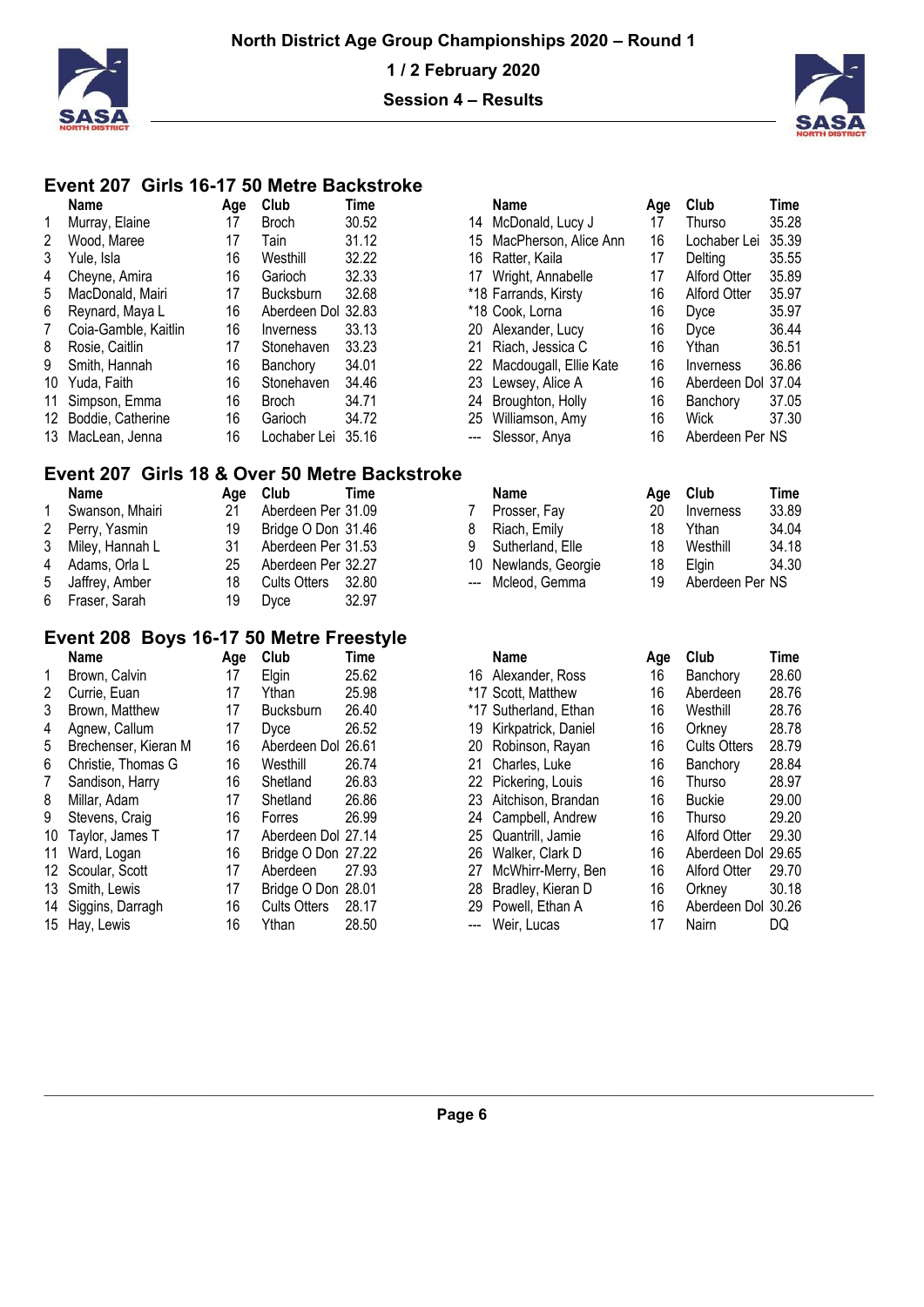



# **Event 208 Boys 18 & Over 50 Metre Freestyle**

|   | Name                   | Age | Club               | Time  | <b>Name</b>          | Age | Club                | <b>Time</b> |
|---|------------------------|-----|--------------------|-------|----------------------|-----|---------------------|-------------|
|   | Watson, Eddie A        | 24  | Aberdeen Dol 24.62 |       | 12 Dickson, Craig    | 18  | Elgin               | 26.45       |
| 2 | Bryce, Robert A        | 26  | Aberdeen Dol 25.06 |       | 13 Ogg, Kieran A     | 23  | Aberdeen Dol 26.54  |             |
| 3 | McLeod, Niall A        | 27  | Aberdeen Dol 25.13 |       | 14 Hutcheon, Mark    | 18  | Shetland            | 26.58       |
| 4 | Lovie, lain            | 19  | Aberdeen Per 25.43 |       | 15 Strachan, Finlay  | 18  | <b>Alford Otter</b> | 26.60       |
| 5 | Watson, Charlie K      | 26  | Aberdeen Dol 25.48 |       | *16 Airey, Andrew    | 18  | Inverness           | 27.15       |
| 6 | Birrell, Lewis         | 19  | Aberdeen Per 25.68 |       | *16 Johnson, Brendan | 22  | Dvce                | 27.15       |
|   | Robinson, Tom          | 20  | Aberdeen Per 25.90 |       | *18 Smith, David C   | 27  | Aberdeen Dol 27.41  |             |
| 8 | Young, Calum           | 20  | Aberdeen Per 26.11 |       | *18 Malcolmson, Luke | 18  | Shetland            | 27.41       |
| 9 | Ferguson, Chris J      | 38  | Aberdeen Dol 26.18 |       | 20 Imrie, Ross       | 18  | Alford Otter        | 27.52       |
|   | 10 Miskiewicz, Dariusz | 18  | <b>Elain</b>       | 26.37 | 21 Petrie, Liam      | 18  | Upper Deesid 27.54  |             |
|   | 11 Coueslant, Archie C | 18  | Aberdeen Dol 26.44 |       | 22 Harrold, Angus J  | 18  | Aberdeen Dol 29.13  |             |

# **Event 209 Girls 12-13 1500 Metre Freestyle**

|   | <b>Name</b>     | Age | Club    | Time     | 50    | 100              | 150      | 200                                 | 250                        | 300                                    | 350      | 400      |
|---|-----------------|-----|---------|----------|-------|------------------|----------|-------------------------------------|----------------------------|----------------------------------------|----------|----------|
|   |                 |     |         |          | 450   | 500              | 550      | 600                                 | 650                        | 700                                    | 750      | 800      |
|   |                 |     |         |          | 850   | 900              | 950      | 1000                                | 1050                       | 1100                                   | 1150     | 1200     |
|   |                 |     |         |          | 1250  | 1300             | 1350     | 1400                                | 1450                       | 1500                                   |          |          |
|   | Powell, Jessica | 13  | Forres  | 20:52.31 | 36.87 | 1:16.61          | 1:57.78  | 2:38.48                             | 3:19.99                    | 4:00.74                                | 4:42.07  | 5:23.73  |
|   |                 |     |         |          |       | 6:05.29 6:46.56  | 7:27.79  | 8:09.80                             | 8:51.99                    | 9:34.43                                | 10:16.86 | 10:59.47 |
|   |                 |     |         |          |       | 11:41.8512:24.14 | 13:06.49 | 13:48.67                            |                            | 14:31.99  15:14.34  15:56.95  16:40.08 |          |          |
|   |                 |     |         |          |       | 17:22.9218:05.49 | 18:48.07 |                                     | 19:30.56 20:12.85 20:52.31 |                                        |          |          |
| 2 | Preacher, Kari  | 12  | Lerwick | 21:49.99 | 37.05 | 1:19.42          | 2:02.91  | 2:44.15                             | 3:27.20                    | 4:10.39                                | 4:54.16  | 5:38.08  |
|   |                 |     |         |          |       | 6:22.57 7:07.06  | 7:51.98  | 8:36.39                             | 9:21.94                    | 10:05.88                               | 10:50.94 | 11:35.71 |
|   |                 |     |         |          |       | 12:20.5213:04.43 |          | 13:50.30 14:35.11                   |                            | 15:20.48  16:05.52  16:50.83  17:35.55 |          |          |
|   |                 |     |         |          |       | 18:20.4319:04.76 |          | 19:49.00 20:30.02 21:12.85 21:49.99 |                            |                                        |          |          |

#### **Event 209 Girls 14-15 1500 Metre Freestyle**

|   | Name             | Age | Club     | <b>Time</b> | 50<br>450<br>850 | 100<br>500<br>900 | 150<br>550<br>950 | 200<br>600<br>1000 | 250<br>650<br>1050 | 300<br>700<br>1100 | 350<br>750<br>1150 | 400<br>800<br>1200 |
|---|------------------|-----|----------|-------------|------------------|-------------------|-------------------|--------------------|--------------------|--------------------|--------------------|--------------------|
|   |                  |     |          |             | 1250             | 1300              | 1350              | 1400               | 1450               | 1500               |                    |                    |
|   | Gow, Nula        | 15  | Garioch  | 18:28.65    | 33.29            | 1:10.13           | 1:47.55           | 2:24.87            | 3:02.34            | 3:39.99            | 4:17.59            | 4:55.10            |
|   |                  |     |          |             | 5:32.58          | 6:09.86           | 6:47.38           | 7:24.84            | 8:01.98            | 8:39.10            | 9:16.43            | 9:53.29            |
|   |                  |     |          |             |                  | 10:30.6711:07.74  | 11:44.89          | 12:22.07           | 12:59.48           | 13:36.75           | 14:13.92           | 14:51.45           |
|   |                  |     |          |             |                  | 15:28.2716:05.13  | 16:41.67          | 17:18.54           | 17:54.41           | 18:28.65           |                    |                    |
| 2 | MacDonald, Ellen | 15  | Garioch  | 19:31.02    | 32.86            | 1:10.25           | 1:48.28           | 2:27.73            | 3:06.33            | 3:45.55            | 4:24.64            | 5:04.16            |
|   |                  |     |          |             | 5:42.49          | 6:21.79           | 7:00.95           | 7:40.54            | 8:19.70            | 8:59.18            | 9:38.52            | 10:18.69           |
|   |                  |     |          |             |                  | 10:57.7311:37.98  | 12:17.11          | 12:56.83           | 13:36.01           | 14:15.77           | 14:54.91           | 15:34.65           |
|   |                  |     |          |             |                  | 16:14.3016:54.29  | 17:33.84          | 18:13.60           | 18:52.80           | 19:31.02           |                    |                    |
| 3 | Ross, Eleanor    | 14  | Tain     | 19:34.01    | 32.73            | 1:10.26           | 1:48.60           | 2:27.20            | 3:05.92            | 3:44.34            | 4:23.30            | 5:02.43            |
|   |                  |     |          |             |                  | 5.42.20 6.21.67   | 7:01.39           | 7:40.89            | 8:20.00            | 8:59.86            | 9:38.99            | 10:18.10           |
|   |                  |     |          |             |                  | 10:57.8311:37.62  | 12:17.05          | 12:57.00           | 13:37.35           | 14:17.35           | 14:57.33           | 15:37.09           |
|   |                  |     |          |             |                  | 16:17.7616:57.80  | 17:38.11          | 18:18.05           | 18:56.58           | 19:34.01           |                    |                    |
| 4 | Beaton, Jessica  | 14  | Aberdeen | 20:25.41    | 35.94            | 1:15.27           | 1:55.57           | 2:36.03            | 3:17.24            | 3:58.28            | 4:39.76            | 5:20.84            |
|   |                  |     |          |             | 6:02.58          | 6:43.46           | 7:24.73           | 8:05.71            | 8:47.15            | 9:28.28            | 10:10.10           | 10:51.05           |
|   |                  |     |          |             |                  | 11:32.9312:13.92  | 12:55.92          | 13:37.07           | 14:18.12           | 14:59.31           | 15:40.98           | 16:21.97           |
|   |                  |     |          |             |                  | 17:03.3917:44.50  | 18:25.76          | 19:06.79           | 19:47.37           | 20:25.41           |                    |                    |
|   |                  |     |          |             |                  |                   |                   |                    |                    |                    |                    |                    |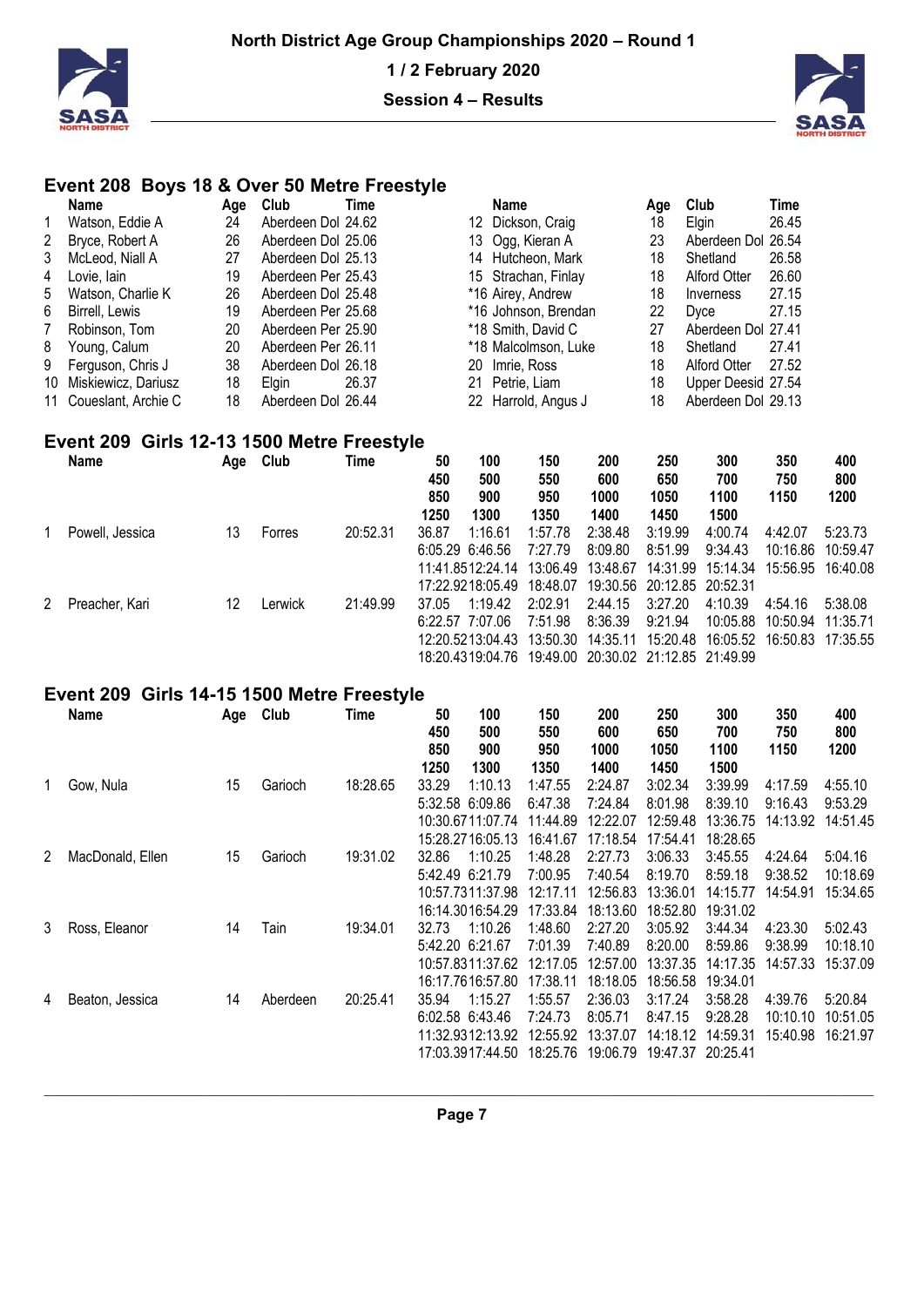

**Session 4 – Results**



| 5 Calder, Lisa-Marie   | 15 | Broch        | 20:46.49 | 34.37 | 6:01.02 6:42.23 7:22.75 8:04.09 8:45.29 9:26.91<br>17:15.5617:59.17  18:42.27  19:25.04  20:05.36  20:46.49 |  | 1:13.03  1:53.58  2:34.93  3:16.15  3:57.61  4:38.59<br>11:32.9912:14.85  12:57.42  13:40.11  14:23.30  15:06.68  15:49.84  16:32.89                                                                                | 10:08.94 10:50.94 | 5:20.18 |
|------------------------|----|--------------|----------|-------|-------------------------------------------------------------------------------------------------------------|--|---------------------------------------------------------------------------------------------------------------------------------------------------------------------------------------------------------------------|-------------------|---------|
| 6 Zanre-Wilson, Taylor |    | 15 Peterhead | 21:03.81 |       |                                                                                                             |  | 34.72  1:15.16  1:56.26  2:38.31  3:19.94  4:03.14  4:45.19  5:28.04<br>6.10.61 6.53.45 7.36.18 8.19.31 9.02.15 9.45.01 10.27.72 11:10.30<br>11:53.6112:36.66 13:19.26 14:02.20 14:44.63 15:28.09 16:10.67 16:54.13 |                   |         |

### **Event 209 Girls 16-17 1500 Metre Freestyle**

|   | <b>Name</b>       | Age | Club                  | Time     | 50<br>450       | 100<br>500       | 150<br>550 | 200<br>600 | 250<br>650 | 300<br>700 | 350<br>750 | 400<br>800 |
|---|-------------------|-----|-----------------------|----------|-----------------|------------------|------------|------------|------------|------------|------------|------------|
|   |                   |     |                       |          | 850             | 900              | 950        | 1000       | 1050       | 1100       | 1150       | 1200       |
|   |                   |     |                       |          | 1250            | 1300             | 1350       | 1400       | 1450       | 1500       |            |            |
|   | Hall, Kailyn      | 16  | Aberdeen Per 18:07.81 |          | 30.36           | 1:04.92          | 1:41.69    | 2:17.13    | 2:54.86    | 3:31.09    | 4:07.41    | 4:43.40    |
|   |                   |     |                       |          |                 | 5:21.10 5:57.29  | 6:35.13    | 7:12.13    | 7:49.89    | 8:26.88    | 9:05.01    | 9:41.46    |
|   |                   |     |                       |          |                 | 10:19.7210:56.73 | 11:33.78   | 12:08.89   | 12:46.10   | 13:21.64   | 13:58.41   | 14:34.33   |
|   |                   |     |                       |          |                 | 15:11.4315:46.91 | 16:23.91   | 16:59.00   | 17:34.49   | 18:07.81   |            |            |
| 2 | Simpson, Holly    | 16  | Bridge O Don 18:37.74 |          | 33.83           | 1:10.72          | 1:47.99    | 2:25.45    | 3:03.17    | 3:40.55    | 4:17.83    | 4:54.98    |
|   |                   |     |                       |          |                 | 5:32.76 6:09.98  | 6:46.88    | 7:23.63    | 8:00.88    | 8:37.95    | 9:15.27    | 9:52.46    |
|   |                   |     |                       |          |                 | 10:29.4411:06.52 | 11:43.78   | 12:21.30   | 12:58.73   | 13:36.33   | 14:13.87   | 14:51.16   |
|   |                   |     |                       |          |                 | 15:28.9416:06.61 | 16:44.22   | 17:22.16   | 18:00.37   | 18:37.74   |            |            |
| 3 | Boddie, Catherine | 16  | Garioch               | 18:50.68 | 32.51           | 1:09.02          | 1:46.81    | 2:24.34    | 3:02.25    | 3:39.62    | 4:17.18    | 4:54.67    |
|   |                   |     |                       |          | 5:31.79         | 6:09.41          | 6:46.91    | 7:24.47    | 8:02.25    | 8:39.52    | 9:17.14    | 9:53.97    |
|   |                   |     |                       |          |                 | 10:31.4911:08.73 | 11:46.61   | 12:24.36   | 13:02.29   | 13:40.73   | 14:19.51   | 14:57.73   |
|   |                   |     |                       |          |                 | 15:36.4916:14.89 | 16:53.84   | 17:32.85   | 18:12.40   | 18:50.68   |            |            |
| 4 | Ratter, Kaila     | 17  | Delting               | 19:26.39 | 32.71           | 1:10.16          | 1:48.43    | 2:27.18    | 3:05.35    | 3:44.09    | 4:22.60    | 5:02.11    |
|   |                   |     |                       |          | 5:41.12 6:20.87 |                  | 6:59.56    | 7:39.36    | 8:18.92    | 8:58.55    | 9:36.89    | 10:16.22   |
|   |                   |     |                       |          |                 | 10:54.8411:34.13 | 12:13.28   | 12:53.30   | 13:32.52   | 14:12.89   | 14:52.34   | 15:32.67   |
|   |                   |     |                       |          |                 | 16:11.5316:51.68 | 17:30.58   | 18:09.70   | 18:48.95   | 19:26.39   |            |            |

# **Event 209 Girls 18 & Over 1500 Metre Freestyle**

| <b>Name</b>   | Age | Club     | Time     | 50<br>450<br>850<br>1250 | 100<br>500<br>900<br>1300                                          | 150<br>550<br>950<br>1350      | 200<br>600<br>1000<br>1400                                                                   | 250<br>650<br>1050<br>1450     | 300<br>700<br>1100<br>1500     | 350<br>750<br>1150 | 400<br>800<br>1200 |
|---------------|-----|----------|----------|--------------------------|--------------------------------------------------------------------|--------------------------------|----------------------------------------------------------------------------------------------|--------------------------------|--------------------------------|--------------------|--------------------|
| Reid, Rebecca | 18  | Aberdeen | 18:09.56 | 30.12                    | 1:03.38<br>5:12.77 5:49.07<br>10:07.2910:44.62<br>15:05.7115:43.20 | 1:38.31<br>6:25.74<br>16:20.76 | 2:13.50<br>7:02.15<br>11:21.82  11:59.38  12:36.78  13:14.11  13:50.98  14:28.35<br>16:57.81 | 2:49.16<br>7:39.08<br>17:33.99 | 3:24.71<br>8:15.58<br>18:09.56 | 4:00.61<br>8:52.93 | 4:36.29<br>9:30.14 |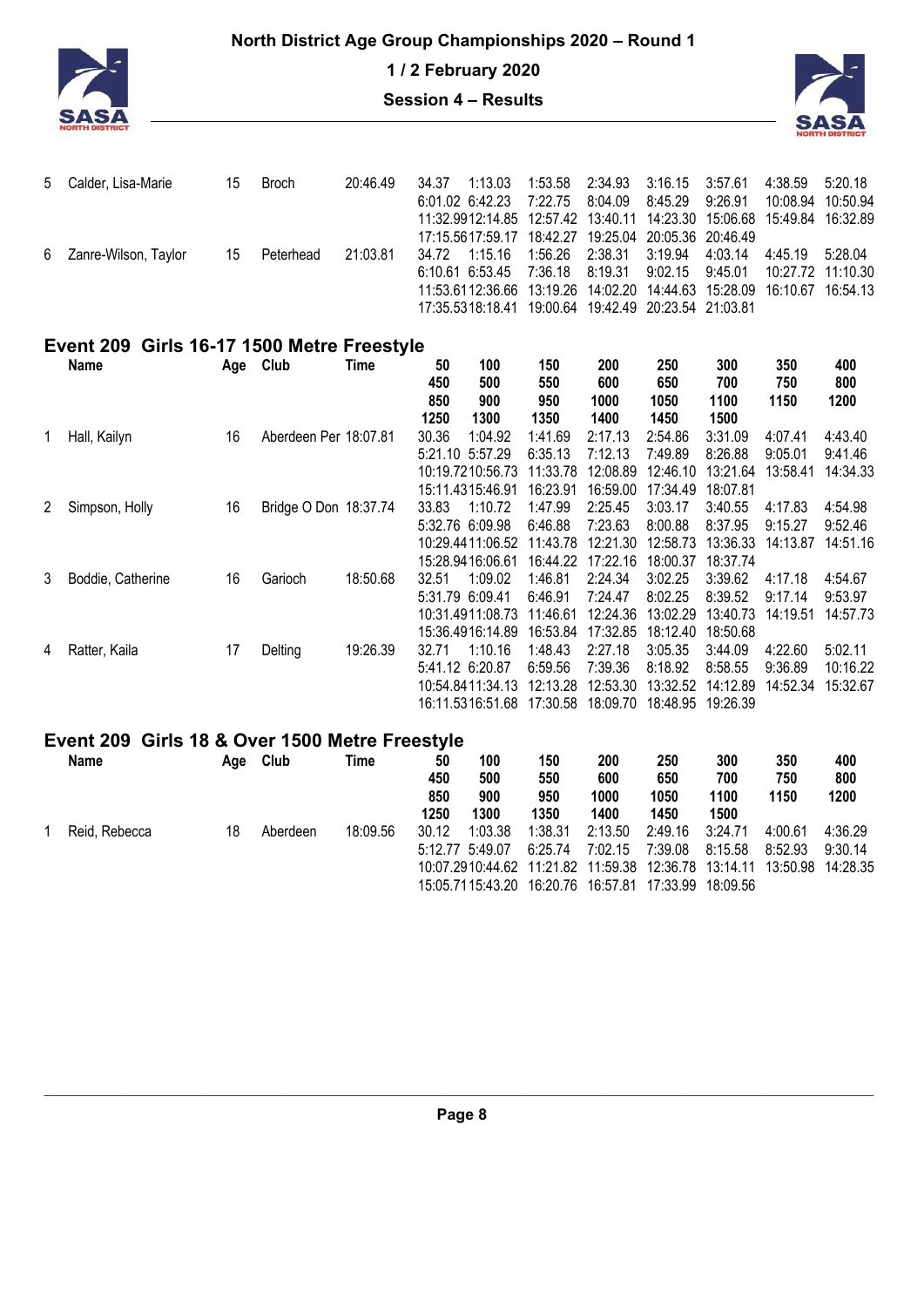



#### **Event 210 Boys 16-17 200 Metre Breaststroke**

|                | Name                | Age | Club                 | Time    | 50    | 100     | 150     | 200     |
|----------------|---------------------|-----|----------------------|---------|-------|---------|---------|---------|
|                | Charles, Luke       | 16  | Banchory             | 2:44.68 | 36.69 | 1:18.63 | 2:01.30 | 2:44.68 |
| 2              | Christie, Thomas G  | 16  | Westhill             | 2:45.52 | 36.55 | 1:18.42 | 2:03.06 | 2:45.52 |
| 3              | Travis, Cameron     | 16  | Aberdeen Per 2:46.82 |         | 37.96 | 1:21.55 | 2:04.64 | 2:46.82 |
| $\overline{4}$ | Ward, Logan         | 16  | Bridge O Don 2:49.96 |         | 38.27 | 1:22.05 | 2:06.51 | 2:49.96 |
| 5              | Stevens, Craig      | 16  | Forres               | 2:51.90 | 37.37 | 1:21.60 | 2:07.50 | 2:51.90 |
| 6              | Aitchison, Brandan  | 16  | <b>Buckie</b>        | 2:56.64 | 37.37 | 1:22.74 | 2:09.64 | 2:56.64 |
| 7              | Kirkpatrick, Daniel | 16  | Orkney               | 2:59.36 | 39.11 | 1:24.64 | 2:10.92 | 2:59.36 |
| 8              | Robinson, Rayan     | 16  | <b>Cults Otters</b>  | 2:59.52 | 40.73 | 1:26.96 | 2:14.35 | 2:59.52 |
| 9              | Campbell, Andrew    | 16  | Thurso               | 3:06.52 | 41.87 | 1:30.68 | 2:19.03 | 3:06.52 |
| 10             | Bradley, Kieran D   | 16  | Orkney               | 3:13.10 | 41.55 | 1:30.69 | 2:22.47 | 3:13.10 |

# **Event 210 Boys 18 & Over 200 Metre Breaststroke**

| Name               |     | Age Club                | Time    | 50    | 100     | 150                       | 200 |
|--------------------|-----|-------------------------|---------|-------|---------|---------------------------|-----|
| 1 Arthur, Andrew   | 18  | Aberdeen                | 2:34.61 | 34.83 | 1:15.03 | $1:56.12$ $2:34.61$       |     |
| 2 Morrison, Conner | 23  | Dvce                    | 2:34.84 | 34.21 | 1:13.52 | 1:53.51 2:34.84           |     |
| 3 Baillie, Lewis   | 20. | Aberdeen Per 2:38.98    |         | 35.77 | 1:16.12 | 1:57.88 2:38.98           |     |
| 4 Hutcheon, Mark   | 18  | Shetland                | 2:42.29 | 34.82 | 1:15.99 | 1:58.53 2:42.29           |     |
| 5 Harrold, Angus J |     | 18 Aberdeen Dol 3:00.37 |         | 38.86 |         | 1:25.55  2:12.41  3:00.37 |     |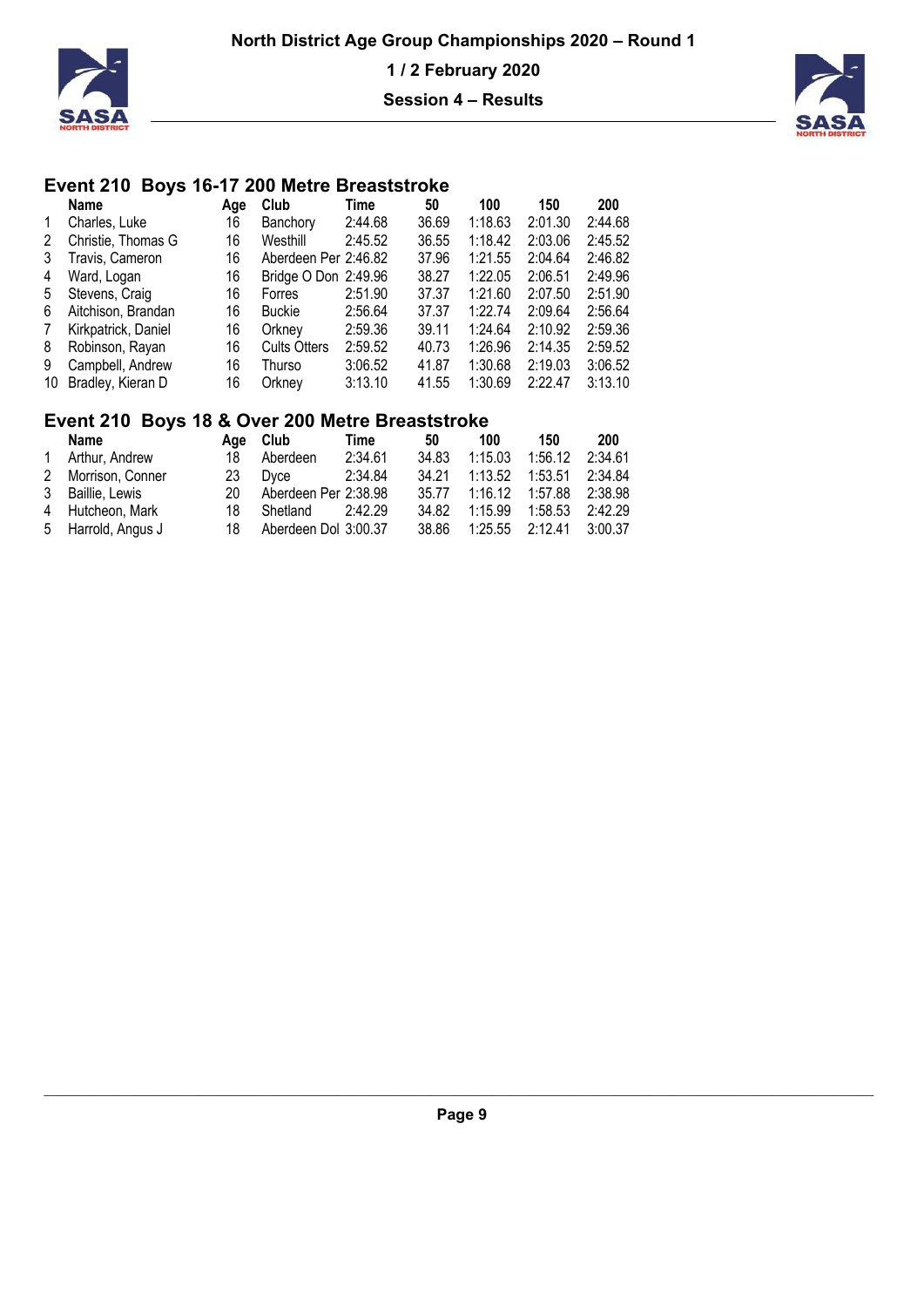

# **Event 221 Boys 11-13 200 Metre IM**

|                | <b>Name</b>        | Age | Club                           | <b>Time</b> | 50    | 100     | 150     | 200     |
|----------------|--------------------|-----|--------------------------------|-------------|-------|---------|---------|---------|
| 1              | Liversedge, Torin  | 13  | Banchory                       | 2:38.98     | 32.59 | 1:14.23 | 2:00.68 | 2:38.98 |
| $\overline{2}$ | Fearn, Dean        | 12  | Stonehaven                     | 2:43.57     | 33.51 | 1:16.74 | 2:07.75 | 2:43.57 |
| 3              | Skinner, Malachi   | 13  | <b>Broch</b>                   | 2:44.13     | 36.55 | 1:18.61 | 2:07.82 | 2:44.13 |
| 4              | Hall, Greg         | 13  | Bridge O Don 2:44.93           |             | 36.36 | 1:21.01 | 2:09.63 | 2:44.93 |
| 5              | Johnson, Lukas     | 13  | <b>Cults Otters</b>            | 2:44.99     | 36.36 | 1:19.22 | 2:09.02 | 2:44.99 |
| 6              | Stewart, Miguel    | 12  | Garioch                        | 2:46.47     | 36.41 | 1:20.78 | 2:09.46 | 2:46.47 |
| 7              | Hall, Daniel       | 13  | Bridge O Don 2:46.62           |             | 36.21 | 1:19.83 | 2:07.92 | 2:46.62 |
| 8              | Chirnside, Oscar   | 12  | Garioch                        | 2:47.65     | 36.57 | 1:18.79 | 2:11.53 | 2:47.65 |
| 9              | Boddie, James      | 13  | Garioch                        | 2:49.99     | 36.05 | 1:20.24 | 2:12.76 | 2:49.99 |
| 10             | McCombie, Dylan    | 13  | Banchory                       | 2:50.31     | 35.55 | 1:19.15 | 2:08.53 | 2:50.31 |
| 11             | Jackson, Logan     | 13  | <b>Cults Otters</b>            | 2:50.81     | 36.67 | 1:17.21 | 2:11.47 | 2:50.81 |
| 12             | Geddes, Finlay     | 12  | Lerwick                        | 2:53.22     | 36.50 | 1:20.50 | 2:15.93 | 2:53.22 |
| 13             | Armitage, Tom      | 13  | Thurso                         | 2:53.27     | 37.52 | 1:22.00 | 2:14.59 | 2:53.27 |
| 14             | Sutherland, Joe    | 13  | <b>Buckie</b>                  | 2:54.76     | 39.52 | 1:24.89 | 2:16.62 | 2:54.76 |
| 15             | Cann, Sean         | 13  | Lochaber Lei 2:54.93           |             | 37.91 | 1:22.93 | 2:16.82 | 2:54.93 |
| 16             | Scally, Logan      | 13  | Bridge O Don 2:55.24           |             | 37.62 | 1:25.09 | 2:17.72 | 2:55.24 |
| 17             | Geddie, Nathan     | 13  | Garioch                        | 2:55.40     | 37.60 | 1:24.13 | 2:17.10 | 2:55.40 |
| 18             | McLean, Ashton     | 13  | <b>Broch</b>                   | 2:55.75     | 38.52 | 1:23.61 | 2:19.47 | 2:55.75 |
| 19             | Yates, James       | 13  | <b>Cults Otters</b>            | 2:57.15     | 40.07 | 1:26.16 | 2:17.78 | 2:57.15 |
| 20             | Irinkov, Atanas    | 11  | <b>Broch</b>                   | 2:57.20     | 38.86 | 1:26.15 | 2:19.33 | 2:57.20 |
| 21             | Noble, Israel      | 12  | <b>Broch</b>                   | 2:57.58     | 40.95 | 1:25.73 | 2:17.65 | 2:57.58 |
| 22             | McLaughlin, Fraser | 13  | Elgin                          | 2:57.77     | 37.14 | 1:21.72 | 2:19.49 | 2:57.77 |
| 23             | Ward, Irvine       | 13  | Bridge O Don 3:00.13           |             | 36.23 | 1:22.90 | 2:18.78 | 3:00.13 |
| 24             | Brown, Martyn      | 13  | Bucksburn                      | 3:00.65     | 37.85 | 1:26.95 | 2:19.49 | 3:00.65 |
| 25             | Calder, Ryan       | 12  | <b>Broch</b>                   | 3:00.99     | 40.50 | 1:24.91 | 2:21.01 | 3:00.99 |
| 26             | Brown, Rowan       | 13  | Elgin                          | 3:01.98     | 41.20 | 1:27.51 | 2:20.81 | 3:01.98 |
| 27             | Sinclair, Taylor   | 13  | Elgin                          | 3:02.63     | 41.47 | 1:27.11 | 2:21.90 | 3:02.63 |
| 28             | Paton, Ben         | 13  | Bridge O Don 3:04.24           |             | 39.56 | 1:27.10 | 2:22.62 | 3:04.24 |
| 29             | Fearn, Kai         | 11  | Stonehaven                     | 3:09.42     | 41.25 | 1:29.17 | 2:27.98 | 3:09.42 |
| 30             | Elrick, Arran      | 12  | Westhill                       | 3:14.58     | 41.74 | 1:35.52 | 2:30.31 | 3:14.58 |
| 31             | Christie, Max      | 12  | Westhill                       | 3:17.29     | 44.36 | 1:31.97 | 2:34.56 | 3:17.29 |
| 32             | Armitage, Jed      | 12  | Thurso                         | 3:17.37     | 40.82 | 1:32.98 | 2:34.48 | 3:17.37 |
| 33             | Watt, Dougal       | 12  | Stonehaven                     | 3:27.60     | 47.01 | 1:41.95 | 2:44.10 | 3:27.60 |
| ---            | Gauld, Callum      | 13  | Aberdeen                       | DQ          |       |         |         |         |
|                |                    |     |                                |             |       |         |         |         |
|                | Event 221          |     | <b>Boys 14-15 200 Metre IM</b> |             |       |         |         |         |
|                | <b>Name</b>        | Age | Club                           | <b>Time</b> | 50    | 100     | 150     | 200     |
| 1              | Wood, Jacob        | 15  | Elgin                          | 2:23.08     | 31.43 | 1:06.12 | 1:48.47 | 2:23.08 |
| $\overline{2}$ | Brown, Lucas       | 14  | Elgin                          | 2:24.65     | 30.02 | 1:05.47 | 1:50.00 | 2:24.65 |
| 3              | Robertson, Tom A   | 15  | Aberdeen Dol 2:27.56           |             | 29.91 | 1:09.09 | 1:55.32 | 2:27.56 |
| 4              | Slessor, Conrad    | 15  | Bridge O Don 2:28.28           |             | 30.34 | 1:07.23 | 1:53.10 | 2:28.28 |
| 5              | MacDonald, Calvin  | 14  | Bucksburn                      | 2:30.18     | 31.84 | 1:09.44 | 1:56.09 | 2:30.18 |
| 6              | Arthur, Cameron    | 15  | Ythan                          | 2:30.32     | 31.11 | 1:09.70 | 1:52.58 | 2:30.32 |
| 7              | Clubb, Finlay M    | 15  | Aberdeen Dol 2:31.46           |             | 31.20 | 1:10.72 | 1:57.20 | 2:31.46 |
| 8              | Nicolson, Tom      | 15  | Delting                        | 2:31.73     | 32.09 | 1:12.62 | 1:57.49 | 2:31.73 |
| 9              | Carter, Joe        | 15  | Delting                        | 2:31.80     | 32.56 | 1:11.18 | 1:59.50 | 2:31.80 |
| 10             | Tetlow, Fraser     | 14  | Garioch                        | 2:32.54     | 33.63 | 1:13.94 | 1:57.84 | 2:32.54 |
| 11             | Mitchell, Jack     | 14  | Bridge O Don 2:33.70           |             | 32.24 | 1:13.24 | 1:57.47 | 2:33.70 |
|                |                    |     |                                |             |       |         |         |         |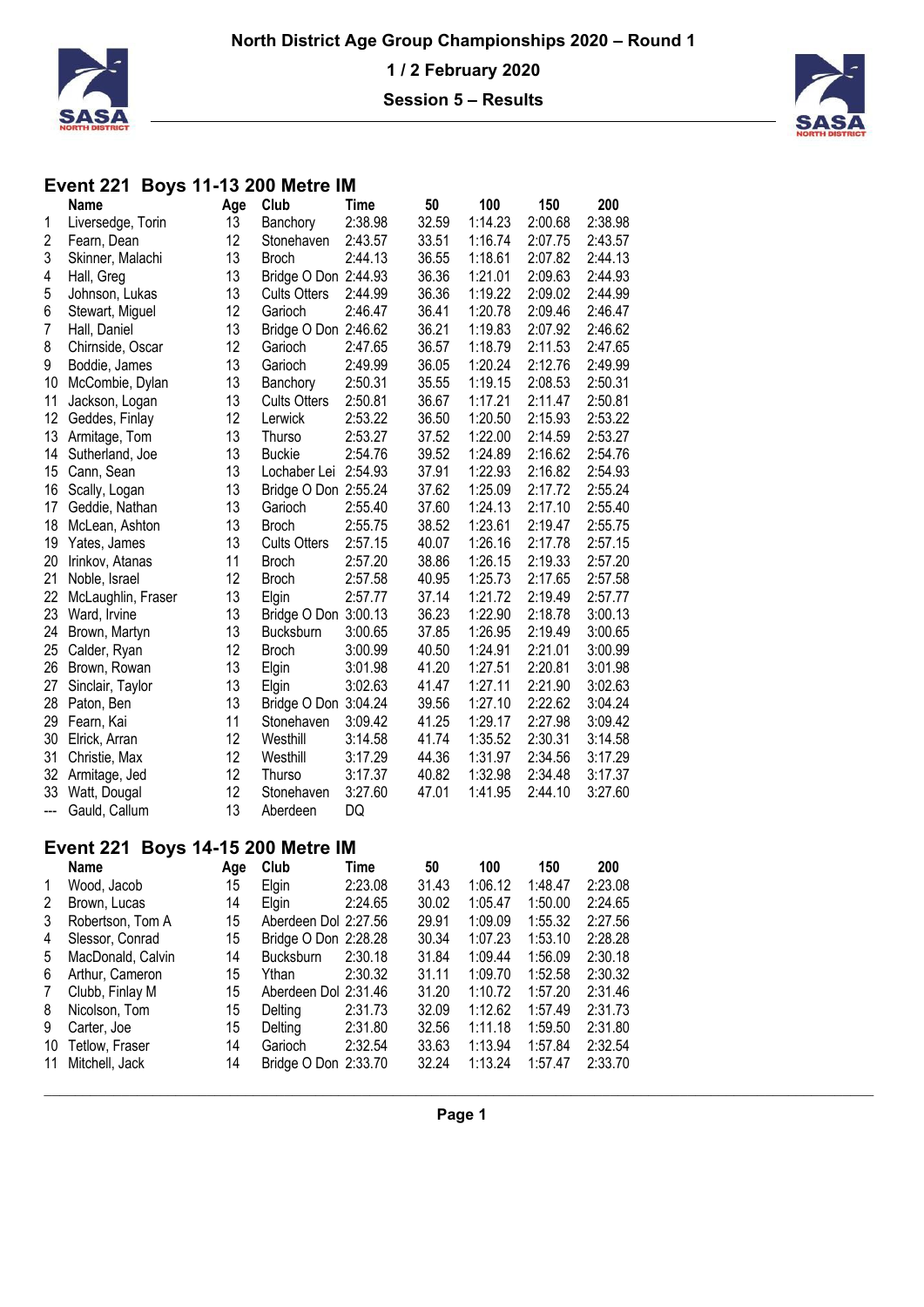



**Session 5 – Results**

| 12             | McLaughlin, Ben       | 14 | Garioch              | 2:34.11 | 34.81 | 1:16.30 | 2:00.07 | 2:34.11 |
|----------------|-----------------------|----|----------------------|---------|-------|---------|---------|---------|
| 13             | Brodie, Andrew I      | 15 | Aberdeen Dol 2:34.19 |         | 31.96 | 1:11.19 | 1:59.92 | 2:34.19 |
| 14             | Broadley, Ryan        | 15 | <b>Broch</b>         | 2:34.53 | 32.94 | 1:12.96 | 2:00.09 | 2:34.53 |
| 15             | Burr, Layton          | 14 | Dyce                 | 2:34.80 | 34.28 | 1:13.63 | 2:01.17 | 2:34.80 |
| 16             | Lorimer, Jack         | 14 | Ythan                | 2:35.34 | 32.87 | 1:13.32 | 1:58.93 | 2:35.34 |
| 17             | Janavicius, Deimantas | 15 | <b>Broch</b>         | 2:35.84 | 32.87 | 1:13.96 | 2:01.02 | 2:35.84 |
| 18             | Stewart, Alexander    | 15 | Inverness            | 2:36.22 | 34.05 | 1:16.56 | 2:00.88 | 2:36.22 |
| 19             | Mackenzie, Jake       | 15 | <b>Cults Otters</b>  | 2:36.26 | 33.48 | 1:14.27 | 1:59.85 | 2:36.26 |
| 20             | Lennox, Kieran        | 14 | <b>Bucksburn</b>     | 2:37.68 | 32.47 | 1:14.61 | 2:02.88 | 2:37.68 |
| 21             | Austin, Lewis         | 14 | Tain                 | 2:37.71 | 32.75 | 1:14.63 | 2:01.83 | 2:37.71 |
| 22             | Clark, Alex           | 15 | Dyce                 | 2:37.91 | 33.10 | 1:16.69 | 2:02.81 | 2:37.91 |
| 23             | Mitchell, Kyle        | 14 | Garioch              | 2:38.94 | 34.39 | 1:14.86 | 2:02.81 | 2:38.94 |
| 24             | McLaren, Charlie      | 15 | Westhill             | 2:43.06 | 34.76 | 1:16.06 | 2:06.46 | 2:43.06 |
| 25             | Johnson, Cailean      | 15 | Lerwick              | 2:43.10 | 32.68 | 1:16.59 | 2:04.05 | 2:43.10 |
| 26             | Sutherland, Charlie   | 14 | Wick                 | 2:44.58 | 37.75 | 1:19.01 | 2:07.87 | 2:44.58 |
| 27             | Urquhart, Bailey      | 14 | Nairn                | 2:45.07 | 35.73 | 1:18.09 | 2:08.46 | 2:45.07 |
| 28             | Cadger, Jake          | 14 | Ythan                | 2:45.13 | 35.06 | 1:18.28 | 2:06.88 | 2:45.13 |
| 29             | Cairney, Calum        | 15 | Ythan                | 2:46.60 | 33.38 | 1:18.19 | 2:08.91 | 2:46.60 |
| 30             | Thompson, Alex        | 14 | <b>Buckie</b>        | 2:47.17 | 38.15 | 1:18.97 | 2:11.01 | 2:47.17 |
| 31             | Travis, Aaron         | 14 | <b>Cults Otters</b>  | 2:49.72 | 36.88 | 1:21.72 | 2:11.74 | 2:49.72 |
| $\overline{a}$ | Aitchison, Kallum     | 14 | <b>Buckie</b>        | DQ      |       |         |         |         |

# **Event 222 Girls 11-13 200 Metre Backstroke**

|    | <b>Name</b>        | Age | Club                 | Time    | 50    | 100     | 150     | 200     |
|----|--------------------|-----|----------------------|---------|-------|---------|---------|---------|
| 1  | Edgerton, Amber    | 13  | <b>Cults Otters</b>  | 2:40.06 | 38.14 | 1:19.48 | 2:01.10 | 2:40.06 |
| 2  | Todd, Layla        | 13  | Delting              | 2:42.25 | 37.63 | 1:18.18 | 2:00.60 | 2:42.25 |
| 3  | McLean, Chloe      | 13  | <b>Cults Otters</b>  | 2:45.06 | 38.24 | 1:21.03 | 2:04.05 | 2:45.06 |
| 4  | Cowan, Amy         | 13  | Garioch              | 2:45.08 | 38.07 | 1:20.98 | 2:03.92 | 2:45.08 |
| 5  | McNeill, Anna      | 13  | <b>Cults Otters</b>  | 2:47.61 | 38.11 | 1:20.49 | 2:05.00 | 2:47.61 |
| 6  | Howe, Maria Luiza  | 13  | Aberdeen             | 2:48.61 | 38.74 | 1:21.18 | 2:05.96 | 2:48.61 |
| 7  | Bristo, Emma       | 13  | Bridge O Don 2:49.75 |         | 39.34 | 1:23.43 | 2:08.55 | 2:49.75 |
| 8  | Jupp, Emma         | 12  | <b>Cults Otters</b>  | 2:50.40 | 40.71 | 1:23.88 | 2:08.21 | 2:50.40 |
| 9  | Boyd, Tessa        | 13  | Garioch              | 2:51.84 | 39.27 | 1:23.74 | 2:08.34 | 2:51.84 |
| 10 | Wraight, Charlotte | 13  | Westhill             | 2:51.91 | 39.39 | 1:23.53 | 2:07.90 | 2:51.91 |
| 11 | McPherson, Grace   | 13  | Aberdeen             | 2:54.08 | 40.19 | 1:24.74 | 2:10.43 | 2:54.08 |
| 12 | Wood, Alison       | 13  | Tain                 | 2:54.56 | 40.66 | 1:25.77 | 2:12.69 | 2:54.56 |
| 13 | Fraser, Lucy       | 13  | Ythan                | 2:54.57 | 39.43 | 1:23.56 | 2:09.26 | 2:54.57 |
| 14 | Denny, Ellen       | 12  | Garioch              | 2:55.35 | 40.85 | 1:25.08 | 2:11.20 | 2:55.35 |
| 15 | Anderson, Rhona    | 13  | Shetland             | 2:56.28 | 41.66 | 1:27.11 | 2:12.57 | 2:56.28 |
| 16 | Coull, Madison B   | 12  | <b>Buckie</b>        | 2:56.82 | 40.81 | 1:26.00 | 2:11.94 | 2:56.82 |
| 17 | Payton, Leah       | 13  | Ythan                | 2:57.50 | 42.14 | 1:26.94 | 2:13.71 | 2:57.50 |
| 18 | Brechin, Kirsty J  | 12  | Aberdeen Dol 2:57.52 |         | 41.31 | 1:27.18 | 2:14.28 | 2:57.52 |
| 19 | Louw, Imogen       | 12  | Westhill             | 2:59.01 | 42.35 | 1:29.43 | 2:15.32 | 2:59.01 |
| 20 | Poyser, Molly      | 12  | <b>Broch</b>         | 2:59.12 | 42.84 | 1:29.27 | 2:16.26 | 2:59.12 |
| 21 | Mutch, Molly       | 13  | <b>Broch</b>         | 3:00.77 | 42.00 | 1:28.82 | 2:16.10 | 3:00.77 |
| 22 | Kirkwood, Jessica  | 11  | Bonn Accord          | 3:00.85 | 41.83 | 1:28.50 | 2:15.90 | 3:00.85 |
| 23 | Thomas, Abigail    | 11  | Nairn                | 3:01.09 | 43.06 | 1:28.76 | 2:14.51 | 3:01.09 |
| 24 | Prise, Erin        | 13  | <b>Cults Otters</b>  | 3:01.10 | 44.37 | 1:30.70 | 2:17.28 | 3:01.10 |
| 25 | Henderson, Orla    | 12  | Shetland             | 3:01.93 | 43.01 | 1:30.61 | 2:18.22 | 3:01.93 |
| 26 | Wood, Eve          | 12  | Orkney               | 3:02.40 | 42.86 | 3:02.40 |         |         |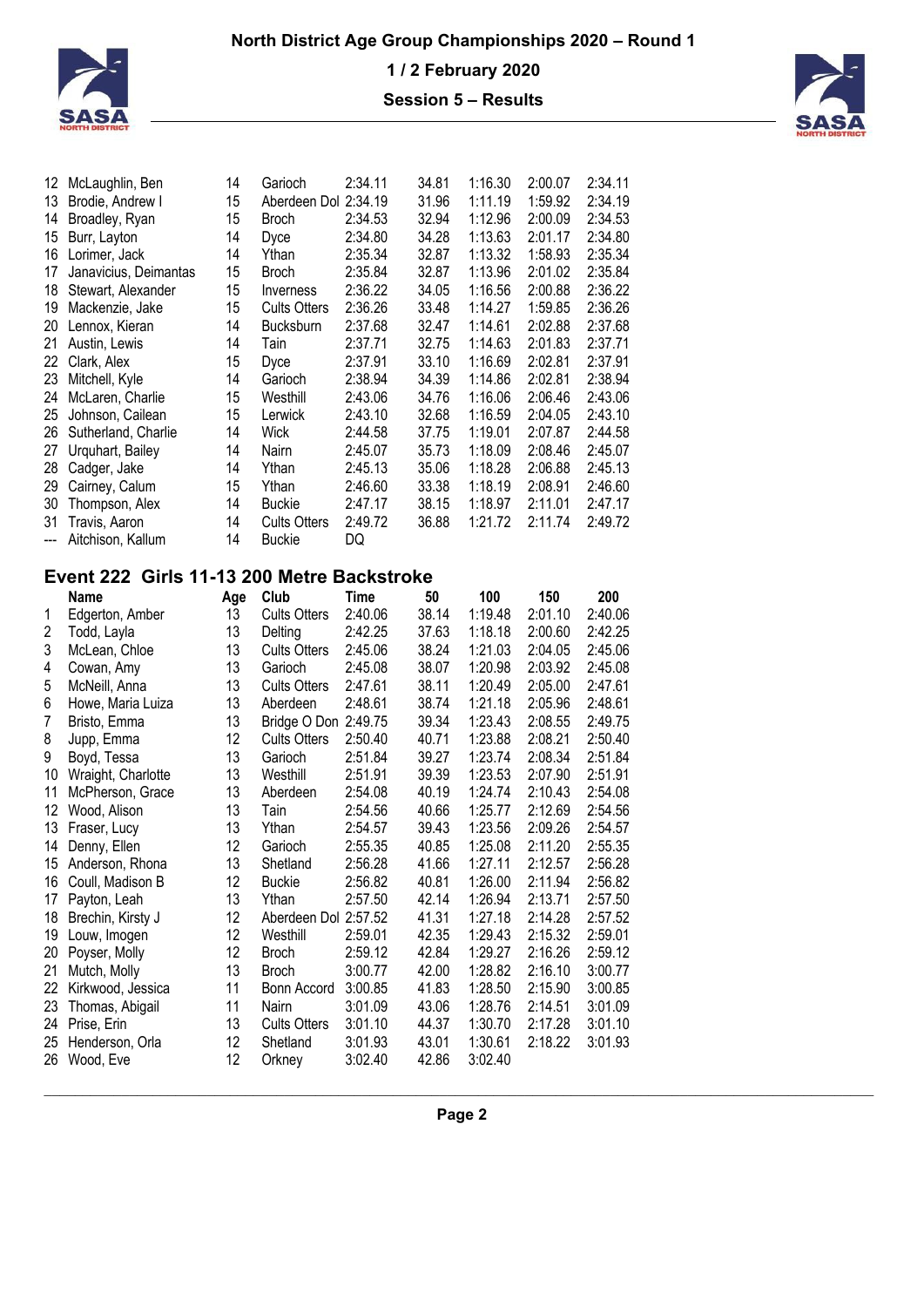

**Session 5 – Results**



| 27 Thomson, Daisy             | 13  | Banchory            | 3:02.49 |       |         | 43.49  1:31.27  2:18.42  3:02.49 |  |
|-------------------------------|-----|---------------------|---------|-------|---------|----------------------------------|--|
| 28 Ross, Eve                  | 13  | Nairn               | 3:03.90 | 42.83 |         | 1:29.62 2:18.00 3:03.90          |  |
| 29 Garrow, Ella               | 12. | Nairn               | 3:05.22 | 43.87 | 1:32.00 | 2:20.00 3:05.22                  |  |
| 30 Mackay, Olivia             | 13  | Thurso              | 3:05.63 | 44.87 |         | 1:33.89  2:21.73  3:05.63        |  |
| 31 Greig, Kathleen            | 12  | <b>Cults Otters</b> | 3:09.17 | 44.09 |         | 1:32.16 2:21.40 3:09.17          |  |
| 32 Vila Domini Okennedy, Alba |     | 11 Cults Otters     | 3:11.09 | 44.91 |         | 1:34.61  2:22.92  3:11.09        |  |
| 33 Forbes, Payton             | 11  | Buckie              | 3:14.63 |       |         | 46.61 1:37.37 2:27.41 3:14.63    |  |

#### **Event 222 Girls 14-15 200 Metre Backstroke**

|                | Name                 | Age | Club                 | <b>Time</b> | 50    | 100     | 150     | 200     |
|----------------|----------------------|-----|----------------------|-------------|-------|---------|---------|---------|
| 1              | Hill, Sarah E        | 14  | Aberdeen Dol 2:28.83 |             | 35.73 | 1:13.97 | 1:53.24 | 2:28.83 |
| $\overline{2}$ | Perry, Sienna        | 15  | Bridge O Don 2:28.87 |             | 35.39 | 1:12.79 | 1:51.83 | 2:28.87 |
| 3              | Gillespie, Ceri      | 15  | Bridge O Don 2:33.56 |             | 35.84 | 1:14.18 | 1:54.02 | 2:33.56 |
| 4              | Urquhart, Erin       | 14  | <b>Cults Otters</b>  | 2:36.74     | 37.04 | 1:17.45 | 1:58.46 | 2:36.74 |
| 5              | Gow, Nula            | 15  | Garioch              | 2:37.59     | 37.20 | 1:17.77 | 1:58.53 | 2:37.59 |
| 6              | Johnston, Lilly      | 15  | Elgin                | 2:38.06     | 37.15 | 1:16.33 | 1:57.74 | 2:38.06 |
| $\overline{7}$ | Bruce, Natalie       | 15  | <b>Broch</b>         | 2:41.18     | 36.22 | 1:17.58 | 2:01.44 | 2:41.18 |
| 8              | Clark, Evie-Jay      | 15  | Lochaber Lei         | 2:41.33     | 37.56 | 1:19.00 | 2:00.10 | 2:41.33 |
| 9              | Mill, Emma           | 15  | Wick                 | 2:41.41     | 36.78 | 1:17.46 | 1:59.39 | 2:41.41 |
| 10             | Nairn, Jessica       | 15  | Elgin                | 2:41.65     | 38.39 | 1:19.36 | 2:02.50 | 2:41.65 |
| 11             | Strachan, Skye       | 15  | <b>Broch</b>         | 2:42.32     | 37.58 | 1:19.31 | 2:01.30 | 2:42.32 |
| 12             | Louw, Melana C       | 15  | Westhill             | 2:43.89     | 39.13 | 1:21.42 | 2:03.79 | 2:43.89 |
| 13             | Beaton, Jessica      | 14  | Aberdeen             | 2:44.51     | 39.66 | 1:21.76 | 2:04.33 | 2:44.51 |
| 14             | Cheshire, Maya       | 14  | Elgin                | 2:45.99     | 37.30 | 1:19.64 | 2:02.79 | 2:45.99 |
| 15             | Currie, Erin         | 14  | Ythan                | 2:46.30     | 38.62 | 1:20.96 | 2:04.03 | 2:46.30 |
| 16             | Zanre-Wilson, Taylor | 15  | Peterhead            | 2:46.57     | 38.20 | 1:21.18 | 2:04.64 | 2:46.57 |
| 17             | MacDonald, Ellen     | 15  | Garioch              | 2:46.63     | 38.99 | 1:21.27 | 2:04.69 | 2:46.63 |
| 18             | Hendren, Tegan       | 14  | Shetland             | 2:46.76     | 38.57 | 1:20.65 | 2:03.45 | 2:46.76 |
| 19             | Buchan, Phoebe       | 15  | <b>Broch</b>         | 2:47.05     | 39.89 | 1:22.75 | 2:05.50 | 2:47.05 |
| 20             | Bateman, Natalie     | 14  | Westhill             | 2:47.37     | 36.60 | 1:19.00 | 2:02.95 | 2:47.37 |
| 21             | Ligtendag, Faye      | 15  | Stonehaven           | 2:47.64     | 39.12 | 1:22.78 | 2:06.22 | 2:47.64 |
| 22             | Masson, Freya        | 15  | Shetland             | 2:47.73     | 38.74 | 1:21.05 | 2:05.20 | 2:47.73 |
| 23             | Greig, Megan         | 14  | <b>Cults Otters</b>  | 2:48.09     | 39.73 | 1:22.59 | 2:06.20 | 2:48.09 |
| 24             | Goodbrand, Alyssa    | 14  | Ythan                | 2:48.88     | 38.99 | 1:22.43 | 2:06.01 | 2:48.88 |
| 25             | Hall, Alice          | 14  | Banchory             | 2:49.00     | 40.78 | 1:23.92 | 2:07.05 | 2:49.00 |
| 26             | Reece, Laura L       | 15  | Aberdeen Dol 2:49.31 |             | 39.74 | 1:23.29 | 2:08.62 | 2:49.31 |
| 27             | Adair, Sophie        | 15  | Stonehaven           | 2:49.95     | 39.15 | 1:22.73 | 2:07.63 | 2:49.95 |
| 28             | Morrison, Hannah     | 14  | Westhill             | 2:50.35     | 40.41 | 1:24.64 | 2:08.22 | 2:50.35 |
| 29             | Calder, Lisa-Marie   | 15  | <b>Broch</b>         | 2:50.50     | 38.21 | 1:20.90 | 2:05.22 | 2:50.50 |
| 30             | Bromham, Megan       | 14  | Inverness            | 2:51.07     | 38.64 | 1:22.58 | 2:07.29 | 2:51.07 |
| 31             | Petrie, Charlotte    | 15  | Upper Deesid 2:51.79 |             | 40.46 | 1:23.59 | 2:08.22 | 2:51.79 |
| 32             | Wright, Josephine    | 14  | <b>Alford Otter</b>  | 2:54.07     | 42.01 | 1:26.28 | 2:11.26 | 2:54.07 |
| 33             | Beattie, Elise       | 15  | Upper Deesid 2:56.75 |             | 40.14 | 1:25.30 | 2:10.92 | 2:56.75 |
| 34             | Smith, Caitlin B     | 14  | Orkney               | 2:57.53     | 42.18 | 1:26.92 | 2:13.82 | 2:57.53 |
| 35             | Woodman, Darcey      | 14  | Nairn                | 2:57.99     | 40.57 | 1:25.03 | 2:11.22 | 2:57.99 |
| 36             | Bamford, Clara       | 15  | Banchory             | 2:58.53     | 41.55 | 1:27.10 | 2:13.26 | 2:58.53 |
| 37             | Wiseman, Malaena     | 14  | Lerwick              | 2:58.75     | 39.70 | 1:25.40 | 2:12.12 | 2:58.75 |
| 38             | Hamer, Emily         | 14  | Nairn                | 3:00.27     | 40.90 | 1:25.71 | 2:13.47 | 3:00.27 |
| 39             | Skinner, Sophie      | 14  | Tain                 | 3:01.70     | 40.26 | 1:26.19 | 2:14.06 | 3:01.70 |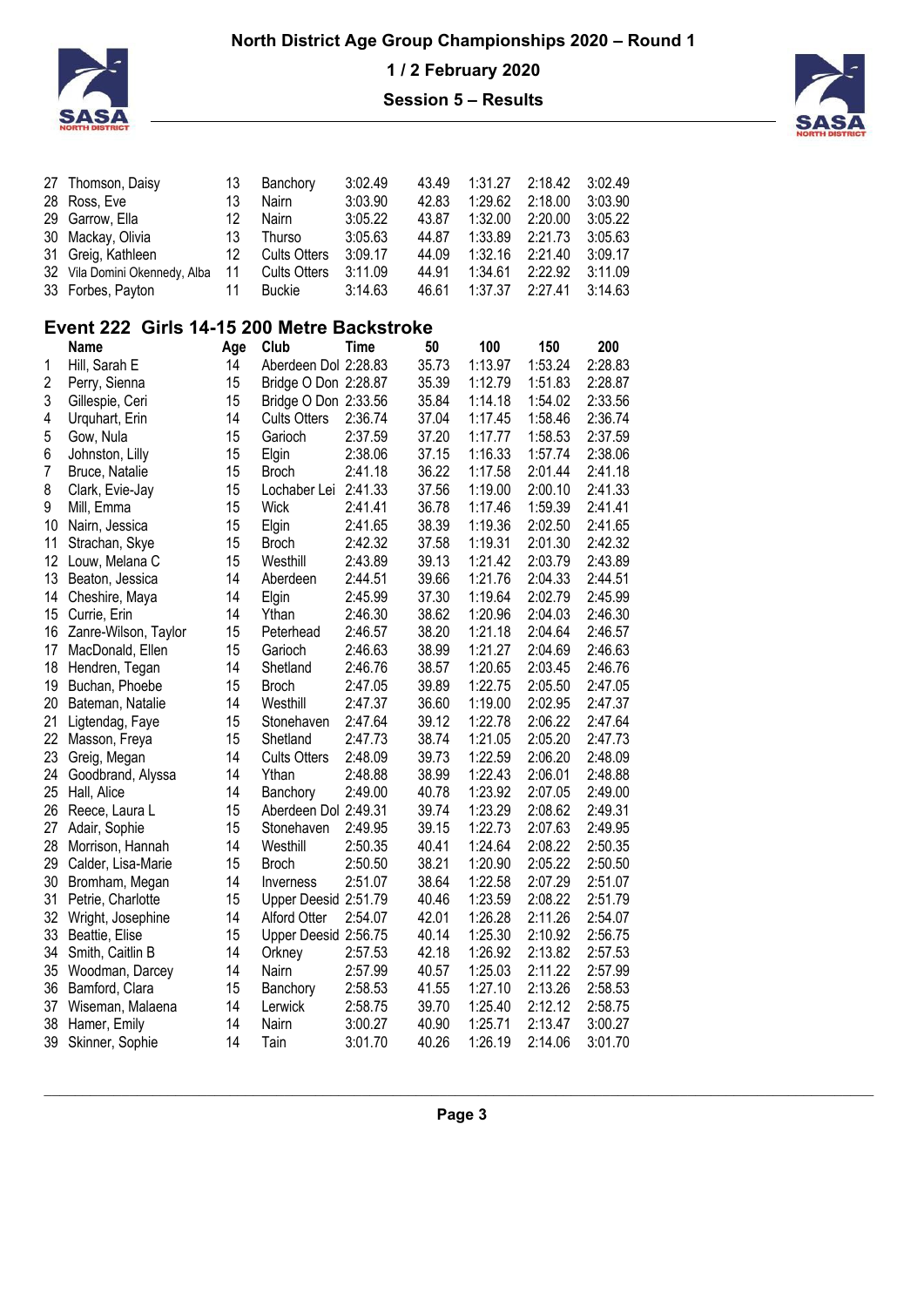



### **Event 223 Boys 11-13 400 Metre Freestyle**

|                | <b>Name</b>                              | Age | Club                 | <b>Time</b> | 50    | 100     | 150     | 200     | 250     | 300     | 350     | 400     |
|----------------|------------------------------------------|-----|----------------------|-------------|-------|---------|---------|---------|---------|---------|---------|---------|
| 1              | Gauld, Callum                            | 13  | Aberdeen             | 4:57.98     | 32.22 | 1:09.52 | 1:47.51 | 2:25.83 | 3:03.84 | 3:42.43 | 4:20.61 | 4:57.98 |
| $\overline{2}$ | Hall, Greg                               | 13  | Bridge O Don 5:00.52 |             | 34.51 | 1:11.28 | 1:49.71 | 2:27.89 | 3:07.73 | 3:46.61 | 4:24.80 | 5:00.52 |
| 3              | Chirnside, Oscar                         | 12  | Garioch              | 5:05.44     | 33.83 | 1:12.54 | 1:51.63 | 2:31.25 | 3:09.46 | 3:49.35 | 4:28.88 | 5:05.44 |
| $\overline{4}$ | Hall, Daniel                             | 13  | Bridge O Don 5:08.92 |             | 34.61 | 1:13.01 | 1:52.95 | 2:32.87 | 3:12.18 | 3:52.35 | 4:30.69 | 5:08.92 |
| 5              | Skinner, Malachi                         | 13  | <b>Broch</b>         | 5:12.00     | 35.91 | 1:14.14 | 1:54.29 | 2:33.96 | 3:14.74 | 3:54.21 | 4:34.29 | 5:12.00 |
| 6              | Boddie, James                            | 13  | Garioch              | 5:13.13     | 33.65 | 1:13.07 | 1:53.23 | 2:34.11 | 3:14.43 | 3:55.79 | 4:35.52 | 5:13.13 |
| $\overline{7}$ | Johnson, Lukas                           | 13  | <b>Cults Otters</b>  | 5:16.00     | 36.70 | 1:16.95 | 1:57.94 | 2:38.93 | 3:19.85 | 4:00.44 | 4:39.97 | 5:16.00 |
| 8              | Stewart, Miguel                          | 12  | Garioch              | 5:20.14     | 35.59 | 1:15.87 | 1:56.95 | 2:37.33 | 3:19.64 | 4:00.41 | 4:41.43 | 5:20.14 |
| 9              | Geddes, Finlay                           | 12  | Lerwick              | 5:20.99     | 37.71 | 1:18.68 | 2:02.01 | 2:41.90 | 3:24.50 | 4:03.96 | 4:44.57 | 5:20.99 |
| 10             | Noble, Israel                            | 12  | <b>Broch</b>         | 5:28.10     | 35.33 | 1:16.67 | 1:58.23 | 2:41.11 | 3:23.36 | 4:05.85 | 4:47.97 | 5:28.10 |
| 11             | Calder, Ryan                             | 12  | <b>Broch</b>         | 5:28.37     | 37.12 | 1:18.94 | 2:00.99 | 2:43.81 | 3:26.50 | 4:09.51 | 4:49.33 | 5:28.37 |
| 12             | Ward, Irvine                             | 13  | Bridge O Don 5:29.41 |             | 37.04 | 1:19.77 | 2:01.91 | 2:44.47 | 3:26.51 | 4:08.66 | 4:49.38 | 5:29.41 |
| 13             | Jackson, Logan                           | 13  | <b>Cults Otters</b>  | 5:31.51     | 37.98 | 1:19.94 | 2:03.19 | 2:45.71 | 3:28.52 | 4:10.58 | 4:51.74 | 5:31.51 |
| 14             | Armitage, Tom                            | 13  | Thurso               | 5:32.82     | 37.20 | 1:19.61 | 2:03.10 | 2:45.92 | 3:29.63 | 4:12.57 | 4:55.20 | 5:32.82 |
| 15             | Irinkov, Atanas                          | 11  | <b>Broch</b>         | 5:33.28     | 37.66 | 1:20.01 | 2:03.07 | 2:46.52 | 3:30.32 | 4:12.67 | 4:55.66 | 5:33.28 |
| 16             | Bruce, Aiden                             | 12  | Aberdeen             | 5:34.13     | 36.45 | 1:19.04 | 2:01.57 | 2:44.65 | 3:27.37 | 4:10.75 | 4:52.67 | 5:34.13 |
| 17             | McLean, Ashton                           | 13  | <b>Broch</b>         | 5:35.20     | 36.20 | 1:19.58 | 2:03.07 | 2:47.04 | 3:31.16 | 4:15.51 | 4:58.84 | 5:35.20 |
| 18             | Sutherland, Joe                          | 13  | <b>Buckie</b>        | 5:35.24     | 35.67 | 1:17.65 | 1:59.82 | 2:43.45 | 3:26.65 | 4:11.11 | 4:54.41 | 5:35.24 |
| 19             | McLaughlin, Fraser                       | 13  | Elgin                | 5:38.96     | 38.21 | 1:21.15 | 2:04.63 | 2:47.24 | 3:30.72 | 4:14.60 | 4:59.13 | 5:38.96 |
|                | Event 223 Boys 14-15 400 Metre Freestyle |     |                      |             |       |         |         |         |         |         |         |         |
|                | <b>Name</b>                              | Age | Club                 | Time        | 50    | 100     | 150     | 200     | 250     | 300     | 350     | 400     |
| 1              | Gibson, Jake                             | 14  | <b>Broch</b>         | 4:29.88     | 29.60 | 1:03.07 | 1:37.96 | 2:12.84 | 2:48.17 | 3:23.29 | 3:58.07 | 4:29.88 |
| $\overline{2}$ | Wood, Jacob                              | 15  | Elgin                | 4:30.06     | 29.82 | 1:03.10 | 1:38.07 | 2:12.87 | 2:48.14 | 3:23.19 | 3:58.34 | 4:30.06 |
| 3              | Brown, Lucas                             | 14  | Elgin                | 4:40.84     | 30.03 | 1:03.82 | 1:39.79 | 2:15.13 | 2:52.56 | 3:29.54 | 4:05.95 | 4:40.84 |
| 4              | McLaughlin, Ben                          | 14  | Garioch              | 4:41.06     | 32.13 | 1:06.96 | 1:42.77 | 2:18.58 | 2:54.61 | 3:30.42 | 4:06.20 | 4:41.06 |
| 5              | Tetlow, Fraser                           | 14  | Garioch              | 4:41.48     | 32.20 | 1:07.85 | 1:43.68 | 2:19.63 | 2:55.39 | 3:31.27 | 4:06.79 | 4:41.48 |
| 6              | Clubb, Finlay M                          | 15  | Aberdeen Dol 4:41.96 |             | 31.45 | 1:07.12 | 1:43.76 | 2:20.01 | 2:56.82 | 3:33.42 | 4:09.38 | 4:41.96 |
| $\overline{7}$ | Nicolson, Tom                            | 15  | Delting              | 4:42.34     | 31.68 | 1:07.57 | 1:44.04 | 2:21.40 | 2:57.48 | 3:33.39 | 4:08.25 | 4:42.34 |
| 8              | Burr, Layton                             | 14  | Dyce                 | 4:42.52     | 31.71 | 1:07.64 | 1:43.86 | 2:20.75 | 2:57.21 | 3:34.28 | 4:09.09 | 4:42.52 |
| 9              | Thomson, Robbie                          | 15  | Shetland             | 4:43.36     | 32.03 | 1:08.78 | 1:45.62 | 2:22.06 | 2:58.16 | 3:33.40 | 4:08.66 | 4:43.36 |
| 10             | MacDonald, Calvin                        | 14  | Bucksburn            | 4:45.52     | 31.59 | 1:07.51 | 1:44.62 | 2:21.77 | 2:58.26 | 3:35.29 | 4:10.72 | 4:45.52 |
| 11             | Sutherland, Lewis                        | 15  | Wick                 | 4:46.16     | 31.51 | 1:06.58 | 1:43.14 | 2:20.38 | 2:57.63 | 3:34.83 | 4:11.61 | 4:46.16 |
| 12             | Mitchell, Jack                           | 14  | Bridge O Don 4:47.37 |             | 31.32 | 1:07.18 | 1:44.11 | 2:21.22 | 2:58.31 | 3:35.20 | 4:11.84 | 4:47.37 |
| 13.            | Komar, William                           | 15  | Aberdeen             | 4:49.27     | 31.07 | 1:06.01 | 1:43.14 | 2:19.52 | 2:57.33 | 3:34.23 | 4:12.33 | 4:49.27 |
| 14             | Johnson, Cailean                         | 15  | Lerwick              | 4:56.95     | 32.63 | 1:10.13 | 1:48.44 | 2:27.22 | 3:05.15 | 3:43.57 | 4:20.93 | 4:56.95 |
| 15             | Mitchell, Kyle                           | 14  | Garioch              | 4:57.84     | 33.00 | 1:09.95 | 1:48.41 | 2:26.73 | 3:04.81 | 3:42.92 | 4:21.83 | 4:57.84 |
| 16             | Broadley, Ryan                           | 15  | <b>Broch</b>         | 4:58.22     | 32.59 | 1:09.37 | 1:48.31 | 2:27.16 | 3:05.93 | 3:44.76 | 4:22.35 | 4:58.22 |
| 17             | Lennox, Kieran                           | 14  | Bucksburn            | 5:04.85     | 33.09 | 1:11.27 | 1:49.83 | 2:28.63 | 3:07.15 | 3:47.64 | 4:26.67 | 5:04.85 |
| 18             | Black, Kieran                            | 14  | Shetland             | 5:12.83     | 34.66 | 1:13.55 | 1:53.82 | 2:33.68 | 3:14.58 | 3:55.07 | 4:34.37 | 5:12.83 |
| 19             | Urquhart, Bailey                         | 14  | Nairn                | 5:15.40     | 35.63 | 1:15.81 | 1:56.36 | 2:37.22 | 3:17.88 | 3:58.55 | 4:38.44 | 5:15.40 |
| 20             | Thompson, Alex                           | 14  | <b>Buckie</b>        | 5:20.95     | 34.68 | 1:14.84 | 1:55.18 | 2:37.55 | 3:20.44 | 4:02.49 | 4:42.99 | 5:20.95 |
| ---            | Aitchison, Kallum                        | 14  | <b>Buckie</b>        | DQ          |       |         |         |         |         |         |         |         |
| ---            | Carter, Joe                              | 15  | Delting              | <b>NS</b>   |       |         |         |         |         |         |         |         |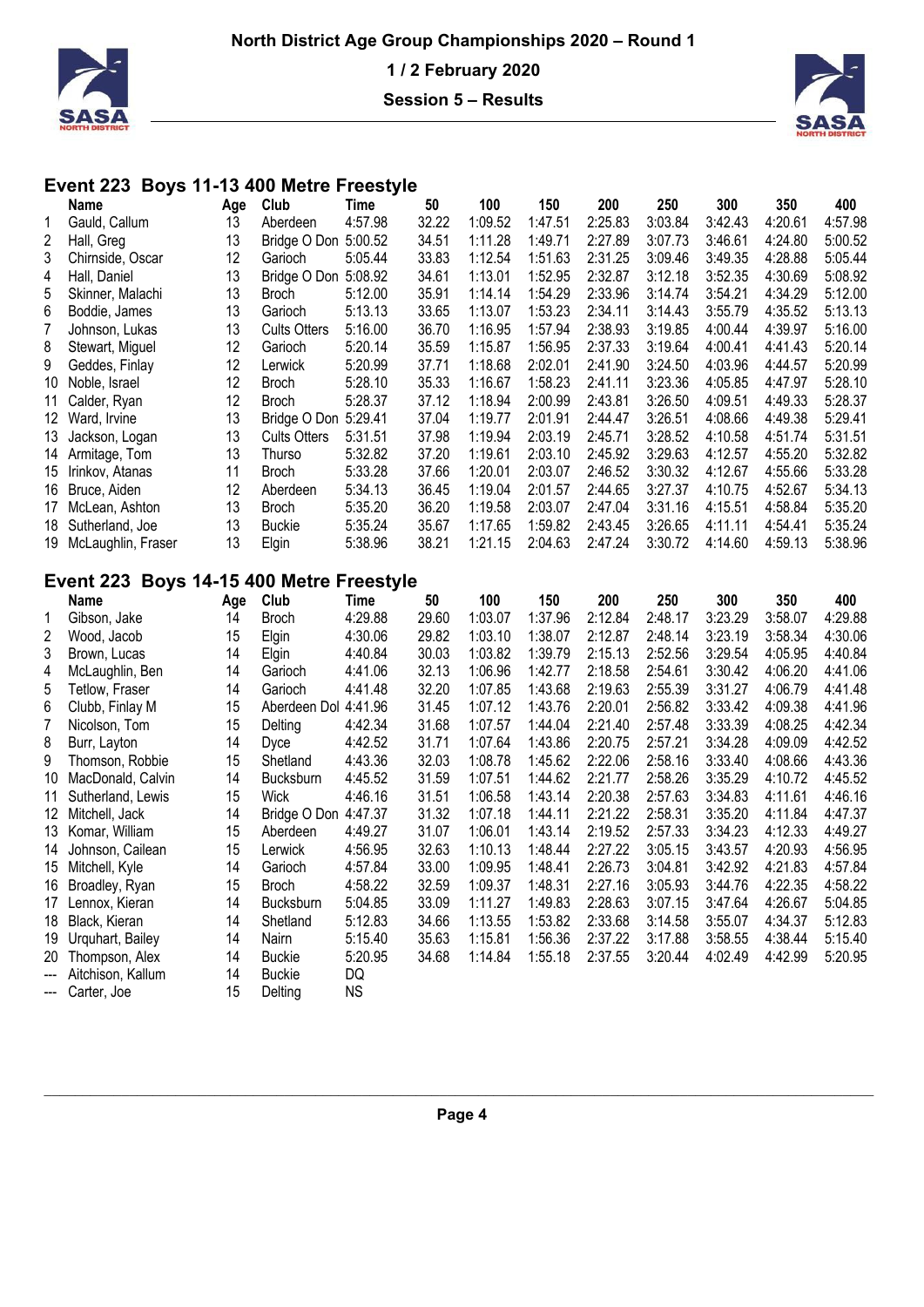



# **Event 224 Girls 11-13 100 Metre Freestyle**

|                         | Name                  | Age | Club                 | ,,,,<br><b>Time</b> | 50    | 100     |
|-------------------------|-----------------------|-----|----------------------|---------------------|-------|---------|
| 1                       | Wraight, Charlotte    | 13  | Westhill             | 1:07.10             | 31.59 | 1:07.10 |
| $\overline{\mathbf{c}}$ | Walker, Sienna        | 13  | Ythan                | 1:08.85             | 33.13 | 1:08.85 |
| 3                       | McNeill, Anna         | 13  | <b>Cults Otters</b>  | 1:09.04             | 33.15 | 1:09.04 |
| 4                       | Mill, Kate            | 13  | Wick                 | 1:09.09             | 33.02 | 1:09.09 |
| 5                       | Edgerton, Amber       | 13  | <b>Cults Otters</b>  | 1:09.36             | 33.51 | 1:09.36 |
| 6                       | Howe, Maria Luiza     | 13  | Aberdeen             | 1:09.44             | 32.94 | 1:09.44 |
| $*7$                    | Coull, Madison B      | 12  | <b>Buckie</b>        | 1:10.09             | 32.84 | 1:10.09 |
| $*7$                    | Powell, Jessica       | 13  | Forres               | 1:10.09             | 33.50 | 1:10.09 |
| 9                       | Brechin, Kirsty J     | 12  | Aberdeen Dol 1:10.45 |                     | 34.10 | 1:10.45 |
| 10                      | Simpson, Zara S       | 13  | Orkney               | 1:10.50             | 33.01 | 1:10.50 |
| 11                      | Cowan, Amy            | 13  | Garioch              | 1:10.95             | 33.87 | 1:10.95 |
| 12                      | Denny, Ellen          | 12  | Garioch              | 1:11.67             | 34.24 | 1:11.67 |
| 13                      | Garrow, Ella          | 12  | Nairn                | 1:11.71             | 34.77 | 1:11.71 |
| 14                      | Wheeler, Harriett     | 13  | Forres               | 1:11.73             | 34.91 | 1:11.73 |
| 15                      | Fraser, Lucy          | 13  | Ythan                | 1:11.88             | 34.49 | 1:11.88 |
| 16                      | Preacher, Kari        | 12  | Lerwick              | 1:11.90             | 34.50 | 1:11.90 |
| 17                      | Smith, Jessica S      | 13  | Aberdeen Dol 1:12.32 |                     | 34.39 | 1:12.32 |
| 18                      | McLean, Chloe         | 13  | <b>Cults Otters</b>  | 1:12.38             | 33.94 | 1:12.38 |
| 19                      | King, Olivia J        | 13  | Aberdeen Dol 1:12.60 |                     | 34.07 | 1:12.60 |
| 20                      | McPherson, Grace      | 13  | Aberdeen             | 1:12.62             | 34.66 | 1:12.62 |
| 21                      | Bristo, Emma          | 13  | Bridge O Don 1:13.00 |                     | 34.83 | 1:13.00 |
| 22                      | Kirkwood, Jessica     | 11  | Bonn Accord          | 1:13.30             | 35.09 | 1:13.30 |
| 23                      | Thomson, Daisy        | 13  | Banchory             | 1:13.34             | 35.54 | 1:13.34 |
| 24                      | Wood, Eve             | 12  | Orkney               | 1:13.62             | 36.13 | 1:13.62 |
| 25                      | Boyd, Tessa           | 13  | Garioch              | 1:13.78             | 35.32 | 1:13.78 |
| 26                      | Todd, Layla           | 13  | Delting              | 1:13.92             | 35.03 | 1:13.92 |
| 27                      | Littlejohn, Amber     | 12  | Aberdeen             | 1:13.97             | 34.71 | 1:13.97 |
| 28                      | Jupp, Emma            | 12  | <b>Cults Otters</b>  | 1:14.29             | 35.59 | 1:14.29 |
| 29                      | Prise, Erin           | 13  | <b>Cults Otters</b>  | 1:15.66             | 36.26 | 1:15.66 |
| 30                      | Louw, Imogen          | 12  | Westhill             | 1:15.96             | 35.63 | 1:15.96 |
| 31                      | Reid, Nevaeh          | 12  | <b>Buckie</b>        | 1:15.98             | 35.67 | 1:15.98 |
| 32                      | Anderson, Rhona       | 13  | Shetland             | 1:16.00             | 36.03 | 1:16.00 |
| 33                      | Robertson, Alanah     | 12  | Aberdeen             | 1:16.33             | 35.90 | 1:16.33 |
| 34                      | Enoch, Anastasia      | 12  | Bridge O Don         | 1:16.63             | 36.89 | 1:16.63 |
| 35                      | Thomas, Abigail       | 11  | Nairn                | 1:17.19             | 36.80 | 1:17.19 |
| 36                      | Payton, Leah          | 13  | Ythan                | 1:17.85             | 36.12 | 1:17.85 |
| 37                      | Wood, Alison          | 13  | Tain                 | 1:18.03             | 36.64 | 1:18.03 |
| 38                      | McLean, Amelie        | 11  | Huntly               | 1:19.66             | 38.16 | 1:19.66 |
| 39                      | Samohvalova, Angelika | 12  | Lerwick              | 1:20.00             | 36.20 | 1:20.00 |
| 40                      | Mutch, Molly          | 13  | <b>Broch</b>         | 1:20.01             | 37.11 | 1:20.01 |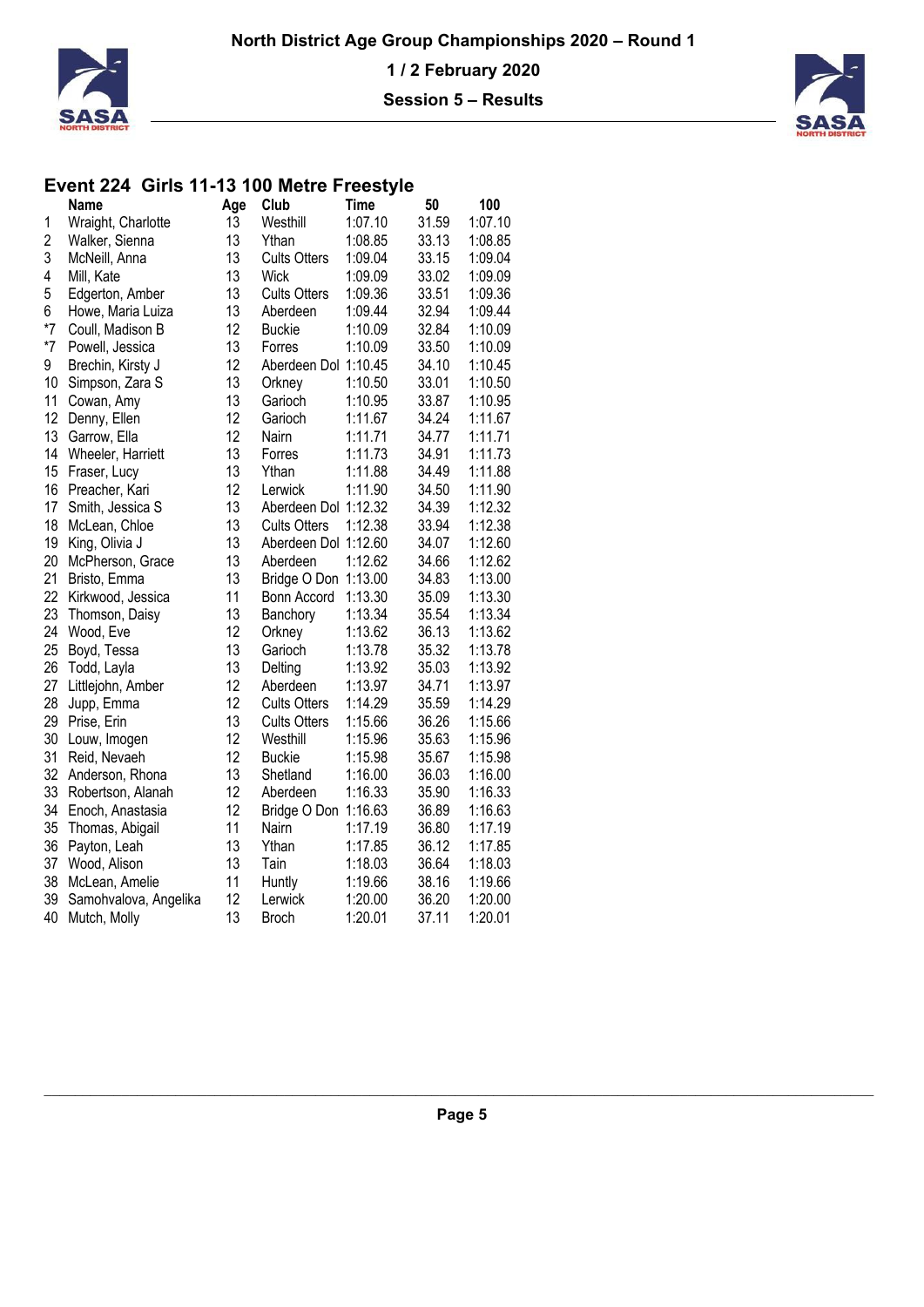



# **Event 224 Girls 14-15 100 Metre Freestyle**

|    | Event 224 Girls 14-15 100 Metre Freestyle |                  |                      |         |       |         |  |  |  |  |  |
|----|-------------------------------------------|------------------|----------------------|---------|-------|---------|--|--|--|--|--|
|    | <b>Name</b>                               | Age              | Club                 | Time    | 50    | 100     |  |  |  |  |  |
| 1  | Perry, Sienna                             | 15               | Bridge O Don 1:01.83 |         | 30.06 | 1:01.83 |  |  |  |  |  |
| 2  | Gillespie, Ceri                           | 15               | Bridge O Don 1:02.11 |         | 29.90 | 1:02.11 |  |  |  |  |  |
| 3  | Morrison, Hannah                          | 14               | Westhill             | 1:03.94 | 31.10 | 1:03.94 |  |  |  |  |  |
| 4  | MacLean, Danni                            | 15               | Lochaber Lei 1:04.03 |         | 30.49 | 1:04.03 |  |  |  |  |  |
| 5  | Bruce, Natalie                            | 15               | <b>Broch</b>         | 1:04.26 | 31.77 | 1:04.26 |  |  |  |  |  |
| 6  | Mill, Emma                                | 15               | <b>Wick</b>          | 1:04.28 | 31.88 | 1:04.28 |  |  |  |  |  |
| 7  | Loughray, Hannah                          | 15               | Lochaber Lei 1:05.34 |         | 31.09 | 1:05.34 |  |  |  |  |  |
| 8  | Beattie, Elise                            | 15               | Upper Deesid 1:05.36 |         | 31.51 | 1:05.36 |  |  |  |  |  |
| 9  | Macdonald, Isla                           | 14               | Inverness            | 1:05.80 | 31.23 | 1:05.80 |  |  |  |  |  |
| 10 | Cheshire, Maya                            | 14               | Elgin                | 1:06.37 | 32.18 | 1:06.37 |  |  |  |  |  |
| 11 | Gow, Nula                                 | 15               | Garioch              | 1:06.80 | 32.55 | 1:06.80 |  |  |  |  |  |
| 12 | Urquhart, Erin                            | 14               | <b>Cults Otters</b>  | 1:06.82 | 32.10 | 1:06.82 |  |  |  |  |  |
| 13 | Gault, Eilidh                             | 14               | Ythan                | 1:06.88 | 31.46 | 1:06.88 |  |  |  |  |  |
| 14 | Nairn, Jessica                            | 15               | Elgin                | 1:07.10 | 32.28 | 1:07.10 |  |  |  |  |  |
| 15 | Menzies, Isla                             | 15               | Huntly               | 1:07.38 | 31.62 | 1:07.38 |  |  |  |  |  |
| 16 | Calder, Lisa-Marie                        | 15               | <b>Broch</b>         | 1:07.85 | 31.85 | 1:07.85 |  |  |  |  |  |
| 17 | Currie, Erin                              | 14               | Ythan                | 1:08.30 | 32.74 | 1:08.30 |  |  |  |  |  |
| 18 | Hall, Alice                               | 14               | Banchory             | 1:08.47 | 32.85 | 1:08.47 |  |  |  |  |  |
| 19 | Hill, Sarah E                             | 14               | Aberdeen Dol 1:08.55 |         | 33.30 | 1:08.55 |  |  |  |  |  |
| 20 | Ligtendag, Gemma                          | 15               | Stonehaven           | 1:08.69 | 33.23 | 1:08.69 |  |  |  |  |  |
| 21 | Ligtendag, Faye                           | 15               | Stonehaven           | 1:08.95 | 33.42 | 1:08.95 |  |  |  |  |  |
| 22 | MacDonald, Ellen                          | 15               | Garioch              | 1:09.01 | 33.27 | 1:09.01 |  |  |  |  |  |
| 23 | Czapla, Dobrochna                         | 15               | Lochaber Lei         | 1:09.12 | 32.51 | 1:09.12 |  |  |  |  |  |
| 24 | Beaton, Jessica                           | 14               | Aberdeen             | 1:09.13 | 33.01 | 1:09.13 |  |  |  |  |  |
| 25 | Campbell, Katy A                          | 15               | Aberdeen Dol 1:09.17 |         | 32.70 | 1:09.17 |  |  |  |  |  |
| 26 | Brosnan, Reilly                           | 15               | Ythan                | 1:09.43 | 33.19 | 1:09.43 |  |  |  |  |  |
| 27 | Palmer, Nyah M                            | 15               | Aberdeen Dol 1:09.44 |         | 32.72 | 1:09.44 |  |  |  |  |  |
| 28 | Reece, Laura L                            | 15               | Aberdeen Dol 1:09.58 |         | 33.04 | 1:09.58 |  |  |  |  |  |
| 29 | Buchan, Phoebe                            | 15               | <b>Broch</b>         | 1:09.63 | 32.65 | 1:09.63 |  |  |  |  |  |
| 30 | Clark, Evie-Jay                           | 15               | Lochaber Lei         | 1:09.74 | 32.74 | 1:09.74 |  |  |  |  |  |
| 31 | Bromham, Megan                            | 14               | Inverness            | 1:09.86 | 32.87 | 1:09.86 |  |  |  |  |  |
| 32 | Goodbrand, Alyssa                         | 14               | Ythan                | 1:09.87 | 33.28 | 1:09.87 |  |  |  |  |  |
| 33 | Adair, Sophie                             | 15               | Stonehaven           | 1:09.88 | 33.46 | 1:09.88 |  |  |  |  |  |
| 34 | Woodman, Darcey                           | 14               | Nairn                | 1:10.04 | 34.56 | 1:10.04 |  |  |  |  |  |
| 35 | Greig, Megan                              | 14               | <b>Cults Otters</b>  | 1:10.17 | 34.25 | 1:10.17 |  |  |  |  |  |
| 36 | Bateman, Natalie                          | 14               | Westhill             | 1:10.21 | 33.26 | 1:10.21 |  |  |  |  |  |
| 37 | Bamford, Clara                            | 15               | Banchory             | 1:10.29 | 33.46 | 1:10.29 |  |  |  |  |  |
| 38 | Anderson, Emma                            | 15 <sub>15</sub> | Lerwick              | 1:10.47 | 32.97 | 1:10.47 |  |  |  |  |  |
| 39 | MacLeod, Olivia                           | 15               | Tain                 | 1:10.65 | 34.75 | 1:10.65 |  |  |  |  |  |
| 40 | Hendren, Tegan                            | 14               | Shetland             | 1:10.86 | 33.76 | 1:10.86 |  |  |  |  |  |
| 41 | Strachan, Skye                            | 15               | <b>Broch</b>         | 1:10.95 | 33.69 | 1:10.95 |  |  |  |  |  |
| 42 | Smith, Caitlin B                          | 14               | Orkney               | 1:11.33 | 34.03 | 1:11.33 |  |  |  |  |  |
| 43 | Zanre-Wilson, Taylor                      | 15               | Peterhead            | 1:11.64 | 33.45 | 1:11.64 |  |  |  |  |  |
| 44 | Petrie, Charlotte                         | 15               | Upper Deesid 1:11.68 |         | 34.35 | 1:11.68 |  |  |  |  |  |
| 45 | Wiseman, Malaena                          | 14               | Lerwick              | 1:12.20 | 34.08 | 1:12.20 |  |  |  |  |  |
| 46 | Chalmers, Ella                            | 14               | Ythan                | 1:12.25 | 34.21 | 1:12.25 |  |  |  |  |  |
| 47 | Johnston, Lilly                           | 15               | Elgin                | 1:12.49 | 34.07 | 1:12.49 |  |  |  |  |  |
| 48 | Fraser, Amy                               | 15               | Ythan                | 1:12.52 | 34.75 | 1:12.52 |  |  |  |  |  |
|    |                                           |                  |                      |         |       |         |  |  |  |  |  |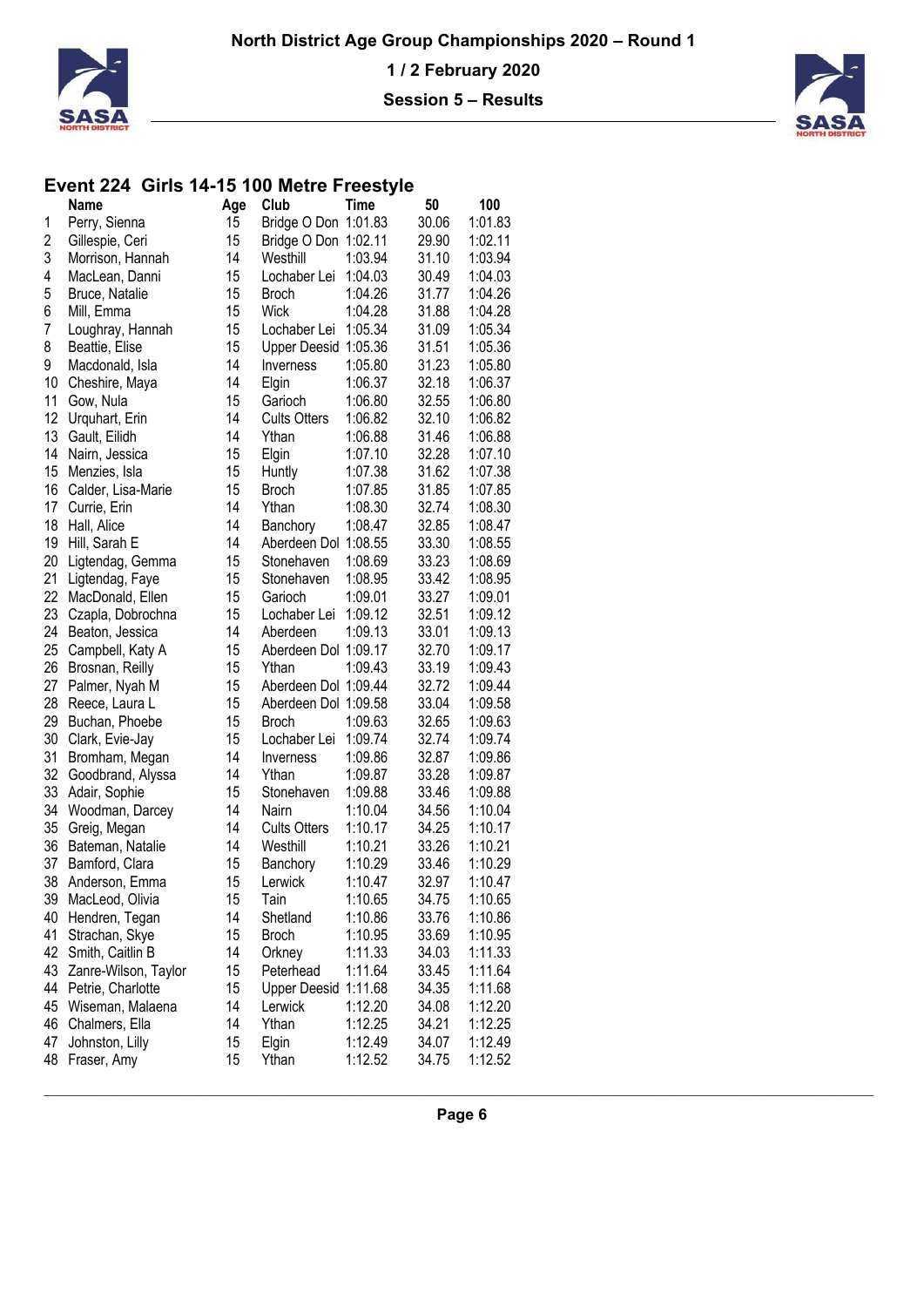

**Session 5 – Results**



| 49 Buchan, Jessica   | 14 | <b>Broch</b>    | 1:12.70 |       | 34.32 1:12.70 |
|----------------------|----|-----------------|---------|-------|---------------|
| 50 Skinner, Sophie   | 14 | Tain            | 1:12.73 | 34.64 | 1:12.73       |
| 51 Hamer, Emily      | 14 | Nairn           | 1:13.47 |       | 35.25 1:13.47 |
| 52 Woolsey, Laura    |    | 14 Alford Otter | 1:13.61 |       | 35.26 1:13.61 |
| 53 Robertson, Alyssa | 14 | Aberdeen        | 1:14.81 |       | 34.75 1:14.81 |

# **Event 225 Boys 11-13 100 Metre Breaststroke**

|                         | <b>Name</b>              | Age | Club                 | Time    | 50    | 100     |
|-------------------------|--------------------------|-----|----------------------|---------|-------|---------|
| 1                       | Liversedge, Torin        | 13  | Banchory             | 1:22.31 | 38.50 | 1:22.31 |
| $\overline{\mathbf{c}}$ | McCombie, Dylan          | 13  | Banchory             | 1:27.47 | 41.23 | 1:27.47 |
| 3                       | Smith, Archie C          | 13  | Aberdeen Dol 1:27.59 |         | 40.95 | 1:27.59 |
| 4                       | Hall, Daniel             | 13  | Bridge O Don 1:29.30 |         | 42.03 | 1:29.30 |
| 5                       | Gauld, Callum            | 13  | Aberdeen             | 1:29.32 | 41.17 | 1:29.32 |
| 6                       | Hall, Greg               | 13  | Bridge O Don 1:30.72 |         | 42.72 | 1:30.72 |
| $\overline{7}$          | Stewart, Miguel          | 12  | Garioch              | 1:31.08 | 43.21 | 1:31.08 |
| 8                       | Noble, Israel            | 12  | <b>Broch</b>         | 1:32.20 | 43.43 | 1:32.20 |
| 9                       | Sutherland, Joe          | 13  | <b>Buckie</b>        | 1:32.69 | 43.81 | 1:32.69 |
| 10                      | Warner, Oliver           | 13  | Stonehaven           | 1:33.13 | 44.14 | 1:33.13 |
| 11                      | Christoforos, Connor M   | 12  | Aberdeen Dol 1:33.51 |         | 44.51 | 1:33.51 |
| 12                      | Geddie, Nathan           | 13  | Garioch              | 1:34.05 | 44.21 | 1:34.05 |
| 13                      | Johnson, Lukas           | 13  | <b>Cults Otters</b>  | 1:34.10 | 45.42 | 1:34.10 |
| 14                      | Skinner, Malachi         | 13  | <b>Broch</b>         | 1:34.25 | 45.47 | 1:34.25 |
| 15                      | Irinkov, Atanas          | 11  | <b>Broch</b>         | 1:34.61 | 45.77 | 1:34.61 |
| 16                      | Bruce, Aiden             | 12  | Aberdeen             | 1:34.83 | 45.01 | 1:34.83 |
| 17                      | Yates, James             | 13  | <b>Cults Otters</b>  | 1:35.66 | 45.28 | 1:35.66 |
| 18                      | Sinclair, Taylor         | 13  | Elgin                | 1:36.54 | 46.31 | 1:36.54 |
| 19                      | Paton, Ben               | 13  | Bridge O Don         | 1:36.96 | 46.12 | 1:36.96 |
| 20                      | Jackson, Logan           | 13  | <b>Cults Otters</b>  | 1:37.21 | 47.57 | 1:37.21 |
| 21                      | Brown, Rowan             | 13  | Elgin                | 1:37.30 | 45.93 | 1:37.30 |
| 22                      | Ratkos, Vilmos           | 13  | Banchory             | 1:38.34 | 46.68 | 1:38.34 |
| 23                      | Cann, Sean               | 13  | Lochaber Lei         | 1:39.00 | 46.67 | 1:39.00 |
| 24                      | Scally, Logan            | 13  | Bridge O Don 1:39.02 |         | 47.78 | 1:39.02 |
| 25                      | Palmer, Dan C            | 13  | Aberdeen Dol 1:39.48 |         | 46.90 | 1:39.48 |
| 26                      | Chirnside, Oscar         | 12  | Garioch              | 1:39.58 | 47.07 | 1:39.58 |
| 27                      | Scott, Magnus            | 13  | Delting              | 1:40.80 | 46.93 | 1:40.80 |
| 28                      | Clarke, Ethan            | 13  | Banchory             | 1:41.00 | 47.87 | 1:41.00 |
| 29                      | McLaren, Adam            | 13  | Westhill             | 1:41.24 | 49.72 | 1:41.24 |
|                         | *30 Gill, Joe            | 12  | Wick                 | 1:41.79 | 48.95 | 1:41.79 |
|                         | *30 Elrick, Arran        | 12  | Westhill             | 1:41.79 | 48.88 | 1:41.79 |
| 32                      | Calder, Ryan             | 12  | <b>Broch</b>         | 1:41.88 | 49.05 | 1:41.88 |
| 33                      | Boddie, James            | 13  | Garioch              | 1:41.96 | 47.31 | 1:41.96 |
| 34                      | Hayes, Aedan J           | 12  | Aberdeen             | 1:42.11 | 48.72 | 1:42.11 |
| 35                      | Scott, James             | 13  | <b>Alford Otter</b>  | 1:42.53 | 46.24 | 1:42.53 |
| 36                      | Aberdein, James          | 12  | Banchory             | 1:42.72 | 47.93 | 1:42.72 |
| 37                      | Hamer, George            | 12  | Nairn                | 1:43.32 | 49.28 | 1:43.32 |
| 38                      | Mackenzie, Fergus        | 13  | <b>Cults Otters</b>  | 1:43.77 |       |         |
| 39                      | Shulayev-Barnes, Henry A | 12  | Aberdeen Dol 1:44.16 |         | 49.02 | 1:44.16 |
| 40                      | Gault, Fraser            | 12  | Ythan                | 1:45.05 | 50.08 | 1:45.05 |
| 41                      | Murphy, Euan             | 12  | Ythan                | 1:45.34 | 51.93 | 1:45.34 |
| 42                      | Currie, Duncan           | 11  | <b>Cults Otters</b>  | 1:45.82 | 50.44 | 1:45.82 |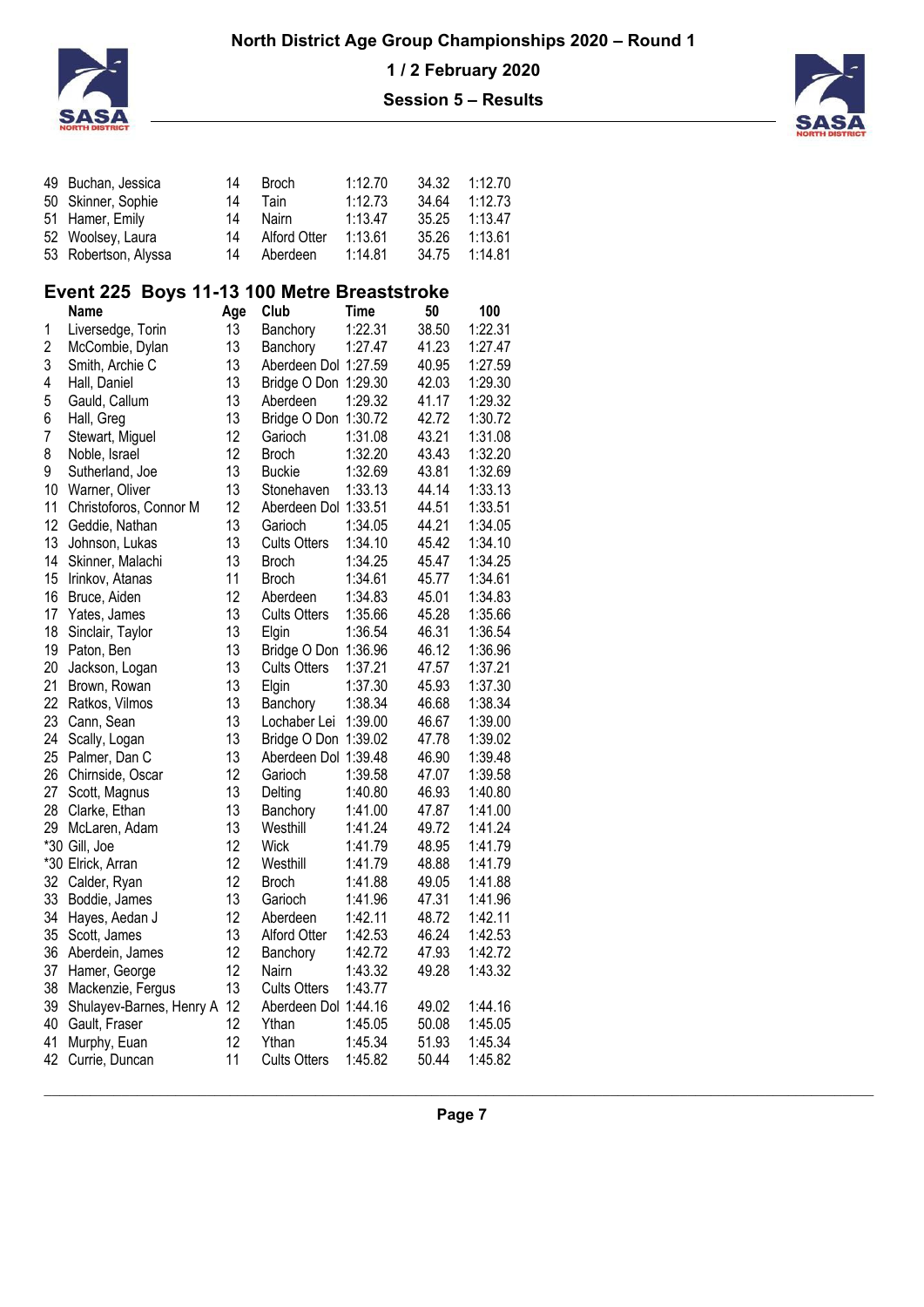**Session 5 – Results**



|    | 43 Jafari Mehr, Arshan | 11 | Aberdeen             | 1:46.60 | 50.28 | 1:46.60 |
|----|------------------------|----|----------------------|---------|-------|---------|
| 44 | Brechin, Jake T        | 12 | Aberdeen Dol 1:49.00 |         | 51.11 | 1:49.00 |
|    | 45 Christie, Max       | 12 | Westhill             | 1:49.34 | 50.85 | 1:49.34 |
| 46 | Assady, Hassan         | 11 | Aberdeen             | 1:50.03 | 52.32 | 1:50.03 |
|    | 47 Hodgkinson, George  | 12 | <b>Cults Otters</b>  | 1:50.87 | 52.38 | 1:50.87 |
| 48 | Hatrick, Tom           | 11 | Shetland             | 1:52.46 | 54.51 | 1:52.46 |
| 49 | Coutts, Tyler          | 11 | Shetland             | 1:52.95 | 53.54 | 1:52.95 |
| 50 | Armitage, Jed          | 12 | Thurso               | 1:53.07 | 52.81 | 1:53.07 |
| 51 | Lalla, Josh            | 12 | Shetland             | 1:54.15 | 52.88 | 1:54.15 |
| 52 | Reid, Fergus           | 11 | Garioch              | 1:55.12 | 56.61 | 1:55.12 |
|    | 53 McRobbie, Gregor    | 12 | <b>Broch</b>         | 1:56.85 | 55.73 | 1:56.85 |
| 54 | Stephen, Corey         | 12 | Stonehaven           | 1:59.98 | 57.92 | 1:59.98 |
|    |                        |    |                      |         |       |         |

### **Event 225 Boys 14-15 100 Metre Breaststroke**

|                         | Name                  | Age | Club                 | Time    | 50    | 100     |
|-------------------------|-----------------------|-----|----------------------|---------|-------|---------|
| 1                       | Arthur, Cameron       | 15  | Ythan                | 1:16.48 | 36.49 | 1:16.48 |
| $\overline{\mathbf{c}}$ | Gibson, Jake          | 14  | <b>Broch</b>         | 1:17.35 | 36.29 | 1:17.35 |
| 3                       | Bullough, Magnus      | 14  | Delting              | 1:18.80 | 37.42 | 1:18.80 |
| 4                       | Brown, Lucas          | 14  | Elgin                | 1:19.74 | 37.25 | 1:19.74 |
| 5                       | Mitchell, Jack        | 14  | Bridge O Don         | 1:19.80 | 37.92 | 1:19.80 |
| 6                       | Sutherland, Lewis     | 15  | Wick                 | 1:20.02 | 37.02 | 1:20.02 |
| 7                       | Mackenzie, Jake       | 15  | <b>Cults Otters</b>  | 1:20.12 | 37.65 | 1:20.12 |
| 8                       | Stewart, Alexander    | 15  | Inverness            | 1:20.56 | 37.88 | 1:20.56 |
| 9                       | Nicolson, Tom         | 15  | Delting              | 1:20.80 | 37.77 | 1:20.80 |
| 10                      | Janavicius, Deimantas | 15  | <b>Broch</b>         | 1:20.95 | 37.45 | 1:20.95 |
| 11                      | Komar, William        | 15  | Aberdeen             | 1:21.84 | 38.37 | 1:21.84 |
| 12                      | MacDonald, Calvin     | 14  | Bucksburn            | 1:22.00 | 38.43 | 1:22.00 |
| 13                      | Robertson, Tom A      | 15  | Aberdeen Dol         | 1:22.61 | 38.89 | 1:22.61 |
| 14                      | Clubb, Finlay M       | 15  | Aberdeen Dol 1:23.00 |         | 38.29 | 1:23.00 |
| 15                      | Clark, Alex           | 15  | Dyce                 | 1:23.03 | 38.84 | 1:23.03 |
| 16                      | McLaughlin, Ben       | 14  | Garioch              | 1:23.30 | 39.29 | 1:23.30 |
| 17                      | Lorimer, Jack         | 14  | Ythan                | 1:23.83 | 39.66 | 1:23.83 |
| 18                      | Tetlow, Fraser        | 14  | Garioch              | 1:24.04 | 40.11 | 1:24.04 |
| 19                      | Klimas, Owen          | 14  | Wick                 | 1:24.86 | 39.50 | 1:24.86 |
| 20                      | Burton, Fraser        | 14  | Orkney               | 1:24.97 | 39.43 | 1:24.97 |
| 21                      | Bell, Andrew J        | 15  | Aberdeen Dol 1:25.14 |         | 39.36 | 1:25.14 |
| 22                      | Burr, Layton          | 14  | Dyce                 | 1:25.52 | 40.12 | 1:25.52 |
| 23                      | Austin, Lewis         | 14  | Tain                 | 1:25.56 | 40.29 | 1:25.56 |
| 24                      | Broadley, Ryan        | 15  | <b>Broch</b>         | 1:25.75 | 39.60 | 1:25.75 |
| 25                      | Sutherland, Charlie   | 14  | Wick                 | 1:26.94 | 41.46 | 1:26.94 |
| 26                      | Cairney, Calum        | 15  | Ythan                | 1:27.21 | 40.55 | 1:27.21 |
| 27                      | McLaren, Charlie      | 15  | Westhill             | 1:27.43 | 41.48 | 1:27.43 |
| 28                      | Milner, Joseph        | 15  | Aberdeen Dol         | 1:27.96 |       |         |
| 29                      | Thomson, Calum        | 15  | Aberdeen             | 1:28.24 | 41.24 | 1:28.24 |
| 30                      | Aitchison, Kallum     | 14  | <b>Buckie</b>        | 1:28.51 | 40.64 | 1:28.51 |
| 31                      | Brodie, Andrew I      | 15  | Aberdeen Dol         | 1:29.01 | 40.85 | 1:29.01 |
| 32                      | Cadger, Jake          | 14  | Ythan                | 1:29.35 | 43.02 | 1:29.35 |
| 33                      | Johnson, Cailean      | 15  | Lerwick              | 1:29.42 | 43.28 | 1:29.42 |
| 34                      | Mitchell, Kyle        | 14  | Garioch              | 1:29.62 | 42.09 | 1:29.62 |
| 35                      | Low, Finlay           | 14  | Ythan                | 1:29.65 | 42.02 | 1:29.65 |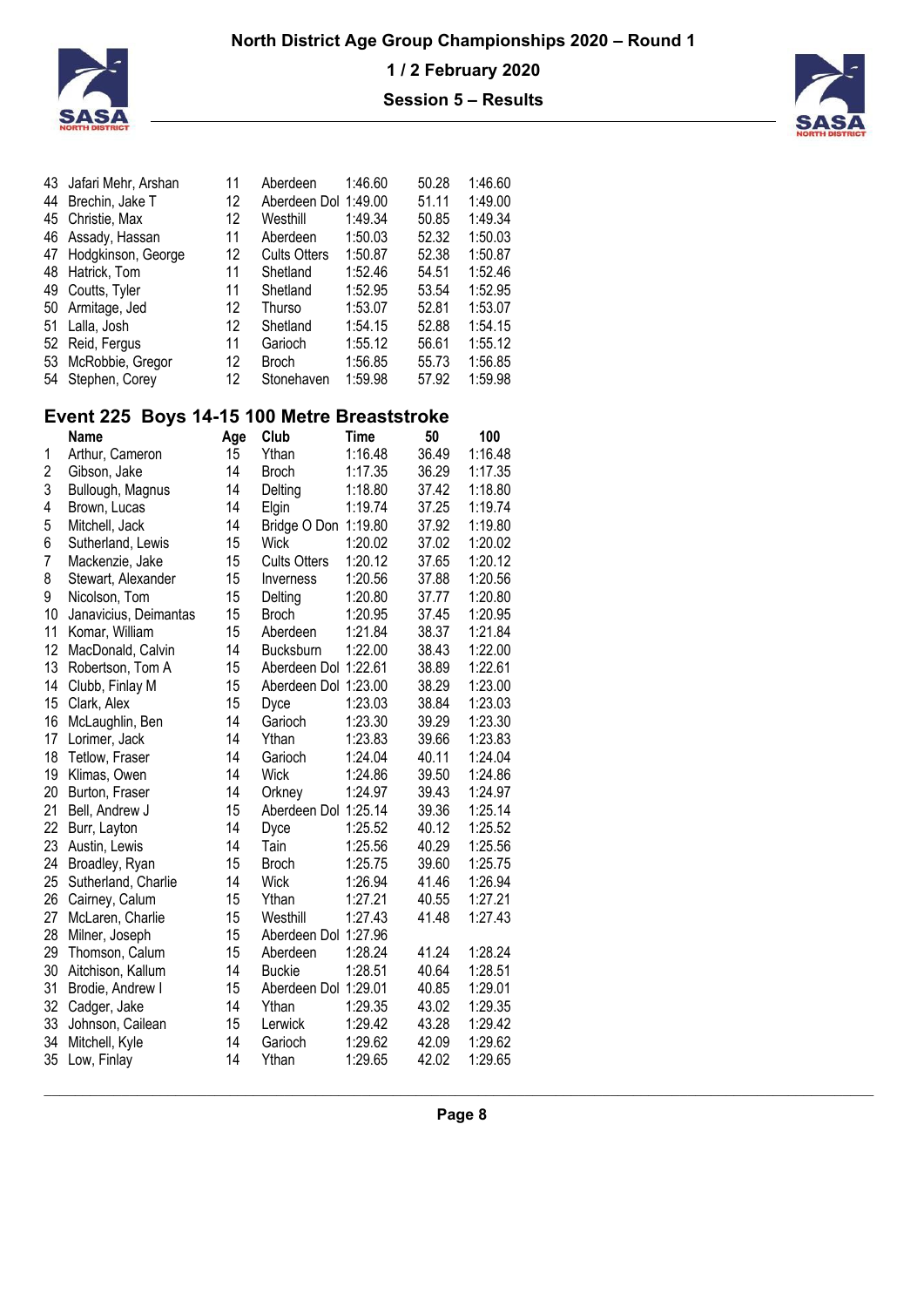

**Session 5 – Results**



| 36 Lennox, Kieran           | 14 | <b>Bucksburn</b>     | 1:29.70 | 41.67 | 1:29.70 |
|-----------------------------|----|----------------------|---------|-------|---------|
| 37 Davidson, Lewis          | 14 | Lerwick              | 1:29.96 | 41.79 | 1:29.96 |
| 38 Shulayev-Barnes, Oscar J | 14 | Aberdeen Dol 1:29.97 |         | 40.58 | 1:29.97 |
| 39 Sanger, Nathan           | 15 | Peterhead            | 1:31.83 | 42.59 | 1:31.83 |
| 40 Travis, Aaron            | 14 | <b>Cults Otters</b>  | 1:32.36 | 44.05 | 1:32.36 |
| 41 Hardie, Charlie          | 14 | Westhill             | 1:32.98 | 42.96 | 1:32.98 |
| 42 Urguhart, Bailey         | 14 | Nairn                | 1:34.96 | 45.32 | 1:34.96 |
| --- Carter, Joe             | 15 | Delting              | NS.     |       |         |

### **Event 226 Girls 11-13 200 Metre Butterfly**

|                          | Name                  | Age | Club                | Time    | 50    | 100     | 150     | 200     |
|--------------------------|-----------------------|-----|---------------------|---------|-------|---------|---------|---------|
|                          | Denny, Ellen          | 12  | Garioch             | 2:48.67 | 35.57 | 1:17.82 | 2:03.05 | 2:48.67 |
| 2                        | Coull, Madison B      | 12  | <b>Buckie</b>       | 3:01.54 | 36.59 | 1:22.52 | 2:12.65 | 3:01.54 |
| 3                        | Edgerton, Amber       | 13  | <b>Cults Otters</b> | 3:07.57 | 42.34 | 1:29.96 | 2:20.44 | 3:07.57 |
| 4                        | Fraser, Lucy          | 13  | Ythan               | 3:09.77 | 38.11 | 1:26.18 | 2:18.96 | 3:09.77 |
| 5                        | Todd, Layla           | 13  | Delting             | 3:11.32 | 41.07 | 1:28.54 | 2:19.06 | 3:11.32 |
| 6                        | Jupp, Emma            | 12  | <b>Cults Otters</b> | 3:11.44 | 42.94 | 1:32.31 | 2:23.35 | 3:11.44 |
| 7                        | Boyd, Tessa           | 13  | Garioch             | 3:16.04 | 40.16 | 1:31.00 | 2:24.97 | 3:16.04 |
| 8                        | Reid, Nevaeh          | 12  | <b>Buckie</b>       | 3:21.67 | 39.49 | 1:30.15 | 2:27.36 | 3:21.67 |
| 9                        | Samohvalova, Angelika | 12  | Lerwick             | 3:25.49 | 41.36 | 1:32.51 | 2:28.71 | 3:25.49 |
| 10                       | Louw, Imogen          | 12  | Westhill            | 3:32.70 | 42.80 | 1:36.62 | 2:35.56 | 3:32.70 |
| 11                       | Tetlow. Ellie         | 12  | Garioch             | 3:33.64 | 43.44 | 1:39.60 | 2:37.36 | 3:33.64 |
| 12                       | Forbes, Payton        | 11  | <b>Buckie</b>       | 3:37.37 | 46.04 | 1:43.04 | 2:41.56 | 3:37.37 |
| 13                       | Masterman, Kyja       | 11  | Lerwick             | 3:37.67 | 46.39 | 1:43.16 | 2:42.24 | 3:37.67 |
| $\overline{\phantom{a}}$ | Cowan, Amy            | 13  | Garioch             | DQ      |       |         |         |         |
| $\frac{1}{2}$            | Preacher, Kari        | 12  | Lerwick             | ΝS      |       |         |         |         |

# **Event 226 Girls 14-15 200 Metre Butterfly**

|     | <b>Name</b>          | Age | Club                 | Time    | 50    | 100     | 150     | 200     |
|-----|----------------------|-----|----------------------|---------|-------|---------|---------|---------|
|     | Gow. Nula            | 15  | Garioch              | 2:36.61 | 35.44 | 1:16.20 | 1:58.15 | 2:36.61 |
| 2   | Louw. Melana C       | 15  | Westhill             | 2:41.52 | 34.61 | 1:16.69 | 2:00.19 | 2:41.52 |
| 3   | Macdonald, Isla      | 14  | Inverness            | 2:41.61 | 33.93 | 1:13.79 | 1:59.83 | 2:41.61 |
| 4   | Mill. Emma           | 15  | Wick                 | 2:43.81 | 34.43 | 1:18.19 | 2:01.73 | 2:43.81 |
| 5   | Urguhart, Erin       | 14  | <b>Cults Otters</b>  | 2:44.54 | 35.93 | 1:19.18 | 2:02.58 | 2:44.54 |
| 6   | Ross, Eleanor        | 14  | Tain                 | 2:47.01 | 35.51 | 1:20.39 | 2:05.49 | 2:47.01 |
| 7   | MacLean, Danni       | 15  | Lochaber Lei         | 2:47.26 | 36.07 | 1:19.26 | 2:03.47 | 2:47.26 |
| 8   | Loughray, Hannah     | 15  | Lochaber Lei 2:49.58 |         | 37.56 | 1:23.09 | 2:07.13 | 2:49.58 |
| 9   | Gault, Eilidh        | 14  | Ythan                | 2:51.16 | 34.43 | 1:16.94 | 2:03.17 | 2:51.16 |
| 10  | Goodbrand, Alyssa    | 14  | Ythan                | 2:51.51 | 35.49 | 1:18.22 | 2:04.60 | 2:51.51 |
| 11  | Ligtendag, Faye      | 15  | Stonehaven           | 2:58.76 | 36.26 | 1:21.09 | 2:11.02 | 2:58.76 |
| 12  | Masson, Freya        | 15  | Shetland             | 3:00.69 | 37.25 | 1:23.58 | 2:12.59 | 3:00.69 |
| 13. | Zanre-Wilson, Taylor | 15  | Peterhead            | 3:09.30 | 36.20 | 1:25.24 | 2:19.07 | 3:09.30 |
|     | Smith, Caitlin B     | 14  | Orknev               | DQ      |       |         |         |         |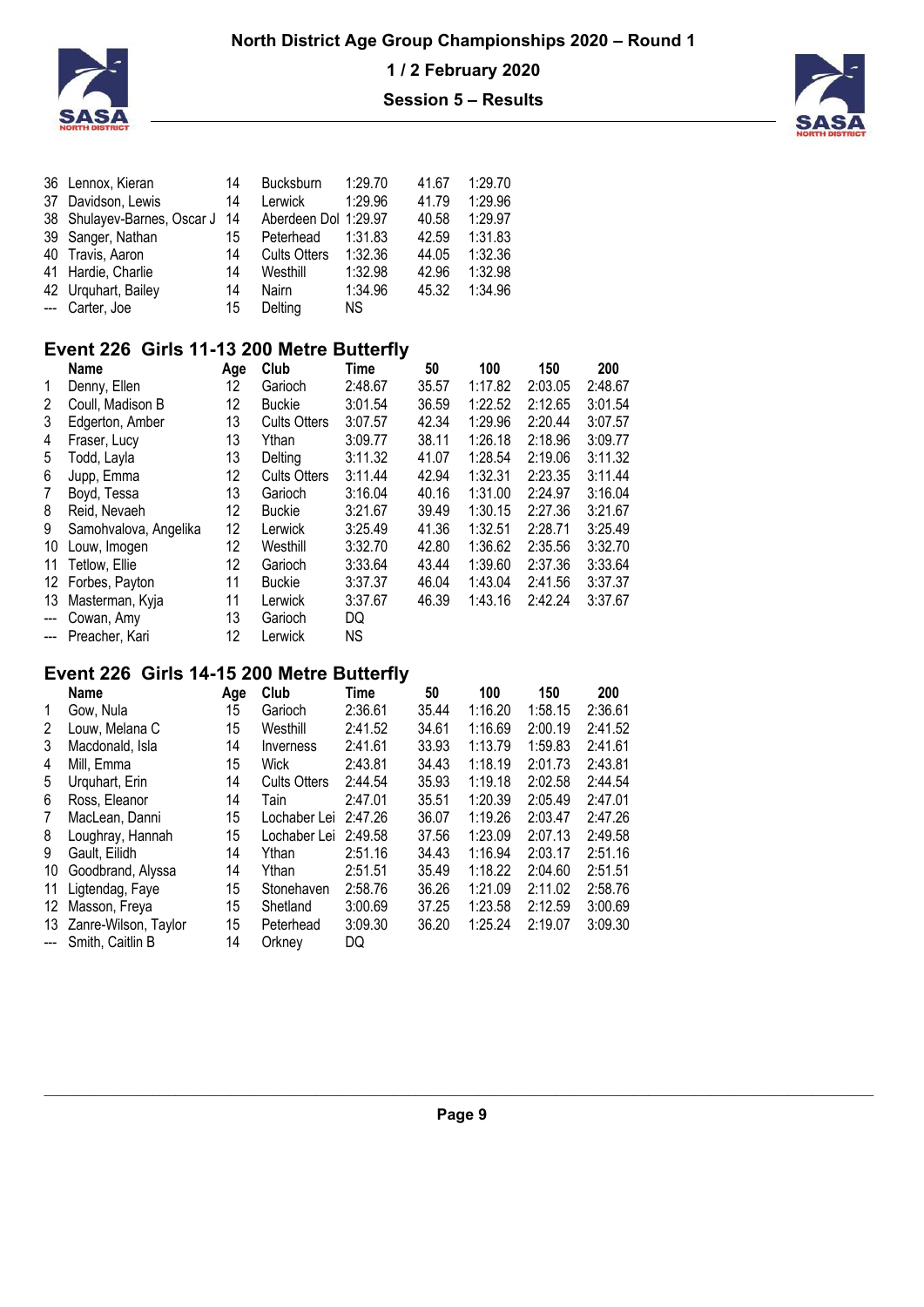



### **Final of Event 221 Boys 11-13 200 Metre IM**

|              | Name              | Age | Club                 | Time    | 50    | 100     | 150     | 200     |
|--------------|-------------------|-----|----------------------|---------|-------|---------|---------|---------|
| $\mathbf{1}$ | Liversedge, Torin | 13  | Banchory             | 2:37.39 | 32.23 | 1:12.26 | 1:59.48 | 2:37.39 |
| 2            | Fearn, Dean       | 12  | Stonehaven           | 2:39.30 | 33.36 | 1:14.27 | 2:03.94 | 2:39.30 |
| 3            | Stewart, Miguel   | 12  | Garioch              | 2:42.96 | 35.13 | 1:19.73 | 2:07.06 | 2:42.96 |
| 4            | Skinner, Malachi  | 13  | Broch                | 2:43.07 | 36.21 | 1:17.22 | 2:07.47 | 2:43.07 |
| 5            | Johnson, Lukas    | 13  | <b>Cults Otters</b>  | 2:43.27 | 35.68 | 1:17.45 | 2:07.75 | 2:43.27 |
| 6            | Hall, Daniel      | 13  | Bridge O Don 2:46.14 |         | 35.88 | 1:19.27 | 2:07.78 | 2:46.14 |
| 7            | Hall, Greg        | 13  | Bridge O Don 2:46.67 |         | 36.69 | 1:21.31 | 2:10.32 | 2:46.67 |
| 8            | Chirnside, Oscar  | 12  | Garioch              | 2:48.05 | 35.20 | 1:18.60 | 2:11.43 | 2:48.05 |
| 9            | McCombie, Dylan   | 13  | Banchory             | 2:50.97 | 36.40 | 1:23.55 | 2:10.95 | 2:50.97 |
| 10           | Boddie, James     | 13  | Garioch              | 2:52.61 | 36.53 | 1:20.65 | 2:14.20 | 2:52.61 |

# **Final of Event 221 Boys 14-15 200 Metre IM**

|                      | <b>Name</b>       | Age | Club                 | Time    | 50    | 100     | 150     | 200     |
|----------------------|-------------------|-----|----------------------|---------|-------|---------|---------|---------|
| $\mathbf 1$          | Wood, Jacob       | 15  | Elgin                | 2:22.53 | 31.41 | 1:07.09 | 1:49.84 | 2:22.53 |
| $\mathbf{2}^{\circ}$ | Brown, Lucas      | 14  | Elgin                | 2:24.66 | 30.13 | 1:06.02 | 1:51.07 | 2:24.66 |
| 3                    | Robertson, Tom A  | 15  | Aberdeen Dol 2:26.76 |         | 30.04 | 1:09.03 | 1:55.20 | 2:26.76 |
| 4                    | Slessor, Conrad   | 15  | Bridge O Don 2:27.40 |         | 29.83 | 1:07.06 | 1:52.41 | 2:27.40 |
| 5                    | Nicolson, Tom     | 15  | Delting              | 2:29.90 | 30.80 | 1:12.28 | 1:55.55 | 2:29.90 |
| 6                    | Clubb, Finlay M   | 15  | Aberdeen Dol 2:30.85 |         | 31.21 | 1:10.72 | 1:56.91 | 2:30.85 |
| 7                    | Carter, Joe       | 15  | Delting              | 2:31.03 | 32.49 | 1:11.25 | 1:59.32 | 2:31.03 |
| 8                    | MacDonald, Calvin | 14  | <b>Bucksburn</b>     | 2:31.29 | 31.86 | 1:10.35 | 1:57.04 | 2:31.29 |
| 9                    | Arthur, Cameron   | 15  | Ythan                | 2:31.76 | 30.88 | 1:11.03 | 1:53.11 | 2:31.76 |
| 10                   | Tetlow, Fraser    | 14  | Garioch              | 2:32.32 | 32.50 | 1:12.26 | 1:56.90 | 2:32.32 |

### **Final of Event 203 Girls 16-17 100 Metre Butterfly**

|             | <b>Name</b>            | Age | Club                 | Time    | 50    | 100     |
|-------------|------------------------|-----|----------------------|---------|-------|---------|
| $\mathbf 1$ | Shand, Holly J         | 17  | Aberdeen Per 1:05.99 |         | 31.06 | 1:05.99 |
| 2           | Yule, Isla             | 16  | Westhill             | 1:07.26 | 31.68 | 1:07.26 |
| 3           | Simpson, Holly         | 16  | Bridge O Don 1:08.09 |         | 32.18 | 1:08.09 |
| 4           | Boddie, Catherine      | 16  | Garioch              | 1:08.32 | 31.50 | 1:08.32 |
| 5           | Yuda, Faith            | 16  | Stonehaven           | 1:09.40 | 32.12 | 1:09.40 |
| 6           | MacLean, Jenna         | 16  | Lochaber Lei         | 1:09.46 | 31.48 | 1:09.46 |
| 7           | Macdougall, Ellie Kate | 16  | Inverness            | 1:10.00 | 31.75 | 1:10.00 |
| 8           | Wright, Annabelle      | 17  | Alford Otter         | 1:10.12 | 32.52 | 1:10.12 |
| 9           | Shaw, Toni             | 17  | <b>Cults Otters</b>  | 1:10.74 | 33.43 | 1:10.74 |
| 10          | Hall, Kailyn           | 16  | Aberdeen Per 1:11.77 |         | 32.38 | 1:11.77 |

### **Final of Event 203 Girls 18 & Over 100 Metre Butterfly**

|              | <b>Name</b>       | Aae | Club                 | Time    | 50    | 100     |
|--------------|-------------------|-----|----------------------|---------|-------|---------|
| $\mathbf{1}$ | Perry, Yasmin     | 19  | Bridge O Don 1:01.09 |         | 28.93 | 1:01.09 |
| 2            | Alcaras, Gaia     | 18  | Aberdeen Per 1:02.11 |         | 29.38 | 1:02.11 |
| 3            | Miley, Hannah L   | 31  | Aberdeen Per 1:02.86 |         | 30.26 | 1:02.86 |
| 4            | Swanson, Mhairi   | 21  | Aberdeen Per 1:06.22 |         | 30.35 | 1:06.22 |
| .5           | Adams, Orla L     | 25  | Aberdeen Per 1:07.56 |         | 31.72 | 1:07.56 |
| 6            | Bain, Katie       | 20  | Aberdeen Per 1:10.12 |         | 31.63 | 1:10.12 |
| 7            | Calder, Emma      | 18  | Alford Otter         | 1:11.69 | 33.28 | 1:11.69 |
| 8            | Newlands, Georgie | 18  | Elain                | 1:11.98 | 32.55 | 1:11.98 |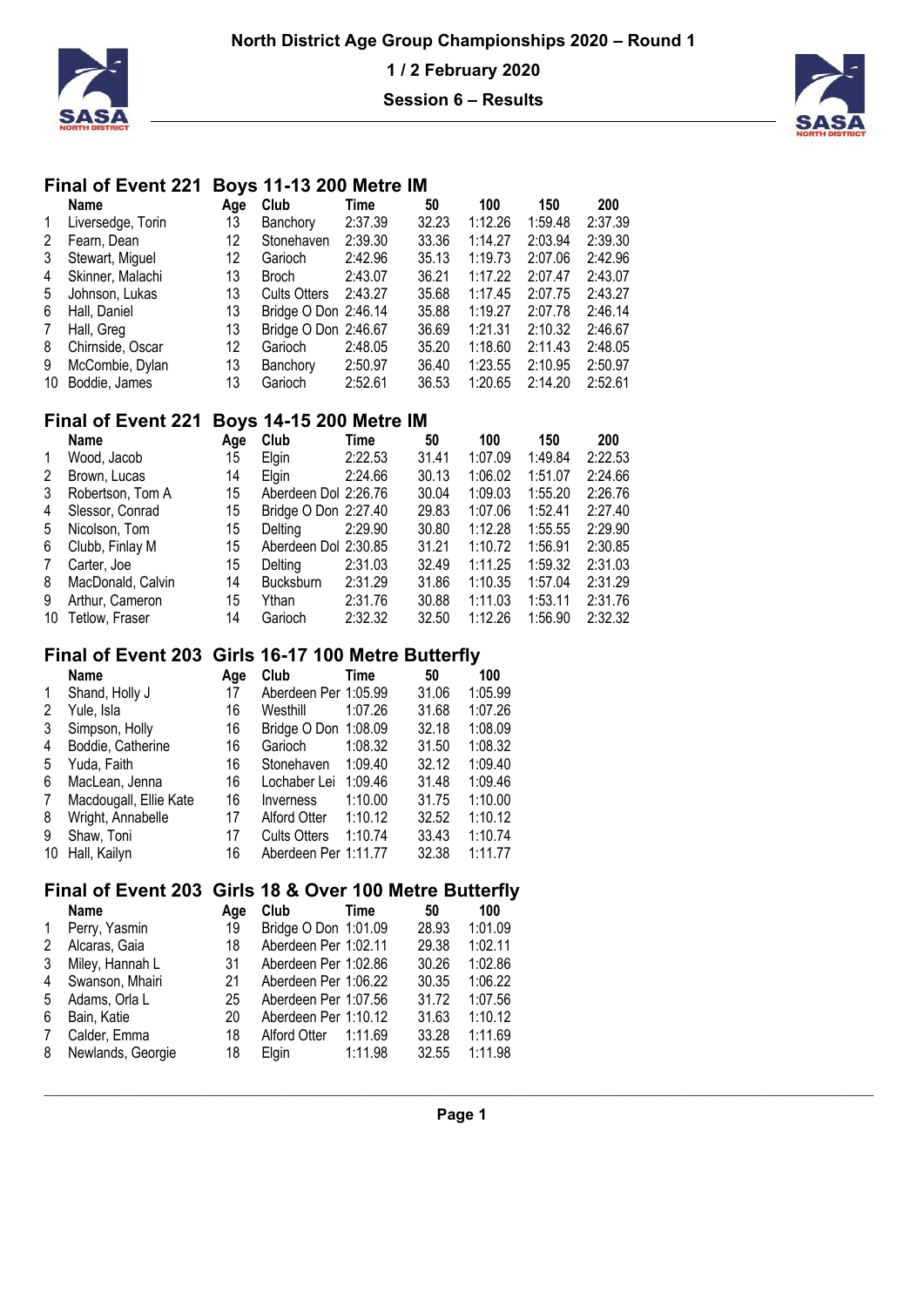



### **Final of Event 204 Boys 16-17 100 Metre Backstroke**

|             | <b>Name</b>          | Age | Club                 | Time    | 50    | 100     |
|-------------|----------------------|-----|----------------------|---------|-------|---------|
| $\mathbf 1$ | Travis, Cameron      | 16  | Aberdeen Per 1:00.71 |         | 29.61 | 1:00.71 |
| 2           | Currie, Euan         | 17  | Ythan                | 1:03.94 | 31.06 | 1:03.94 |
| 3           | Brechenser, Kieran M | 16  | Aberdeen Dol 1:05.45 |         | 32.10 | 1:05.45 |
| 4           | Brown, Matthew       | 17  | <b>Bucksburn</b>     | 1:06.40 | 32.64 | 1:06.40 |
| 5           | Brown, Calvin        | 17  | Elgin                | 1:07.31 | 32.65 | 1:07.31 |
| 6           | Millar, Adam         | 17  | Shetland             | 1:07.89 | 32.86 | 1:07.89 |
| 7           | Ward, Logan          | 16  | Bridge O Don 1:08.69 |         | 32.24 | 1:08.69 |
| 8           | Sandison, Harry      | 16  | Shetland             | 1:08.96 | 33.31 | 1:08.96 |
| 9           | Weir, Lucas          | 17  | Nairn                | 1:10.30 | 33.03 | 1:10.30 |
| 10          | Hay, Lewis           | 16  | Ythan                | 1:12.27 | 32.87 | 1:12.27 |

# **Final of Event 204 Boys 18 & Over 100 Metre Backstroke**

|              | Name                | Age | Club                 | Time    | 50    | 100     |
|--------------|---------------------|-----|----------------------|---------|-------|---------|
| $\mathbf{1}$ | Arthur, Andrew      | 18  | Aberdeen             | 1:02.02 | 30.65 | 1:02.02 |
| 2            | Lovie, lain         | 19  | Aberdeen Per 1:02.72 |         | 30.39 | 1:02.72 |
| 3            | Robinson, Tom       | 20  | Aberdeen Per 1:03.31 |         | 30.37 | 1:03.31 |
| 4            | Young, Calum        | 20  | Aberdeen Per 1:04.17 |         | 31.78 | 1:04.17 |
| 5            | Coueslant, Archie C | 18  | Aberdeen Dol 1:05.19 |         |       |         |
| 6            | Johnson, Brendan    | 22  | Dvce                 | 1:06.14 | 31.40 | 1:06.14 |
| 7            | Strachan, Finlay    | 18  | Alford Otter 1:06.24 |         | 32.25 | 1:06.24 |
| 8            | Imrie, Ross         | 18  | Alford Otter         | 1:06.67 | 32.36 | 1:06.67 |
| 9            | Brooks, Jonathon R  | 19  | Aberdeen Dol 1:07.21 |         | 32.34 | 1:07.21 |
| 10           | Dickson, Craig      | 18  | Elgin                | 1:07.94 | 31.46 | 1:07.94 |

# **Final of Event 205 Girls 11-13 50 Metre Breaststroke**

|    | Name                  | Age | Club               | Time  |
|----|-----------------------|-----|--------------------|-------|
| 1  | Wood, Sara            | 13  | Deveron            | 39.48 |
| 2  | Cowan, Amy            | 13  | Garioch            | 39.56 |
| 3  | Henderson, Orla       | 12  | Shetland           | 39.92 |
| 4  | Brechin, Kirsty J     | 12  | Aberdeen Dol 40.63 |       |
| 5  | Payton, Leah          | 13  | Ythan              | 40.64 |
| 6  | Preacher, Kari        | 12  | Lerwick            | 40.73 |
| 7  | Smith, Jessica S      | 13  | Aberdeen Dol 41.27 |       |
| 8  | Gerasimuka, Andzelina | 11  | Lochaber Lei       | 42.01 |
| 9  | Simpson, Zara S       | 13  | Orkney             | 42.50 |
| 10 | Walker, Sienna        | 13  | Ythan              | 42.92 |

# **Final of Event 205 Girls 14-15 50 Metre Breaststroke**

|    | <b>Name</b>     | Age | Club               | Time  |
|----|-----------------|-----|--------------------|-------|
| 1  | Gow, Nula       | 15  | Garioch            | 34.53 |
| 2  | Bain, Sophie    | 15  | Bridge O Don 34.59 |       |
| 3  | Buchan, Phoebe  | 15  | <b>Broch</b>       | 37.43 |
| 4  | Macdonald, Isla | 14  | Inverness          | 37.67 |
| 5  | Gault, Eilidh   | 14  | Ythan              | 38.62 |
| 6  | Masson, Freya   | 15  | Shetland           | 38.79 |
| 7  | Bruce, Natalie  | 15  | <b>Broch</b>       | 38.85 |
| 8  | Hill, Sarah E   | 14  | Aberdeen Dol 39.14 |       |
| 9  | Anderson, Emma  | 15  | Lerwick            | 39.35 |
| 10 | Cheshire, Maya  | 14  | Elgin              | 40.15 |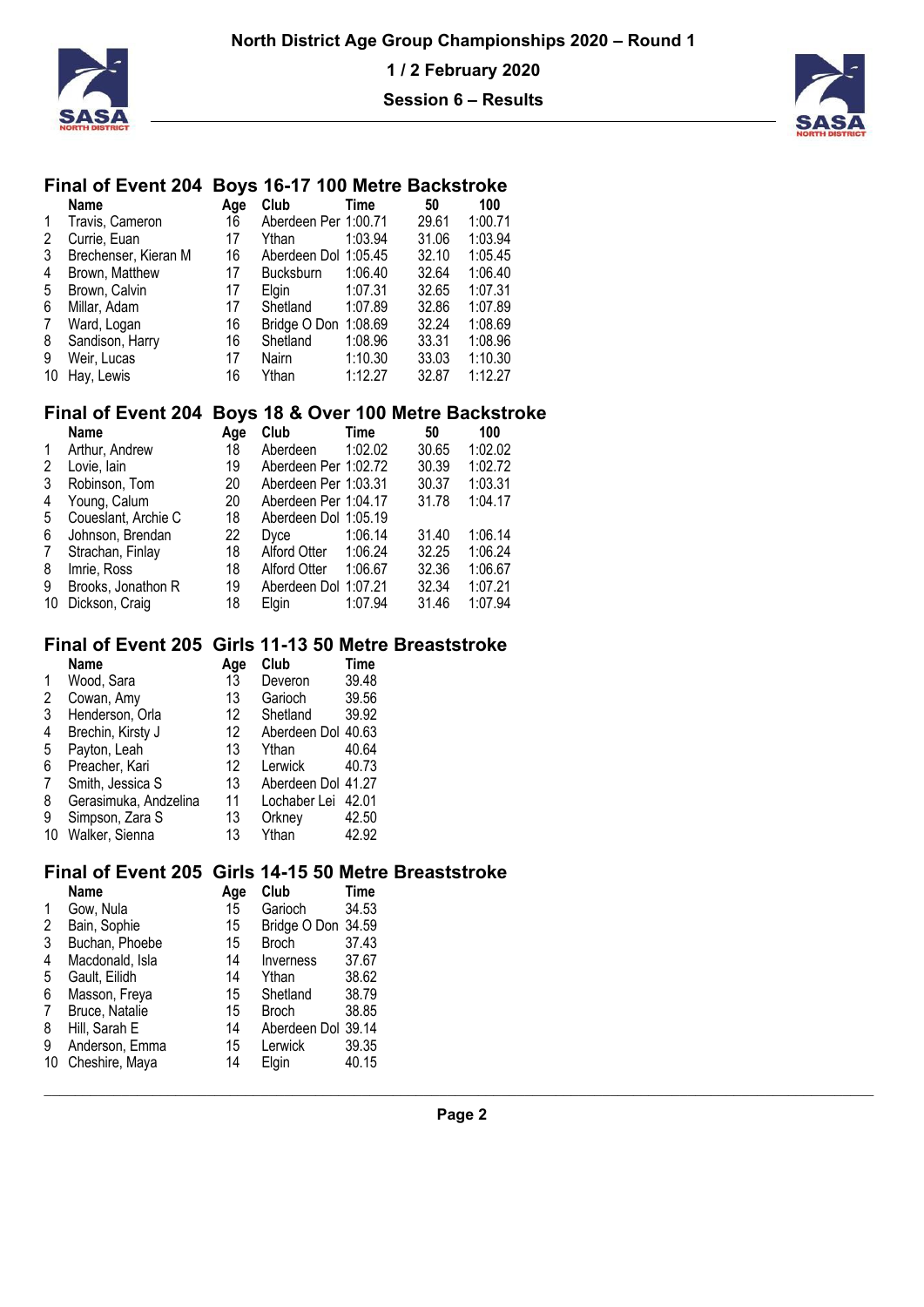



# **Final of Event 206 Boys 11-13 50 Metre Butterfly**

|    | Name               | Age | Club               | Time  |
|----|--------------------|-----|--------------------|-------|
| 1  | Liversedge, Torin  | 13  | Banchory           | 29.59 |
| 2  | Fearn, Dean        | 12  | Stonehaven         | 30.89 |
| 3  | Stewart, Miguel    | 12  | Garioch            | 31.99 |
| 4  | Geddie, Nathan     | 13  | Garioch            | 32.09 |
| 5  | McLaughlin, Fraser | 13  | Elgin              | 32.96 |
| 6  | Smith, Archie C    | 13  | Aberdeen Dol 33.48 |       |
| 7  | Prusik, Adam       | 12  | Aberdeen Dol 33.92 |       |
| 8  | Ward, Irvine       | 13  | Bridge O Don 33.98 |       |
| 9  | Jackson, Logan     | 13  | Cults Otters 34.34 |       |
| 10 | Chirnside, Oscar   | 12  | Garioch            | 34.39 |

# **Final of Event 206 Boys 14-15 50 Metre Butterfly**

|    | Name             | Age | Club               | Time  |
|----|------------------|-----|--------------------|-------|
| 1  | Robertson, Tom A | 15  | Aberdeen Dol 26.83 |       |
| 2  | Clubb, Finlay M  | 15  | Aberdeen Dol 27.84 |       |
| 3  | Bullough, Magnus | 14  | Delting            | 28.64 |
| 4  | Gibson, Jake     | 14  | <b>Broch</b>       | 28.71 |
| 5  | Mackay, John     | 15  | Wick               | 29.15 |
| 6  | Lennox, Kieran   | 14  | Bucksburn          | 29.18 |
| 7  | Brodie, Andrew I | 15  | Aberdeen Dol 29.28 |       |
| 8  | Brown, Lucas     | 14  | Elgin              | 29.31 |
| 9  | Nicolson, Tom    | 15  | Delting            | 29.42 |
| 10 | McLaren, Charlie | 15  | Westhill           | 29.48 |

# **Final of Event 207 Girls 16-17 50 Metre Backstroke**

|             | Name                 | Age | Club               | Time  |
|-------------|----------------------|-----|--------------------|-------|
| $\mathbf 1$ | Murray, Elaine       | 17  | <b>Broch</b>       | 30.46 |
| 2           | Wood, Maree          | 17  | Tain               | 31.20 |
| 3           | Yule, Isla           | 16  | Westhill           | 32.09 |
| 4           | Cheyne, Amira        | 16  | Garioch            | 32.14 |
| 5           | Reynard, Maya L      | 16  | Aberdeen Dol 32.18 |       |
| 6           | MacDonald, Mairi     | 17  | Bucksburn          | 32.34 |
| 7           | Rosie, Caitlin       | 17  | Stonehaven         | 32.66 |
| 8           | Coia-Gamble, Kaitlin | 16  | Inverness          | 33.04 |
| 9           | Smith, Hannah        | 16  | Banchory           | 33.79 |
| 10          | Yuda, Faith          | 16  | Stonehaven         | 34.20 |

#### **Final of Event 207 Girls 18 & Over 50 Metre Backstroke**

|   | <b>Name</b>       | Age | Club                | Time  |
|---|-------------------|-----|---------------------|-------|
| 1 | Swanson, Mhairi   | 21  | Aberdeen Per 30.66  |       |
| 2 | Perry, Yasmin     | 19  | Bridge O Don 30.88  |       |
| 3 | Miley, Hannah L   | 31  | Aberdeen Per 31.31  |       |
| 4 | Adams, Orla L     | 25  | Aberdeen Per 32.19  |       |
| 5 | Jaffrey, Amber    | 18  | <b>Cults Otters</b> | 32.57 |
| 6 | Fraser, Sarah     | 19  | Dyce                | 32.85 |
| 7 | Sutherland, Elle  | 18  | Westhill            | 33.20 |
| 8 | Riach, Emily      | 18  | Ythan               | 34.08 |
| 9 | Newlands, Georgie | 18  | Elgin               | 34.13 |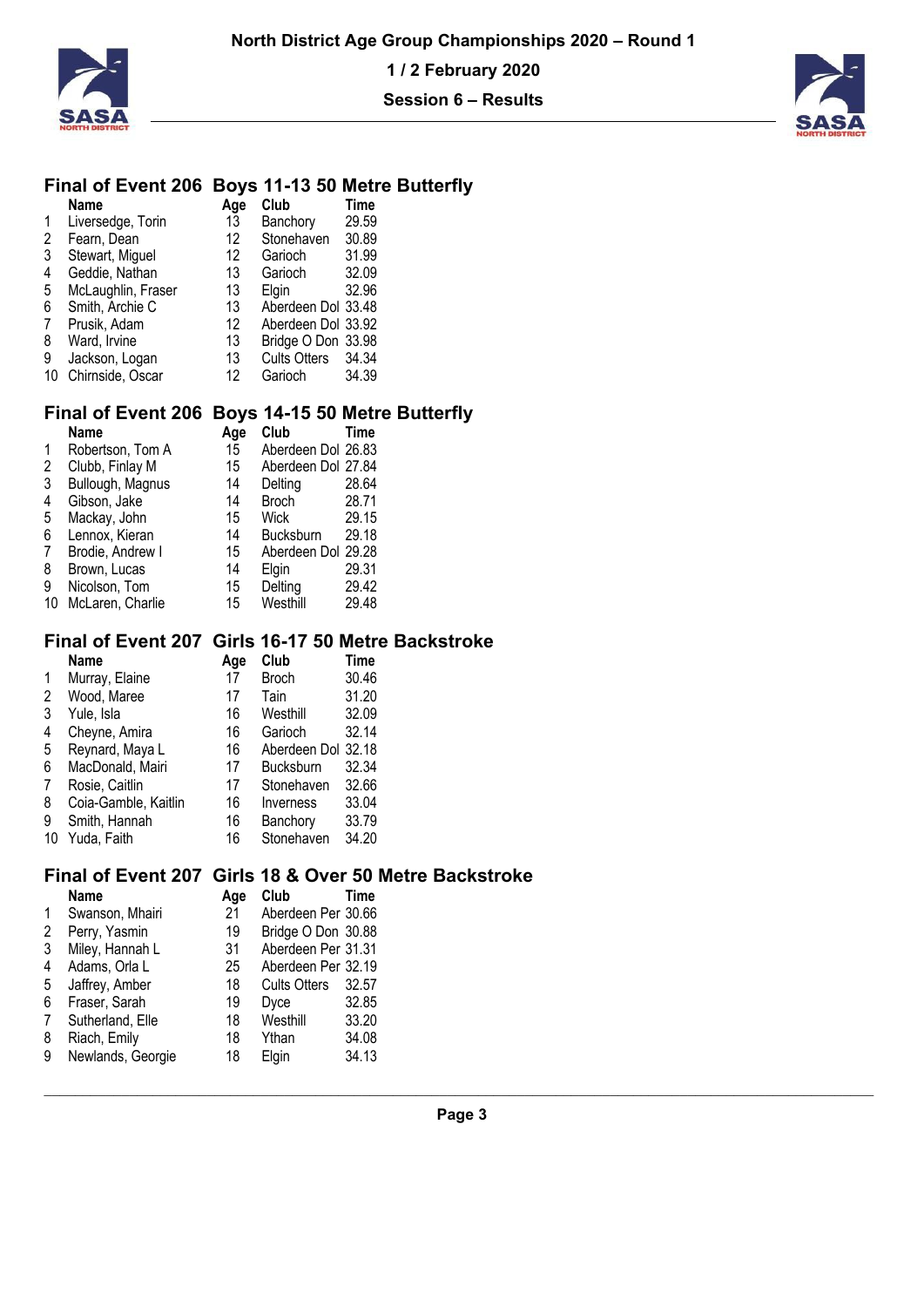

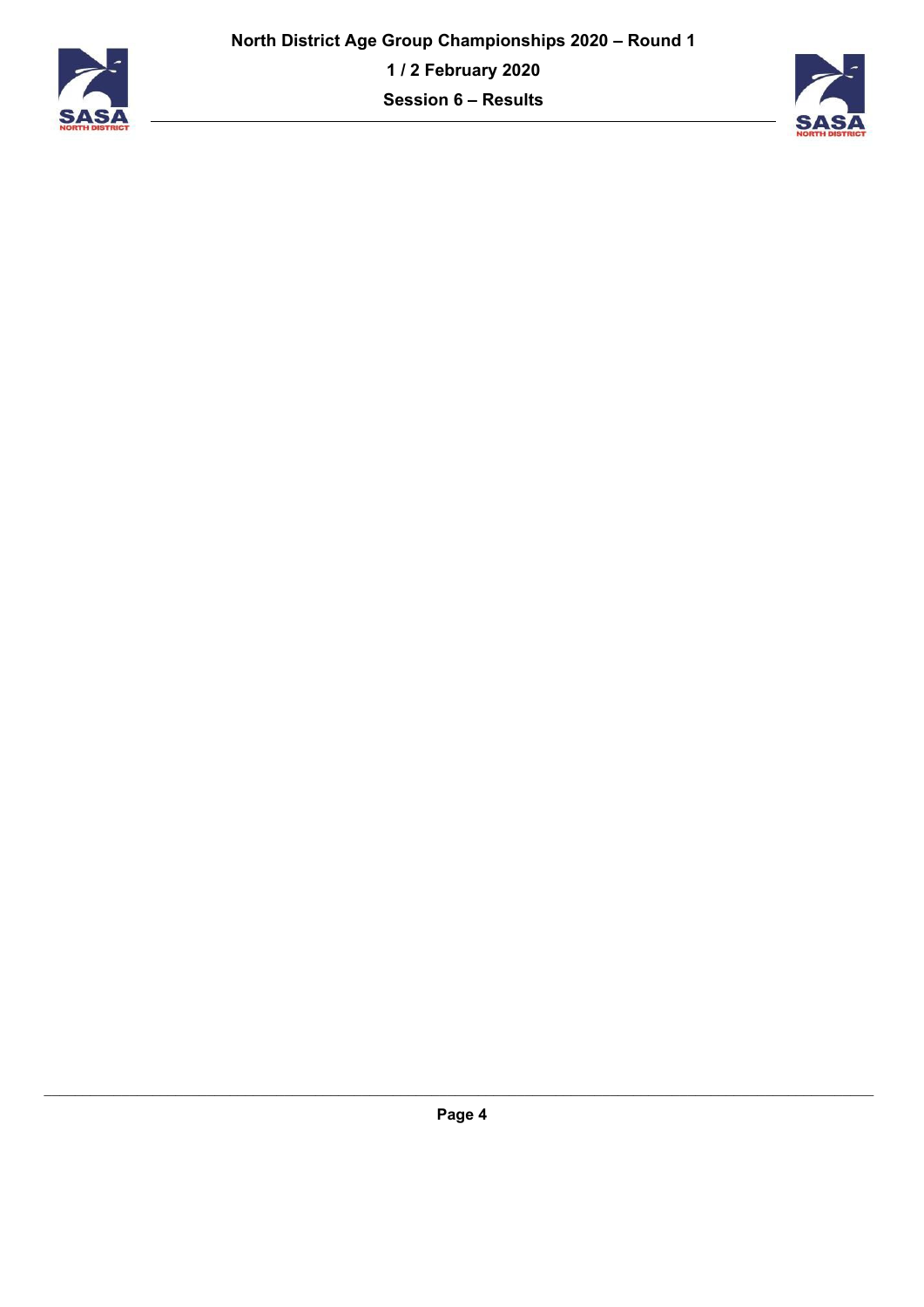

**Session 6 – Results**



# **Final of Event 208 Boys 16-17 50 Metre Freestyle**

|                | <b>Name</b>                                                    | Age | Club               | Time  |   | Name               | Age | Club               | Time  |  |  |
|----------------|----------------------------------------------------------------|-----|--------------------|-------|---|--------------------|-----|--------------------|-------|--|--|
| $\overline{1}$ | Brown, Calvin                                                  | 17  | Elgin              | 24.92 | 6 | Christie, Thomas G | 16  | Westhill           | 26.61 |  |  |
| 2              | Currie, Euan                                                   | 17  | Ythan              | 25.74 |   | Millar, Adam       | 17  | Shetland           | 26.86 |  |  |
| 3              | Agnew, Callum                                                  | 17  | Dyce               | 26.01 | 8 | Stevens, Craig     | 16  | Forres             | 27.24 |  |  |
| 4              | Brown, Matthew                                                 | 17  | <b>Bucksburn</b>   | 26.09 | 9 | Taylor, James T    | 17  | Aberdeen Dol 27.53 |       |  |  |
| 5              | Brechenser, Kieran M                                           | 16  | Aberdeen Dol 26.26 |       |   | 10 Sandison, Harry | 16  | Shetland           | 27.85 |  |  |
|                | Boys 18 & Over 50 Metre Freestyle<br><b>Final of Event 208</b> |     |                    |       |   |                    |     |                    |       |  |  |
|                | <b>Name</b>                                                    | Age | Club               | Time  |   | <b>Name</b>        | Age | Club               | Time  |  |  |
|                | Watson, Eddie A                                                | 24  | Aberdeen Dol 23.77 |       | 6 | Lovie, lain        | 19  | Aberdeen Per 25.68 |       |  |  |
| $2^{\circ}$    | Bryce, Robert A                                                | 26  | Aberdeen Dol 24.08 |       |   | Robinson, Tom      | 20  | Aberdeen Per 25.99 |       |  |  |
| 3              | McLeod, Niall A                                                | 27  | Aberdeen Dol 25.19 |       | 8 | Ferguson, Chris J  | 38  | Aberdeen Dol 26.04 |       |  |  |
|                |                                                                |     |                    |       |   |                    |     |                    |       |  |  |

Miskiewicz, Dariusz 18 Elgin 26.51

#### Watson, Charlie K 26 Aberdeen Dol 25.60

### **Final of Event 224 Girls 11-13 100 Metre Freestyle**

|    | Name               | Age | Club                | Time    | 50    | 100     |
|----|--------------------|-----|---------------------|---------|-------|---------|
|    | A Final            |     |                     |         |       |         |
| 1  | Wraight, Charlotte | 13  | Westhill            | 1:05.83 | 31.55 | 1:05.83 |
| 2  | Walker, Sienna     | 13  | Ythan               | 1:07.67 | 32.85 | 1:07.67 |
| 3  | Howe, Maria Luiza  | 13  | Aberdeen            | 1:08.86 | 32.15 | 1:08.86 |
| 4  | Edgerton, Amber    | 13  | <b>Cults Otters</b> | 1:09.13 | 33.81 | 1:09.13 |
| 5  | Coull, Madison B   | 12  | <b>Buckie</b>       | 1:09.50 | 32.90 | 1:09.50 |
| 6  | Mill, Kate         | 13  | Wick                | 1:09.58 | 32.51 | 1:09.58 |
| 7  | Cowan, Amy         | 13  | Garioch             | 1:10.13 | 33.32 | 1:10.13 |
| 8  | Brechin, Kirsty J  | 12  | Aberdeen Dol        | 1:10.30 | 33.74 | 1:10.30 |
| 9  | Powell, Jessica    | 13  | Forres              | 1:10.63 | 33.75 | 1:10.63 |
| 10 | Simpson, Zara S    | 13  | Orknev              | 1:10.86 | 32.90 | 1:10.86 |

### **Final of Event 224 Girls 14-15 100 Metre Freestyle**

|    | <b>Name</b>      | Age | Club                 | Time    | 50    | 100     |
|----|------------------|-----|----------------------|---------|-------|---------|
| 1  | Gillespie, Ceri  | 15  | Bridge O Don 1:01.28 |         | 29.79 | 1:01.28 |
| 2  | Perry, Sienna    | 15  | Bridge O Don 1:01.29 |         | 29.85 | 1:01.29 |
| 3  | Morrison, Hannah | 14  | Westhill             | 1:03.49 | 30.88 | 1:03.49 |
| 4  | MacLean, Danni   | 15  | Lochaber Lei         | 1:04.36 | 31.29 | 1:04.36 |
| 5  | Mill, Emma       | 15  | Wick                 | 1:04.90 | 31.49 | 1:04.90 |
| 6  | Bruce, Natalie   | 15  | <b>Broch</b>         | 1:05.35 | 31.63 | 1:05.35 |
| 7  | Beattie, Elise   | 15  | Upper Deesid 1:05.39 |         | 31.25 | 1:05.39 |
| 8  | Loughray, Hannah | 15  | Lochaber Lei         | 1:05.90 | 30.93 | 1:05.90 |
| 9  | Macdonald, Isla  | 14  | Inverness            | 1:06.86 | 31.91 | 1:06.86 |
| 10 | Cheshire, Maya   | 14  | Elgin                | 1:07.51 | 32.41 | 1:07.51 |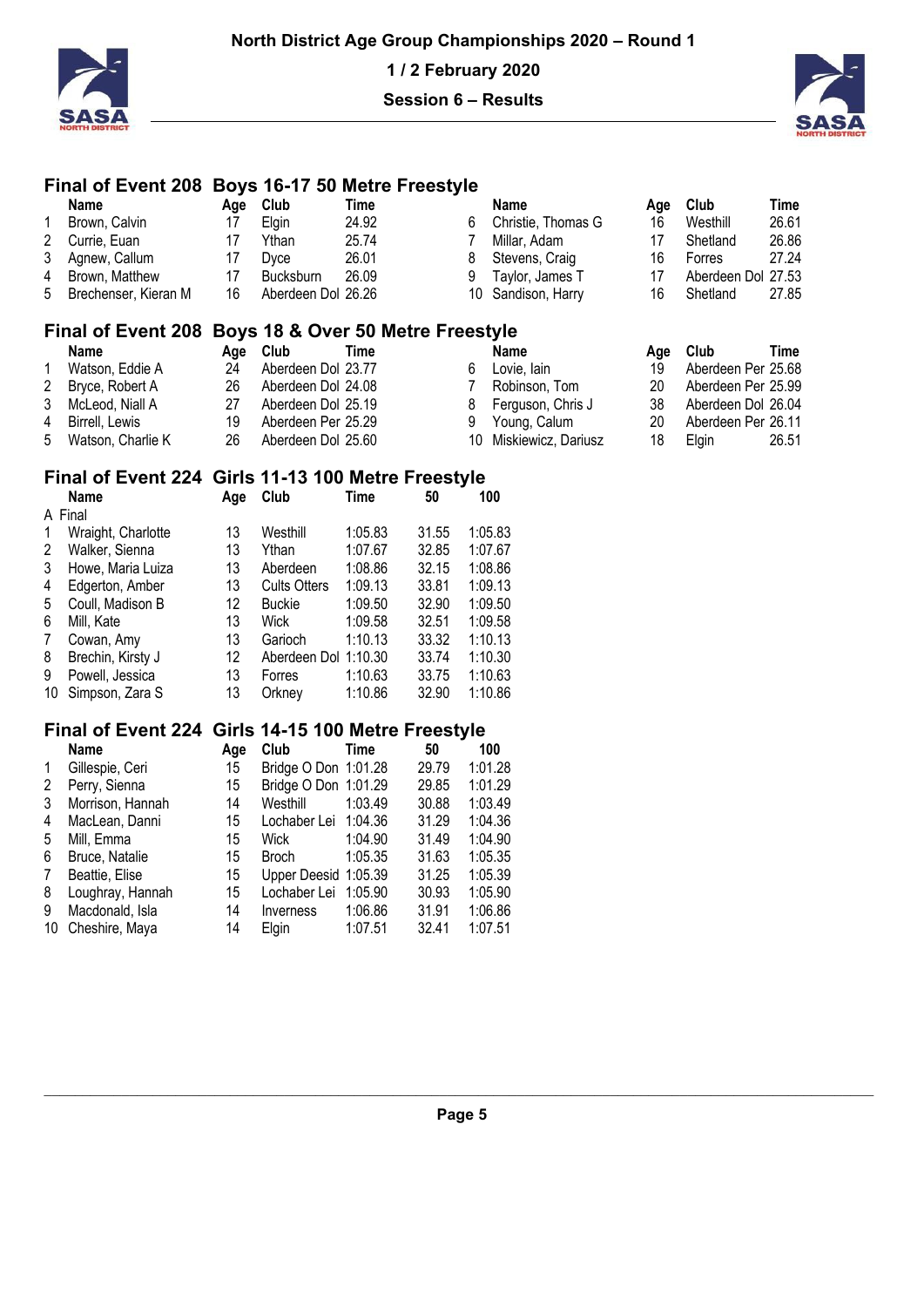



# **Final of Event 225 Boys 11-13 100 Metre Breaststroke**

| <b>Name</b>       | Age | Club          | Time    | 50                                                                   | 100     |
|-------------------|-----|---------------|---------|----------------------------------------------------------------------|---------|
| Liversedge, Torin | 13  | Banchory      | 1:20.87 | 38.76                                                                | 1:20.87 |
| McCombie, Dylan   | 13  | Banchory      | 1:25.85 | 41.31                                                                | 1:25.85 |
| Smith, Archie C   | 13  |               |         | 41.20                                                                | 1:26.33 |
| Gauld, Callum     | 13  | Aberdeen      | 1:26.56 | 39.59                                                                | 1:26.56 |
| Stewart, Miguel   | 12  | Garioch       | 1:28.27 | 41.41                                                                | 1:28.27 |
| Hall, Daniel      | 13  |               |         | 42.48                                                                | 1:28.29 |
| Hall, Greg        | 13  |               |         | 42.69                                                                | 1:28.94 |
| Sutherland, Joe   | 13  | <b>Buckie</b> | 1:33.02 | 43.02                                                                | 1:33.02 |
| Noble, Israel     | 12  | <b>Broch</b>  | 1:33.58 | 44.05                                                                | 1:33.58 |
| Warner, Oliver    | 13  | Stonehaven    | 1:34.82 | 44.24                                                                | 1:34.82 |
|                   |     |               |         | Aberdeen Dol 1:26.33<br>Bridge O Don 1:28.29<br>Bridge O Don 1:28.94 |         |

# **Final of Event 225 Boys 14-15 100 Metre Breaststroke**

|    | Name                  | Age | Club                 | Time    | 50    | 100     |
|----|-----------------------|-----|----------------------|---------|-------|---------|
|    | Arthur, Cameron       | 15  | Ythan                | 1:14.68 | 34.30 | 1:14.68 |
| 2  | Bullough, Magnus      | 14  | Delting              | 1:16.25 | 36.55 | 1:16.25 |
| 3  | Mitchell, Jack        | 14  | Bridge O Don 1:16.69 |         | 35.65 | 1:16.69 |
| 4  | Gibson, Jake          | 14  | <b>Broch</b>         | 1:16.96 | 36.56 | 1:16.96 |
| 5  | Sutherland, Lewis     | 15  | Wick                 | 1:19.76 | 36.51 | 1:19.76 |
| 6  | Brown, Lucas          | 14  | Elgin                | 1:19.86 | 37.52 | 1:19.86 |
| 7  | Mackenzie, Jake       | 15  | <b>Cults Otters</b>  | 1:20.77 | 37.09 | 1:20.77 |
| 8  | Stewart, Alexander    | 15  | Inverness            | 1:20.91 | 37.62 | 1:20.91 |
| 9  | Janavicius, Deimantas | 15  | <b>Broch</b>         | 1:21.42 | 37.16 | 1:21.42 |
| 10 | Nicolson, Tom         | 15  | Delting              | 1:21.47 | 37.32 | 1:21.47 |

# **Event 231 Girls 11-14 4 x 100 Metre Freestyle Relay**

|   | Team<br>Ythan<br>1) Currie, Erin 14          | A | 50<br>Time<br>4:32.41<br>32.67<br>2) Goodbrand, Alyssa 14 | 100<br>150<br>1:40.01<br>1:07.61<br>3) Walker, Sienna 13 | 200<br>2:16.71 | 250<br>2:49.43              | 300<br>3:25.53<br>4) Gault, Eilidh 14 | 350<br>3:56.99 | 400<br>4:32.41 |
|---|----------------------------------------------|---|-----------------------------------------------------------|----------------------------------------------------------|----------------|-----------------------------|---------------------------------------|----------------|----------------|
| 2 | Aberdeen Dol<br>1) Duringer, Laura A 14      | A | 4:37.22<br>32.84<br>2) Brechin, Kirsty J 12               | 1:08.87 1:41.96 2:19.34<br>3) Smith, Jessica S 13        |                | 2:52.90                     | 3:32.64<br>4) Hill, Sarah E 14        | 4:03.00        | 4:37.22        |
| 3 | <b>Cults Otters</b><br>1) Edgerton, Amber 13 | A | 4:37.74<br>34.23<br>2) McLean, Chloe 13                   | 1:10.03 1:43.36 2:20.38<br>3) Greig, Megan 14            |                | 2:54.41                     | 3:31.62<br>4) Urguhart, Erin 14       | 4:03.82        | 4:37.74        |
| 4 | Westhill<br>1) Coutts, Amy 14                | A | 4:37.82<br>34.66<br>2) Bateman, Natalie 14                | 1:13.49 1:45.93 2:22.81<br>3) Wraight, Charlotte 13      |                | 2:55.95                     | 3:32.77<br>4) Morrison, Hannah 14     | 4:04.82        | 4:37.82        |
| 5 | Garioch<br>1) Cowan, Amy 13                  | A | 4:47.53<br>33.82<br>2) Boyd, Tessa 13                     | 1:11.05  1:44.47  1:25.23<br>3) Denny, Ellen 12          |                | 2:57.61<br>4) Reid, Isla 13 | 3:35.60                               | 4:08.67        | 4:47.53        |
| 6 | Aberdeen<br>1) Beaton, Jessica 14            | A | 4:48.11<br>32.93<br>2) Howe, Maria Luiza 13               | 1:08.49 1:42.71 2:21.72<br>3) McPherson, Grace 13        |                | 2:55.00                     | 3:33.15<br>4) Robertson, Alyssa 14    | 4:08.17        | 4:48.11        |
| 7 | <b>Alford Otter</b><br>1) Brice, Ellie 14    | A | 4:55.54<br>33.34<br>2) Wright, Josephine 14               | 1:10.63 1:45.20 2:22.53<br>3) McPherson, Mhairi 14       |                | 2:59.54                     | 3:41.11<br>4) Woolsey, Laura 14       | 4:16.43        | 4:55.54        |
| 8 | Nairn<br>1) Ross, Eve 13                     | A | 36.08<br>4:56.25<br>2) Hamer, Emily 14                    | 1:17.07 1:52.10<br>3) Garrow, Ella 12                    | 2:31.38        | 3:05.17                     | 3:44.44<br>4) Woodman, Darcey 14      | 4:18.65        | 4:56.25        |
| 9 | <b>Broch</b><br>1) Mutch, Molly 13           | A | 5:10.26<br>37.42<br>2) Reid, Nicole 13                    | 1:18.34  1:57.40  2:41.61<br>3) Poyser, Molly 12         |                | 3:17.81                     | 3:58.02<br>4) Buchan, Jessica 14      | 4:32.14        | 5:10.26        |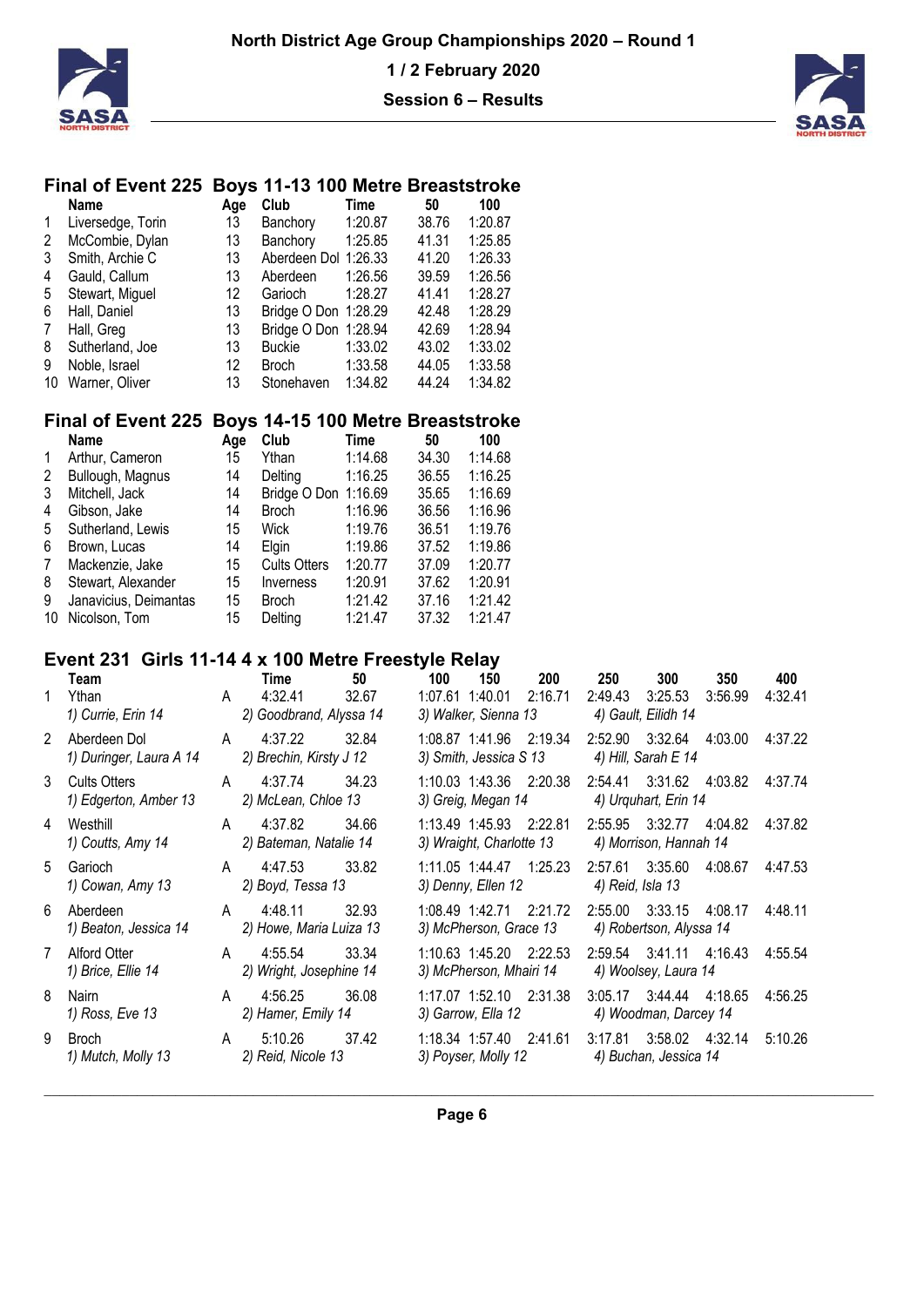





| 10 Ythan<br>1) Fraser, Lucy 13        | B | 33.47<br>5:10.74<br>2) Cairney, Fiona 14                              | 1:11.77 1:51.38 2:38.10<br>3) Payton, Leah 13  |         | 3:14.03 | 3:54.54<br>4) Chalmers, Ella 14       | 4:30.07 | 5:10.74 |
|---------------------------------------|---|-----------------------------------------------------------------------|------------------------------------------------|---------|---------|---------------------------------------|---------|---------|
| 11 Bridge O Don<br>1) Bristo, Emma 13 | A | 34.60<br>5:10.77<br>2) Enoch, Anastasia 12                            | 1:14.25 1:50.13 2:31.98<br>3) Johnson, Leah 14 |         | 3:09.24 | 3:50.52 4:28.18<br>4) Morgan, Lucy 12 |         | 5:10.77 |
| 12 Lerwick<br>1) Wiseman, Malaena 14  | A | 34.58<br>5:17.14<br>2) Samohvalova, Angelika 12 3) Masterman, Kyja 11 | 1:14.51 1:52.91 2:38.23                        |         | 3:18.27 | 4:05.03<br>4) Preacher, Kari 12       | 4:39.44 | 5:17.14 |
| 13 Dyce<br>1) Stuart, Madisyn 11      | A | 35.62<br>5:18.23<br>2) Cruickshank, Fay 13                            | 3) Higgins, Morgan 12                          | 2:33.94 | 3:13.32 | 3:56.04<br>4) Fawns, Libby 13         | 4:33.93 | 5:18.23 |

# **Event 231 Girls 15 & Over 4 x 100 Metre Freestyle Relay**

|             | Team<br>Aberdeen Per<br>1) Miley, Hannah L 31                    | A | 50<br>Time<br>3:58.68<br>28.60<br>2) Alcaras, Gaia 18 | 200<br>150<br>100<br>1:26.31<br>58.30<br>1:57.11<br>3) Bain, Katie 20 | 250<br>300<br>350<br>2:26.85<br>2:59.98<br>3:27.59<br>4) Shand, Holly J 17 | 400<br>3:58.68 |
|-------------|------------------------------------------------------------------|---|-------------------------------------------------------|-----------------------------------------------------------------------|----------------------------------------------------------------------------|----------------|
| 2           | Aberdeen Per<br>1) Stark, Katie 22                               | B | 3:58.72<br>27.73<br>2) Hall, Kailyn 16                | 1:26.65<br>1:58.18<br>57.23<br>3) Swanson, Mhairi 21                  | 2:27.12<br>2:57.95<br>3:27.04<br>4) Mcleod, Gemma 19                       | 3:58.72        |
| 3           | Bridge O Don<br>1) Perry, Yasmin 19                              | A | 4:03.25<br>28.88<br>2) Bain, Alicea 17                | 1:28.13 1:59.89<br>59.69<br>3) Perry, Sienna 15                       | 2:29.41<br>3:01.47 4:03.25<br>4) Gillespie, Ceri 15                        |                |
| 4           | Lochaber Lei<br>1) MacPherson, Alice Ann 16 2) MacLean, Danni 15 | A | 4:13.87<br>30.58                                      | 1:04.68 1:35.17 2:08.52<br>3) Loughray, Hannah 15                     | 2:38.50<br>3:12.88 3:41.66<br>4) MacLean, Jenna 16                         | 4:13.87        |
| 5           | Aberdeen Dol<br>1) Reynard, Maya L 16                            | A | 4:16.45<br>30.97<br>2) Geddes, Kate 16                | 1:04.33 1:35.34 2:09.21<br>3) Carns, Jessica 16                       | 3:13.12 3:42.57<br>2:39.06<br>4) Davies, Caitlin 21                        | 4:16.45        |
| 6           | Westhill<br>1) Sutherland, Elle 18                               | A | 4:21.88<br>29.78<br>2) Kay, Sarah 15                  | 1:01.75 1:35.40 2:12.74<br>3) Louw, Melana C 15                       | 2:45.80<br>3:21.13<br>3:50.04<br>4) Yule, Isla 16                          | 4:21.88        |
| $7^{\circ}$ | Garioch<br>1) Gow, Nula 15                                       | A | 4:24.16<br>31.96<br>2) MacDonald, Ellen 15            | 1:05.66 1:38.22 2:14.29<br>3) Cheyne, Amira 16                        | 2:45.44<br>3:18.92 3:49.45<br>4) Boddie, Catherine 16                      | 4:24.16        |
| 8           | <b>Broch</b><br>1) Bruce, Natalie 15                             | A | 4:25.35<br>31.92<br>2) Calder, Lisa-Marie 15          | 1:06.94 1:38.34 2:14.68<br>3) Simpson, Emma 16                        | 3:23.07 3:51.61<br>2:46.95<br>4) Murray, Elaine 17                         | 4:25.35        |
| 9           | Aberdeen<br>1) Reid, Rebecca 18                                  | A | 4:30.14<br>28.23<br>2) Lamont, Jessica 16             | 1:32.22 2:08.20<br>59.54<br>3) Ironside, Hayleigh 16                  | 3:18.39 3:52.02<br>2:40.90<br>4) Rhodes, Jessica 16                        | 4:30.14        |
|             | 10 Alford Otter<br>1) Calder, Emma 18                            | A | 4:32.25<br>32.63<br>2) Jones, Freja 16                | 1:08.20 1:41.31<br>2:18.28<br>3) Farrands, Kirsty 16                  | 3:27.90<br>2:51.13<br>3:58.68<br>4) Wright, Annabelle 17                   | 4:32.25        |
|             | 11 Dyce<br>1) Alexander, Lucy 16                                 | A | 4:34.62<br>32.06<br>2) Fraser, Sarah 19               | 1:08.14 1:39.18 2:14.08<br>3) Cassidy, Kate 16                        | 2:47.43<br>3:24.10<br>3:56.55<br>4) Lamont, Megan 16                       | 4:34.62        |
|             | 12 Ythan<br>1) Brosnan, Reilly 15                                | A | 4:46.28<br>33.71<br>2) Fraser, Amy 15                 | 1:10.55 1:44.88 2:23.45<br>3) Riach, Jessica C 16                     | $3:39.94$ $4:11.42$<br>2:58.37<br>4) Riach, Emily 18                       | 4:46.28        |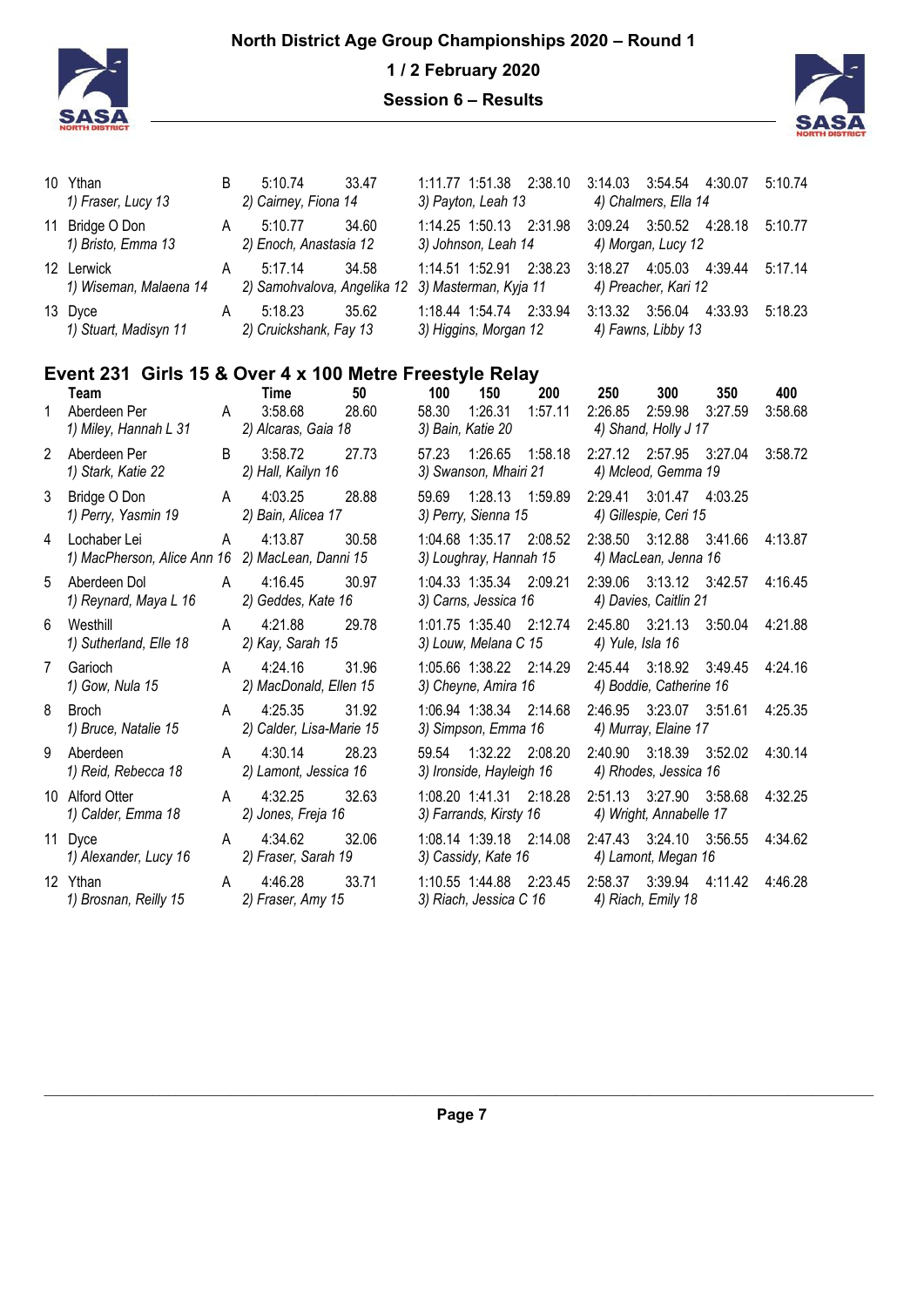



### **Event 232 Boys 11-14 4 x 50 Metre Medley Relay**

| 1              | Team<br>Garioch<br>1) Mitchell, Kyle 14                 | A | 50<br>Time<br>2:14.56<br>34.38<br>2) Tetlow, Fraser 14 | 150<br>200<br>100<br>1:12.05 1:45.15<br>2:14.56<br>3) Stewart, Miguel 12 | 4) McLaughlin, Ben 14            |
|----------------|---------------------------------------------------------|---|--------------------------------------------------------|--------------------------------------------------------------------------|----------------------------------|
| $\overline{2}$ | Bridge O Don<br>1) Scally, Logan 13                     | A | 2:17.07<br>2) Mitchell, Jack 14                        | 1:12.96 1:46.53 2:17.07<br>3) Hall, Daniel 13                            | 4) Hall, Greg 13                 |
| 3              | <b>Broch</b><br>1) Noble, Israel 12                     | A | 2:18.47<br>37.54<br>2) Gibson, Jake 14                 | 1:13.49 1:48.25<br>2:18.47<br>3) Skinner, Malachi 13                     | 4) McLean, Ashton 13             |
| 4              | Elgin<br>1) Brown, Lucas 14                             | A | 2:20.52<br>29.12<br>2) Sinclair, Taylor 13             | 1:12.60 1:47.92<br>2:20.52<br>3) McLaughlin, Fraser 13                   | 4) Brown, Rowan 13               |
| 5              | Ythan<br>1) Lorimer, Jack 14                            | A | 2:20.99<br>32.35<br>2) Low, Finlay 14                  | 1:14.63 1:45.92 2:20.99<br>3) Cadger, Jake 14                            | 4) Gault, Fraser 12              |
| 6              | Wick<br>1) Sutherland, Charlie 14                       | A | 2:21.96<br>34.07<br>2) Gill, Joe 12                    | 1:20.95 1:51.93 2:21.96<br>3) Klimas, Owen 14                            | 4) Mackay, Carter 14             |
| $\overline{7}$ | Aberdeen Dol<br>1) Smith, Archie C 13                   | A | 2:22.13<br>35.01<br>2) Palmer, Dan C 13                | 1:18.39 1:51.72 2:22.13<br>3) Prusik, Adam 12                            | 4) Shulayev-Barnes, C            |
| 8              | <b>Cults Otters</b><br>1) Jackson, Logan 13             | A | 2:26.06<br>36.18<br>2) Yates, James 13                 | 1:20.03 1:54.46 2:26.06<br>3) Travis, Aaron 14                           | 4) Johnson, Lukas 13             |
| 9              | Westhill<br>1) Christie, Max 12                         | B | 2:34.58<br>40.64<br>2) Hardie, Charlie 14              | 1:21.04 2:01.50 2:34.58<br>3) Elrick, Arran 12                           | 4) McLaren, Adam 13              |
|                | 10 Aberdeen<br>1) Lind, Matthew 12                      | A | 2:35.98<br>38.96<br>2) Bruce, Aiden 12                 | 1:23.40 2:05.86<br>2:35.98<br>3) Jafari Mehr, Arshan 11                  | 4) Gauld, Callum 13              |
|                | 11 Broch<br>1) McRobbie, Gregor 12                      | B | 2:37.04<br>41.76<br>2) Strachan, Jensen 12             | 1:27.06 2:03.26 2:37.04<br>3) Irinkov, Atanas 11                         | 4) Calder, Ryan 12               |
|                | 12 Stonehaven<br>1) Watt, Dougal 12                     | A | 2:37.50<br>44.58<br>2) Fearn, Kai 11                   | 1:32.85 2:04.81 2:37.50<br>3) Fearn, Dean 12                             | 4) Warner, Oliver 13             |
|                | 13 Dyce<br>1) Simpson, Greig J 13                       | A | 2:43.26<br>39.04<br>2) Varela, Gabriel 12              | 1:28.71 2:08.37<br>2:43.26<br>3) McDonald, Lennon 14                     | 4) Morgan, Nathan 14             |
|                | 14 Shetland<br>$\frac{1}{4}$ Hotricle Tam $\frac{1}{4}$ | A | 2:48.60<br>41.99<br>$2\sqrt{2}$                        | 1:34.13 2:16.71<br>2:48.60<br>$21 L$ alla Lach 12                        | $\Lambda$ Dlook <i>Vieron 11</i> |

| Α | 2:14.56<br>2) Tetlow, Fraser 14         | 34.38 |
|---|-----------------------------------------|-------|
| А | 2:17.07<br>2) Mitchell, Jack 14         |       |
| Α | 2:18.47<br>2) Gibson, Jake 14           | 37.54 |
| A | 2:20.52 29.12<br>2) Sinclair, Taylor 13 |       |
| Α | 2:20.99<br>2) Low, Finlay 14            | 32.35 |
| Α | 2:21.96<br>2) Gill, Joe 12              | 34.07 |
| Α | 2:22.13<br>2) Palmer, Dan C 13          | 35.01 |
| А | 2:26.06 36.18<br>2) Yates, James 13     |       |
| B | 2:34.58 40.64<br>2) Hardie, Charlie 14  |       |
| Α | 2:35.98 38.96<br>2) Bruce, Aiden 12     |       |
| B | 2:37.04 41.76<br>2) Strachan, Jensen 12 |       |
| Α | 2:37.50<br>2) Fearn, Kai 11             | 44.58 |
| А | 2:43.26<br>2) Varela, Gabriel 12        | 39.04 |
| Δ | $2.48$ 60 $41$ 99                       |       |

| i edili<br>Garioch<br>1) Mitchell, Kyle 14  | A | i ine<br>งบ<br>2:14.56<br>34.38<br>2) Tetlow, Fraser 14 | יטט טעו<br>ZUU<br>1:12.05 1:45.15<br>2:14.56<br>3) Stewart, Miguel 12 | 4) McLaughlin, Ben   |
|---------------------------------------------|---|---------------------------------------------------------|-----------------------------------------------------------------------|----------------------|
| Bridge O Don<br>1) Scally, Logan 13         | A | 2:17.07<br>2) Mitchell, Jack 14                         | 1:12.96 1:46.53<br>2:17.07<br>3) Hall, Daniel 13                      | 4) Hall, Greg 13     |
| <b>Broch</b><br>1) Noble, Israel 12         | A | 2:18.47<br>37.54<br>2) Gibson, Jake 14                  | 1:13.49 1:48.25 2:18.47<br>3) Skinner, Malachi 13                     | 4) McLean, Ashton    |
| Elgin<br>1) Brown, Lucas 14                 | A | 2:20.52<br>29.12<br>2) Sinclair, Taylor 13              | 1:12.60 1:47.92 2:20.52<br>3) McLaughlin, Fraser 13                   | 4) Brown, Rowan 13   |
| Ythan<br>1) Lorimer, Jack 14                | A | 2:20.99<br>32.35<br>2) Low, Finlay 14                   | 1:14.63 1:45.92 2:20.99<br>3) Cadger, Jake 14                         | 4) Gault, Fraser 12  |
| Wick<br>1) Sutherland, Charlie 14           | A | 2:21.96<br>34.07<br>2) Gill, Joe 12                     | 1:20.95 1:51.93 2:21.96<br>3) Klimas, Owen 14                         | 4) Mackay, Carter 1  |
| Aberdeen Dol<br>1) Smith, Archie C 13       | A | 2:22.13<br>35.01<br>2) Palmer, Dan C 13                 | 1:18.39 1:51.72 2:22.13<br>3) Prusik, Adam 12                         | 4) Shulayev-Barnes   |
| <b>Cults Otters</b><br>1) Jackson, Logan 13 | A | 2:26.06<br>36.18<br>2) Yates, James 13                  | 1:20.03 1:54.46 2:26.06<br>3) Travis, Aaron 14                        | 4) Johnson, Lukas 1  |
| Westhill<br>1) Christie, Max 12             | B | 2:34.58<br>40.64<br>2) Hardie, Charlie 14               | 1:21.04 2:01.50 2:34.58<br>3) Elrick, Arran 12                        | 4) McLaren, Adam     |
| Aberdeen<br>1) Lind, Matthew 12             | A | 2:35.98<br>38.96<br>2) Bruce, Aiden 12                  | 1:23.40 2:05.86<br>2:35.98<br>3) Jafari Mehr, Arshan 11               | 4) Gauld, Callum 13  |
| <b>Broch</b><br>1) McRobbie, Gregor 12      | B | 2:37.04<br>41.76<br>2) Strachan, Jensen 12              | 1:27.06 2:03.26 2:37.04<br>3) Irinkov, Atanas 11                      | 4) Calder, Ryan 12   |
| Stonehaven<br>1) Watt, Dougal 12            | A | 2:37.50<br>44.58<br>2) Fearn, Kai 11                    | 1:32.85 2:04.81<br>2:37.50<br>3) Fearn, Dean 12                       | 4) Warner, Oliver 1: |
| Dyce<br>1) Simpson, Greig J 13              | A | 2:43.26<br>39.04<br>2) Varela, Gabriel 12               | 1:28.71 2:08.37<br>2:43.26<br>3) McDonald, Lennon 14                  | 4) Morgan, Nathan    |
| Shetland<br>1) Hatrick, Tom 11              | A | 2:48.60<br>41.99<br>2) Coutts, Tyler 11                 | 1:34.13 2:16.71<br>2:48.60<br>3) Lalla, Josh 12                       | 4) Black, Kieran 14  |
|                                             |   |                                                         |                                                                       |                      |

| 1) Mitchell, Kyle 14                        |   | 2) Tetlow, Fraser 14                       | 3) Stewart, Miguel 12                                   | 4) McLaughlin, Ben 14          |
|---------------------------------------------|---|--------------------------------------------|---------------------------------------------------------|--------------------------------|
| Bridge O Don<br>1) Scally, Logan 13         | A | 2:17.07<br>2) Mitchell, Jack 14            | 1:12.96 1:46.53<br>2:17.07<br>3) Hall, Daniel 13        | 4) Hall, Greg 13               |
| <b>Broch</b><br>1) Noble, Israel 12         | A | 2:18.47<br>37.54<br>2) Gibson, Jake 14     | 1:13.49 1:48.25<br>2:18.47<br>3) Skinner, Malachi 13    | 4) McLean, Ashton 13           |
| Elgin<br>1) Brown, Lucas 14                 | A | 2:20.52<br>29.12<br>2) Sinclair, Taylor 13 | 1:12.60 1:47.92 2:20.52<br>3) McLaughlin, Fraser 13     | 4) Brown, Rowan 13             |
| Ythan<br>1) Lorimer, Jack 14                | A | 2:20.99<br>32.35<br>2) Low, Finlay 14      | 1:14.63 1:45.92 2:20.99<br>3) Cadger, Jake 14           | 4) Gault, Fraser 12            |
| Wick<br>1) Sutherland, Charlie 14           | A | 2:21.96<br>34.07<br>2) Gill, Joe 12        | 1:20.95 1:51.93 2:21.96<br>3) Klimas, Owen 14           | 4) Mackay, Carter 14           |
| Aberdeen Dol<br>1) Smith, Archie C 13       | A | 2:22.13<br>35.01<br>2) Palmer, Dan C 13    | 1:18.39 1:51.72 2:22.13<br>3) Prusik, Adam 12           | 4) Shulayev-Barnes, Oscar J 14 |
| <b>Cults Otters</b><br>1) Jackson, Logan 13 | A | 2:26.06<br>36.18<br>2) Yates, James 13     | 1:20.03 1:54.46 2:26.06<br>3) Travis, Aaron 14          | 4) Johnson, Lukas 13           |
| Westhill<br>1) Christie, Max 12             | B | 2:34.58<br>40.64<br>2) Hardie, Charlie 14  | 1:21.04 2:01.50 2:34.58<br>3) Elrick, Arran 12          | 4) McLaren, Adam 13            |
| Aberdeen<br>1) Lind, Matthew 12             | A | 2:35.98<br>38.96<br>2) Bruce, Aiden 12     | 1:23.40 2:05.86<br>2:35.98<br>3) Jafari Mehr, Arshan 11 | 4) Gauld, Callum 13            |
| <b>Broch</b><br>1) McRobbie, Gregor 12      | B | 2:37.04<br>41.76<br>2) Strachan, Jensen 12 | 1:27.06 2:03.26 2:37.04<br>3) Irinkov, Atanas 11        | 4) Calder, Ryan 12             |
| Stonehaven<br>1) Watt, Dougal 12            | A | 2:37.50<br>44.58<br>2) Fearn, Kai 11       | 1:32.85 2:04.81 2:37.50<br>3) Fearn, Dean 12            | 4) Warner, Oliver 13           |
| Dyce<br>1) Simpson, Greig J 13              | A | 2:43.26<br>39.04<br>2) Varela, Gabriel 12  | 1:28.71 2:08.37 2:43.26<br>3) McDonald, Lennon 14       | 4) Morgan, Nathan 14           |
| Chathend                                    |   | $0.10 \, \text{c} \Omega$ $11 \, \Omega$   | $1.21$ $12$ $0.10$ $71$ $0.10$ $0.0$                    |                                |

#### **Event 232 Boys 15 & Over 4 x 50 Metre Medley Relay**

| 1 | Team<br>Aberdeen Per                  | A | Time<br>50<br>28.29<br>1:46.76              | 100<br>150<br>200<br>1:22.37<br>1:46.76<br>56.57     |                           |
|---|---------------------------------------|---|---------------------------------------------|------------------------------------------------------|---------------------------|
|   | 1) Travis, Cameron 16                 |   | 2) Campbell, Mark 29                        | 3) McIntosh, Stuart 27                               | 4) Eason, Jamie 23        |
| 2 | Aberdeen Per<br>1) Barrett, Carl 19   | B | 28.32<br>1:51.54<br>2) Baillie, Lewis 20    | 1:26.54<br>1:51.54<br>58.97<br>3) Robinson, Tom 20   | 4) Young, Calum 20        |
| 3 | Aberdeen Dol<br>1) Taylor, James T 17 | B | 30.11<br>1:53.33<br>2) Ferguson, Chris J 38 | 1:01.32 1:28.43<br>1:53.33<br>3) Robertson, Tom A 15 | 4) Coueslant, Archie C 18 |
| 4 | Dyce<br>1) Johnson, Brendan 22        | A | 1:57.97<br>30.05<br>2) Morrison, Conner 23  | 1:01.63 1:29.89<br>1:57.97<br>3) Agnew, Callum 17    | 4) Clark, Alex 15         |
| 5 | Shetland<br>1) Millar, Adam 17        | A | 30.72<br>2:00.76<br>2) Hutcheon, Mark 18    | 1:03.66 1:32.76<br>2:00.76<br>3) Malcolmson, Luke 18 | 4) Thomson, Robbie 15     |